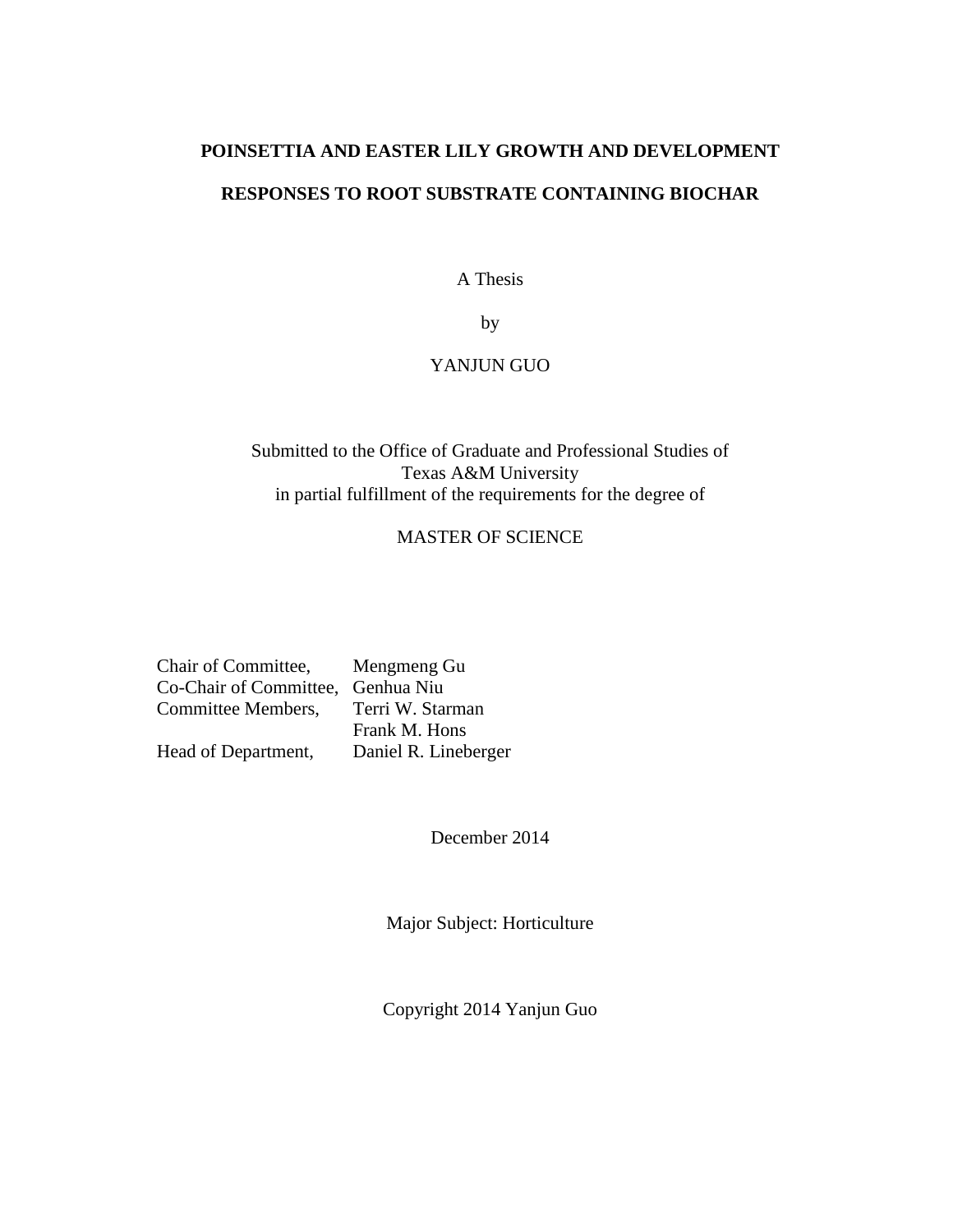#### **ABSTRACT**

<span id="page-1-0"></span>Greenhouse production of Poinsettia (*Euphorbia pulcherrima*) and Easter lily (*Lilium longiflorum*) mainly uses peat-based root substrates. The decrease of peatland has increased the need for alternative root substrate components in the horticulture industry. Biochar, a byproduct of bio-energy production, has the potential to be an alternative root substrate component to reduce the use of peatmoss in greenhouse production. The objectives of the present studies were to determine the effects of different percentages of biochar and fertigation regimes on the growth and development of 'Prestige Red' poinsettia and Easter lily 'Nellie White' in greenhouse production.

Two experiments were conducted to evaluate different percentages of one type of biochar added to a commercial peat-based root substrate for poinsettia and Easter lily greenhouse production. In experiment one, rooted poinsettia cuttings were potted in one of the six root substrates mixes including Sunshine Mix #1 replaced by 0%, 20%, 40%, 60%, 80%, or 100% biochar (by volume) and irrigated under four fertigation regimes  $(100 \text{ to } 200 \text{ mg} \cdot \text{L}^{-1} \text{ N}, 200 \text{ to } 300 \text{ mg} \cdot \text{L}^{-1} \text{ N}, 300 \text{ to } 400 \text{ mg} \cdot \text{L}^{-1} \text{ N}, \text{ or } 400 \text{ to } 500 \text{ mg} \cdot \text{L}^{-1}$ N). Root rot and red bract necrosis were only observed in the highest fertigation regime  $(400-500 \text{ mg} \cdot \text{L}^{-1} \text{ N})$  combined with the highest biochar percentage (100%). At 100 to  $400 \text{ mg} \cdot L^{-1}$  N fertilization rate, up to 80% of the commercial peat-based root substrate could be replaced by biochar without a significant change in poinsettia growth and quality.

In experiment two, Easter lily bulbs were potted in one of the five root substrates mixes (Sunshine Mix #1 amended with 0%, 20%, 40%, 60%, and 80% biochar) and

ii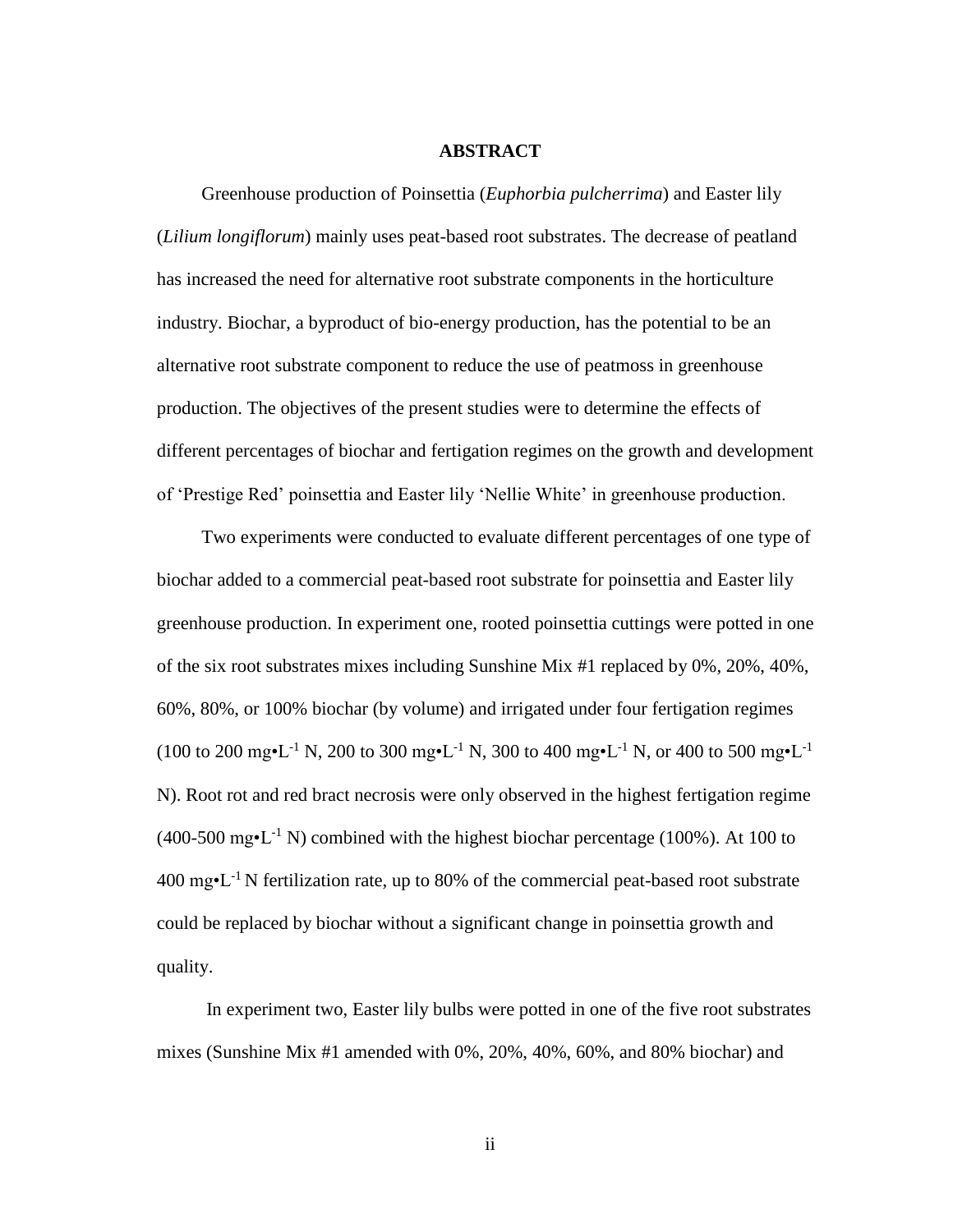irrigated under four fertigation regimes (constant liquid feed at 200 mg•L-1 N or 300 mg•L<sup>-1</sup> N, and fertilization at every third watering with 200 mg•L<sup>-1</sup> N or 300 mg•L<sup>-1</sup> N). Neither fertigation regimes nor biochar percentages significantly affected the Easter lily growth and development. Under the four fertigation regimes used in this experiment, up to 80% peat-based root substrate could be replaced by biochar without a significant difference on the growth and development of Easter lily.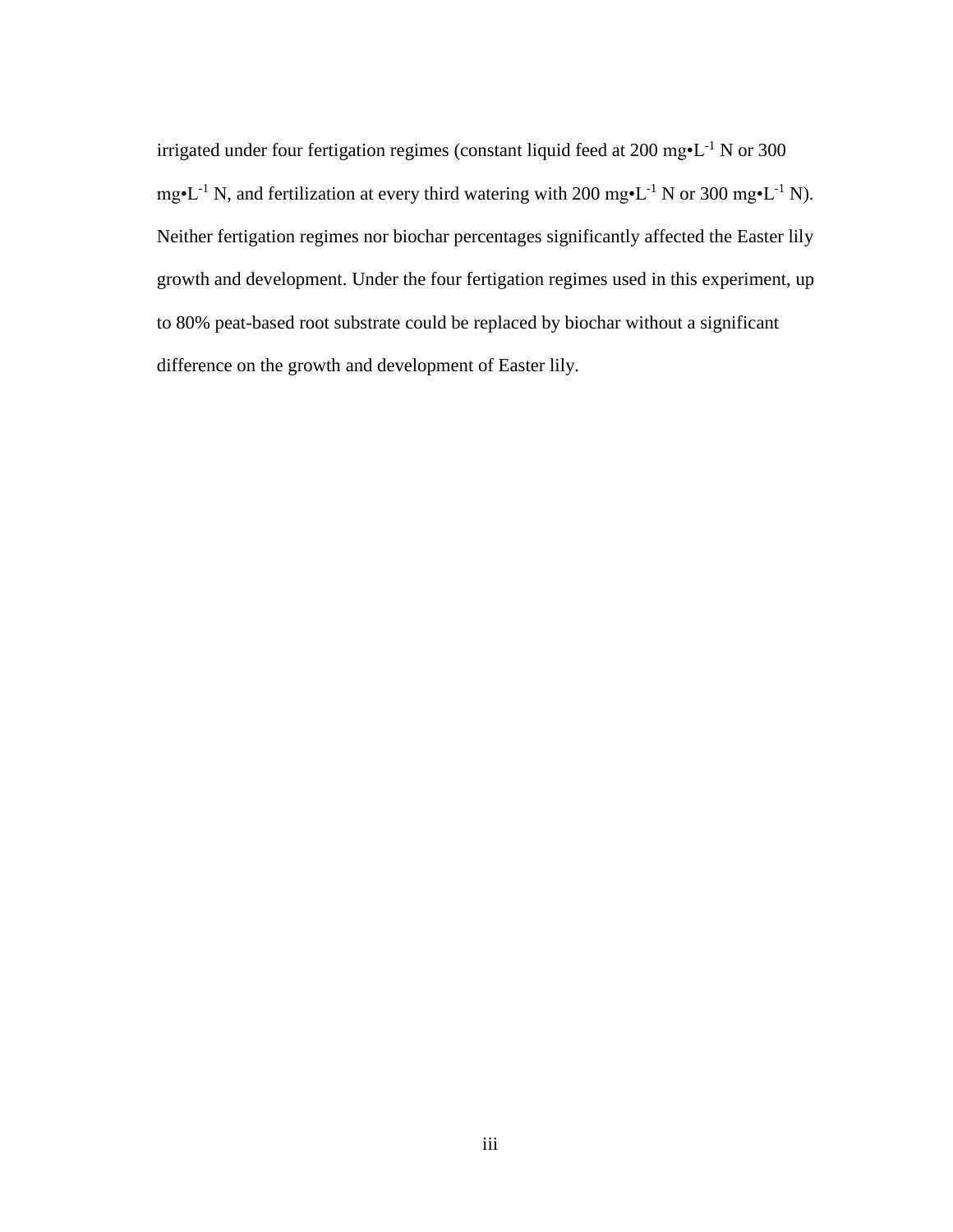## **ACKNOWLEDGEMENTS**

<span id="page-3-0"></span>I would like to express my deepest gratitude to my co-committee chairs, Dr. Mengmeng Gu and Dr. Genhua Niu, and my committee members, Dr. Terri W. Starman and Dr. Frank M. Hons for their guidance, patience and encouragement throughout my Master's study.

Dr. Gu, thank you for accepting me in this program. You have been such a wonderful advisor, helping and guiding me through all the problems during my study. You have always been willing to make time to answer my questions, and to give me a push when I needed it. Thank you for sharing your experience and knowledge to help me improve my written English, information gathering ability and statistics. Your thorough review of my writing and the constructive criticism are valuable to me. Thank you for helping me get settled and start a life in College Station my first year here. Your help made my first semester much easier than it could have been.

Dr. Niu, thank you for being such an amazing advisor. Thank you for making time for me to help improve my writing and logic thinking. Thank you for being such a patient teacher. Your criticism and advice are valuable to me. Your warm words and encouragement helped me get though some hard times I faced during life and study.

Dr. Starman, thank you for your advice during my experiments. Thank you for being such a patient and positive professor and for helping me through my graduate study. Thank you also for teaching such an interesting and informative class. Your greenhouse management class offered the best beginning to my research.

iv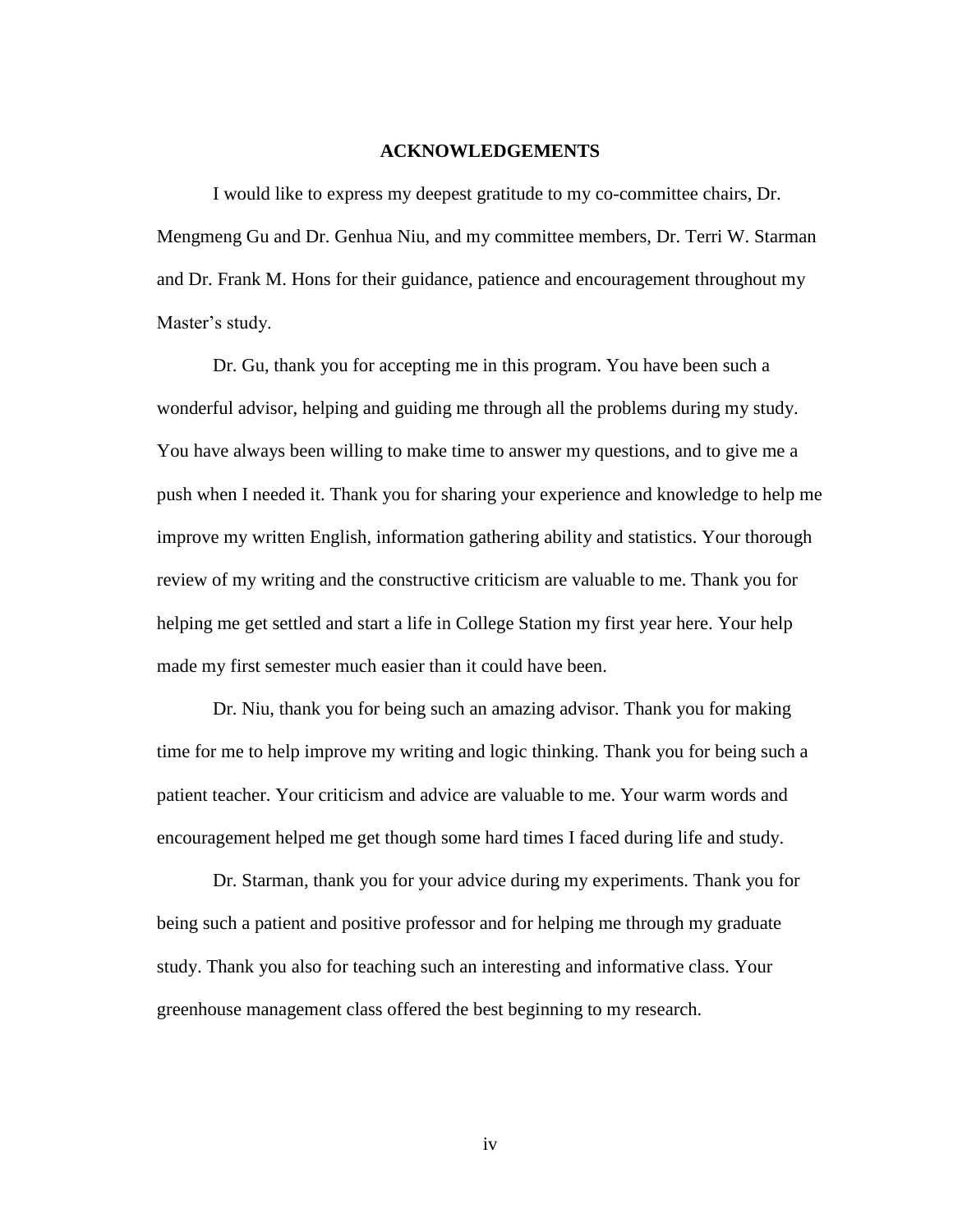I would like to thank Dr. Hons for serving on my committee. You have always been willing to provide suggestions on my research projects and for always giving an encouraging word. Also thank you for teaching such an instructive class. I learned a lot from your class.

My sincere thanks also go to Dr. Xiaoya Cai for her help getting my research started. It would have been impossible to understand and get familiar with greenhouse procedure so quickly without your help. Thanks also go to my lab mates Runshi Xie, Fu Cheng, and David W. Lacey for sometimes helping me take care of my plants.

Thanks to my fellow graduate students, and the department faculty and staff for offering their selfless help and making my time at Texas A&M University a wonderful experience.

Finally, thanks to my dearest parents for their encouragement and support during my Master's study.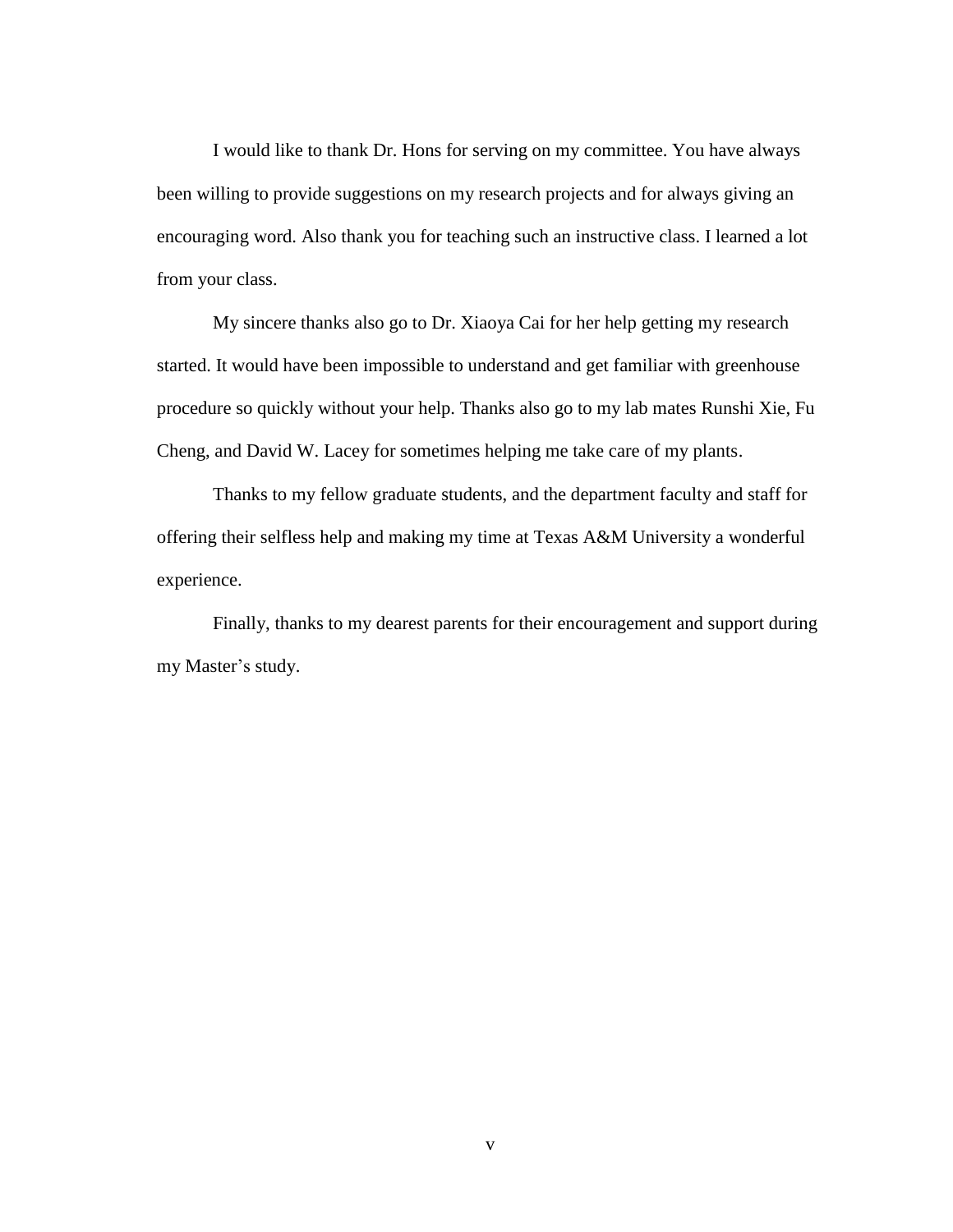# **TABLE OF CONTENTS**

<span id="page-5-0"></span>

| CHAPTER II POINSETTIA GROWTH AND DEVELOPMENT RESPONSE TO                                                    |
|-------------------------------------------------------------------------------------------------------------|
|                                                                                                             |
| CHAPTER III EASTER LILY GROWTH AND DEVELOPMENT RESPONSE TO<br>CONTAINER ROOT SUBSTRATE WITH BIOCHAR.<br>.42 |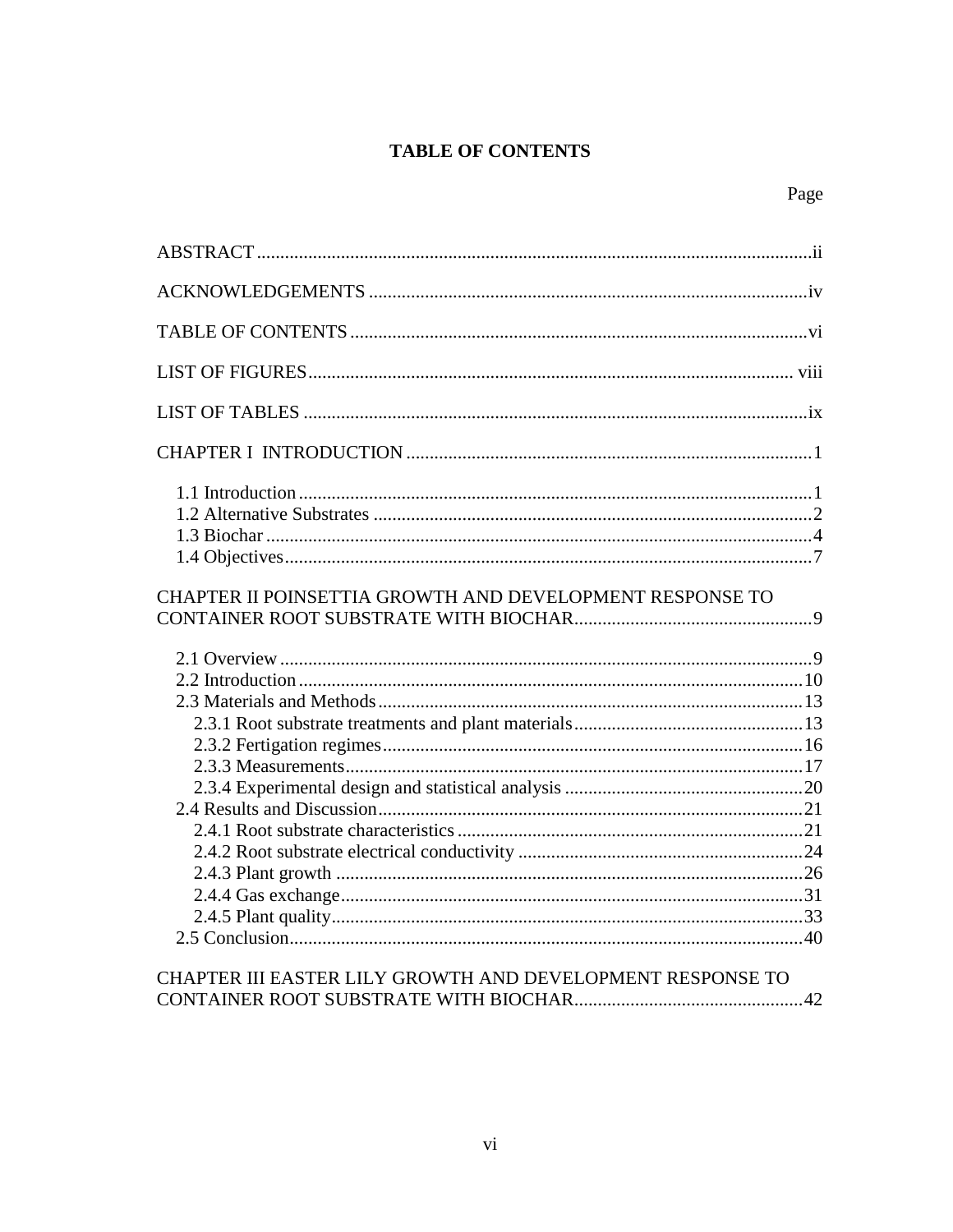| 74 |
|----|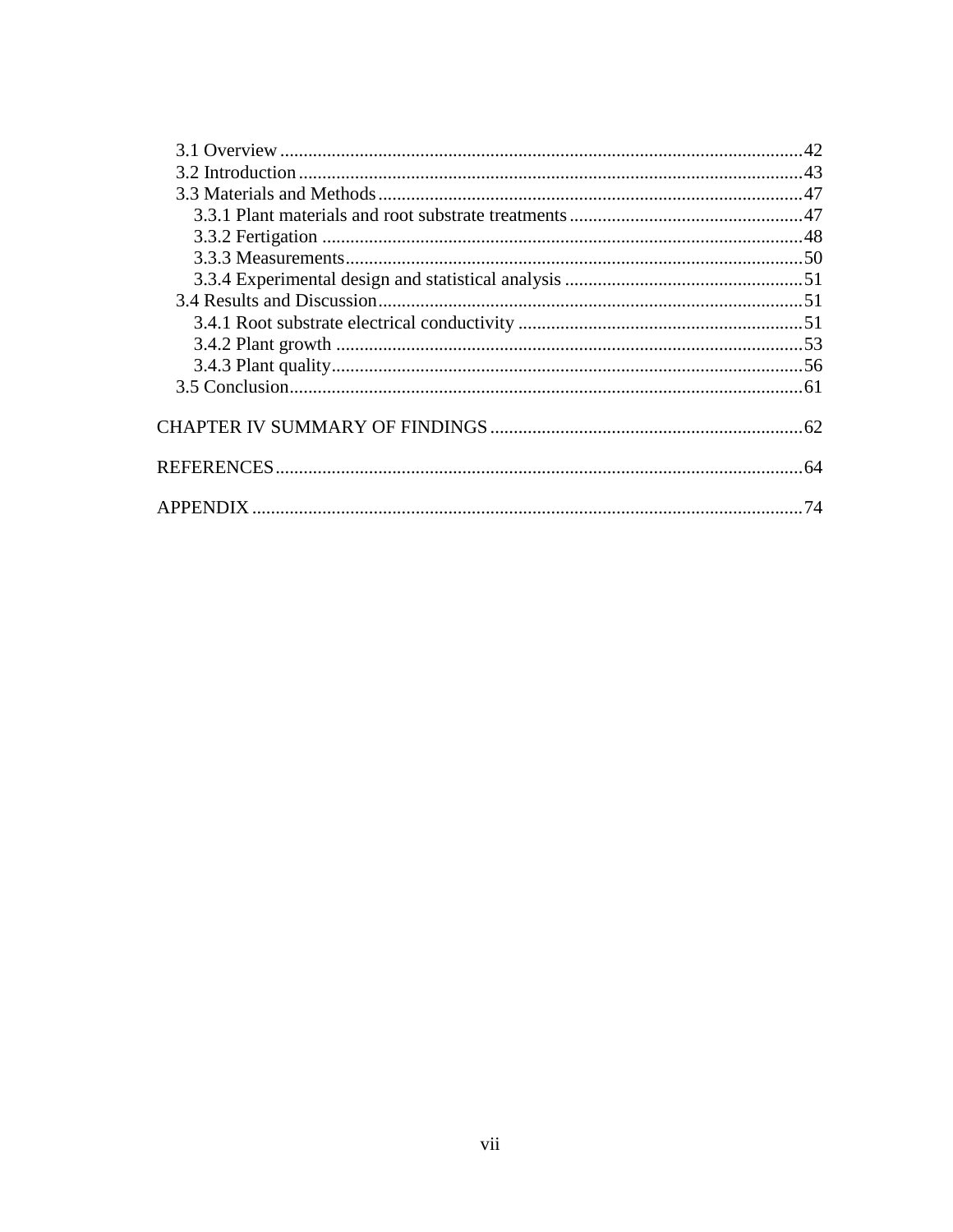# **LIST OF FIGURES**

<span id="page-7-0"></span>

| Figure 2. Daily temperatures (maximum, minimum, and average temperature), daily<br>light integral, and relative humidity in the greenhouse from 14 days after potting                                                                                                                                                                                  |
|--------------------------------------------------------------------------------------------------------------------------------------------------------------------------------------------------------------------------------------------------------------------------------------------------------------------------------------------------------|
| Figure 3. Weekly electrical conductivity (EC) of root substrate amended with biochar<br>at different percentages, after four different fertigated regimes were initiated<br>from week 3 (6 Sep. 2013) and ended in week 15 (5 Dec. 2013, termination of                                                                                                |
| Figure 4. Photos of shoots and roots used as rating standard for visual rating. Numbers                                                                                                                                                                                                                                                                |
|                                                                                                                                                                                                                                                                                                                                                        |
| Figure 6. Bulk density and bulk density at container capacity of six substrates23                                                                                                                                                                                                                                                                      |
| Figure 7. Week1 and week 2 electrical conductivity (EC) of root substrate amended<br>with biochar at different percentages. All plants were fertigated with $200 \text{ mg} \cdot L^{-1}$<br>N. Columns followed by the same letter within week are not significantly<br>different according to Student-Newman-Keuls multiple comparison at $P = 0.05$ |
| Figure 8. Plant total dry weight at 15 weeks after transplanting regression. 30                                                                                                                                                                                                                                                                        |
| Figure 9. Plant red bract dry weight at 15 weeks after transplanting regression. 34                                                                                                                                                                                                                                                                    |
| Figure 10. Average daily temperatures (maximum, minimum, and average<br>temperature), daily light integral, and relative humidity in the greenhouse during                                                                                                                                                                                             |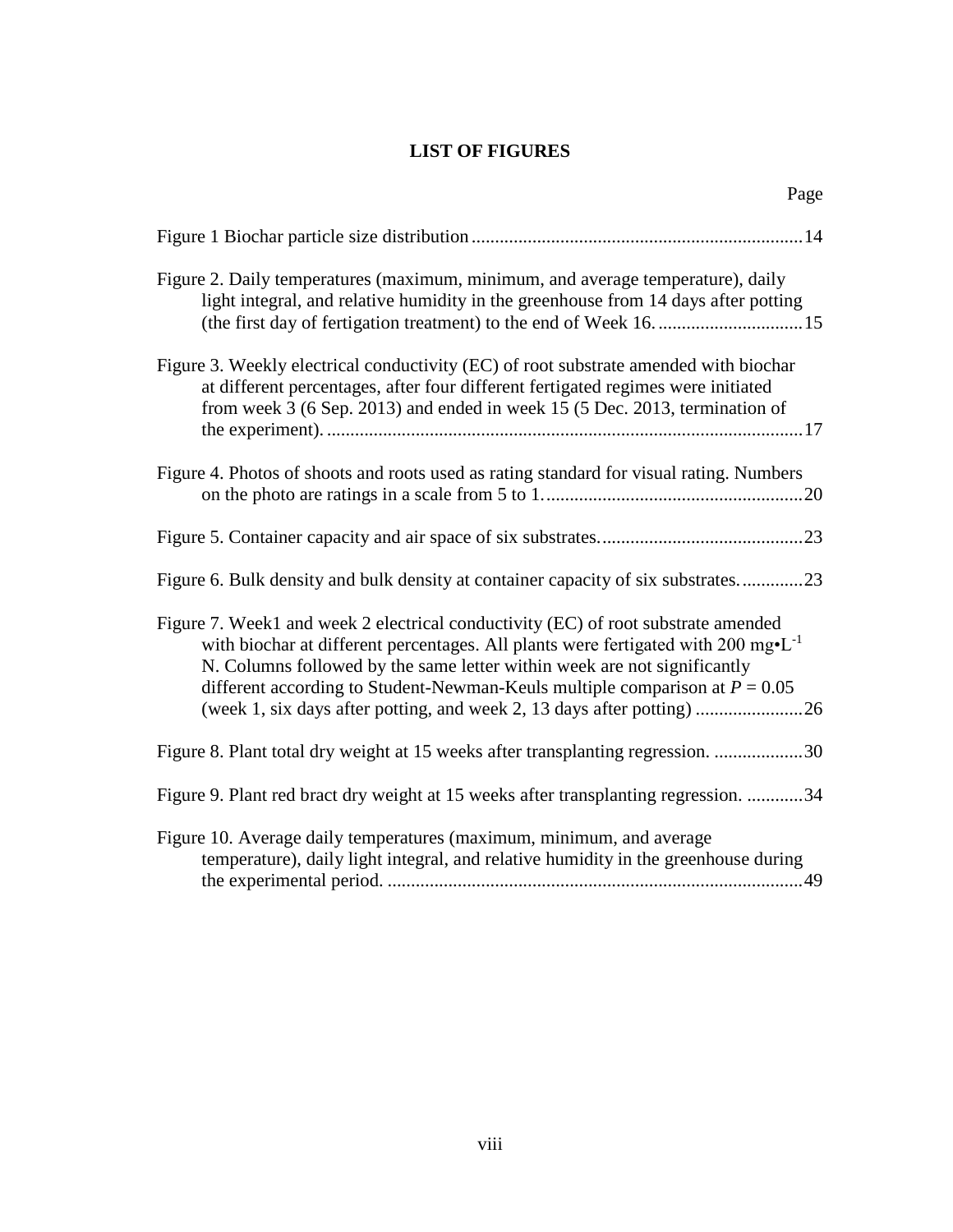# **LIST OF TABLES**

<span id="page-8-0"></span>Page **Page** 

| Table 2. Four fertigation regimes for poinsettia production in this experiment16                                                                                                                                                                                                                                                                                                                                                                                                                                                                                        |
|-------------------------------------------------------------------------------------------------------------------------------------------------------------------------------------------------------------------------------------------------------------------------------------------------------------------------------------------------------------------------------------------------------------------------------------------------------------------------------------------------------------------------------------------------------------------------|
|                                                                                                                                                                                                                                                                                                                                                                                                                                                                                                                                                                         |
| Table 4. Root substrate physical properties (total porosity, TP; container capacity, CC;<br>air space, AS; and bulk density, BD) of Sunshine Mix #1 amended with six                                                                                                                                                                                                                                                                                                                                                                                                    |
| Table 5. Analysis of variance (ANOVA) table showing root substrate electrical<br>conductivity (EC) of first two weeks after transplanting, total dry weight (DW;<br>total DW= leaf DW+ stem DW+ red bract DW), leaf DW, stem DW, red bract<br>DW, the total number of red bracts, the number of green leaves, the total<br>number of leaves, and final shoot rating of 'Prestige Red' poinsettia grown in<br>Sunshine Mix #1 amended with six different percentages of biochar and<br>fertigated at four regimes. All data (except the EC data) were collected 15 weeks |
| Table 6. Growth index of 'Prestige Red' poinsettia grown in Sunshine Mix #1<br>amended with six different percentages of biochar and fertigated at four regimes                                                                                                                                                                                                                                                                                                                                                                                                         |
| Table 7. Total dry weight (Total DW = green leaf DW+ red bract DW+ stem DW),<br>green leaf and stem DW of 'Prestige red' poinsettia grown in Sunshine Mix #1<br>amended with six different percentages of biochar and fertigated at four different<br>regimes. All data were collected at 15 weeks after transplanting30                                                                                                                                                                                                                                                |
| Table 8. Leaf gas exchange (photosynthetic rate, stomatal conductance to H2O,<br>transpiration rate) of 'Prestige Red' poinsettia nine weeks after transplanting in<br>root substrate amended with 0%, 40% and 100% biochar and fertigated with<br>32                                                                                                                                                                                                                                                                                                                   |
| Table 9. The total number of leaves (green leaf $+$ red bract), the total number of red<br>bracts, and red bract dry weight of 'Prestige Red' poinsettia 15 weeks after<br>transplanted in Sunshine Mix #1 amended with six different percentages of<br>biochar and fertigated at four different regimes. All data were collected at 15<br>35                                                                                                                                                                                                                           |
| Table 10. SPAD reading at week 10, 12, and 14, the average number of red bracts<br>from week 11 to 14, and final root visual rating of 'Prestige Red' poinsettia 15                                                                                                                                                                                                                                                                                                                                                                                                     |

ix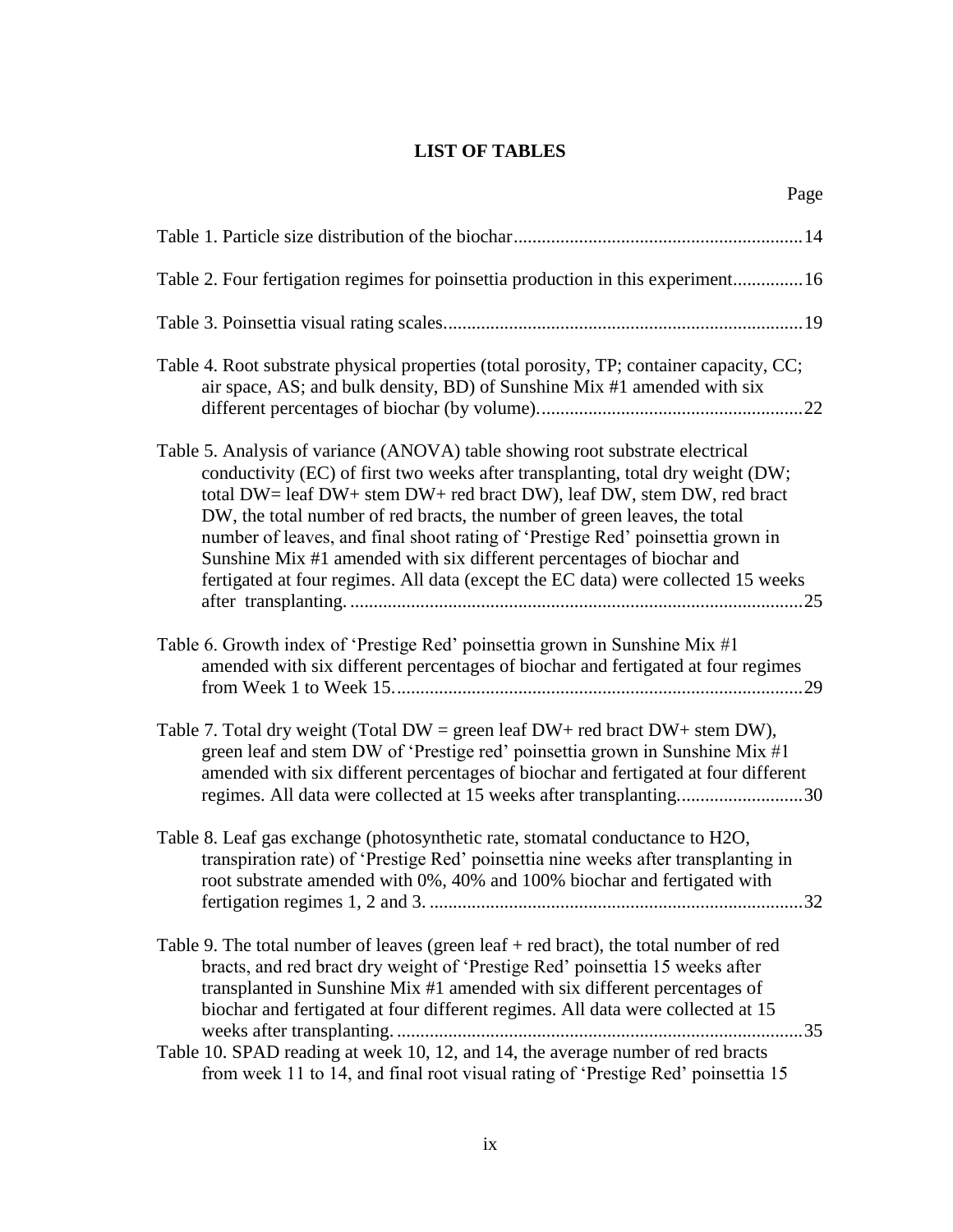| weeks after transplanting in root substrate amended with six different<br>percentages of biochar and fertilized with four fertigation regimes38                                                                                                                                                                                                                                                                                                                                                                                                                                                                              |
|------------------------------------------------------------------------------------------------------------------------------------------------------------------------------------------------------------------------------------------------------------------------------------------------------------------------------------------------------------------------------------------------------------------------------------------------------------------------------------------------------------------------------------------------------------------------------------------------------------------------------|
| Table 11. Shoot final visual rating of 'Prestige Red' poinsettia 15 weeks after<br>transplanting in root substrate amended with six different percentages of biochar                                                                                                                                                                                                                                                                                                                                                                                                                                                         |
|                                                                                                                                                                                                                                                                                                                                                                                                                                                                                                                                                                                                                              |
| Table 13. Electrical conductivity of root substrate leachate at Weeks 5, 8, 11, 14 and<br>16 of Easter lily grown in Sunshine Mix #1 amended with five different<br>percentages of biochar and fertilized with four fertigation regimes52                                                                                                                                                                                                                                                                                                                                                                                    |
| Table 14. Plant height (from the root substrate surface to the top of plants) of Easter<br>lily grown in Sunshine Mix #1 amended with five different percentages of<br>biochar and fertigated at four regimes from week 6 to week 16. Flower buds                                                                                                                                                                                                                                                                                                                                                                            |
| Table 15. Analysis of variance (ANOVA) table showing number of days before full<br>bloom (NFB), the number of flowers (NF), flower dry weight (FDW), leaf dry<br>weight (LDW), stem dry weight (SDW), total shoot dry weight (TSDW $=$<br>FDW+LDW+SDW), number of leaves (NL), total stem length (TSL), length of<br>stem with brown leaf (LSB), length of stem with yellow leaf (LSY), length of<br>stem with green leaf (LSG), the sum of LSB and LSY, and the ratio of<br>LSG/TSL of Easter lily grown in root substrate amended with five different<br>percentages of biochar and fertigated at four different regimes55 |
| Table 16. The leaf dry weight (LDW) of Easter lily grown in Sunshine Mix #1<br>amended with five different percentages of biochar and fertigated at four<br>regimes. All data were collected at 18 weeks after bulbs were potted56                                                                                                                                                                                                                                                                                                                                                                                           |
| Table 17. Total stem length (TSL), length of stem with brown leaf (LSB), length of<br>stem with yellow leaf (LSY), the sum of LSB and LSY, and the ratio of<br>LSG/TSL of Easter lily grown in Sunshine Mix #1 amended with five different<br>percentages of biochar and fertilized at four fertigation regimes. All data were                                                                                                                                                                                                                                                                                               |
| Table 18. SPAD reading at Week 15, 16, and 17 of Easter lily grown in Sunshine Mix<br>#1 amended with five different percentages of biochar and fertilized at four                                                                                                                                                                                                                                                                                                                                                                                                                                                           |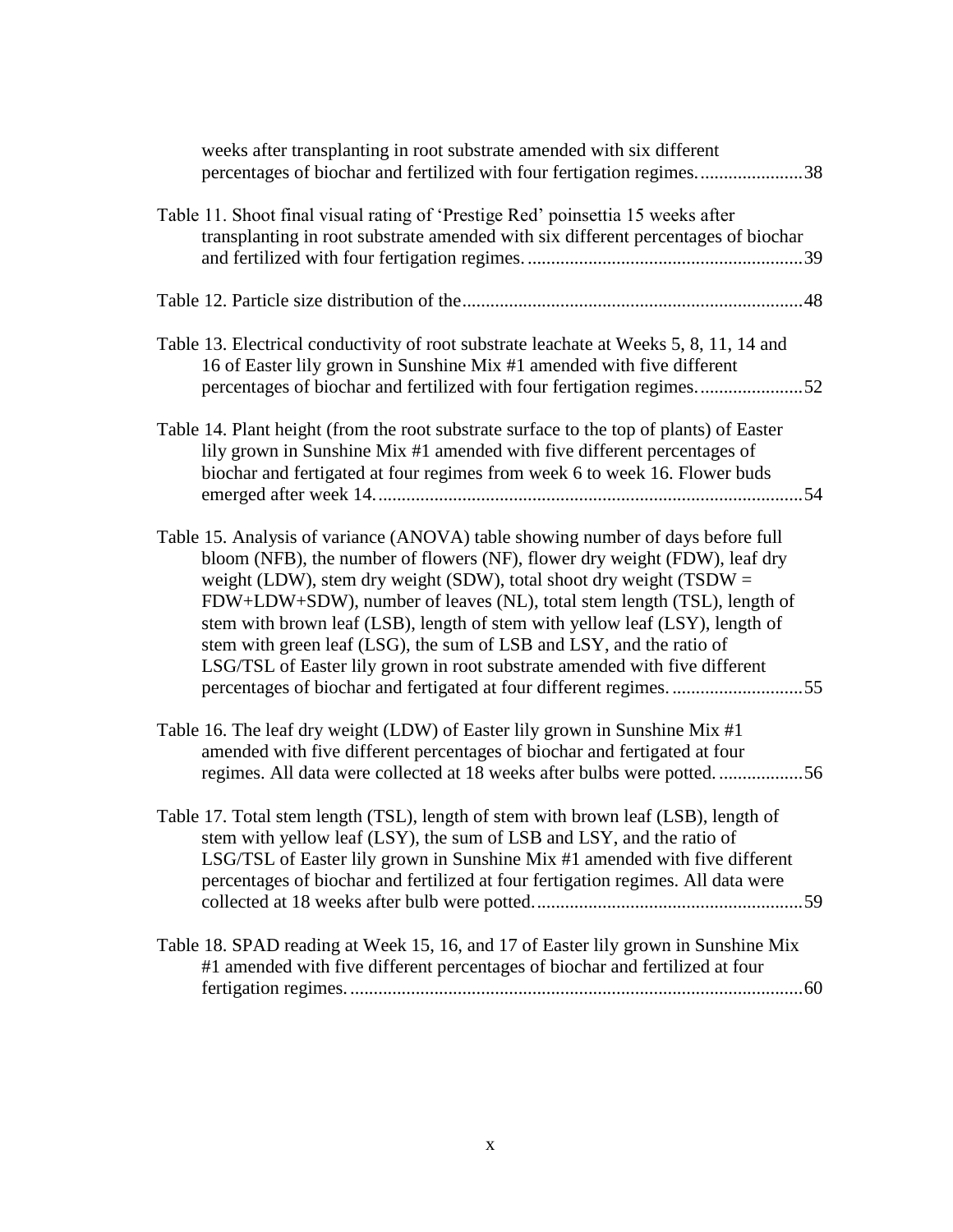## **CHAPTER I**

# **INTRODUCTION**

# <span id="page-10-1"></span><span id="page-10-0"></span>**1.1 Introduction**

Poinsettia (*Euphorbia pulcherrima*) and Easter lily (*Lilium longiflorum*) are two major potted plants in the Unites States. The quantity of potted poinsettias sold in 2012 was over thirty million (ranking No. 1) with a wholesale value of \$143.7 million (ranking No. 2) in potted flowering plants in the Unites States (Floriculture Crops 2012 Summary, 2013). The quantity of potted Easter lily sold in 2012 was over five million (ranking No. 5) with a wholesale value of \$ 22.2 million (ranking No. 3) in potted flowering plants in the U.S. (Floriculture Crops 2012 summary, 2013).

Root substrate is an important factor for potted plant production since a healthy functional root system is essential for plant growth and development (Bilderback, 1982). A root substrate must be able to serve four functions: holding available nutrients and water, providing gas exchange, and providing anchorage for plant growth (Nelson, 2012). Currently, most potted poinsettias and Easter lilies are produced in peat-based root substrate (Hidalgo and Harkess, 2002; Erwin, 2002).

Peatmoss is a highly valued source for root substrates in current greenhouse production for its superior properties of stability, light bulk density for transportation, and high water and nutrient holding capacities (Nelson, 2012). In recent years, there has been a rising opposition in Europe for the use and extraction of peatmoss (Carlile and Lane, 2004). A recent geological survey showed that the volume of global peatlands is decreasing at a rate of 0.05% annually due to peatmoss harvesting and land development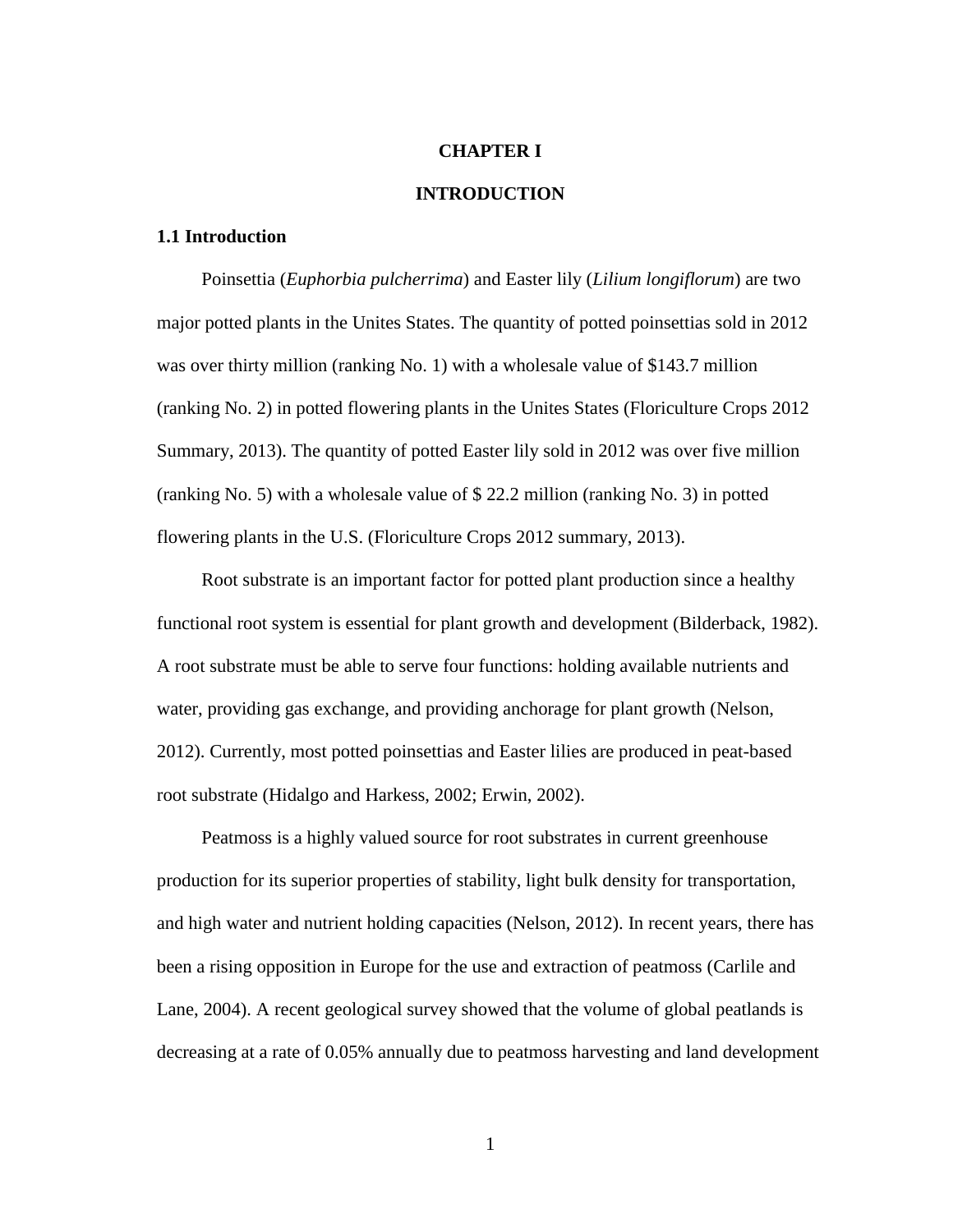(Apodaca, 2014). Peatland is a fragile ecosystem and provides important functions including water regulation, biodiversity conservation, and carbon sequestration and storage (Joosten et al., 2012). However, 15% of peatland has already been drained and used for agricultural purposes, and  $CO<sub>2</sub>$  emissions from these drained peatlands contributed almost 6% of the total anthropogenic-emissions (Joosten et al., 2012). In the United Kingdom, environmental, scientific, and governmental agencies proposed to limit the use and extraction of peatmoss (Carlile, 2004). In the U.S., almost 90% peatmoss was sold for horticultural use (Apodaca, 2014). Thus the reduction in use of peatmoss in greenhouses, a major part of horticultural production, could reduce the use of peatmoss significantly. Currently, there are no regulations or governmental mandates to oppose peatmoss use in the U.S., but increased fuel (transportation) cost has caused increasing peatmoss price in recent years. Thus, interest in finding alternative substrates has increased among researchers (Jackson et al., 2008; Wright et al., 2009).

# <span id="page-11-0"></span>**1.2 Alternative Substrates**

Research has been conducted on using alternative root substrate components for greenhouse crop production. Though most alternative root substrates need to be amended with peatmoss (Clarke, 2008). Up to 80% (by volume) of ground noncomposted kenaf (*Hibiscus cannabinus*) woody stem core was used as an amendment to peat-based root substrate to produce potted tropical foliage and woody nursery crops, though additional irrigation and undesirable shrinkage were issues (Wang, 1994). Fain et al. (2008) reported that WholeTree, a type of root substrate made from loblolly pine (*Pinus taeda*), slash pine (*Pinus elliottii*), and longleaf pine (*Pinus*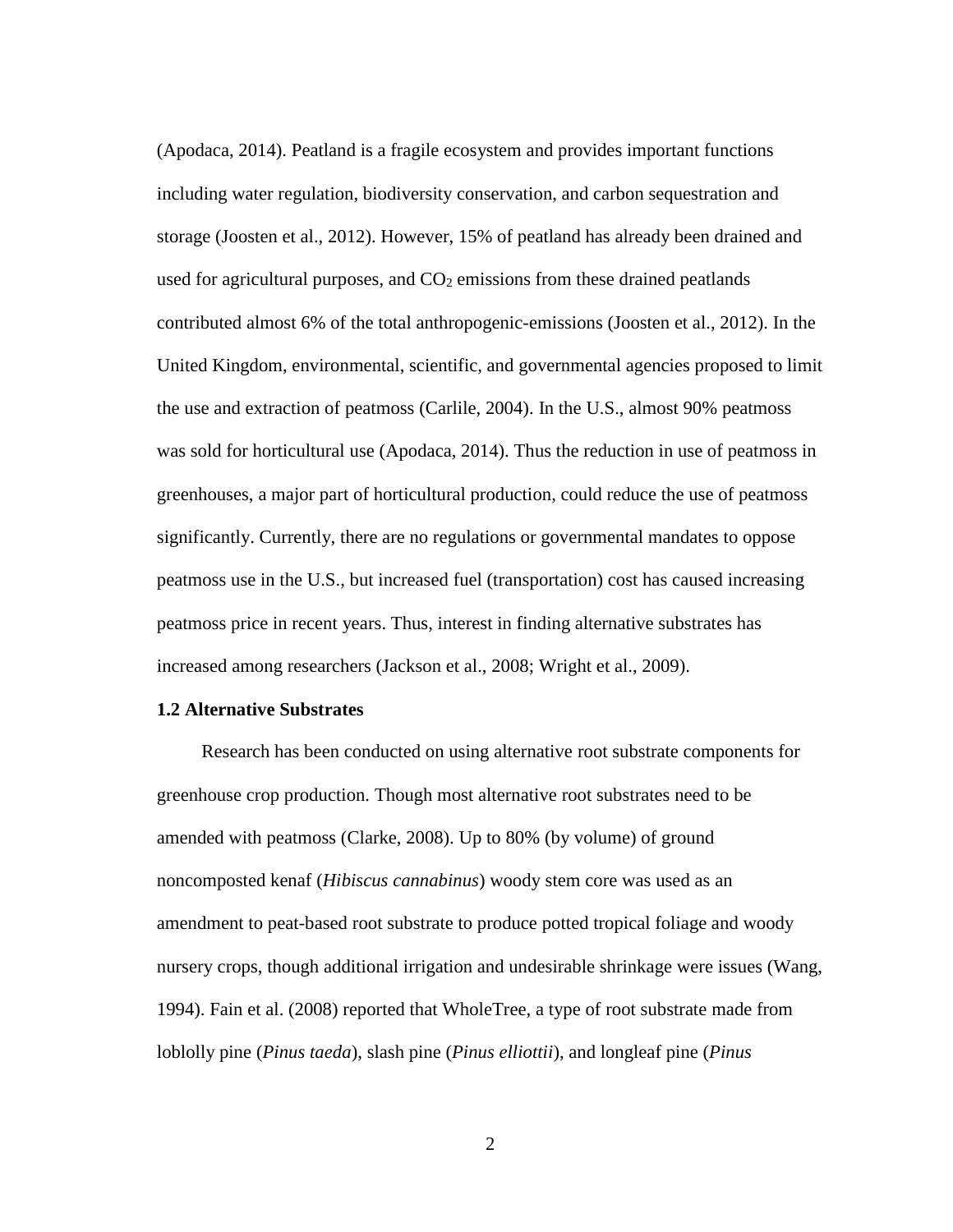*palustris*) (hammer milled to pass through a 0.9 cm screen), could be used as an alternative root substrate to produce short-term horticultural crops, such as vinca (*Catharanthus roseus*). A ground pine tree substrate, produced from loblolly pine and ground into 2.5 cm  $\times$  2.5 cm  $\times$  1.3 cm chips, was used to grow potted chrysanthemum (*Chrysanthemum* x *grandiflora*) with additional fertilizer application (Wright et al., 2008). Boyer et al. (2008) reported up to 20% by volume clean chip residual (a byproduct from loblolly pine tree harvest, and hammer milled to pass through 1.27 cm screen) could be used as an amendment to peat-based root substrate to produce ageratum (*Ageratum houstonianum*), salvia (*Salvia* × *superba*), and impatiens (*Impatiens walleriana*) in 1-gallon containers.

Composts made from different biomass have also been studied as alternative substrates in greenhouse production. Using composted cotton (*Gossypium hirsutum*) burrs (25% to 75% by volume) as a root substrate amendment for poinsettia production resulted in lower dry weight and smaller bracts (Wang and Blessington, 1990). Without significant change in poinsettia quality, up to 50% by volume of composted poultry litter, yard trimmings, or municipal solid waste compost and 25% polymer-dewatered bio solids or crab offal composts by volume, were used as an amendment to peat-based root substrate (Ku et al., 1998). Papafotiou et al. (2004) observed reduced poinsettia growth by using olive (*Olea europaea*)-mill waste compost as a root substrate amendment, though 12.5% of olive-mill wastes compost by volume had no effect on pigmentation of the bracts and flowering. Up to 37.5% cotton gin trash compost by volume could be used as an amendment to peat-based root substrate in potted croton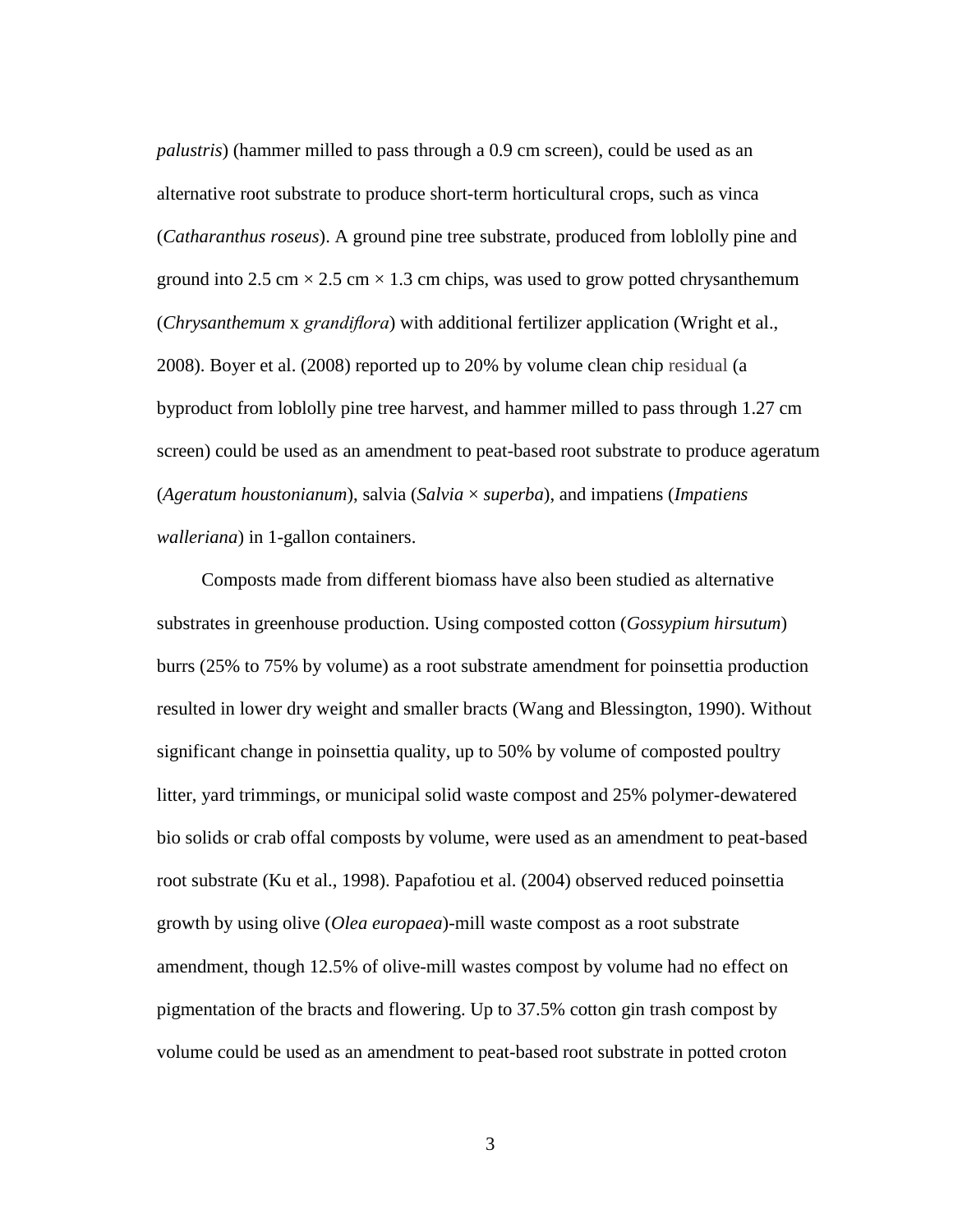(*Codiaeum variegatum*) production without affecting plant growth (Papafotiou et al., 2007). Matta et al. (2008) reported that using earthworm cast as a root substrate amendment (25%-75% by volume) increased the growth of poinsettia, marigold (*Tagetes erecta*), and chrysanthemum, and though the poinsettia performed best in 25% earthworm cast, marigold and chrysanthemum performed best in 50% earthworm cast. However, the disadvantages of these alternative substrates include additional input of fertilizer, composition variability, inconsistent availability, and potential contamination (Konduru and Evans, 1999; Gu et al., 2013).

# <span id="page-13-0"></span>**1.3 Biochar**

Biochar is the byproduct of pyrolysis (Lehmann, 2007). Pyrolysis is an industrialized thermochemical conversion process that uses high temperature and low oxygen conditions to convert biomass into biochar, bio-oil and syngas (Zhang et al., 2013). The characteristics and yield of biochar depend on pyrolysis method, temperature, and the biomass source. The temperature for pyrolysis varies from 225 °C (torrefaction of biomass; Phanphanich and Mani, 2011) to 850 °C (gasification of biomass; Salleh et al., 2010). The pH range of biochar is between 4 and 12, and as the pyrolysis temperature increases, biochar surface area and pH increase, while the biochar yield decreases (Lehmann, 2007; Zhang et.al., 2013). The cation exchange capacity of fresh biochar is low, yet it increases as biochar ages in the present of oxygen and water (Cheng et al., 2006). Considering the production cost, biochar yield, and characteristics of biochar, the optimal pyrolysis temperature of biochar for agricultural industry usage is 450-550 °C (Lehmann, 2007; Spokas et al., 2012).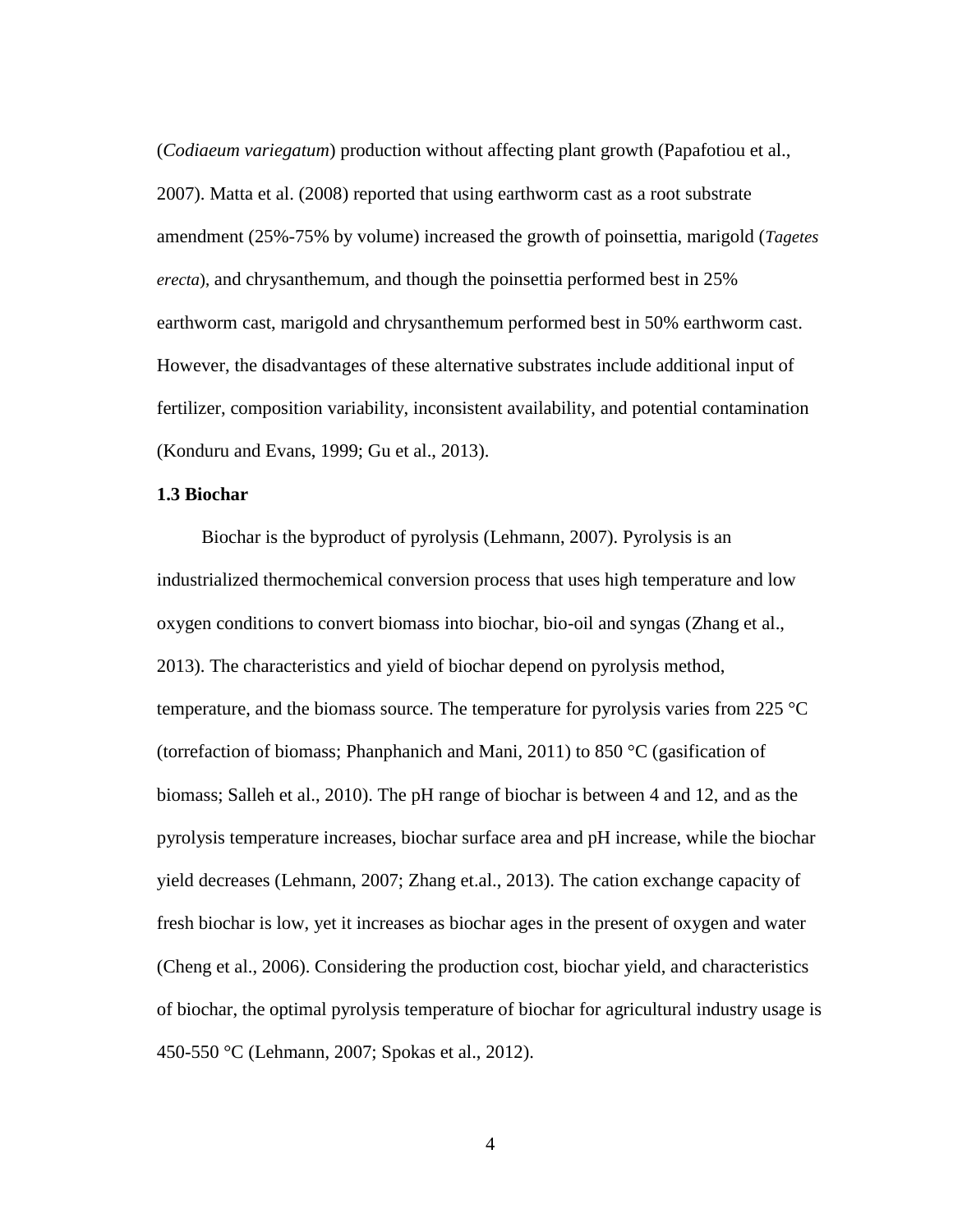Biochar has been reported as an amendment to revitalize degraded soils (Spokas et al., 2012). Amending soil with biochar was reported to increase net soil surface area (Hunt et al., 2010) and soil water and nutrient retention (Downie et al., 2009), improve water holding capacity in sandy soils (Gaskin et al., 2007; Glaser et al., 2002), increase soil pH (Chan et al., 2007), increase beneficial soil micro-organisms populations (Lehmann et al., 2011), reduce soil tensile strength (Chan et al., 2007), and reduce soil bulk density (Brady and Weil, 2004). Both increased and decreased crop yield have been reported when grown on biochar-amended soil (Gaskin et al., 2010; Haefele et al., 2011; Spokas et al., 2012). Yet a meta-analysis on 100 biochar studies showed that despite the variability of biochar applied, biochar decreased crop yield in 20% of the studies, did not change crop yield in 30% of the studies, and increased yields in 50% of the studies (Spokas et al., 2012). The increase in yield was greater for the studies conducted in weathered or degraded soils (Spokas et al., 2012).

Using biochar as a root substrate amendment in a greenhouse setting is relatively new compared to its use as a soil amendment in field studies. Previous research showed that biochar had great potential to improve root substrate physical and chemical characteristics. Compared to pre-pyrolysis material, biochar amended at 5%, 10% and 15% (by volume) increased root substrate (peat-based or bark-based substrate) cation exchange capacity, increased air-filled porosity in peat-based substrate, and increased container capacity in bark-based root substrate (Jackson et al., 2011). Fresh made biochar had similar initial leachate electrical conductivity as unfertilized peatmoss (Steiner and Harttung 2014). Amending biochar in root substrate could also increase root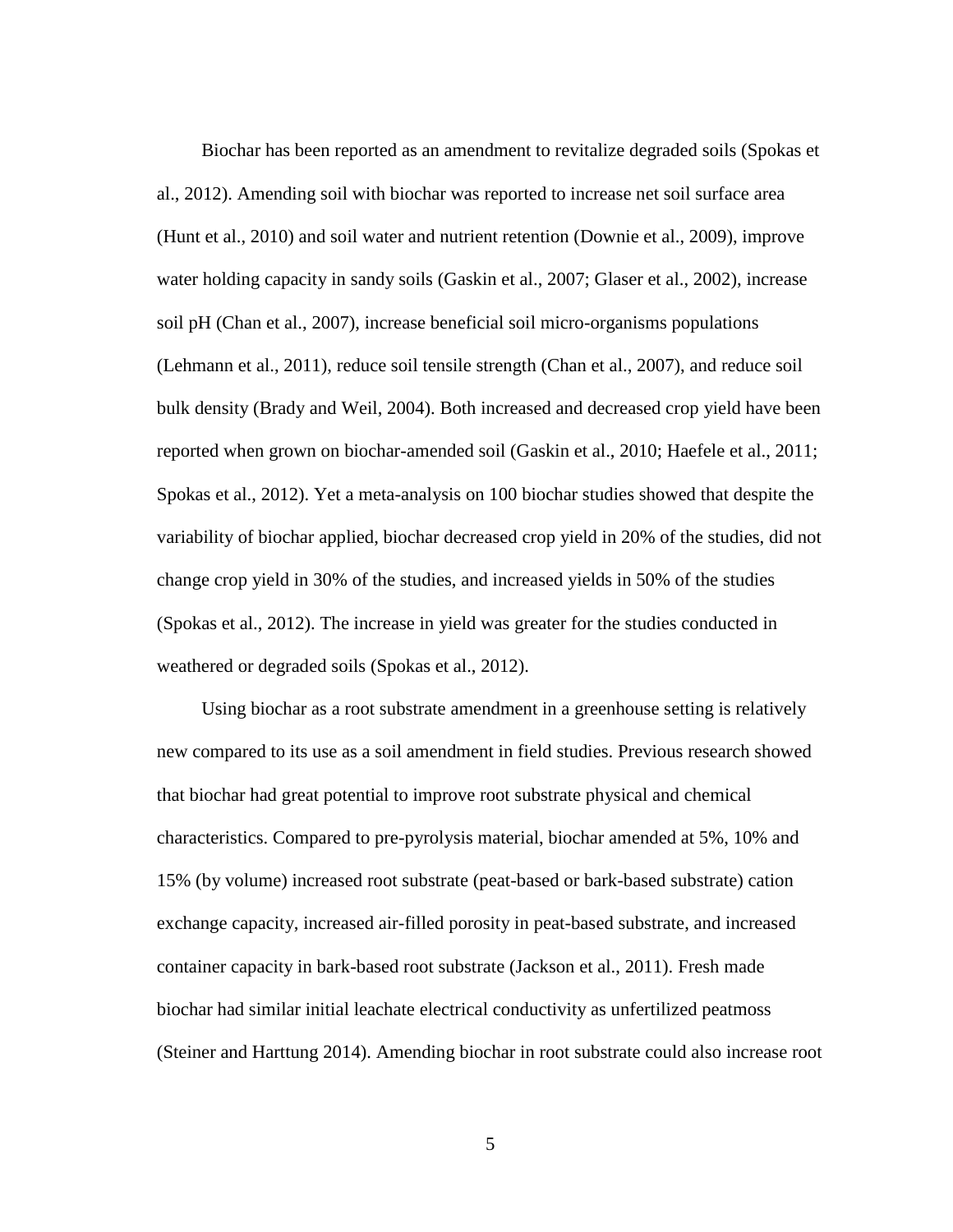substrate hydraulic conductivity and water retention with desirable root substrate physical porosity (25% biochar pellets, by volume, Dumroese et al. 2011), control extreme fluctuation of macronutrients (tested up to 10%, by volume, Altland and Locke 2012), reduce nutrient run off (Beck et al., 2011), and reduce root substrate degradation (Tian et al. 2012).

Other studies also reported that amending peat-based root substrate with a suitable percentage of biochar increased plant growth and plant quality, or had no effect on plants. A greenhouse experiment done by Graber et al. (2010) suggested root substrate amended with a low rate of biochar (1% to 5% by weight) could increase tomato (L*ycopersicum esculentum*) and pepper (*Capsicum annuum*) growth. Kadota and Niimi (2004) reported that amending 10% or 30% by volume of a biochar mixture (biochar with pyroligneous acid or barnyard manure) with bedding plant medium shortened the number of days from transplantation to flowering for bedding plants, and increased the survival rate and the quality of bedding plants. Ruamrungsri et al. (2011) reported freesias (*Freesia* spp) and gloriosa lily (*Gloriosa rothschildiana*) could be grown in a 1:1:1 (by volume) of sand:rice (*Oryza sativa*) husk charcoal:coconut (*Cocos nucifera*) fiber substrate. Gu et al. (2013) reported up to 30% biochar could be used as an amendment to peat-based root substrate in 'Fireworks' gomphrena (*Gomphrena* spp) greenhouse production. A greenhouse study found no effects on cucumber (*Cucumis sativus*), tomato and pepper yields using biochar as a soilless root substrate compared to a coconut fiber-tuff potting root substrate (Zhang et al., 2013).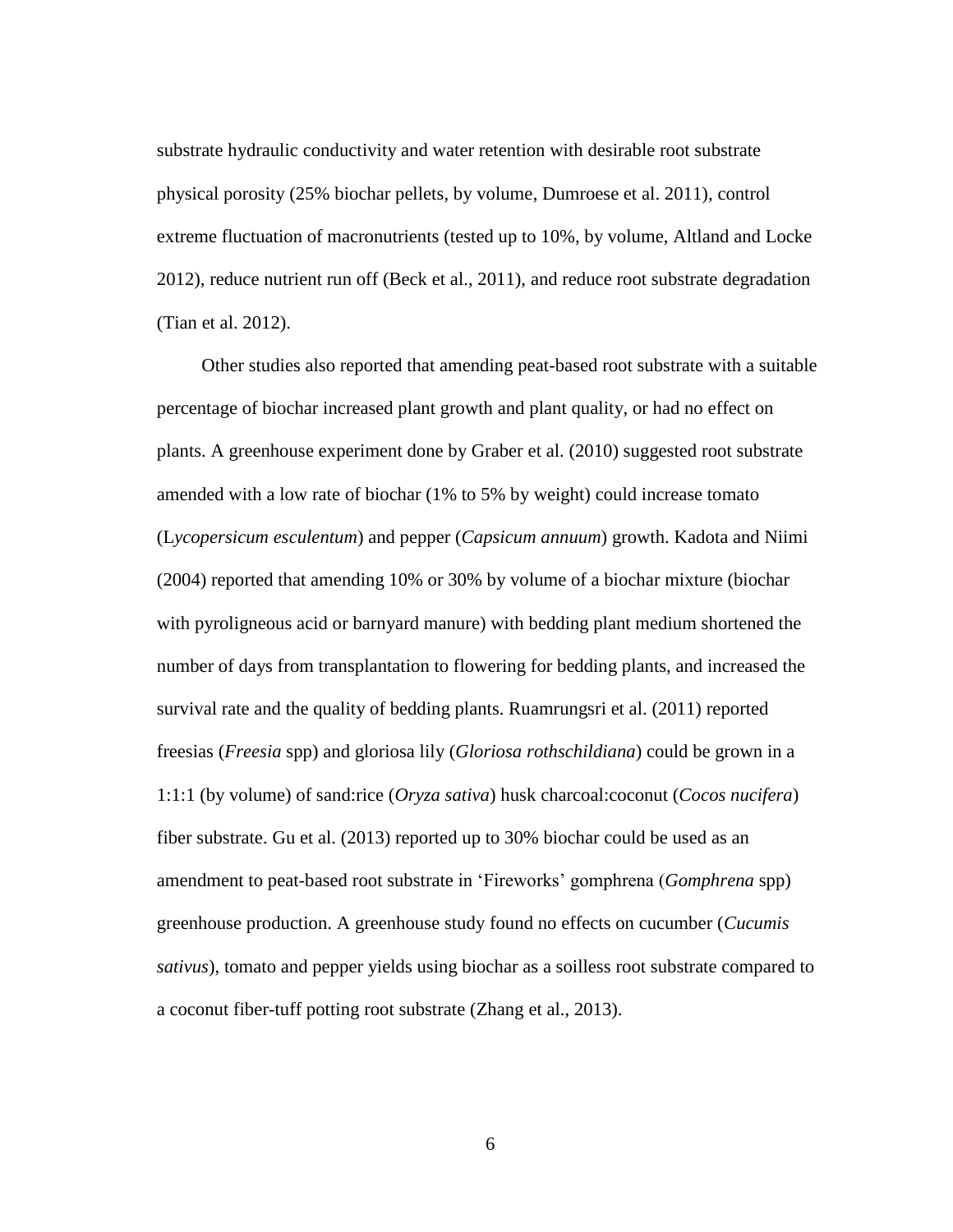Too much biochar in greenhouse production, however, may suppress plant growth. Mini sunflower (*Helianthus annuus*) grown in root substrate with biochar (25-100% by volume) had similar plant height as plants grown in peatmoss, though lower fresh weights were observed on plants grown in 50% and 100% biochar. Calathea (*Calathea rotundifola*) grown in 50% biochar had higher total dry weight and leaf dry weight, yet those grown in 100% biochar had the lowest dry weights of three biochar percentages used in the experiment (0%, 50% or 100% biochar by volume, Tian et al. 2012)).

Biochar is an environmentally friendly and renewable product. It could be made from any biomass, such as animal manure, wood, pecan shells, peanut hulls and grass (Novak et al., 2009; Singh et al., 2010). Also, using biochar in agricultural production could stimulate biofuel production, thus reducing net  $CO<sub>2</sub>$  emission to the atmosphere (Turner, 1999). At the current stage, the price of biochar is a disadvantage. Compared to peatmoss, the market price of biochar is more expensive. The average retail price of biochar is around \$0.087/kg (Granatstein et al., 2009), and sphagnum peatmoss is \$0.062/kg (Apodaca, 2010). As the technology develops, and the biochar market expands, the price of biochar is expected to decrease in the future.

# <span id="page-16-0"></span>**1.4 Objectives**

The objectives of the present studies were to determine the effects of different percentages of biochar and fertigation regimes on the growth and development of 'Prestige Red' poinsettia and Easter lily 'Nellie White' in greenhouse production. No study has investigated the possibility of using biochar in greenhouse production of poinsettia and Easter lily. Considering the significant amount of peatmoss (38.9 million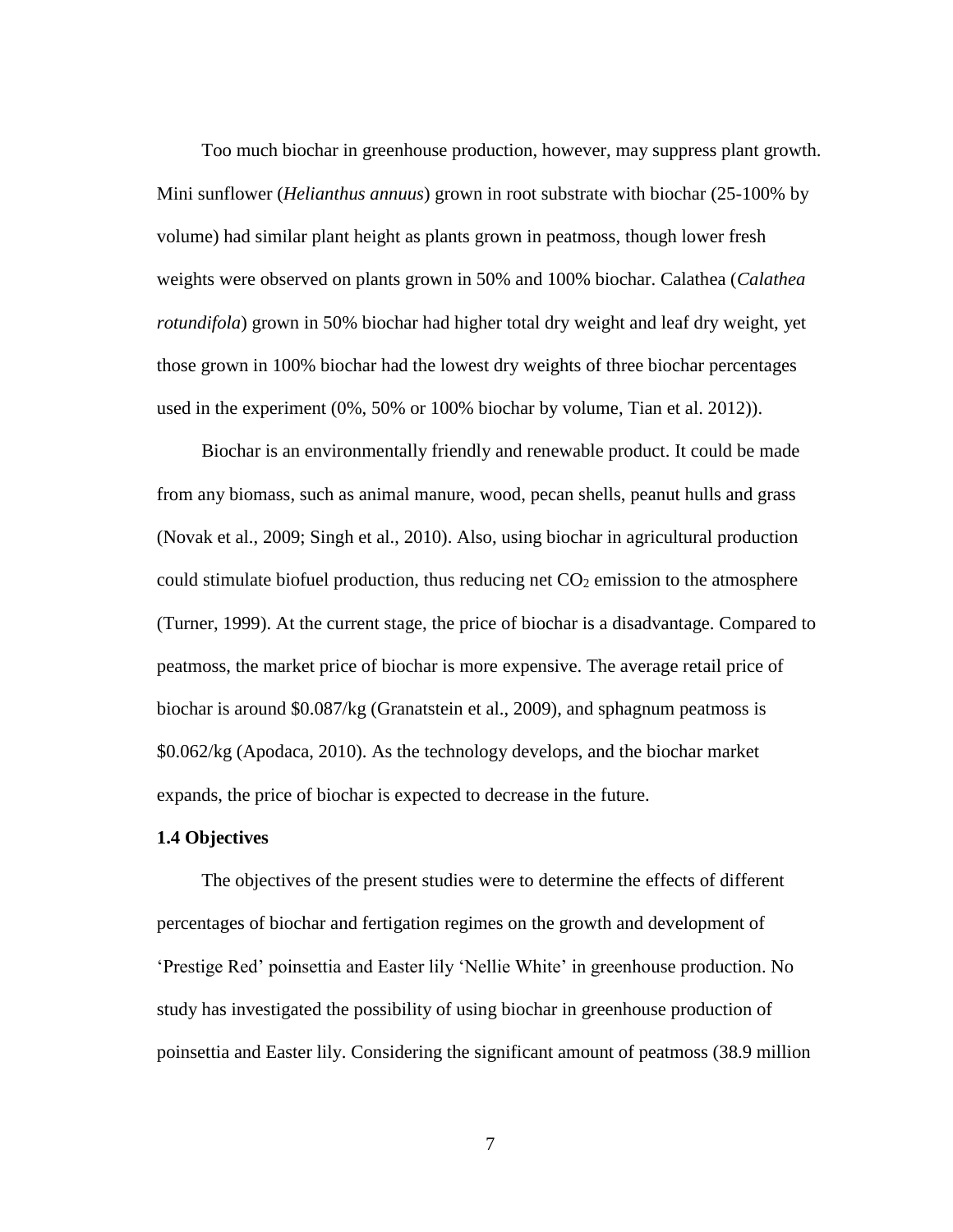pots of peat-based substrate) used in poinsettia and Easter lily greenhouse production annually, finding an alternative root substrate suitable for poinsettia and Easter lily production could substantially reduce the use of peatmoss.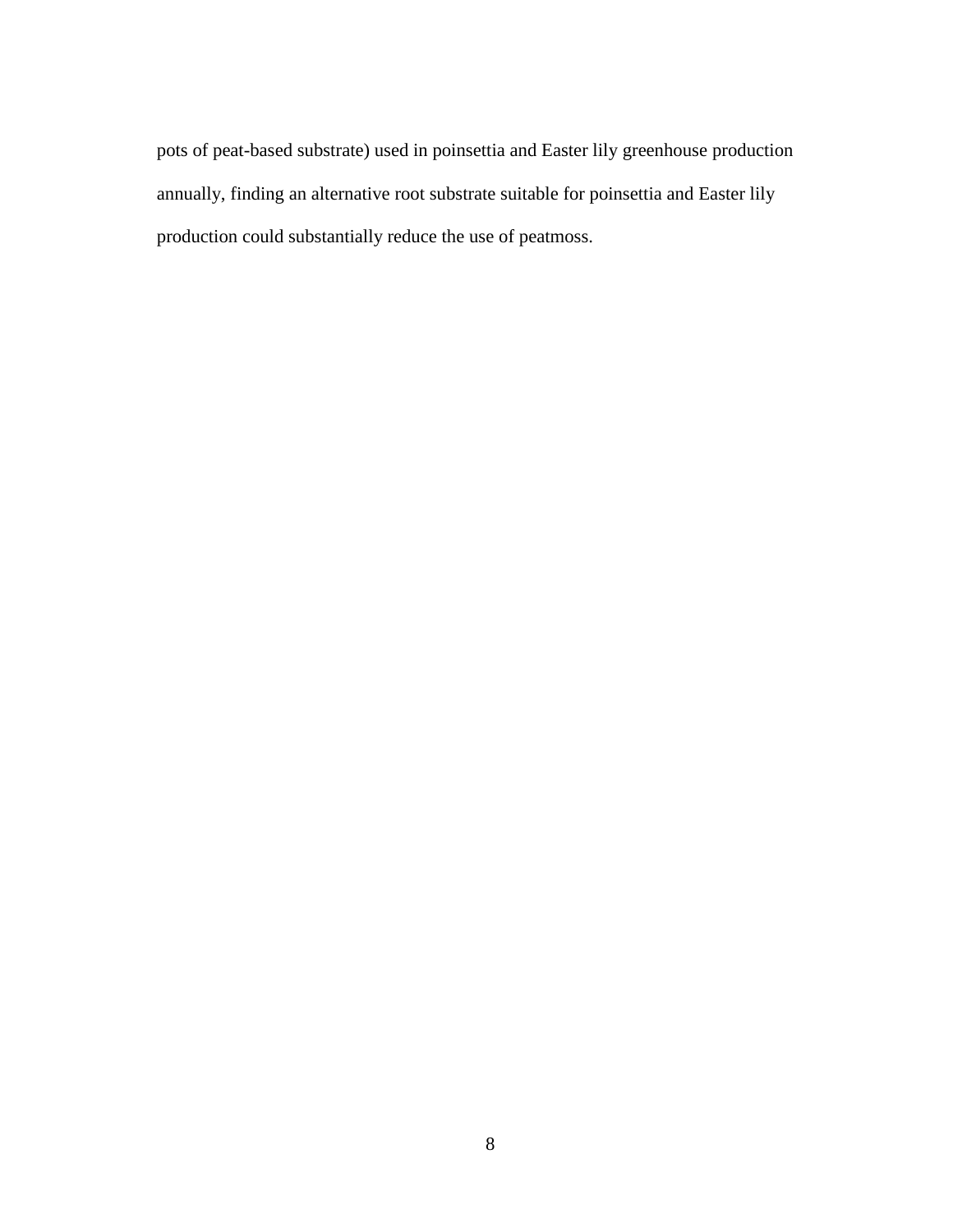#### **CHAPTER II**

# <span id="page-18-0"></span>**POINSETTIA GROWTH AND DEVELOPMENT RESPONSE TO CONTAINER ROOT SUBSTRATE WITH BIOCHAR**

## <span id="page-18-1"></span>**2.1 Overview**

A greenhouse study was conducted to evaluate the growth and development of poinsettia "Prestige Red' (*Euphorbia pulcherrima*) grown in a commercial peat-based potting mix amended with biochar at 0%, 20%, 40%, 60%, 80%, or 100% (by volume) at four different fertigation regimes:  $F1:100$  to 200 mg $\cdot L^{-1}$  nitrogen (N), F2: 200 to 300 mg•L<sup>-1</sup> N, F3: 300 to 400 mg•L<sup>-1</sup> N, or F4: 400 to 500 mg•L<sup>-1</sup> N. The experimental design was a two factor factorial design with 10 replications. As the percentage of biochar increased, root substrate pore space and bulk density increased, and root substrate container capacity decreased. Substrates with biochar had lower leachate electrical conductivity in the first two weeks of the experiment. Root rot and red bract necrosis only occurred in the highest fertigation regime (400-500 mg $\cdot$ L<sup>-1</sup> N) combined with the highest biochar percentage (100%). Plants grown in 20% biochar had a slightly higher plant growth index and dry weight than other treatments. Plants grown in 40% biochar had a similar growth and development to those in 0% biochar. Up to u80% biochar, plants had no significant change, except on dry weight, which decreased at higher biochar percentage (60% and 80%). SPAD readings increased as fertigation N concentration increased. In summary, at a fertigation rate of 100 to 400 mg $\cdot$ L<sup>-1</sup> N, up to 80% biochar could be used as an amendment to peat-based root substrate without significant changes in poinsettia growth and quality.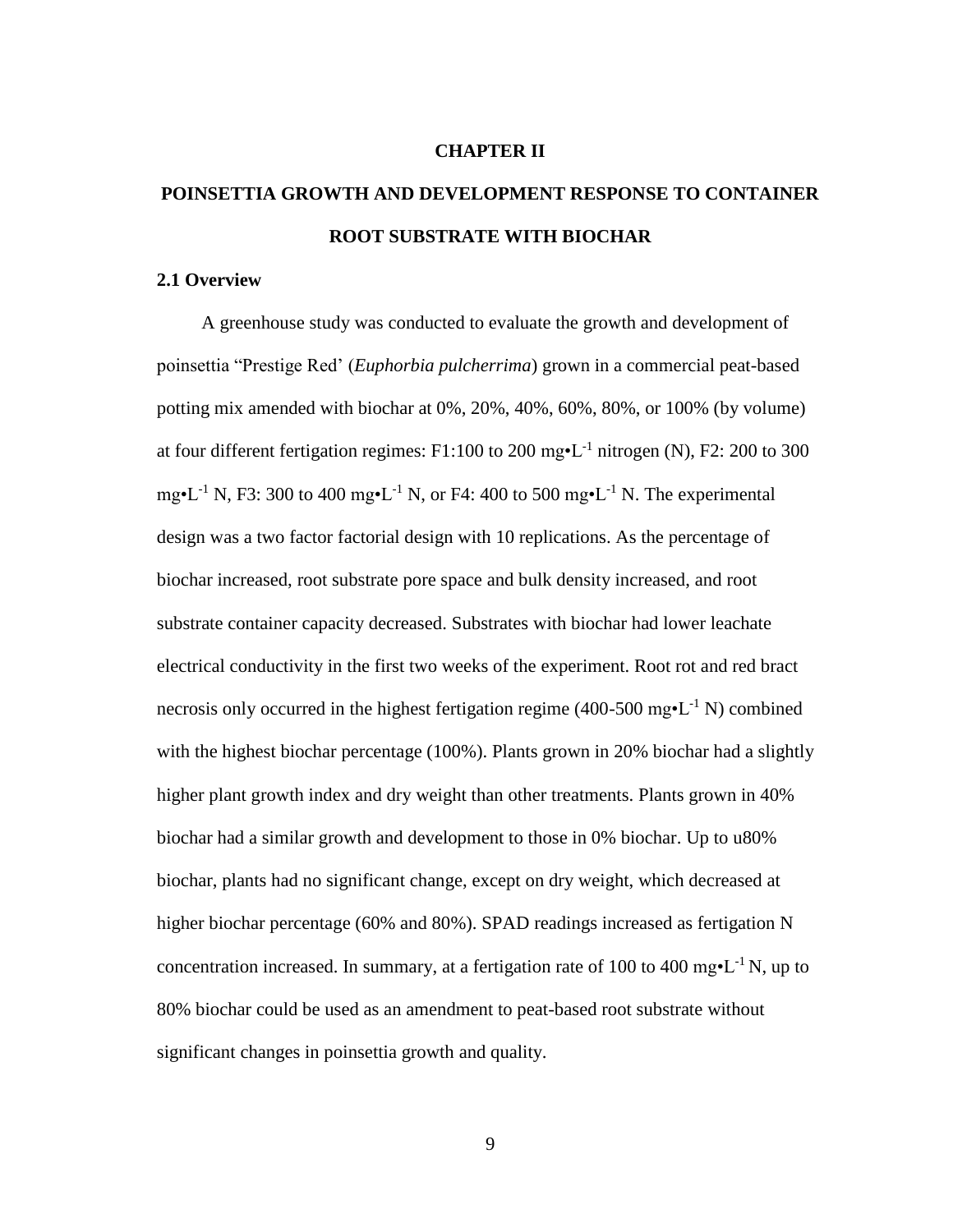# <span id="page-19-0"></span>**2.2 Introduction**

The quantity of potted poinsettias (*Euphorbia pulcherrima*) sold in 2012 was over thirty million (ranking no. 1) with a wholesale value of \$143.7 million, ranking no. 2 in potted flowering plants in the U.S. (Floriculture Crops 2012 Summary, 2013). Root substrate is important for poinsettia production since a healthy functional root system is crucial to poinsettia growth and development (Bilderback, 1982). Currently, greenhouse poinsettia production uses peat-based root substrate (Hidalgo and Harkess, 2002).

Peat-based root substrate is a dependable medium in the greenhouse industry, and most alternative substrates are peat-based amended with other root substrate components (Clarke, 2008). In Europe, environmental, scientific, and governmental agencies proposed to limit the use and extraction of peatmoss (Carlile, 2004). Although the amount of peatmoss reserve is still significant, the need to find environmentally friendly substrates is increasing due to the annually decreasing volume of global peatland, the fragility of peatlands' natural environments, and the large demand for peatmoss in the horticultural industry (Apodaca, 2014; Robertson, 1993; Rivière et al., 2008). In the U. S., currently there are no restrictions regarding peatmoss use (Jackson et al., 2008). However the increase of fuel prices in recent years has increased the transportation cost of peatmoss, which is mined and shipped from Canada. Thus, many scientists are interested in finding less expensive, renewable and locally available peatmoss substitutes to reduce the use of peatmoss in the horticultural industry (Gu et al., 2013; Jackson et al., 2008).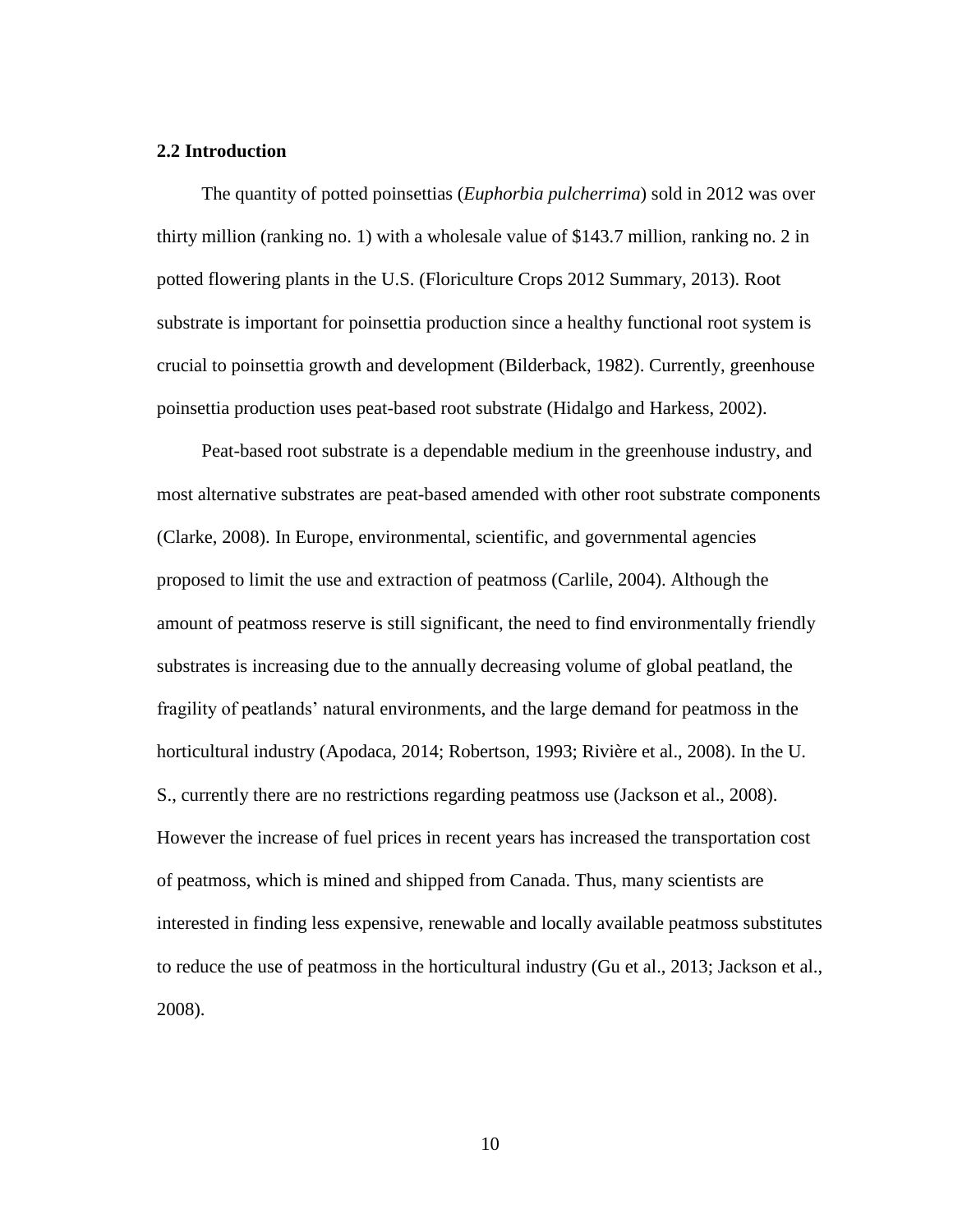Many peatmoss substitutes have been evaluated in poinsettia greenhouse production. Hidalgo and Harkess (2002) reported better quality poinsettias were produced in peat-based root substrate amended with 25% earthworm castings made from sheep (*Ovis aries*) or cattle (*box taurus*) manures. Poinsettias were successfully produced in loblolly pine (*Pinus taeda*) root substrate with small particles (2.38 mm screen) or large particles (4.76 mm screen) amended with 25% peatmoss (Jackson et al., 2008). Using root substrate blended with composted cotton burrs resulted in lower dry weight and smaller bracts in poinsettias (Wang and Blessington, 1990). Composted organic materials amended with peat-based root substrate at different rates (50% for poultry litter, yard trimmings or municipal solid waste composts; 25% for polymerdewatered bio solids or crab offal composts; 25% for olive (*Olea europaea*)-mill wastes compost; by volume) have been used for poinsettia production without significant change in plant quality (Ku et al., 1998; Papafotiou et al., 2004). However, the disadvantages of those materials as alternative substrates are lack of uniformity and risk of root substrate shrinkage during the plant production period (Gu et al., 2013; Jackson et al., 2008).

Biochar, a byproduct of thermochemical pyrolysis for bio-energy production, has been considered as a possible root substrate amendment in greenhouse production to reduce the use of peatmoss (Gu et al., 2013). Pyrolysis is a process of thermochemical decomposition of biomass at high temperatures (from 225-850 °C) with the absence of oxygen (Bridgwater et al., 1999; Salleh et al., 2010; Phanphanich and Mani, 2011). The characteristics of biochar depend on the thermal conversion process type (pyrolysis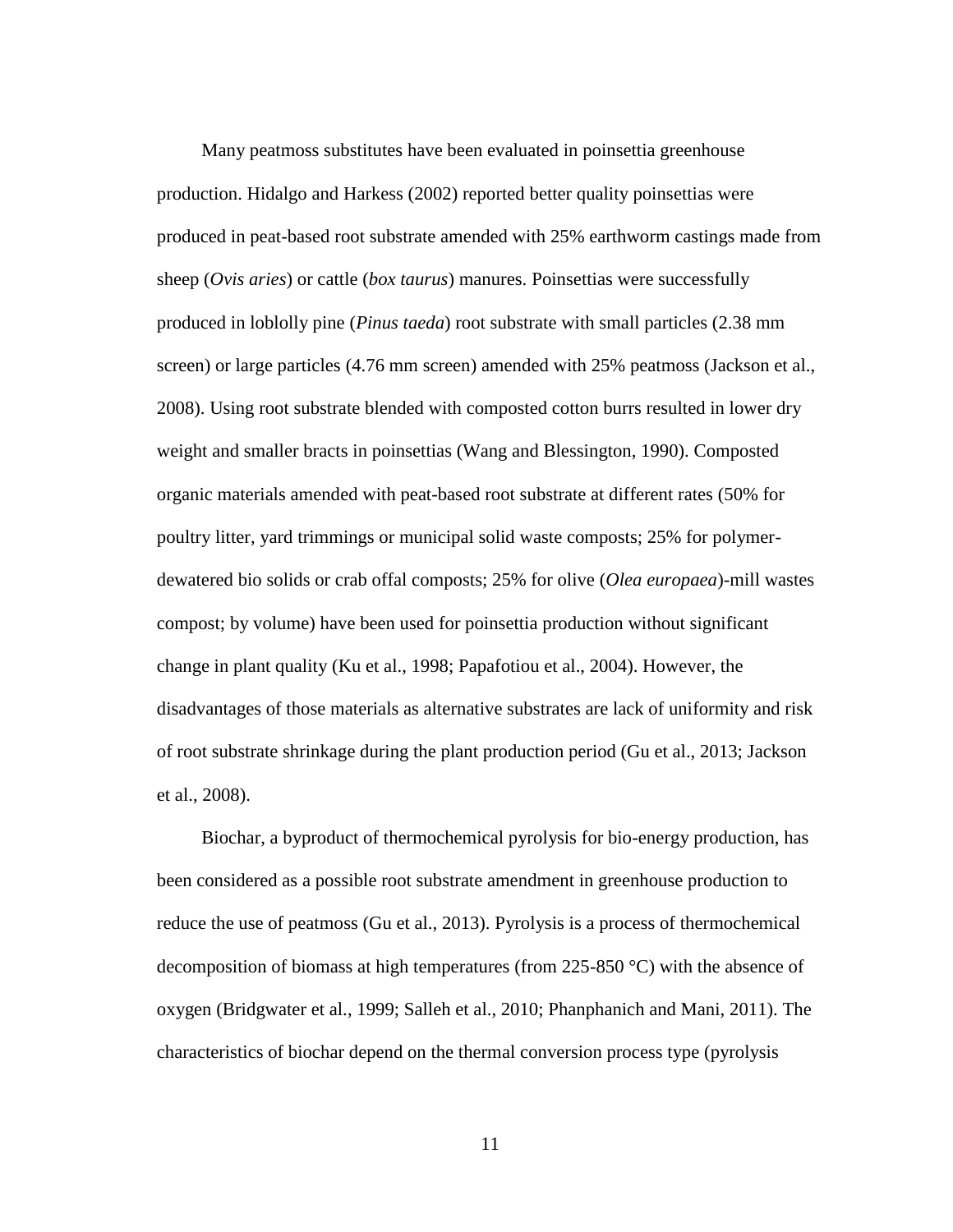method and temperature) and the biomass source (Spokas et al., 2012). Considering the production cost, biochar yield, and characteristics of biochar, the optimum biochar for use in agricultural production is probably produced at 450–550°C (Lehmann, 2007).

In recent year, multiple studies reported that biochar has a great potential to be used as an alternative root substrate in greenhouse production. In a study performed by Altland and Locke (2012), amending 10% biochar (by volume) in peat-based root substrate could increase root substrate macronutrient retention capacity. By mixing 25% by volume biochar pellets (mixture of biochar, wood flour, polylactic acid, and starch) with 75% peat-based substrate, Dumroese et al. (2011) observed an improvement of water retention of the substrate, which also had the desirable 40% porosity, although concern was noted about lower cation exchange capacity and higher C/N. Gu et al. (2013) reported up to 30% by volume biochar could be used as an amendment to peatbased root substrate to produce 'Fireworks' gomphrena without significant changes in plant quality. Other research showed that a low rate of biochar amended with coconut (*Cocos nucifera*) fiber-tuff potting root substrate improved tomato (L*ycopersicum esculentum*) and pepper (*Capsicum annuum*) growth (Graber et al., 2010).

There is insufficient research using biochar in soilless medium for greenhouse production. Since a significant amount of peatmoss is used annually in the U.S. for poinsettia production, finding an alternative root substrate suitable for poinsettia production could substantially reduce the use of peatmoss. Research has not been reported on using biochar in root substrate for a long-season crop, such as poinsettias. The objectives of this experiment were to determine a suitable biochar percentage and its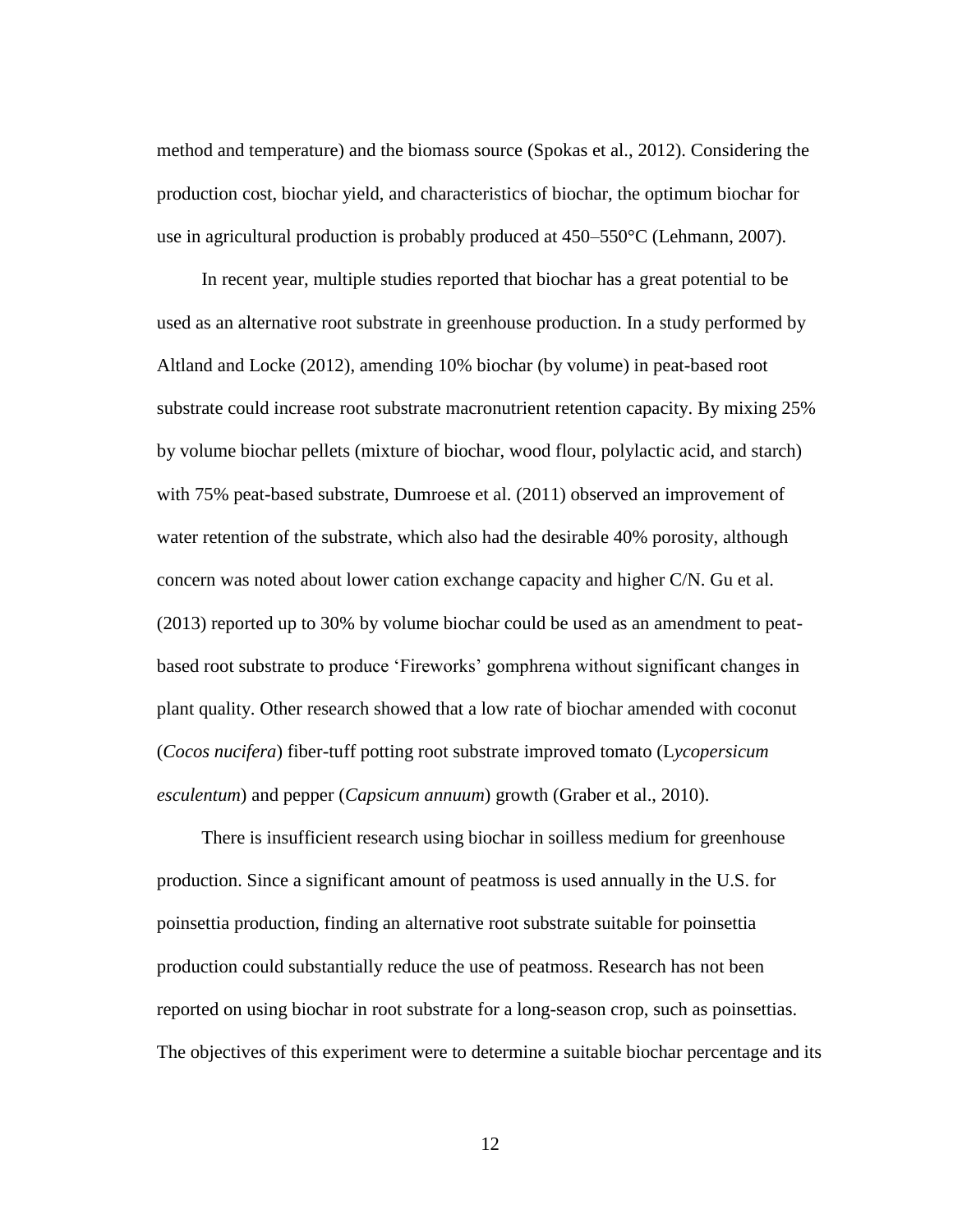effects on fertilization regimes needed for growth and development of 'Prestige Red' poinsettias in greenhouse production.

## <span id="page-22-0"></span>**2.3 Materials and Methods**

# <span id="page-22-1"></span>*2.3.1 Root substrate treatments and plant materials*

Six root substrate treatments used in this experiment were sunshine Mix #1 (Sun Gro Horticulture, Agawam, MA) amended with biochar (provided by Mississippi State University, Department of Agricultural and Biological Engineering) at 0%, 20%, 40%, 60%, 80%, or 100% by volume. The biochar used in this experiment was the byproduct of fast pyrolysis of pine wood at 450 °C (Gu et al., 2013). Particle size distribution was determined by passing 100 g biochar through 2.0-, 1.4- and 0.59-mm soil sieves, and weight was measured to determine the percentage of each particle size (Table 1, Figure 1). The biochar had an initial pH of 5.4 and an EC of  $0.15 \text{ mS} \cdot \text{cm}^{-1}$  (using 2:1 method; Cavins et al., 2000). Poinsettia 'Prestige Red' rooted cuttings (Ball Horticultural Company, West Chicago, IL) were transplanted on 23 Aug. 2013, to 15 cm plastic pots (1,250 ml) with one of the six substrates. Plants were pinched (removing apical growing point to leave 7-9 nodes) on 15 Sep. 2013 to stimulate branching. Plants were grown in a glass greenhouse located on Texas A&M University campus. The average greenhouse temperature (T), relative humidity (RH), and daily light integral (DLI) in the greenhouse, recorded by Watchdogs 450 (Spectrum Technologies Inc., Paxinos, PA), were 27.2°C day /20.4 °C night, 59.8% and 8.8 mol $\cdot$ m<sup>-2</sup> $\cdot$ d<sup>-1</sup>, respectively (Figure 2).

Banrot® 40 WP (ScottsMiracle-Gro Company, Marysville, OH,) was applied monthly as a drench to prevent root rot disease in poinsettias. Avid<sup>®</sup> 0.15 EC [\(Syngenta,](http://www.forestrydistributing.com/en/syngenta)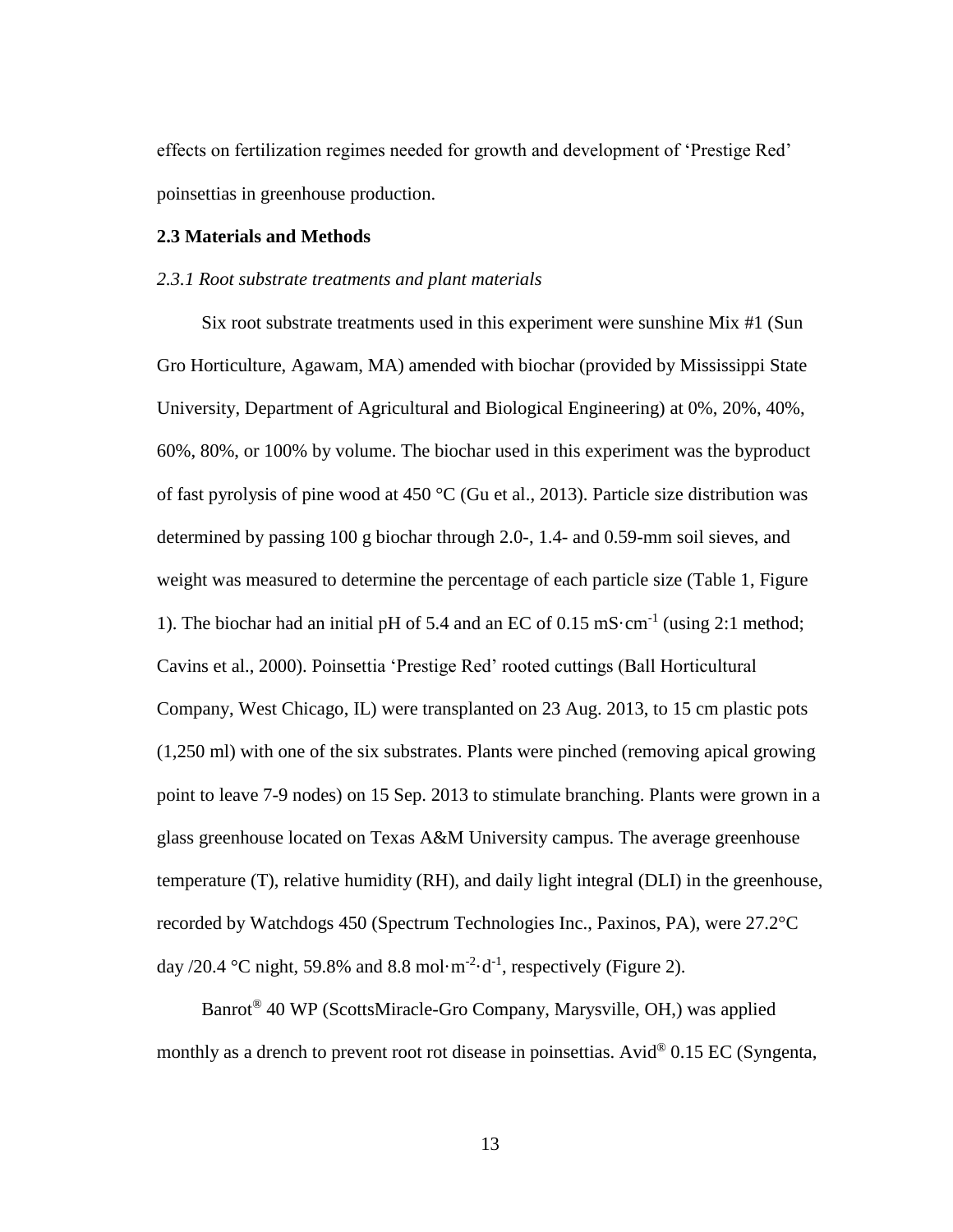Syngenta Crop Protection Inc., Greensboro, NC ) and Kontos® (OHP Inc., Mainland, PA) were sprayed weekly in rotation to control whitefly, starting in late October. No growth regulators were applied in this experiment.

<span id="page-23-1"></span>Table 1. Particle size distribution of the biochar used as an alternative substrate.

| Particle size (mm) | Percent of sample |
|--------------------|-------------------|
| >2.0               | 15.7              |
| $1.4 - 2.0$        | 27.3              |
| $0.59 - 1.4$       | 49.1              |
| < 0.59             | 7.9               |



<span id="page-23-0"></span>Figure 1 Biochar particle size distribution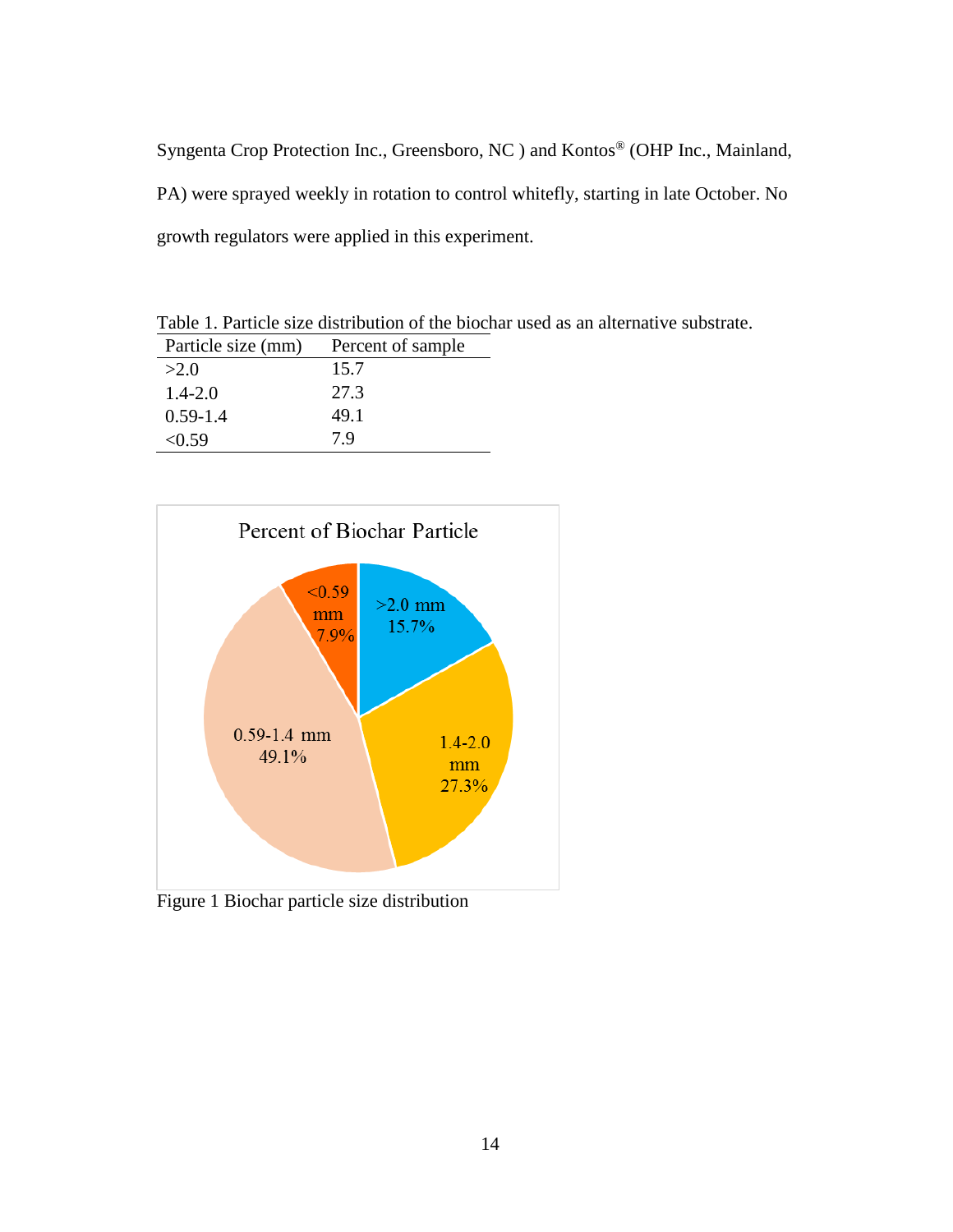

<span id="page-24-0"></span>Figure 2. Daily temperatures (maximum, minimum, and average temperature), daily light integral, and relative humidity in the greenhouse from 14 days after potting (the first day of fertigation treatment) to the end of Week 16.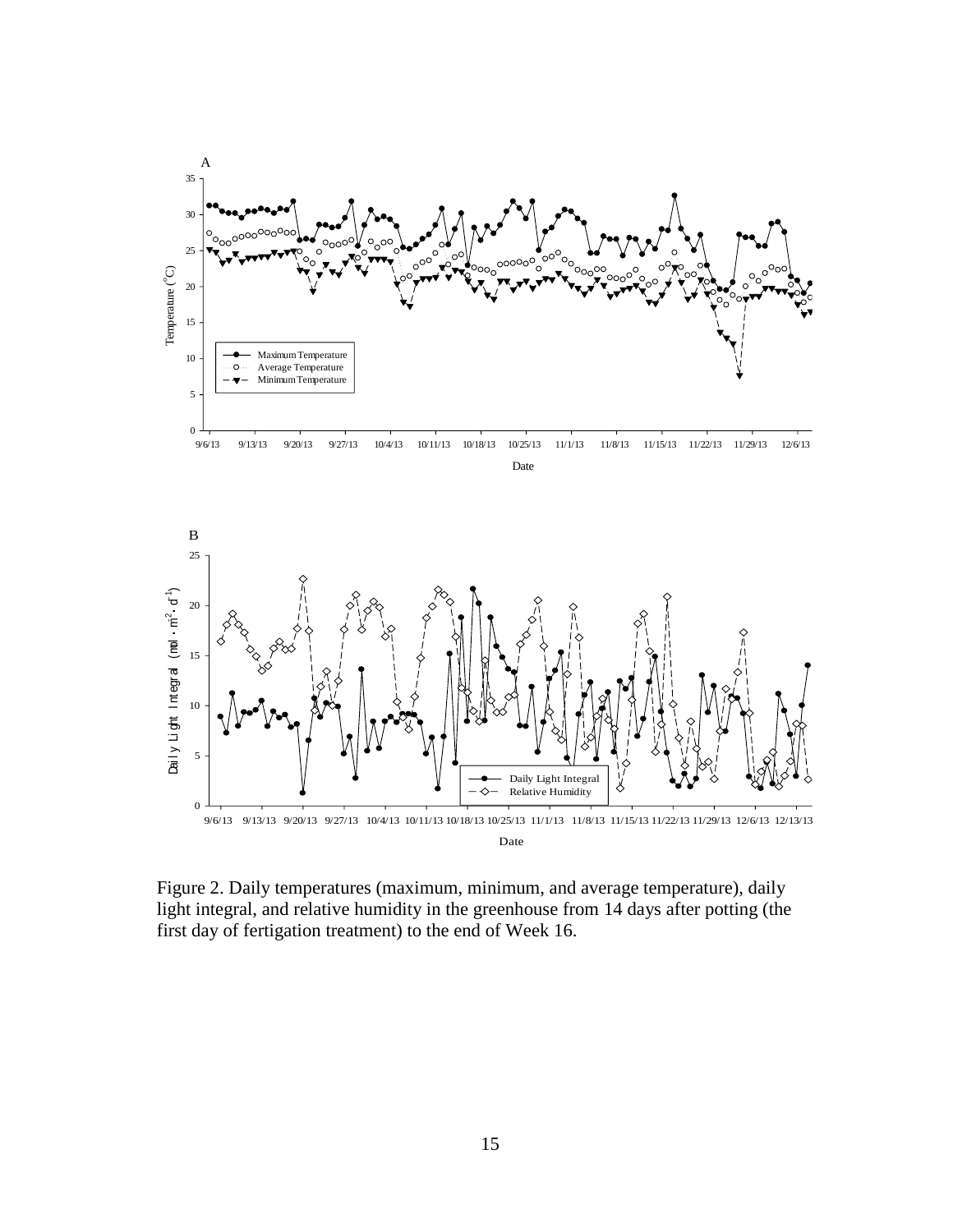# <span id="page-25-0"></span>*2.3.2 Fertigation regimes*

There were four fertigation regimes using a water soluble fertilizer (20N-4.4P-16.6K Peters 20-10-20; ScottsMiracle-Gro Company, Marysville, OH): fertigation regime 1 (F1: 100 to 200 mg $\cdot L^{-1}$  N) was 100 mg $\cdot L^{-1}$  N lower than fertigation regime 2 (F2: 200 to 300 mg•L<sup>-1</sup> N), fertigation regime 3 (F3: 300 to 400 mg•L<sup>-1</sup> N) was 100 mg•L<sup>-1</sup> N higher than F2, and fertigation regime 4 (F4: 400 to 500 mg•L<sup>-1</sup> N) was 200  $mg<sup>•</sup>L<sup>-1</sup>$  N higher than F2. Fertilizer concentration in F3 was adjusted to keep root substrate EC level around 2.2 (Ecke et al., 1990; Figure 3), and the other three fertigation regimes were adjusted accordingly every week, with all plants fertilized at 200 mg $\cdot L^{-1}$  N in week 1 and week 2 (Table 2). Root substrate EC was determined weekly using the pour-through method (Wright and Grueber 1990; LeBude and Bilderback 2009).

|             |                       | Fertigation 1 Fertigation 2 Fertigation 3 Fertigation 4 |                        |                        |  |  |  |
|-------------|-----------------------|---------------------------------------------------------|------------------------|------------------------|--|--|--|
| Time        | $(mg\bullet L^{-1}N)$ | $(mg\bullet L^{-1} N)$                                  | $(mg\bullet L^{-1} N)$ | $(mg\bullet L^{-1} N)$ |  |  |  |
| Week $1-2$  | 200                   | <b>200</b>                                              | <b>200</b>             | <b>200</b>             |  |  |  |
| Week $3-6$  | 150                   | 250                                                     | 350                    | 450                    |  |  |  |
| Week 7      | 100                   | 200                                                     | 300                    | 400                    |  |  |  |
| Week 8      | 150                   | 250                                                     | 350                    | 450                    |  |  |  |
| Week $9-11$ | 200                   | 300                                                     | 400                    | 500                    |  |  |  |
| Week 12~15  | 100                   | 200                                                     | 300                    | 400                    |  |  |  |

<span id="page-25-1"></span>Table 2. Four fertigation regimes for poinsettia production in this experiment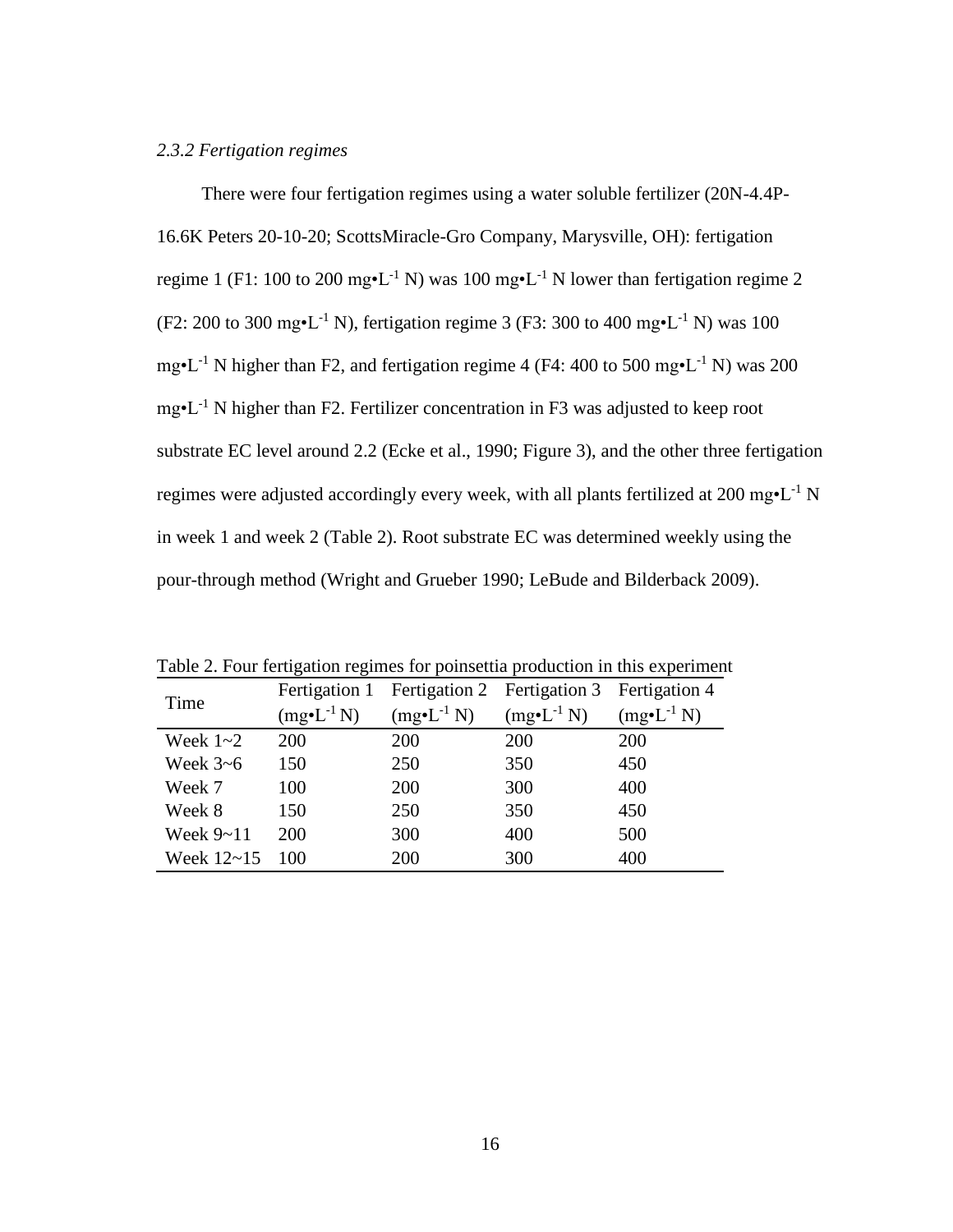

<sup>x</sup> EC level considered as low for greenhouse poinsettia production using pour-through method (Ecke et al, 1990).

<sup>y</sup> EC level considered as high for greenhouse poinsettia production using pour-through method (Ecke et al, 1990).

<span id="page-26-1"></span><sup>z</sup> Recommended electrical conductivity rage for greenhouse poinsettia production electrical conductivity range using pour-through method (Ecke et al, 1990). Figure 3. Weekly electrical conductivity (EC) of root substrate amended with biochar at different percentages, after four different fertigated regimes were initiated from week 3 (6 Sep. 2013) and ended in week 15 (5 Dec. 2013, termination of the experiment).

#### <span id="page-26-0"></span>*2.3.3 Measurements*

The root substrate physical characteristics, including total porosity, container capacity, air space, and bulk density, were determined in a laboratory, using a porometer (North Carolina State University, NC) according to the North Carolina State University Porometer Method (Fonteno et al., 1981). Plant height and width were recorded biweekly, and growth index (GI) was calculated as: GI=plant height/ $2 + (plant)$ width1+plant width2)/4. Plant height was measured from the root substrate surface to the plant growing point. Two plant widths were measured across the greatest plant width,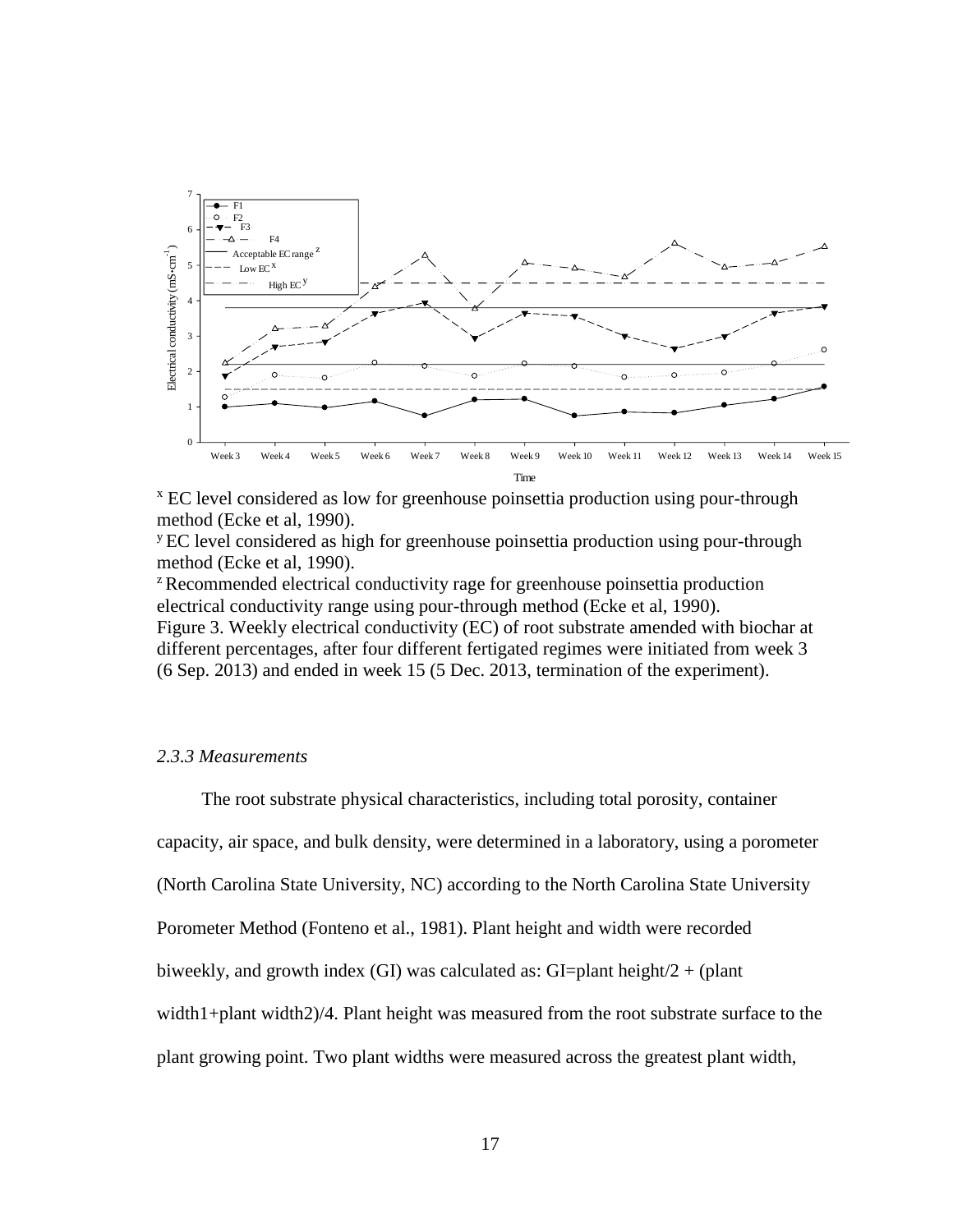and the perpendicular width. In week 9, gas exchange (photosynthetic rate, stomatal conductance to  $H_2O$ , and transpiration rate) was measured by putting a young fully expanded leaf in the leaf chamber (cuvette) of a  $CO<sub>2</sub>$  analyzer (LI-6400XT, LI-COR Inc., Lincoln, NE). The cuvette environment was maintained at  $25 \degree C$ , 400  $\mu$ mol·m<sup>-2</sup>·s<sup>-1</sup> CO<sub>2</sub> concentration, and 1200  $\mu$ mol $\cdot$ m<sup>-2</sup> $\cdot$ s<sup>-1</sup> PPF (photosynthetic photon flux). Due to time limitation, gas exchange was only measured on five replications for each treatment combination of three biochar percentages and three fertigation regimes. Leaf greenness was quantified using a chlorophyll meter (SPAD-502 Minolta Camera Co., Osaka, Japan) in week 10, 12, and 14. Define SPAD here (SPAD) readings of three fully expanded green leaves per plant were taken from three plants per treatment. The average number of red bracts from three main shoots was recorded from week 1, when they started turning red, to week 14. Plants were harvested when there were at least two opened cyathias, which occurred week 15. The number of green leaves, red bracts, and plant dry weight (DW) were determined at harvest. Visual quality of both shoots and roots was rated on every plant based on three photos taken at different angles before harvest (Table 3; Figure 4). Shoot DW was determined after severing plant shoots at the root substrate surface and oven dried at 80 ºC to constant weight.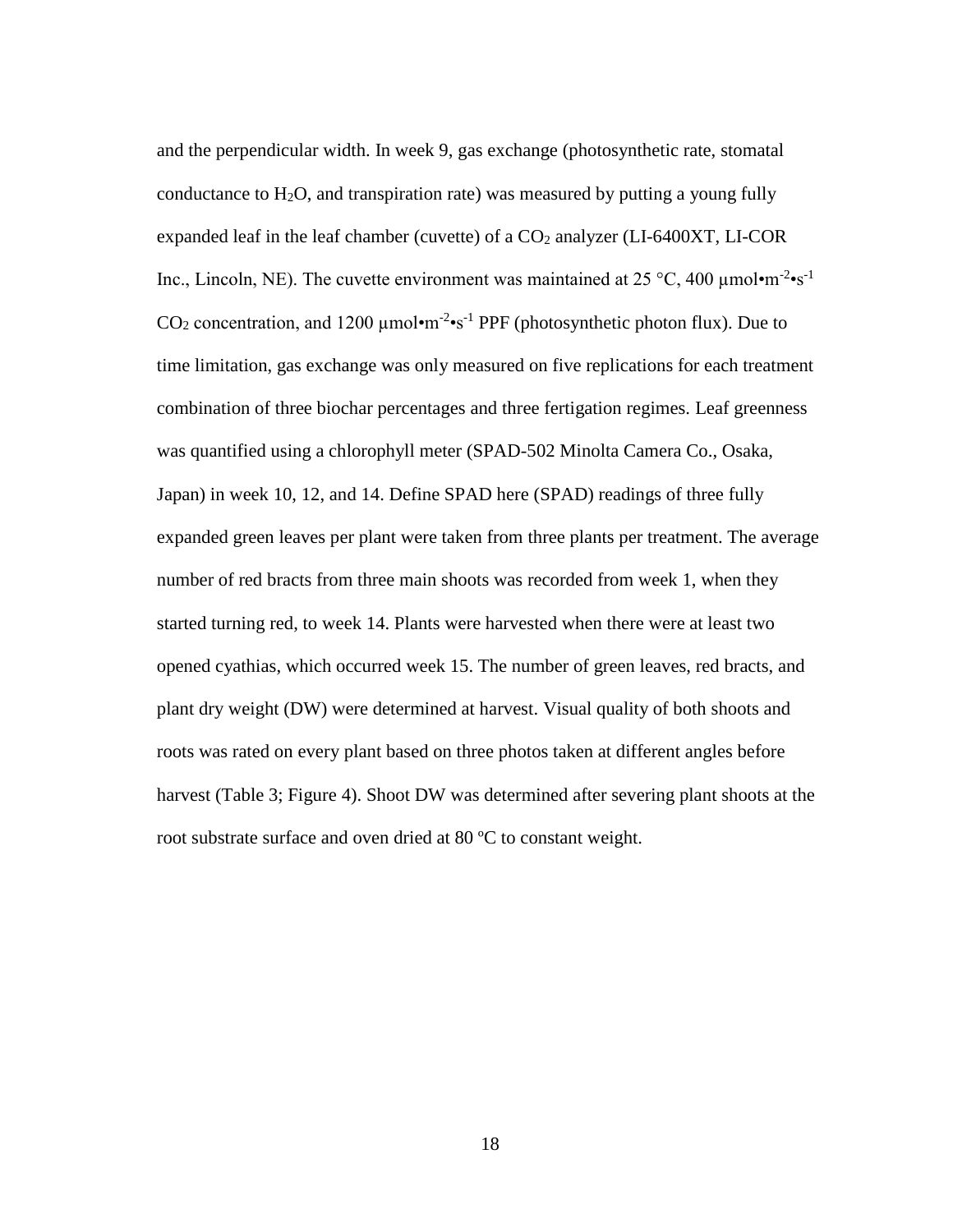# <span id="page-28-0"></span>Table 3. Poinsettia visual rating scales.

|                | Poinsettia shoot visual rating                                                                            |
|----------------|-----------------------------------------------------------------------------------------------------------|
| 1              | Less than 50% red bracts coverage on the top layer of the plant                                           |
|                | with bracts marginal necrosis, and with or without horizontal branches                                    |
| $\overline{2}$ | 50% to 75% red bracts coverage on the top layer of the plant<br>with one or two horizontal                |
| 3              | 75% to 90% coverage of red bracts on the top layer of the plant<br>with less than two horizontal branches |
| 4              | 90% to 100% red bracts coverage on the top layer of the plant<br>with one or two horizontal branches      |
|                | Full coverage of red bracts on the top layer of the plant                                                 |
| 5              | with round structure without horizontal branches or bracts marginal necrosis                              |
|                |                                                                                                           |
|                | Poinsettia root visual rating                                                                             |
| 1              | Less than 20% of coverage                                                                                 |
| 2              | 20% to 40% coverage                                                                                       |
| 3              | 40% to 60% coverage                                                                                       |
| 4              | 60% to 80% coverage                                                                                       |
|                |                                                                                                           |

5 Over 80% coverage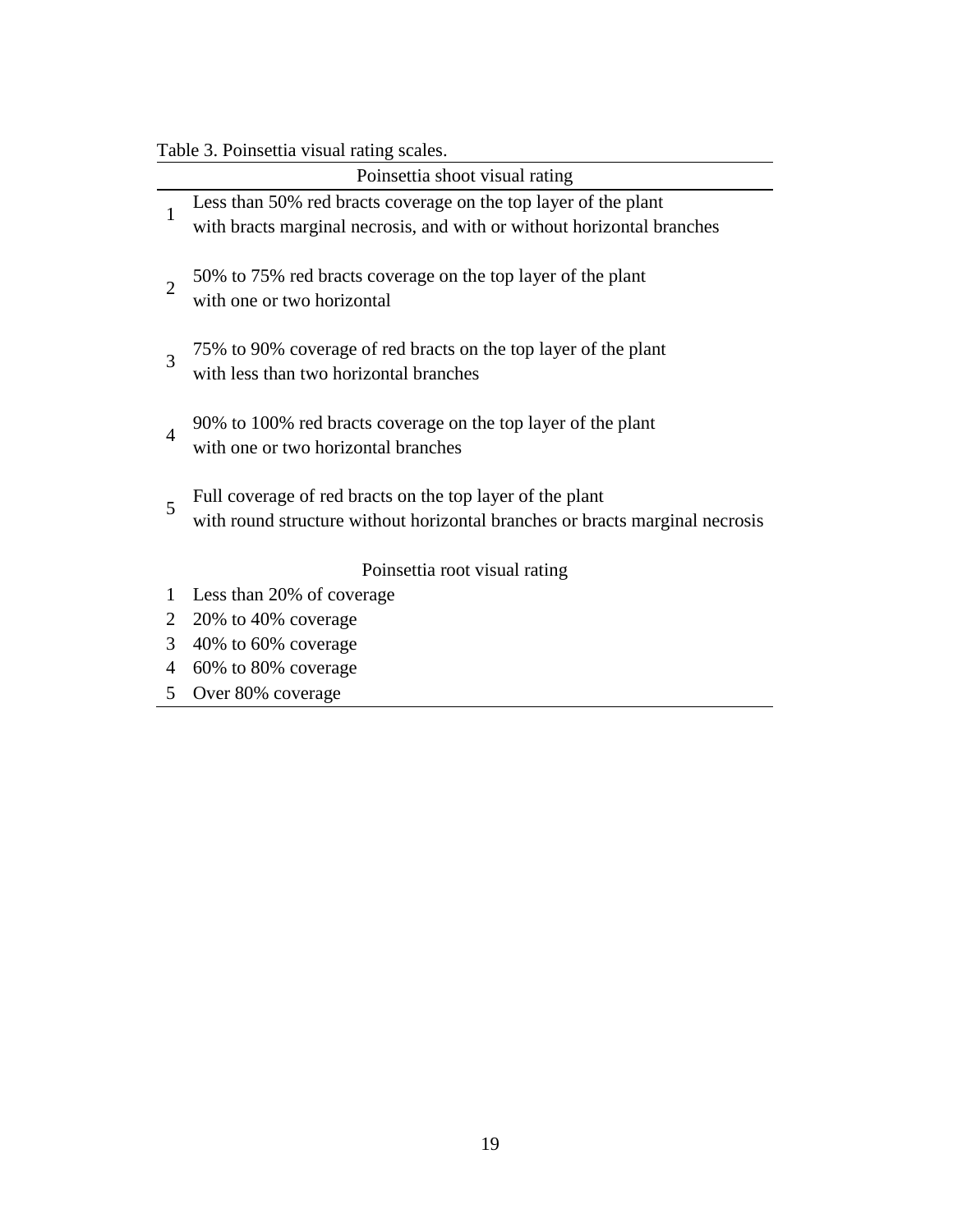

Figure 4. Photos of shoots and roots used as rating standard for visual rating. Numbers on the photo are ratings in a scale from 5 to 1.

# <span id="page-29-0"></span>*2.3.4 Experimental design and statistical analysis*

The experiment was a two-factor factorial design with 10 replications. There were six biochar percentages and four fertigation regimes. A two-way analysis of variance was used to test the effects of biochar percentage and fertigation regimes on plant growth and development (ANOVA version 9.3; SAS Institute, Cary, NC). When the main effect was significant, mean separation was conducted using Student-Newman-Keuls test. All means were separated at 5% significance level.

<span id="page-29-1"></span>Quadratic regression analyses were performed to the nature of association between plant total dry weight and red bracts dry weight using SigmaPlot (Version 12.0; Systat Software Inc. San Jose, CA).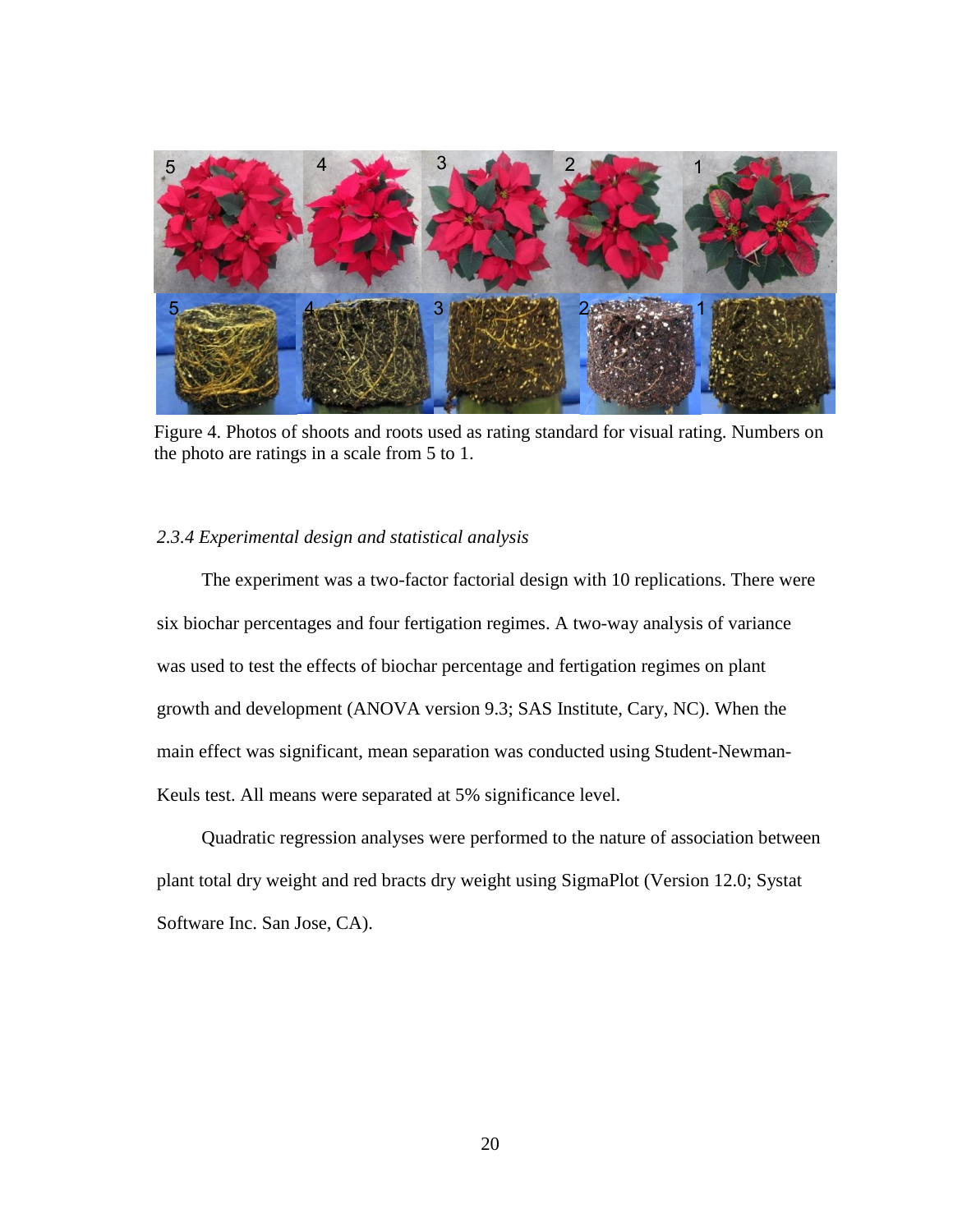## **2.4 Results and Discussion**

#### <span id="page-30-0"></span>*2.4.1 Root substrate characteristics*

Total porosity (TP) was numerically highest (86.5%) in 20% biochar, but it was not different from values for 0% and 100% biochar (Table 4). TPs in all treatments were within the recommended range of 50% to 85%, except for 20% biochar which is slightly higher (Yeager et al., 2007). Container capacity (CC) and air space (AS) of all root substrate treatments were within the recommended range (45% to 65% and 10% to 30%, respectively; Table 4). Air space increased as biochar percentage increased, while CC decreased as biochar percentage increased (Figure 5). Root substrate without biochar had the lowest AS, while 100% biochar had the highest AS. Suitable biochar percentage (25% by weight of a pellet material made from a mixture of biochar and other ingredients) increased root substrate water holding capacity while maintaining a desirable air-filled porosity (Dumroese et al., 2011). Dole and Wilkins (2005) suggested that root substrate with approximately 20% AS and 50% CC was suitable for poinsettia growth. Bulk density increased as biochar percentage increased, however, BD at CC decreased as biochar percentage increased (Figure 6).Bulk density for all root substrate treatments was lower than the lower range of the recommendation (0.19-0.7 g·cm<sup>-3</sup>; Yeager et al., 2007). Considering that Yeager's recommended BD was for field containers, the BD at CC for greenhouse substrate,  $0.64$ - $0.96$  g·cm<sup>-3</sup>, suggested by Dole and Wilkins (2005) was more suitable for comparison with the results of this experiment. For the BD at CC, 60% and 80% biochar was slightly lower than the lower suggested range, while those for 0%, 20%, 40% and 100% biochar were within the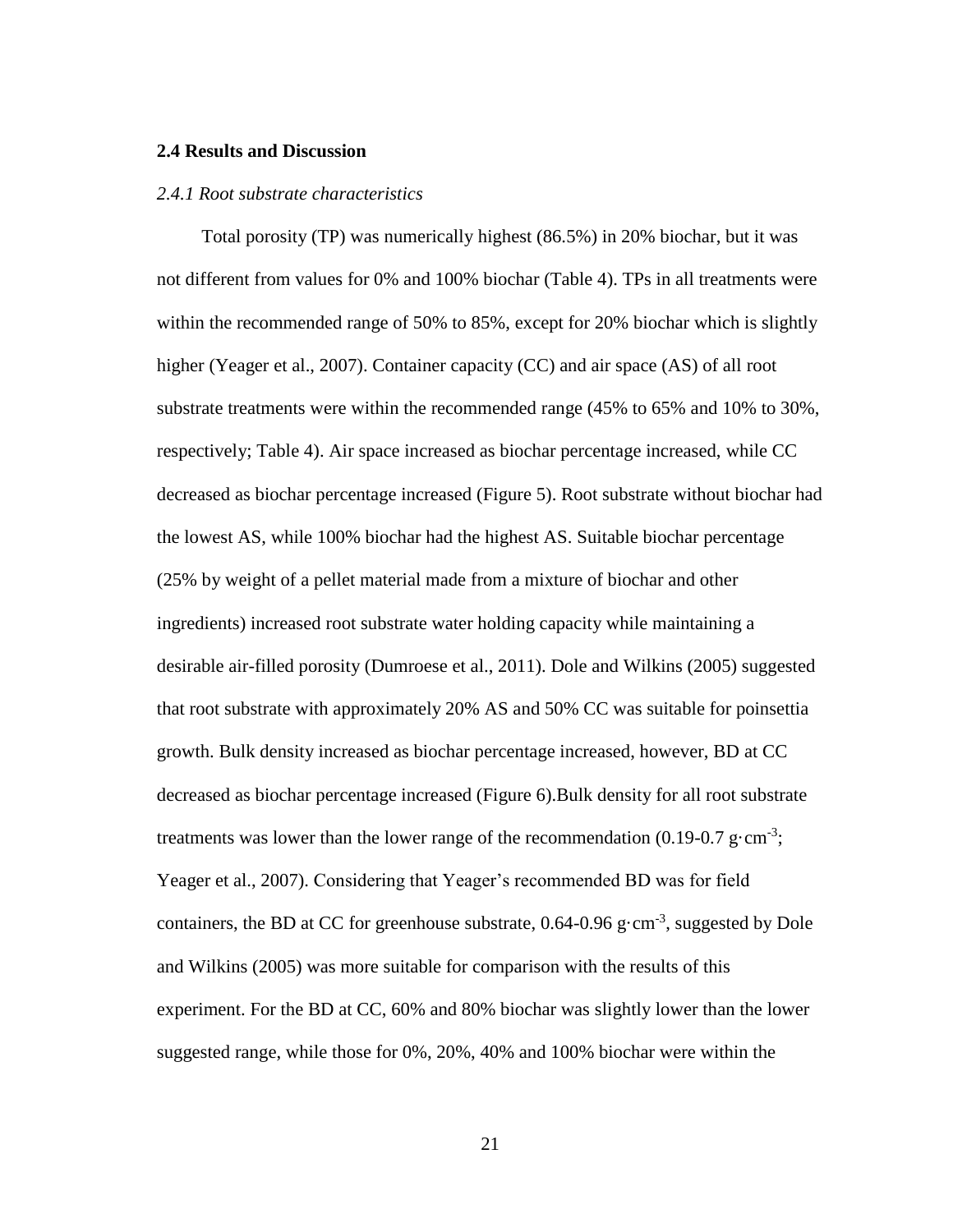suggested range, though 80% and 100% are not significant different (Dole and Wilkins, 2005; Table 4). Jackson et al. (2011) reported peat-based root substrate replaced by 5% and 10% biochar by volume had higher AS than peat-based root substrate without biochar. However, Dumroses et al. (2011) reported decreased AS in root substrate with pelleted biochar. Particle size and type of biochar most likely influenced the physical characteristics of the substrate, and thus further tests were required for optimization (Steiner and Harttung, 2014).

<span id="page-31-0"></span>Table 4. Root substrate physical properties (total porosity, TP; container capacity, CC; air space, AS; and bulk density, BD) of Sunshine Mix #1 amended with six different percentages of biochar (by volume).

|                             | TP <sup>y</sup>        | $CC^{x}$           | $AS^w$            | BD <sup>v</sup>     | $BDu$ at CC         |
|-----------------------------|------------------------|--------------------|-------------------|---------------------|---------------------|
| Biochar percentage          | $(\% \text{ vol})$     | $(\% \text{ vol})$ | $\%$ vol)         | $(g \cdot cm^{-3})$ | $(g \cdot cm^{-3})$ |
| 0%                          | $84.2$ ab <sup>z</sup> | 62.8 a             | 21.5e             | 0.10f               | 0.73a               |
| 20%                         | 86.5 a                 | 61.5 a             | 24.9 d            | 0.11e               | 0.72a               |
| 40%                         | 79.8 bcd               | 55.8 b             | 24.0 <sub>d</sub> | 0.12d               | 0.68 <sub>b</sub>   |
| 60%                         | 75.3 d                 | 46.3c              | 29.0c             | 0.14c               | 0.60d               |
| 80%                         | 78.5 cd                | 47.2c              | 31.3 <sub>b</sub> | 0.16 <sub>b</sub>   | 0.63c               |
| 100%                        | 82.6 abc               | 46.9c              | 35.7 a            | 0.18a               | 0.65c               |
| Suitable Range <sup>t</sup> | 50-85                  | $45 - 65$          | $10-30$           | $0.19 - 0.7$        | $0.64 - 0.96$       |

 $\overline{z}$  Means within a column under each main factor followed by the same letter are not significantly different according to Student-Newman-Keuls multiple comparison at  $P =$ 0.05.

<sup>y</sup> Total porosity is equal to container capacity  $+$  air space.

 $\alpha$ <sup>x</sup> Container capacity is (wet weight – dry weight)/volume of the sample.

w Air space is the volume of water drained from the sample/volume of the sample.

 $\mu$  Bulk density after oven drying at 80 $\degree$ C for one week.

<sup>v</sup> Bulk density just after watering at container capacity.

<sup>t</sup> Recommended physical properties of container root substrate by Yeager et al. (2007) and suggested acceptable range for bulk density just after watering at container capacity by Nelson (2012)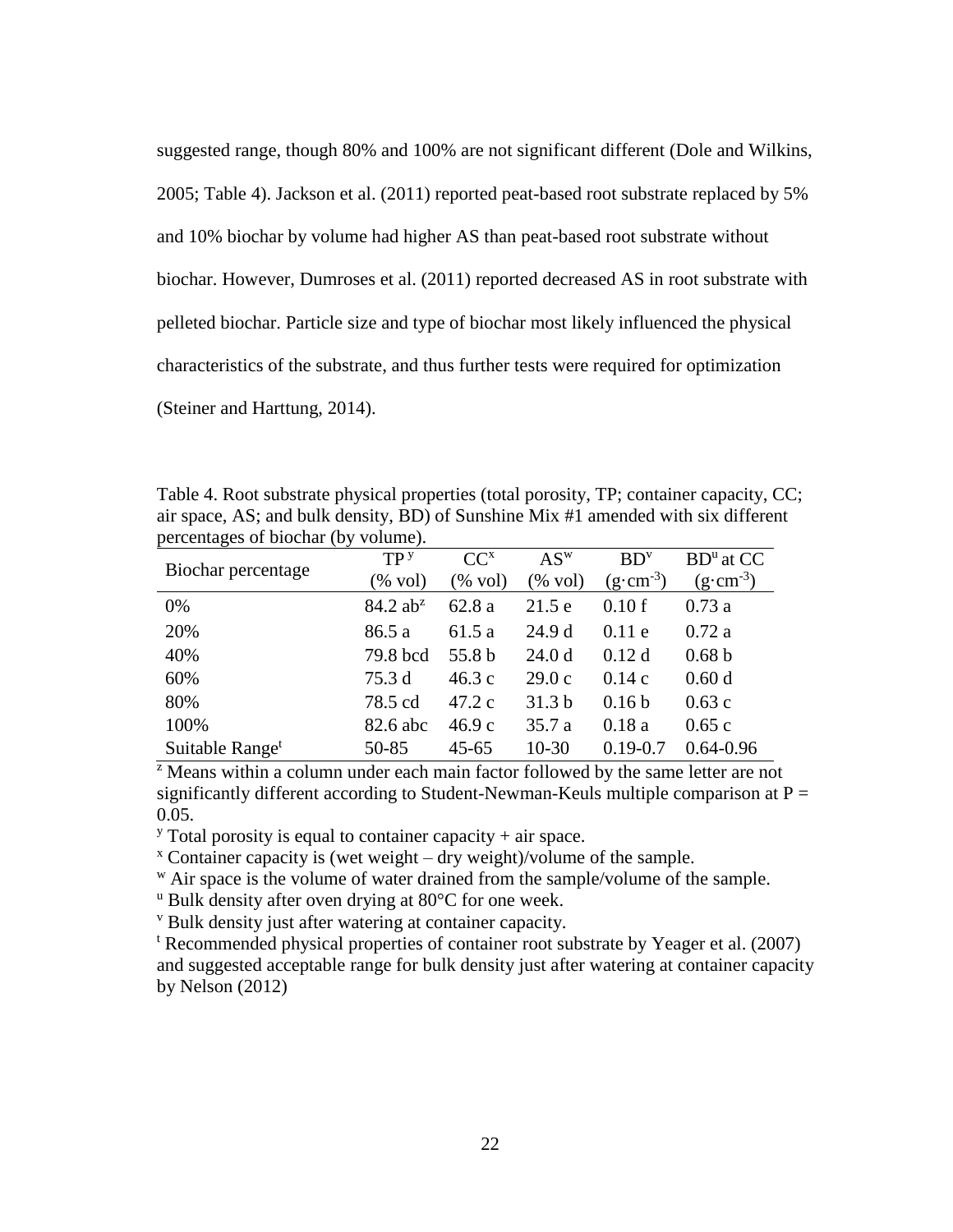

<span id="page-32-0"></span>Figure 5. Container capacity and air space of six substrates.



<span id="page-32-1"></span>Figure 6. Bulk density and bulk density at container capacity of six substrates.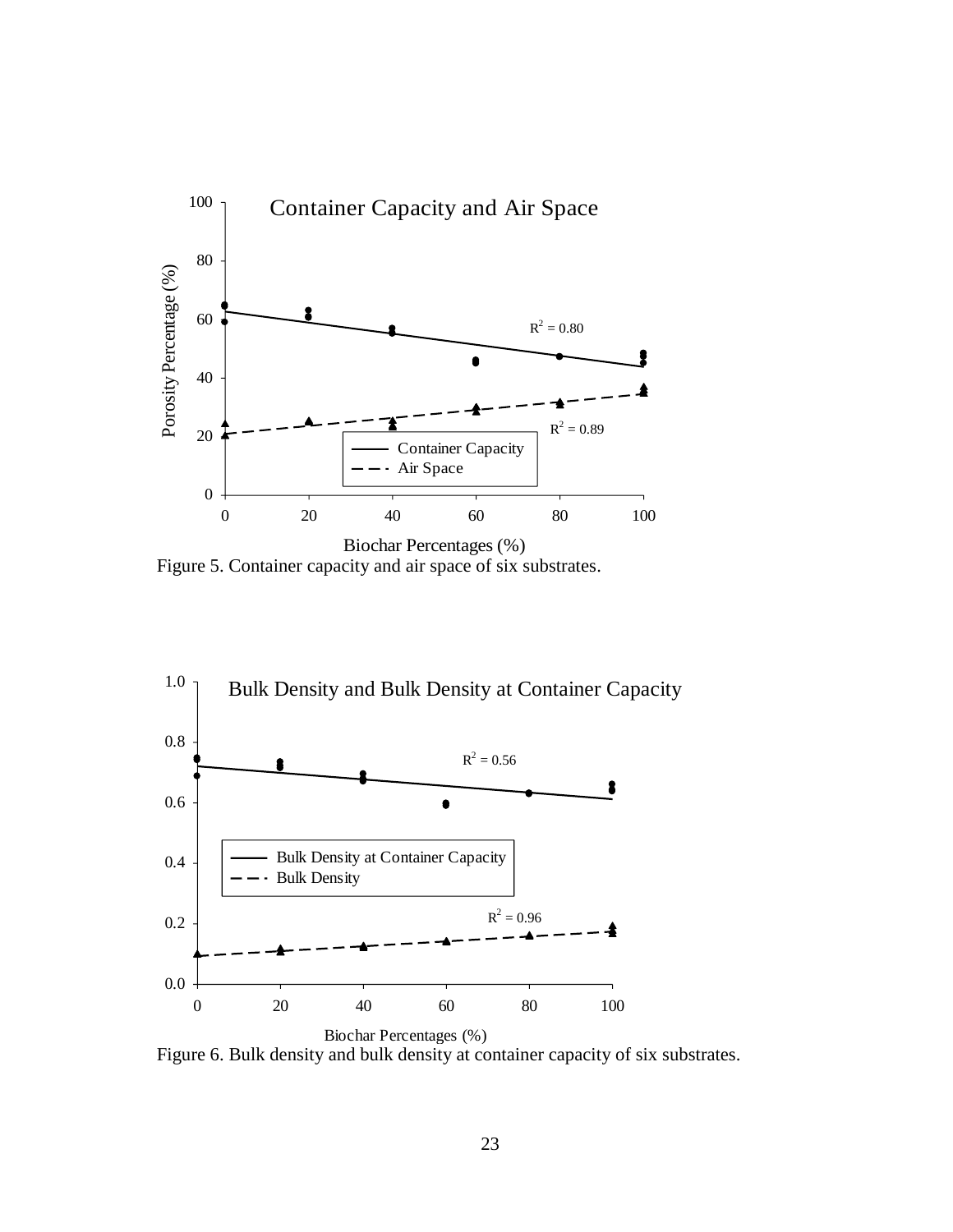## <span id="page-33-0"></span>*2.4.2 Root substrate electrical conductivity*

Biochar had a significant effect on electrical conductivity (EC) of the root substrate leachate in the first two weeks after transplanting (Table 5). Root substrate leachate EC was reduced as biochar percentage increased in week 1 (Figure 7). In week 2, 20% to 100% biochar had similar EC values, though they were lower than that with 0% biochar. From week 3, root substrate EC was mainly affected by fertigation regime and data were pooled from different biochar percentages (Figure 3). Starting from week 3, EC of fertigation regime 1 (F1) was lower than the low EC level  $(1.5 \text{ mS} \cdot \text{cm}^{-1})$  of poinsettia production (Ecke et al, 1990). The EC of root substrate fertilized under fertigation regime 2 (F2) was at the lower portion of the acceptable range (2.2 to 3.8  $mS\cdot cm^{-1}$ ), that of root substrate fertilized under fertigation regime 3 (F3) was at the higher portion of the acceptable range (Ecke et al, 1990), and the EC of root substrate fertilized under fertigation regime 4 (F4) was near the high EC level of poinsettia production (Figure 6 B). Steiner and Harttung (2014) reported that the initial leachate EC of fresh biochar was similar to that of unfertilized peatmoss. The lower leachate EC with higher biochar percentages in week 1 may have been caused by the starter nutrients charge added in the Sunshine Mix #1. The lower leachate EC of root substrate with biochar regardless of percentage at the first two weeks of the experiment could also be caused by biochar's moderating effect on extreme fluctuation of macronutrients (Altland and Locke, 2012).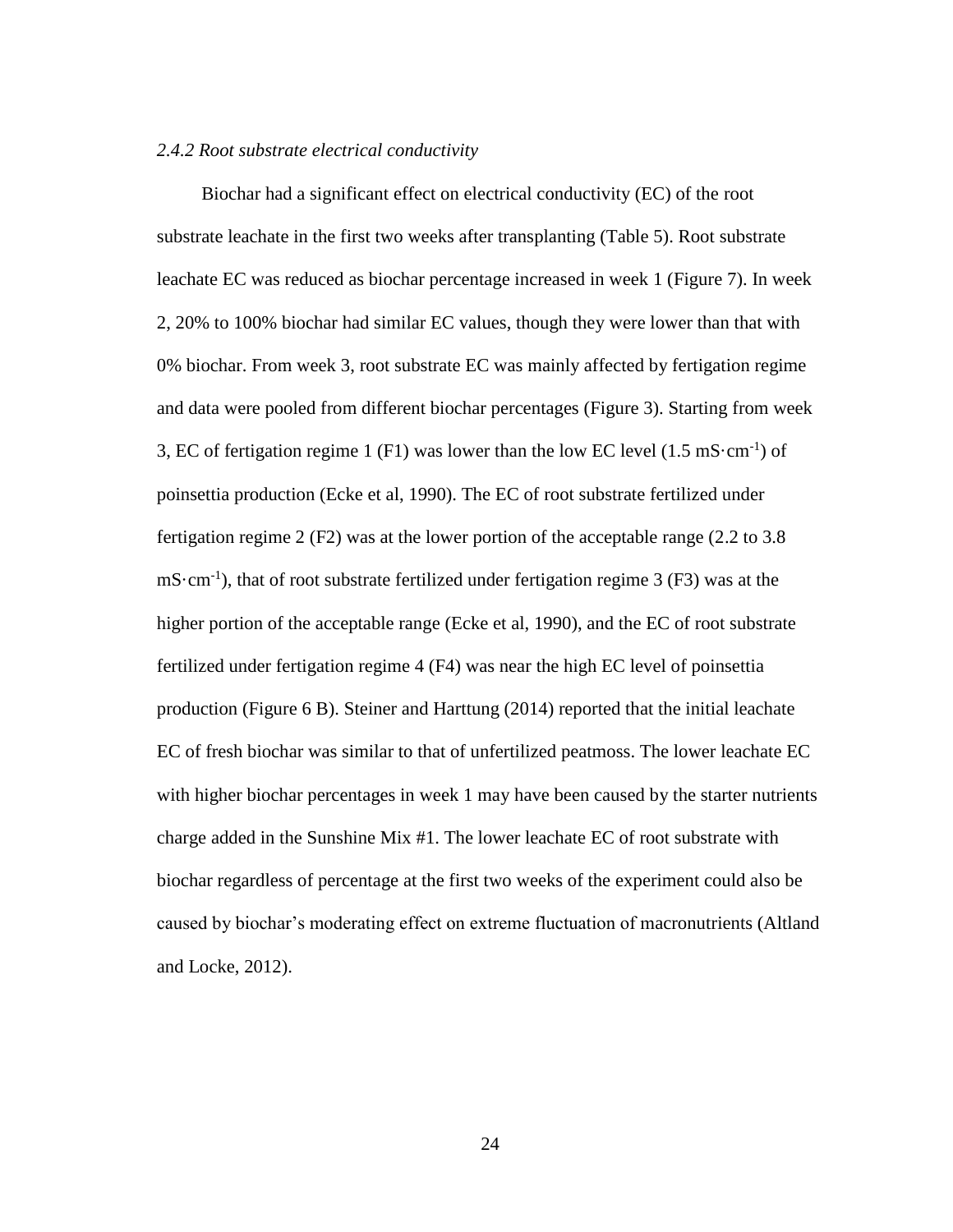Table 5. Analysis of variance (ANOVA) table showing root substrate electrical conductivity (EC) of first two weeks after transplanting, total dry weight (DW; total DW= leaf DW+ stem DW+ red bract DW), leaf DW, stem DW, red bract DW, the total number of red bracts, the number of green leaves, the total number of leaves, and final shoot rating of 'Prestige Red' poinsettia grown in Sunshine Mix #1 amended with six different percentages of biochar and fertigated at four regimes. All data (except the EC data) were collected 15 weeks after transplanting.

|                          | $EC (mS \cdot cm-1)$ |                          | Dry Weight (g)  |            |                          | Number                    | Number              | Total              | Final                  |                 |
|--------------------------|----------------------|--------------------------|-----------------|------------|--------------------------|---------------------------|---------------------|--------------------|------------------------|-----------------|
| Treatment                | Week 1               | Week 2                   | <b>Total DW</b> | Leaf<br>DW | <b>Stem</b><br><b>DW</b> | <b>Bract</b><br><b>DW</b> | of<br><b>Bracts</b> | of Green<br>Leaves | Number<br>of<br>Leaves | Shoot<br>Rating |
| <b>Biochar</b>           | ***                  | ***                      | ***             | ***        | ***                      | ***                       | ***                 | ∗                  | ***                    | ***             |
| Fertigation              | <b>NS</b>            | $_{\rm NS}$              | ***             | ***        | NS                       | ***                       | <b>NS</b>           | $_{\rm NS}$        | <b>NS</b>              | ***             |
| Biochar x<br>Fertigation |                      | $\overline{\phantom{a}}$ | <b>NS</b>       | NS         | $_{\rm NS}$              | ***                       | $\ast$              | NS                 | ∗                      | **              |

<span id="page-34-0"></span>NS (nonsignificant) or significant at  $P \le 0.05$  (\*), 0.01 (\*\*), or 0.001 (\*\*\*).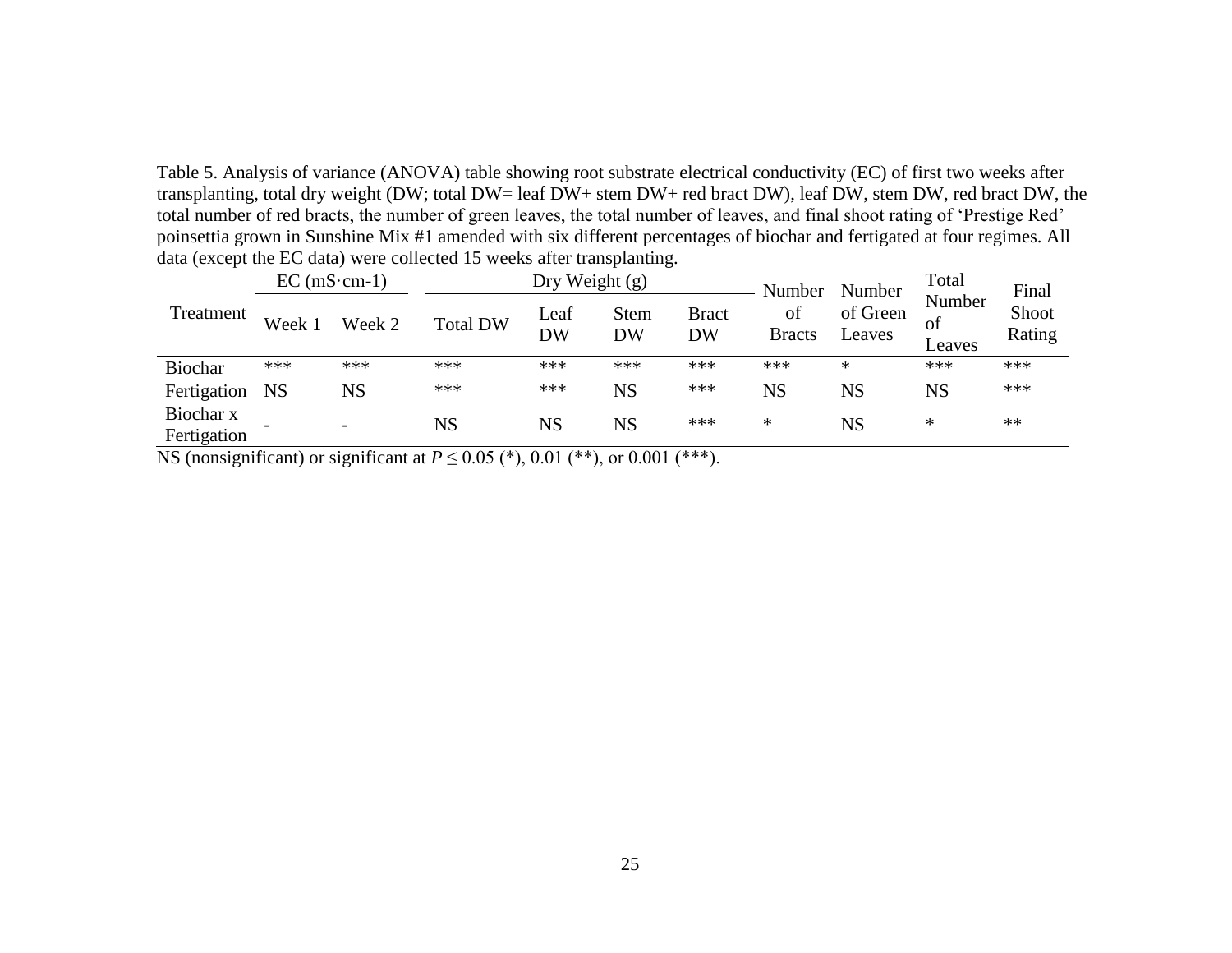

<span id="page-35-1"></span>Figure 7. Week1 and week 2 electrical conductivity (EC) of root substrate amended with biochar at different percentages. All plants were fertigated with  $200 \text{ mg} \cdot L^{-1}$  N. Columns followed by the same letter within week are not significantly different according to Student-Newman-Keuls multiple comparison at  $P = 0.05$  (week 1, six days after potting, and week 2, 13 days after potting).

# <span id="page-35-0"></span>*2.4.3 Plant growth*

There was no significant interaction between biochar percentage and fertigation regime on poinsettia growth index (GI; Table 6). There was no difference in GI between plants grown in 0% or 40% biochar. Plant GI was the highest in plants grown in 20% biochar in Week 11 and Week 13. In week 13 and week 15, the GI of plants grown in 0%, 40%, 60% or 80% biochar were not significantly different, and plants grown in 100% biochar had the lowest GI. Fertigation regimes had no significant effect on plant GI in week 1, 3, 5, or 9. There were no significant differences in plant GI among plants fertigated at F2, F3, or F4 in week 11, 13 and 15. In week 13 and week 15, plants fertigated at F2, F3, or F4 had higher GI than plants fertigated at F1.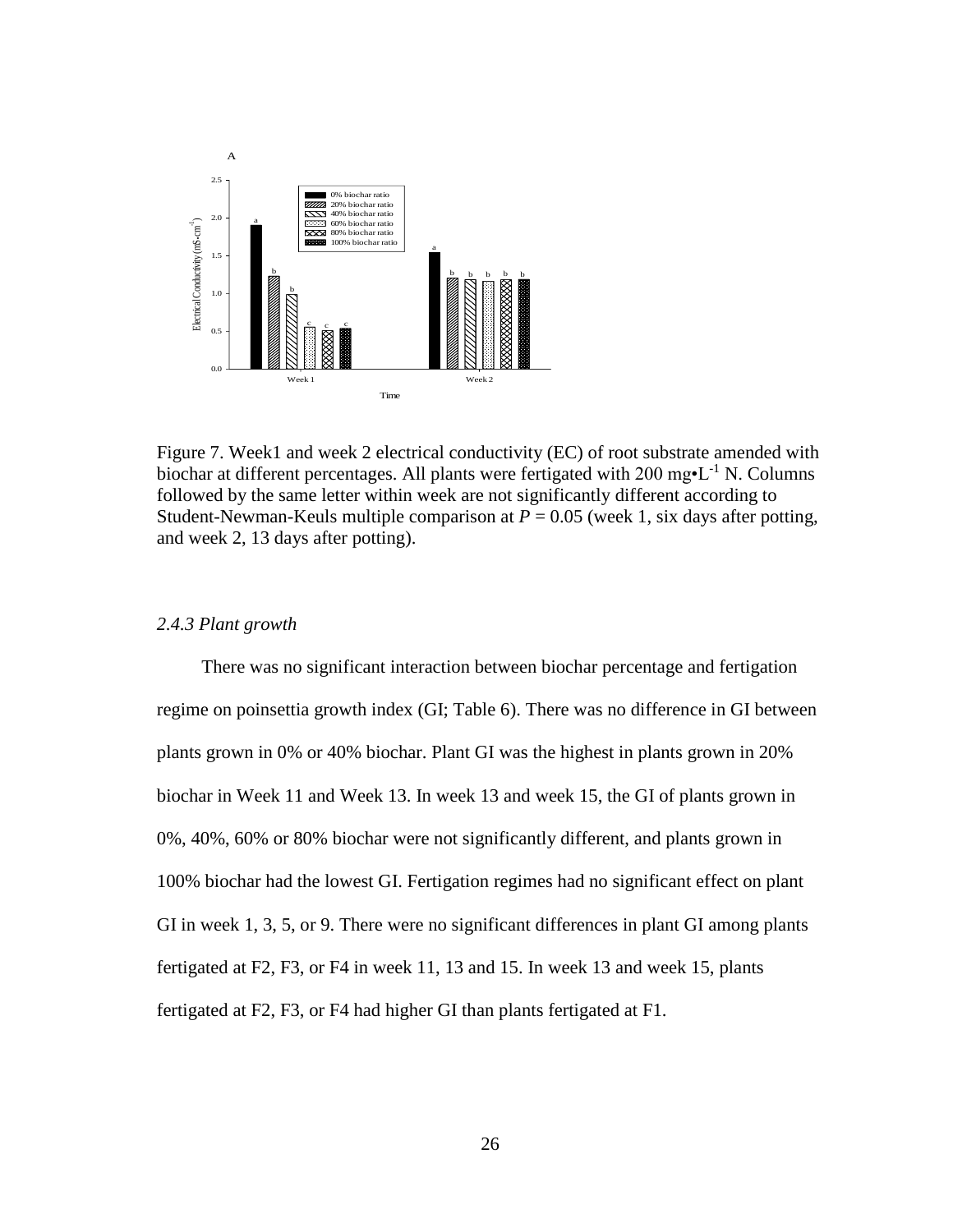Total dry weight (total  $DW = \text{leaf } DW + \text{red }$  bracts  $DW + \text{stem } DW$ ) was correlated with GI at the final week (week 15). There was no significant interaction between biochar percentage and fertigation regime for total DW, green leaf DW and stem DW (Table 5). Plant DW increased as biochar percentage increased at 20% biochar, then decreased as biochar percentage increased over 40%. (Figure 8). There were no difference for green leaf DW and stem DW between 0% and 40% biochar (Table 7). Plants grown in 100% biochar and 80% biochar had significant lower total leave DW and stem DW. Fertigation regime had no significant effect on stem DW. Plants fertigated at F2, F3, and F4 had higher total DW and green leaf DW than plants fertigated at F1. The results indicated that 20% biochar increased plant growth, as reflected in higher plant total DW.

Growth index and DW of poinsettia was previously found to be affected by root substrate compositions (Jackson et al., 2008; Wang and Blessington, 1990). In our experiment, the low plant DW and the small plant GI in plants grown in 100% biochar may be caused by lower CC of 100% biochar (Table 4). Jackson et al. (2008) reported a similar reduction in poinsettia DW for plants grown in lower CC substrate. The results of this experiment indicated that 20% biochar increased plant growth, as reflected in higher plant total DW. Supportive of this result, Graber et al. (2010) reported a small amount of biochar (1-5% by weight) could increase tomato and pepper growth in soilless medium (Graber et al., 2010). Tian et al. (2012) reported Calathea (*Calathea rotundifola cv. Fasciata*) plants grown in 50% biochar had higher total dry weight, yet those grown in 100% biochar had the lowest dry weights of three biochar percentages (0%, 50% or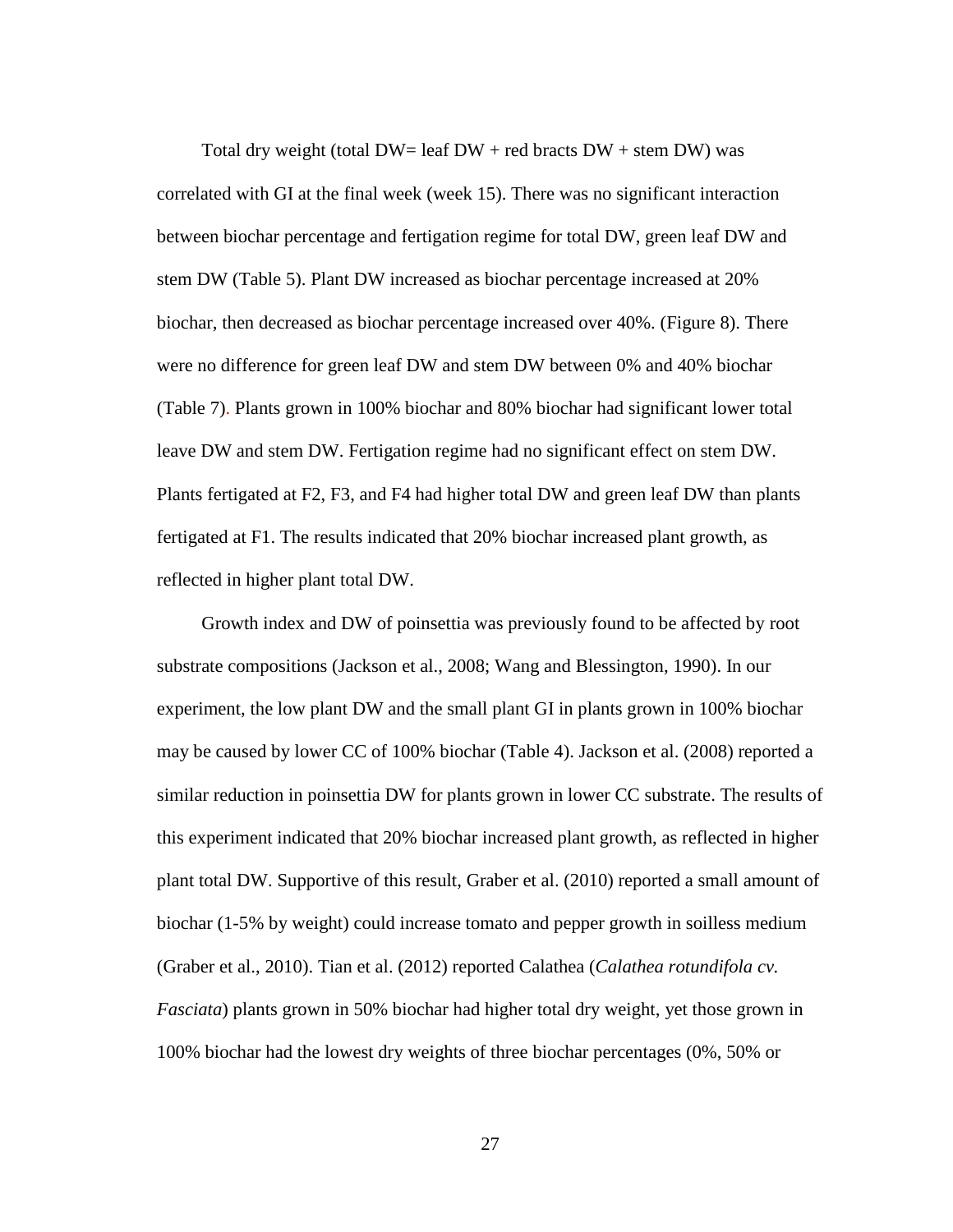100% biochar by volume). These results suggest that amending biochar with peat-based root substrate could provide better root substrate physical properties and higher nutrient retention for plant growth than commercial peat-based substrate, though the suitable percentage of biochar may depend on species and biochar type. However, Steiner and Harttung (2014) reported no increase in fresh weight or plant height for mini sunflower grown in root substrate with biochar, and lower fresh weights were observed for those grown in 50% and 100% biochar compared to plants grown in 0% biochar. The different plant growth response could be caused by the different type and particle size of biochar used in the experiment.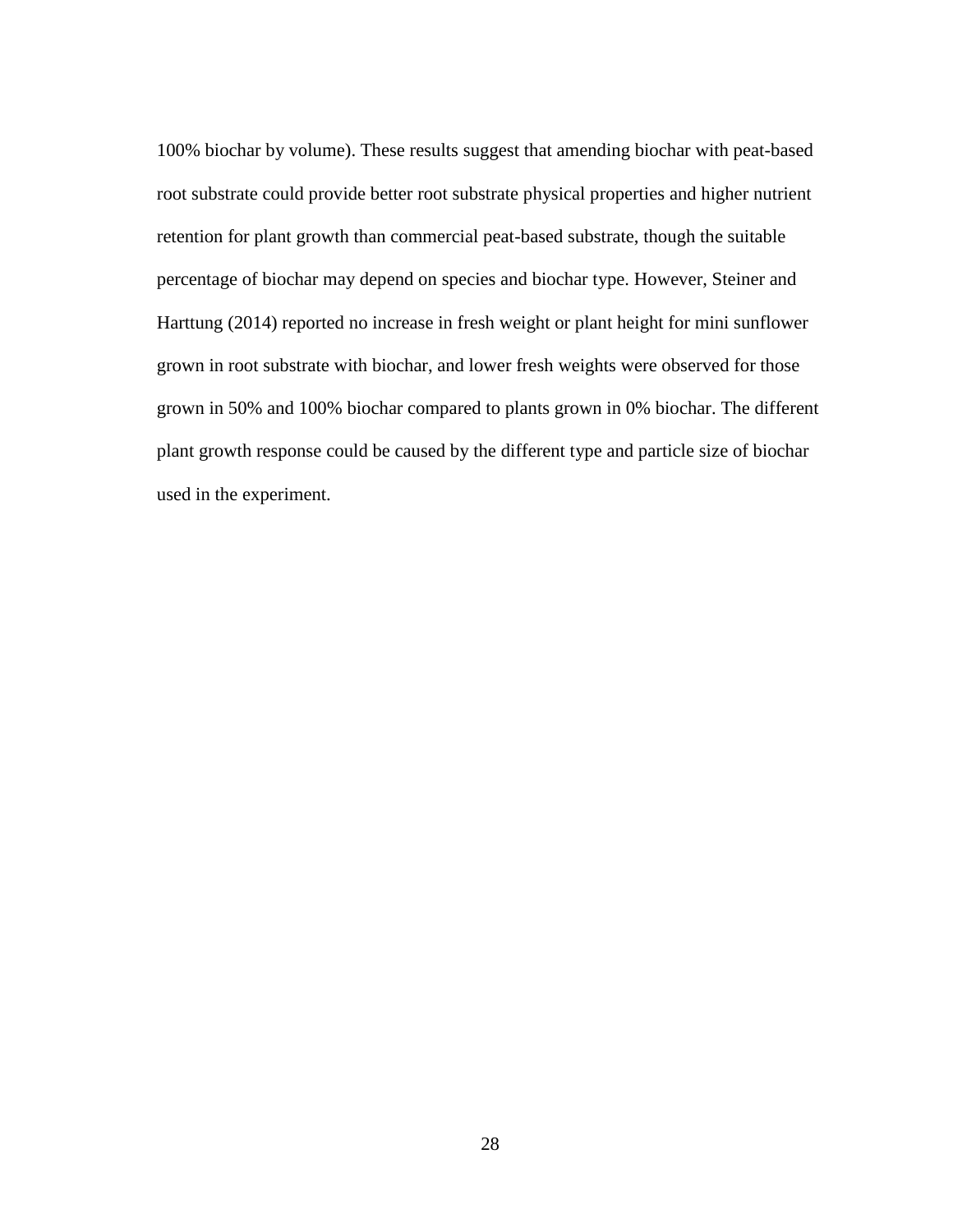|                       | Growth Index (cm) |                   |                   |                    |                   |                   |                   |                   |  |  |
|-----------------------|-------------------|-------------------|-------------------|--------------------|-------------------|-------------------|-------------------|-------------------|--|--|
| Treatment             | Week 1            | Week 3            | Week 5            | Week 7             | Week 9            | Week 11           | Week 13           | Week 15           |  |  |
|                       | Biochar           |                   |                   |                    |                   |                   |                   |                   |  |  |
| 0%                    | 12.3a             | 20.8a             | 25.4a             | 29.0a              | 32.7 ab           | 37.7 <sub>b</sub> | 40.8 <sub>b</sub> | 44.1 ab           |  |  |
| 20%                   | 12.5a             | $20.1$ ab         | 24.7 a            | 30.0a              | 33.7 a            | 39.5 a            | 42.6a             | 45.2a             |  |  |
| 40%                   | 12.3a             | 20.3a             | 24.9 a            | 29.1a              | 33.0 ab           | 37.5 <sub>b</sub> | 40.8 <sub>b</sub> | 44.2 ab           |  |  |
| 60%                   | 12.5a             | 19.5 <sub>b</sub> | 24.5a             | 28.6a              | 32.2 <sub>b</sub> | 36.9 <sub>b</sub> | 40.6 <sub>b</sub> | 43.7 ab           |  |  |
| 80%                   | 12.0a             | 18.7c             | 24.2a             | 28.4a              | 30.7c             | 35.7 c            | 39.5 b            | 42.7 <sub>b</sub> |  |  |
| 100%                  | 11.8a             | 17.0 <sub>d</sub> | 22.3 <sub>b</sub> | 24.6 <sub>b</sub>  | 26.4d             | 32.5d             | 35.1c             | 37.5c             |  |  |
|                       |                   |                   |                   | Fertigation        |                   |                   |                   |                   |  |  |
| F1                    | 12.1a             | 19.4a             | 24.8 a            | 29.1a              | 31.6a             | 35.6 <sub>b</sub> | 37.6 <sub>b</sub> | 40.9 <sub>b</sub> |  |  |
| F2                    | 12.3a             | 19.2 a            | 23.6a             | 28.6 ab            | 31.7 a            | 36.8 ab           | 40.4a             | 43.1a             |  |  |
| F <sub>3</sub>        | 12.2a             | 19.7a             | 24.7 a            | 27.9 <sub>bc</sub> | 31.4 a            | 37.2a             | 40.8a             | 44.0a             |  |  |
| F4                    | 12.4a             | 19.1a             | 24.2 a            | 27.1c              | 31.0a             | 36.9 ab           | 40.8a             | 43.7a             |  |  |
| Significant           |                   |                   |                   |                    |                   |                   |                   |                   |  |  |
| <b>Biochar</b>        | <b>NS</b>         | ***               | ***               | ***                | ***               | ***               | ***               | ***               |  |  |
| Fertigation           | <b>NS</b>         | <b>NS</b>         | <b>NS</b>         | ***                | <b>NS</b>         | ***               | ***               | ***               |  |  |
| Biochar x Fertigation | <b>NS</b>         | <b>NS</b>         | <b>NS</b>         | <b>NS</b>          | <b>NS</b>         | <b>NS</b>         | <b>NS</b>         | <b>NS</b>         |  |  |

Table 6. Growth index of 'Prestige Red' poinsettia grown in Sunshine Mix #1 amended with six different percentages of biochar and fertigated at four regimes from Week 1 to Week 15.

<sup>z</sup> Means within a column under each main factor followed by the same letter are not significantly different according to Student-Newman-Keuls multiple comparison at *P* = 0.05.

<sup>y</sup> NS (nonsignificant) or significant at  $P \le 0.001$  (\*\*\*).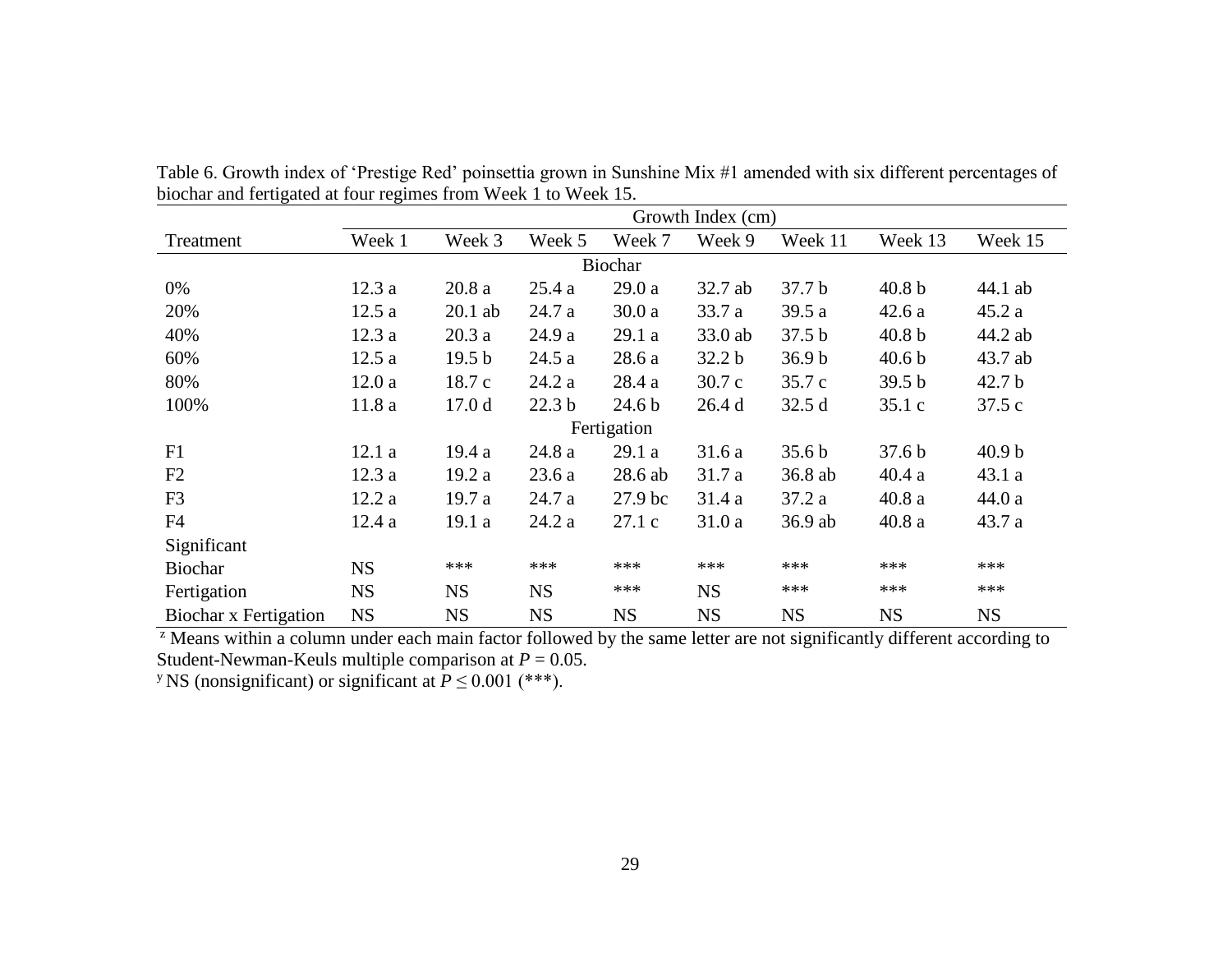Table 7. Total dry weight (Total  $DW =$  green leaf  $DW +$  red bract  $DW +$  stem  $DW$ ), green leaf and stem DW of 'Prestige red' poinsettia grown in Sunshine Mix #1 amended with six different percentages of biochar and fertigated at four different regimes. All data were collected at 15 weeks after transplanting.

|                      | Dry Weight $(g)$  |                   |                     |  |  |  |  |  |
|----------------------|-------------------|-------------------|---------------------|--|--|--|--|--|
| Treatment            | <b>Total DW</b>   | Green Leaf DW     | <b>Stem DW</b>      |  |  |  |  |  |
|                      |                   | Biochar           |                     |  |  |  |  |  |
| 0%                   | $39.8 b^2$        | $15.1$ ab         | 10.6a               |  |  |  |  |  |
| 20%                  | 43.1a             | 16.1a             | 10.9a               |  |  |  |  |  |
| 40%                  | 38.1 bc           | 14.7 <sub>b</sub> | 10.7a               |  |  |  |  |  |
| 60%                  | 35.9c             | 14.2 <sub>b</sub> | 9.7 a               |  |  |  |  |  |
| 80%                  | 32.0 <sub>d</sub> | 12.4c             | 8.7 b               |  |  |  |  |  |
| 100%                 | 24.1 e            | 9.3 <sub>d</sub>  | 6.7 c               |  |  |  |  |  |
|                      |                   | Fertigation       |                     |  |  |  |  |  |
| Fertigation 1        | 32.5 b            | 12.2 <sub>b</sub> | 9.5 a               |  |  |  |  |  |
| Fertigation 2 36.3 a |                   | 13.9a             | 10.0a               |  |  |  |  |  |
| Fertigation 3        | 36.6a             | 14.1a             | 9.4 a               |  |  |  |  |  |
| Fertigation 4        | 38.0 a            | 14.9 a            | 9.5<br><sub>a</sub> |  |  |  |  |  |

<sup>z</sup> Means within a column under each main factor followed by the same letter are not significantly different according to Student-Newman-Keuls multiple comparison at  $P =$ 0.05.



Figure 8. Plant total dry weight at 15 weeks after transplanting regression.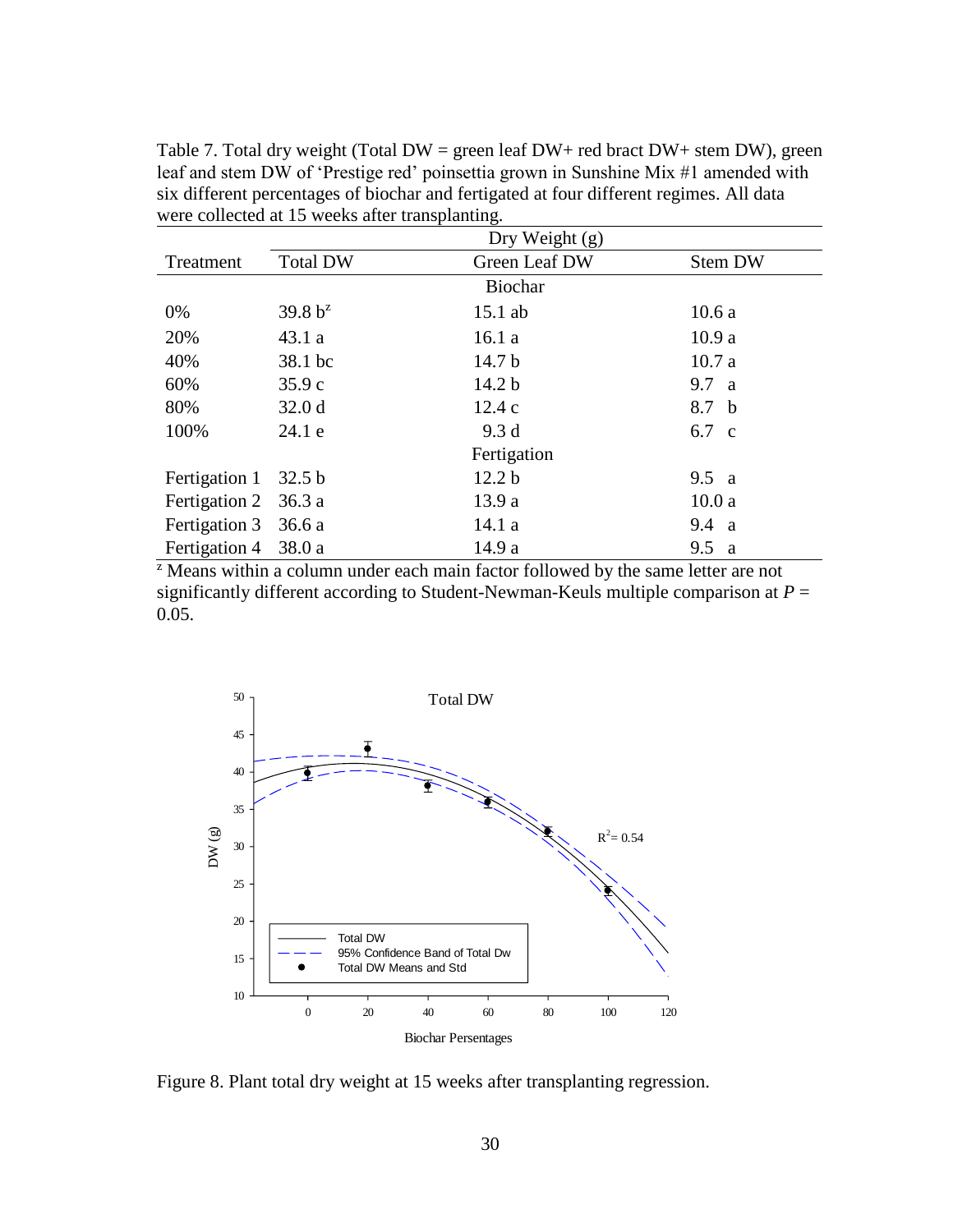# *2.4.4 Gas exchange*

There were no interactions between biochar percentage and fertigation regime for all leaf gas exchange parameters (Table 8). Plants grown in root substrate without biochar had the highest photosynthetic rate. There were no differences in photosynthetic rate among plants grown in 40% and 100% biochar. No differences were found in stomatal conductance and transpiration rate among the three biochar percentages. The photosynthetic rate, stomatal conductance, and transpiration rate increased as fertigation rate increased, which might explain the lower plant DW and GI with F1. Previous research showed that higher EC and fertilizer concentration could be the reason for increased plant photosynthetic rate and growth (Ku and Hershey 1991; Yelanich and Biernbaum 1993).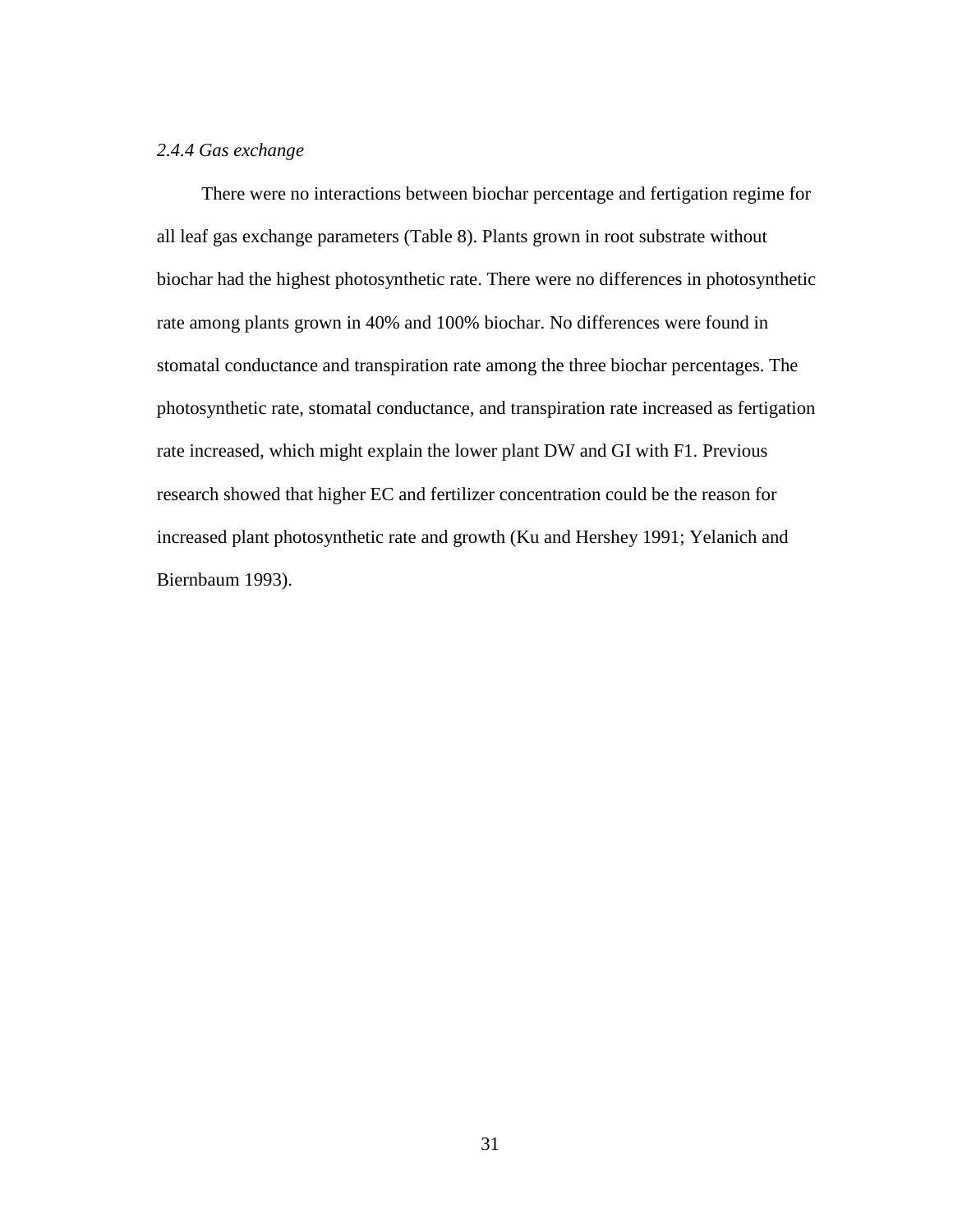| Treatment     | Photosynthetic rate                            | Stomatal conductance                                    | Transpiration rate                             |
|---------------|------------------------------------------------|---------------------------------------------------------|------------------------------------------------|
|               | (µmol $CO_2$ m <sup>-2</sup> s <sup>-1</sup> ) | (mol H <sub>2</sub> O m <sup>-2</sup> s <sup>-1</sup> ) | (mmol $H_2O$ m <sup>-2</sup> s <sup>-1</sup> ) |
|               |                                                | <b>Biochar</b>                                          |                                                |
| 0%            | $10.83 a^2$                                    | 0.41a                                                   | 4.47a                                          |
| 40%           | 8.13 b                                         | 0.41a                                                   | 4.55a                                          |
| 100%          | 8.11 b                                         | 0.42a                                                   | 4.58a                                          |
|               |                                                | Fertigation                                             |                                                |
| Fertigation 1 | 7.09 <sub>b</sub>                              | 0.36 <sub>b</sub>                                       | 4.23 <sub>b</sub>                              |
| Fertigation 2 | 9.47a                                          | $0.42$ ab                                               | $4.63$ ab                                      |
| Fertigation 3 | 10.51a                                         | 0.45a                                                   | 4.74a                                          |
| Significance  |                                                |                                                         |                                                |
| Biochar       | ** Y                                           | <b>NS</b>                                               | <b>NS</b>                                      |
| Fertigation   | ***                                            | $\ast$                                                  | $\ast$                                         |
| Biochar x     | <b>NS</b>                                      | <b>NS</b>                                               | <b>NS</b>                                      |
| Fertigation   |                                                |                                                         |                                                |

Table 8. Leaf gas exchange (photosynthetic rate, stomatal conductance to H2O, transpiration rate) of 'Prestige Red' poinsettia nine weeks after transplanting in root substrate amended with 0%, 40% and 100% biochar and fertigated with fertigation regimes 1, 2 and 3.

<sup>z</sup> Means within a column under each main factor followed by the same letter are not significantly different according to Student-Newman-Keuls multiple comparison at  $P =$ 0.05.

<sup>y</sup> NS (nonsignificant) or significant at  $P \le 0.05$  (\*), 0.01 (\*\*), or 0.001 (\*\*\*).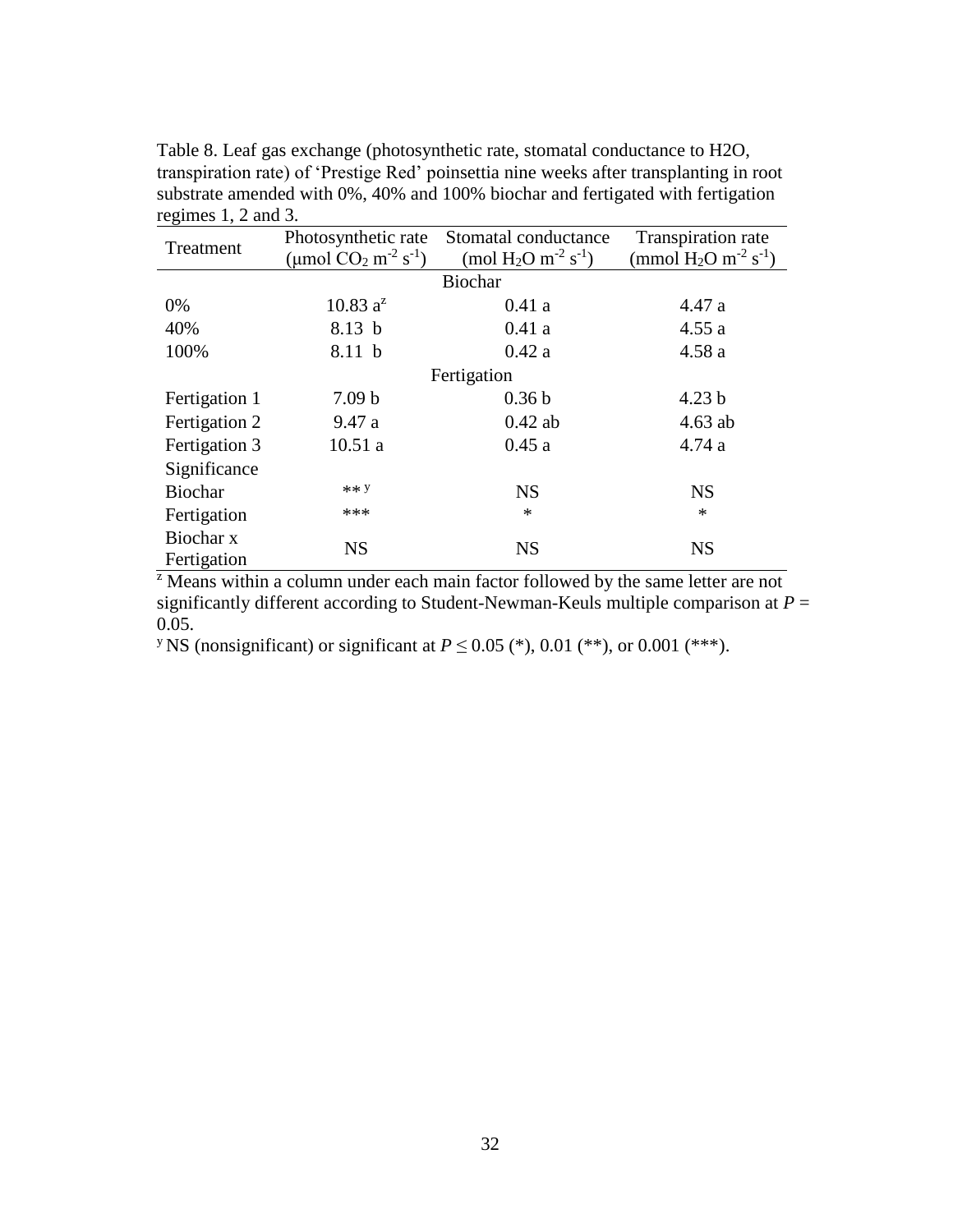# *2.4.5 Plant quality*

Red bract DW and the number of red bracts were determined because red bract is an important parameter of poinsettia's quality and visual appeal (Jackson et al., 2008). The number of leaves are also important for plant quality. Lower total number of leaves could reduce plant visual appeal.

There were interactions between biochar percentage and fertigation regime for the total number of leaves, the number of red bracts and red bract DW (Table 5). The total number of leaves and the total number of red bracts were only significantly affected by biochar percentage, and red bracts DW was affected by both the biochar percentage and fertigation regimes. At F1, the total number of leaves, the total number of red bracts, and red bract DW decreased as biochar percentage increased (Table 9). At F2, F3 and F4, plants grown in 100% biochar had the lowest total number of leaves, total number of red bracts, and red bract DW. For the total number of leaves and the total number of red bracts, there were no difference among 0%, 20%, 40%, 60%, and 80% biochar at F2, F3 or F4. At F2, F3, or F4. In general, at F2, F3 and F4, bracts DW decreased in response to increase of biochar percentage when the biochar percentage was over 80% (Figure 9). Plants grown in 60%, 80% and 100% biochar had lower red bract DW than those grown in root substrate without biochar. For plants grown in root substrate without biochar, fertigation regimes had no effect on red bract DW. For plants grown in root substrate with biochar, bract DW was lower at F1.

There was no interaction between biochar percentage and fertigation regime for the number of green leaves, which was only significantly affected by biochar percentage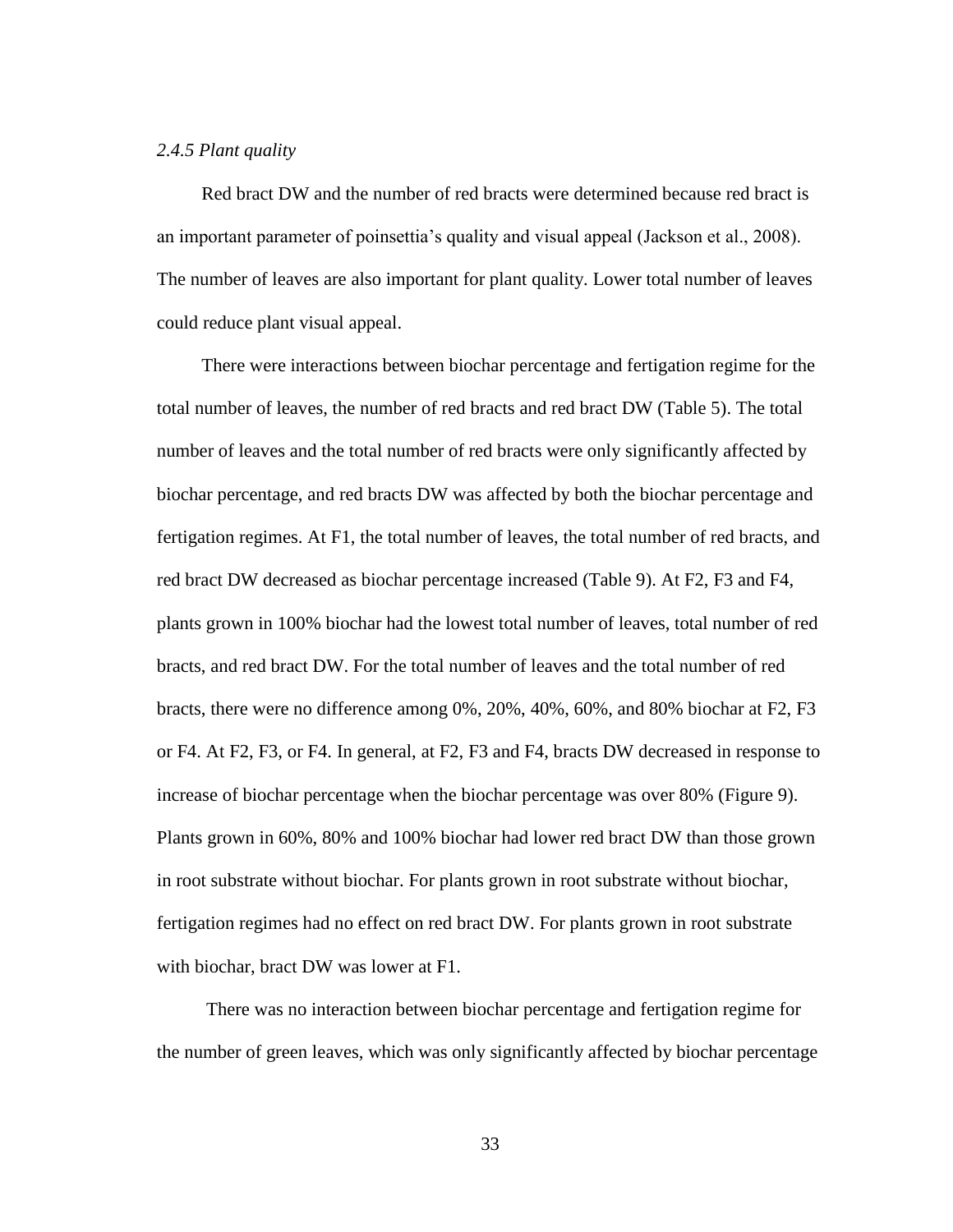(Table 5). There was no difference in the number of green leaves among plants grown in 0% to 80% biochar, only 100% biochar reduced the number of green leaves significantly (data not shown). Supportive of this result, Tian et al. (2012) reported that Calathea grown in 100% biochar had lower leaf biomass, lower leaf number, and smaller leaf surface area than those grown in 0% biochar.



Figure 9. Plant red bract dry weight at 15 weeks after transplanting regression.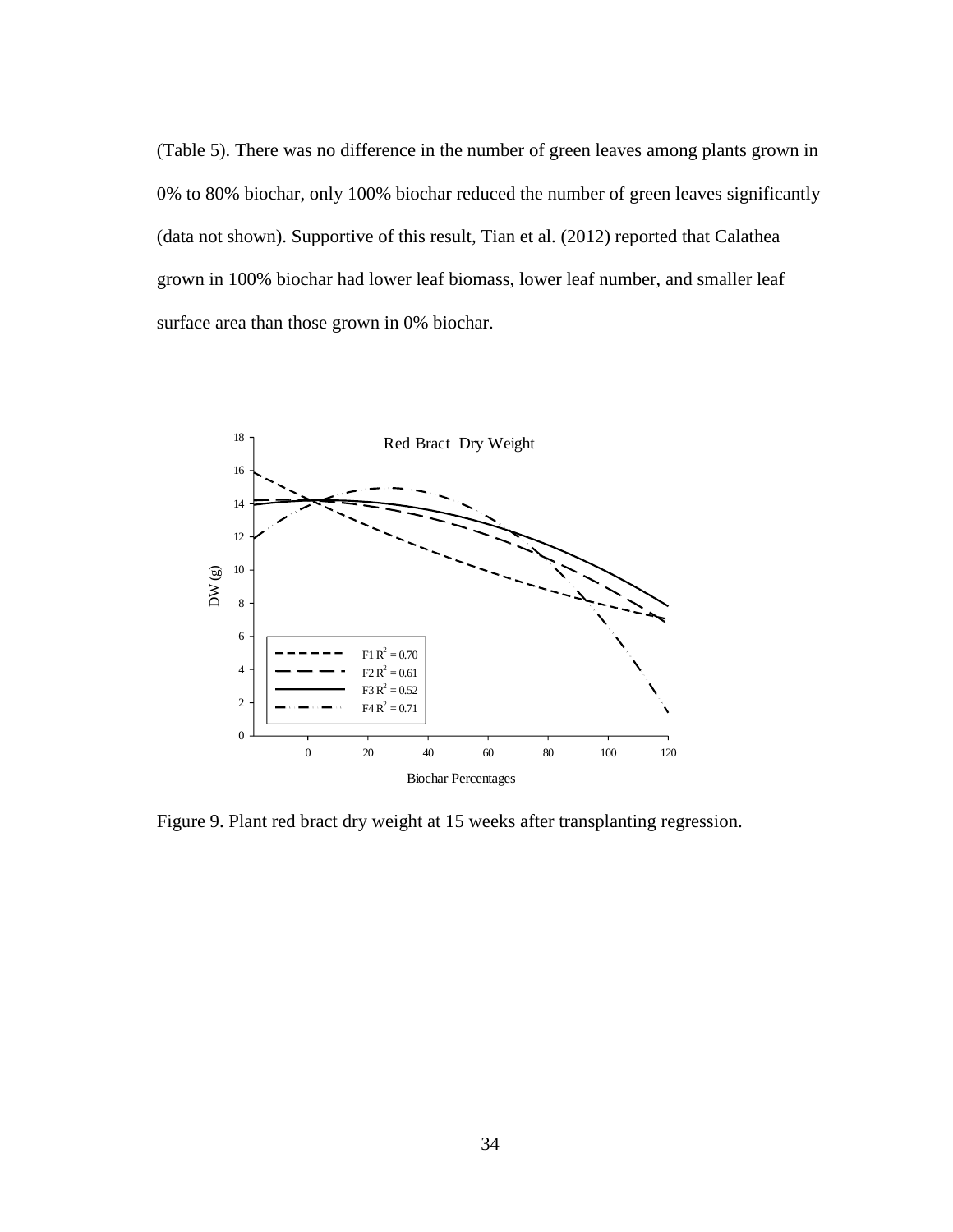| $235.7 a^2$         | 219.2 a            | 225.3a                | 211.5a                                                                                                                                                                                                                                                                                |  |  |  |  |  |  |  |
|---------------------|--------------------|-----------------------|---------------------------------------------------------------------------------------------------------------------------------------------------------------------------------------------------------------------------------------------------------------------------------------|--|--|--|--|--|--|--|
| $214.6$ ab          | 217.8a             | 232.8 a               | 221.8 a                                                                                                                                                                                                                                                                               |  |  |  |  |  |  |  |
| 222.5 ab            | 210.4a             | 202.7 ab              | 231.0 a                                                                                                                                                                                                                                                                               |  |  |  |  |  |  |  |
| 188.4 b             | 213.3a             | 224.9 a               | 224.0 a                                                                                                                                                                                                                                                                               |  |  |  |  |  |  |  |
| 194.2 b             | 190.0 ab           | 209.3 ab              | 188.3 a                                                                                                                                                                                                                                                                               |  |  |  |  |  |  |  |
| 155.0c              | 161.4 <sub>b</sub> | 187.0 b               | 118.8 b                                                                                                                                                                                                                                                                               |  |  |  |  |  |  |  |
|                     |                    |                       |                                                                                                                                                                                                                                                                                       |  |  |  |  |  |  |  |
| 143.9a              | 128.3a             | 137.2 ab              | 136.1 a                                                                                                                                                                                                                                                                               |  |  |  |  |  |  |  |
| $127.7$ ab          | 130.8 a            | 143.9 a               | 137.5 a                                                                                                                                                                                                                                                                               |  |  |  |  |  |  |  |
| 128.7 ab            | 122.1a             | $121.9$ ab            | 142.1 a                                                                                                                                                                                                                                                                               |  |  |  |  |  |  |  |
| 106.9 <sub>bc</sub> | 123.0a             | 134.0 ab              | 136.4a                                                                                                                                                                                                                                                                                |  |  |  |  |  |  |  |
|                     | $107.0$ ab         | $120.9$ ab            | 115.4a                                                                                                                                                                                                                                                                                |  |  |  |  |  |  |  |
| 96.8 c              | 96.9 b             | 115.7 <sub>b</sub>    | 66.5 b                                                                                                                                                                                                                                                                                |  |  |  |  |  |  |  |
|                     |                    |                       |                                                                                                                                                                                                                                                                                       |  |  |  |  |  |  |  |
| 13.8 $a^2 A^y$      |                    | 13.8 ab A             | 13.9 ab A                                                                                                                                                                                                                                                                             |  |  |  |  |  |  |  |
| $12.2a$ B           | $15.0a \quad A$    | $15.1a \quad A$       | 15.4a<br>A                                                                                                                                                                                                                                                                            |  |  |  |  |  |  |  |
| 10.3 b C            |                    | $12.7$ bc B           | 14.4 ab A                                                                                                                                                                                                                                                                             |  |  |  |  |  |  |  |
| 9.9 b B             |                    | $12.7$ bc A           | 12.7 <sub>b</sub><br>A                                                                                                                                                                                                                                                                |  |  |  |  |  |  |  |
| 9.6 b B             | 11.0c A            | 11.9c A               | 11.0c<br>A                                                                                                                                                                                                                                                                            |  |  |  |  |  |  |  |
| 7.1<br>$c$ BC       | AB<br>8.4 d        | 9.7 d<br>$\mathbf{A}$ | $\mathcal{C}$<br>5.9 <sub>d</sub>                                                                                                                                                                                                                                                     |  |  |  |  |  |  |  |
|                     |                    | 113.8 <sub>bc</sub>   | rour unforem regnnes. The unit were conceived in 15 weeks and transplan<br>Biochar Fertigation 1 Fertigation 2 Fertigation 3 Fertigation 4<br><b>Total Number of Leaves</b><br><b>Total Number of Red Bracts</b><br>Red Bract Dry Weight (g)<br>$13.7$ ab A<br>$12.4$ bc B<br>12.1c A |  |  |  |  |  |  |  |

Table 9. The total number of leaves (green leaf + red bract), the total number of red bracts, and red bract dry weight of 'Prestige Red' poinsettia 15 weeks after transplanted in Sunshine Mix #1 amended with six different percentages of biochar and fertigated at four different regimes. All data were collected at 15 weeks after transplanting.

 $\overline{z}$  Means within a column under each parameter followed by the same letter are not significantly different according to Student-Newman-Keuls multiple comparison at  $P =$ 0.05.

<sup>y</sup> Means within a row under each parameter followed by the same letter are not significantly different according to Student-Newman-Keuls multiple comparison at  $P =$ 0.05.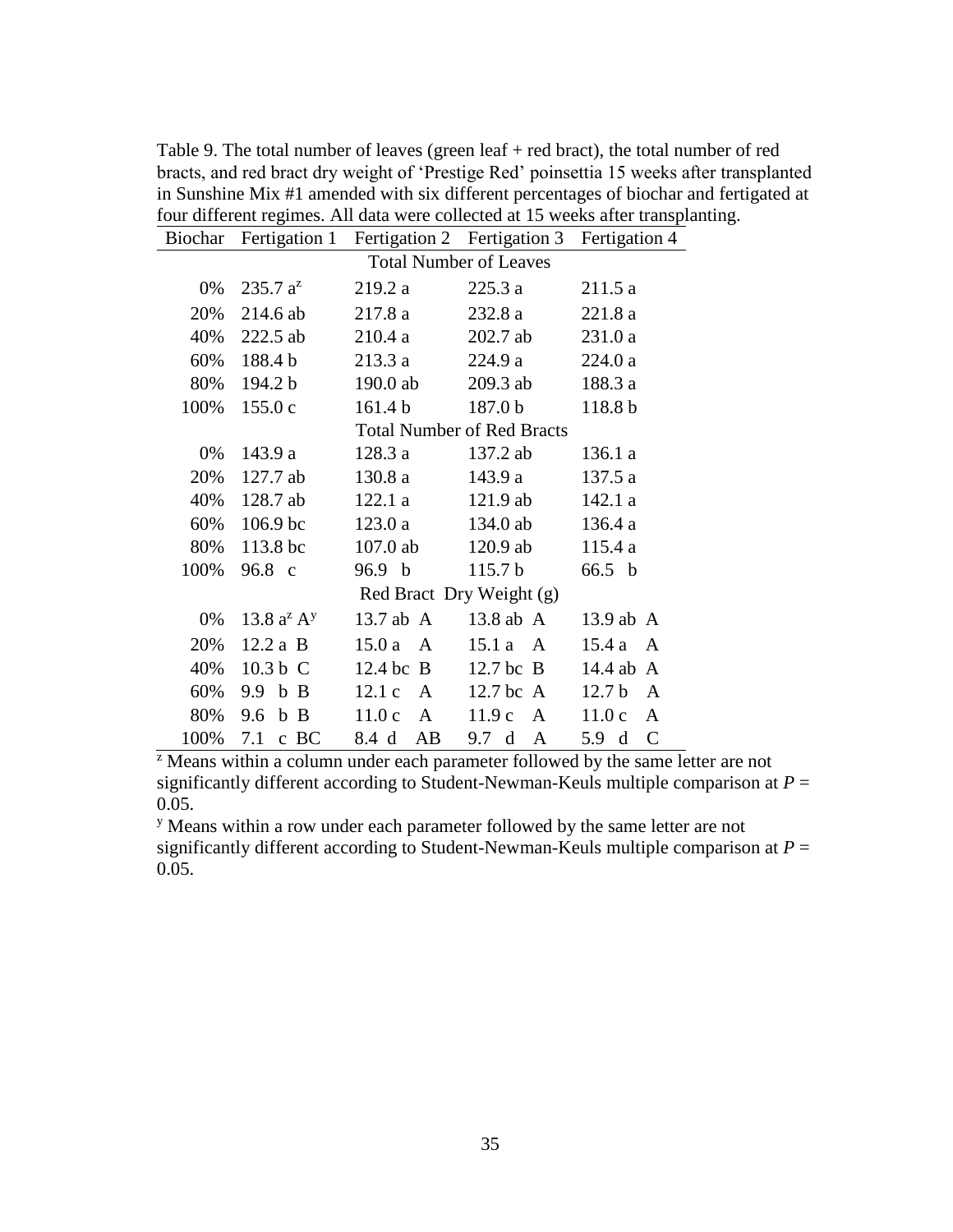There was no significant interaction between biochar percentage and fertigation regime for SPAD reading, the average number of red bracts (from three main shoots), and final root rating (Table 10). Biochar treatments had no significant effect on plant SPAD reading. Plants fertigated at F2, F3, or F4 had higher SPAD reading than plants fertigated at F1. SPAD readings are highly correlated with leaf nitrogen concentration and could have been affected by increasing N fertilizer rate (Gaborcik 2003; Li et al., 1998; Neilsen et al., 1995; Sibley et al., 1996). Higher SPAD readings on plants fertigated at F3 and F4 could be caused by higher leaf nitrogen level, which is normally associated with higher fertilizer concentration. Plants grown in 20% biochar had a higher average number of red bracts than other biochar percentages in week 12 (Table 10). Compare to plants grown in 0% biochar, the average number of red bracts were significantly affected by biochar percentages in week 12 and week 14. Plants fertigated with F3 or F4 had a higher average number of red bracts than plants fertigated with F1, and no difference between F1 and F2. Final root rating showed no differences among 0%, 40% and 60% biochar, and no difference between among 20% and 80% biochar (Table 10). Plants grown in 100% biochar had the lowest root rating. Plants fertigated with F1, F2, or F3 had higher root rating than plants fertigated with F4.

Tian et al. (2012) did not report any change in plant root biomass. Hidalgo and Harkess (2002) reported that higher AS (12.8%) and lower CC (58.7%) had the greatest root development, and that root development was unrelated with the shoot performance. In this experiment, 60% biochar had relatively higher AS and lower CC, and the highest root rating. However, AS was high and CC was low in 80% and 100% biochar, but root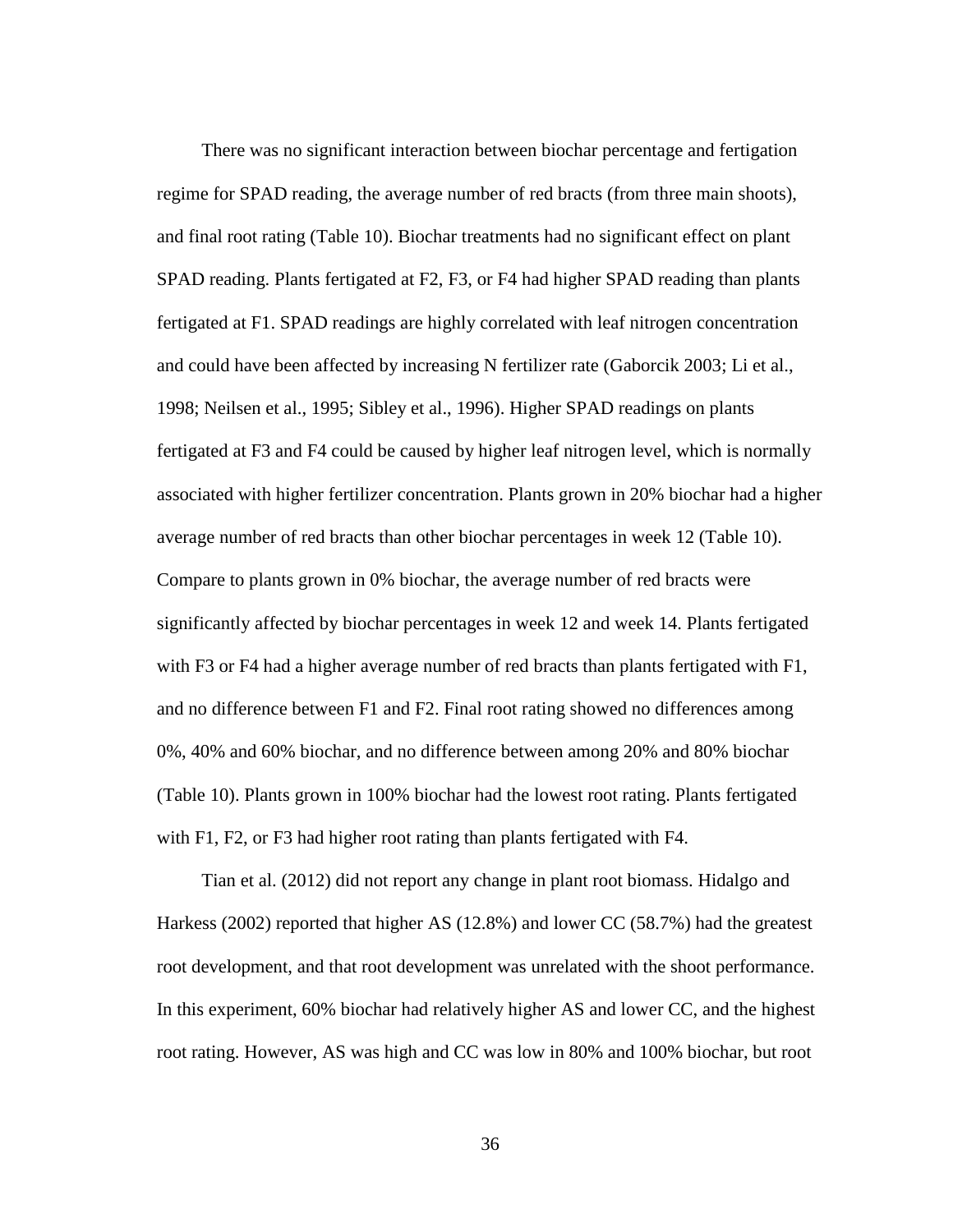rating was decreased. Altland and Locke (2012) also showed that low biochar percentage (1% to 10%, by volume) could moderate extreme nutrient fluctuation in container substrates over time, which is desirable for plant growth and root development.

There were significant interactions between biochar percentage and fertigation regime for the final shoot rating, but only poinsettias grown in 100% biochar and fertigated with F4 had a significantly reduced visual quality (Table 5, Table 11), with bracts necrosis on eight out of ten replications, in which five of them were already dead due to pythium (*Pythium* spp.) root rot before week 15.

Bract necrosis could be caused by any condition leading to reduced calcium uptake, like root rot, and low EC level and low percentage of ammonium (Dole and Wilkins, 2005). On the other hand, high to medium EC could increase plants' susceptibility to root disease (Dole and Wilkins, 2005). The high bract necrosis and pythium root rot rate in plants grown in 100% biochar at F4 could be caused by the high fertilizer concentration of F4, biochar nutrient retention ability, and poor root development, as reflected in lower root rating.

Plants grown in root substrate with biochar had no differences compared to those in root substrate without biochar for plant quality including: SPAD reading, final shoot rating (except plants grown under the 100% biochar combined with F4), and average number of red bracts, indicating that low concentration of fertilizer at  $100 \text{ mg} \cdot L^{-1}$  to  $200$  $mg<sup>*</sup>L<sup>-1</sup>$  N was enough for poinsettia greenhouse production.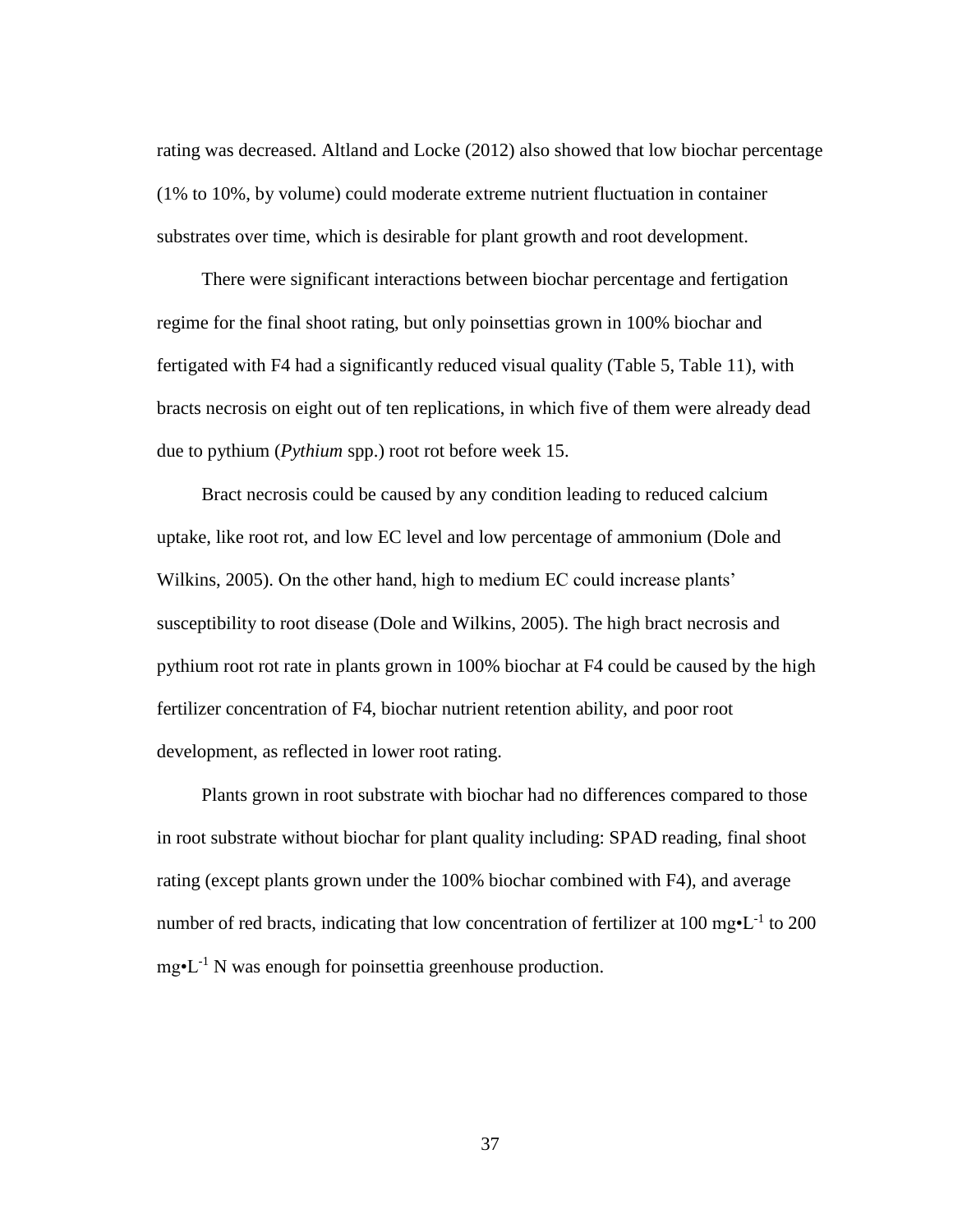Table 10. SPAD reading at week 10, 12, and 14, the average number of red bracts from week 11 to 14, and final root visual rating of 'Prestige Red' poinsettia 15 weeks after transplanting in root substrate amended with six different percentages of biochar and fertilized with four fertigation regimes.

|                          |                   | <b>SPAD</b> | <b>Average Number of Red Bracts</b> |                  | <b>Final Root</b> |           |                  |                   |
|--------------------------|-------------------|-------------|-------------------------------------|------------------|-------------------|-----------|------------------|-------------------|
| Treatment                | Week 10           | Week 12     | Week 14                             | Week 11          | Week 12           | Week 13   | Week 14          | Rating            |
|                          |                   |             |                                     | Biochar          |                   |           |                  |                   |
| 0%                       | $41.7 a^2$        | 45.1a       | 53.1 a                              | $1.5$ ab         | 5.2 <sub>b</sub>  | 8.9 a     | $10.1$ ab        | $3.7$ ab          |
| 20%                      | 41.5a             | 45.6a       | 53.7 a                              | 1.8a             | 5.8a              | 9.1a      | 10.5a            | 3.2c              |
| 40%                      | 40.1a             | 44.1 a      | 54.1 a                              | $1.3$ ab         | 4.9 <sub>b</sub>  | 8.4 a     | 9.8 ab           | 3.7ab             |
| 60%                      | 40.3a             | 45.4a       | 54.4 a                              | $1.2$ ab         | 4.8 <sub>b</sub>  | 8.4 a     | $10.0$ ab        | 4.0a              |
| 80%                      | 40.1a             | 46.2a       | 54.2 a                              | $1.2$ ab         | 4.8 <sub>b</sub>  | 8.3 a     | 9.7 b            | 3.3 bc            |
| 100%                     | 39.9 a            | 45.4a       | 54.9 a                              | 1.1 <sub>b</sub> | 4.8 <sub>b</sub>  | 8.4 a     | 9.5 <sub>b</sub> | 2.6d              |
|                          |                   |             |                                     | Fertigation      |                   |           |                  |                   |
| Fertigation 1            | 39.0 <sub>b</sub> | 43.5 b      | 53.0 b                              | 1.0 <sub>b</sub> | 4.6c              | 8.1 b     | 9.3 <sub>b</sub> | 3.67a             |
| Fertigation 2            | $40.4$ ab         | 45.1a       | 54.1 ab                             | $1.2$ ab         | 4.8 <sub>bc</sub> | 8.4 ab    | 9.7 <sub>b</sub> | 3.53a             |
| Fertigation 3            | 41.5a             | 46.4a       | 55.0 a                              | 1.5a             | $5.2$ ab          | 8.9 a     | 10.2a            | 3.48a             |
| Fertigation 4            | 41.5a             | 46.2a       | 54.1 ab                             | 1.6a             | 5.5a              | 8.9 a     | 10.3a            | 2.98 <sub>b</sub> |
| Significance             |                   |             |                                     |                  |                   |           |                  |                   |
| <b>Biochar</b>           | NS <sup>y</sup>   | <b>NS</b>   | <b>NS</b>                           | $**$             | ***               | $**$      | $**$             | ***               |
| Fertigation              | $***$             | ***         | $**$                                | $**$             | ***               | ***       | ***              | ***               |
| Biochar x<br>Fertigation | <b>NS</b>         | <b>NS</b>   | <b>NS</b>                           | <b>NS</b>        | <b>NS</b>         | <b>NS</b> | <b>NS</b>        | <b>NS</b>         |

 $\overline{z}$  Means within a column under each main factor followed by the same letter are not significantly different according to Student-Newman-Keuls multiple comparison at  $P = 0.05$ .

<sup>y</sup> NS (nonsignificant) or significant at  $P \leq 0.01$  (\*\*), or 0.001 (\*\*\*).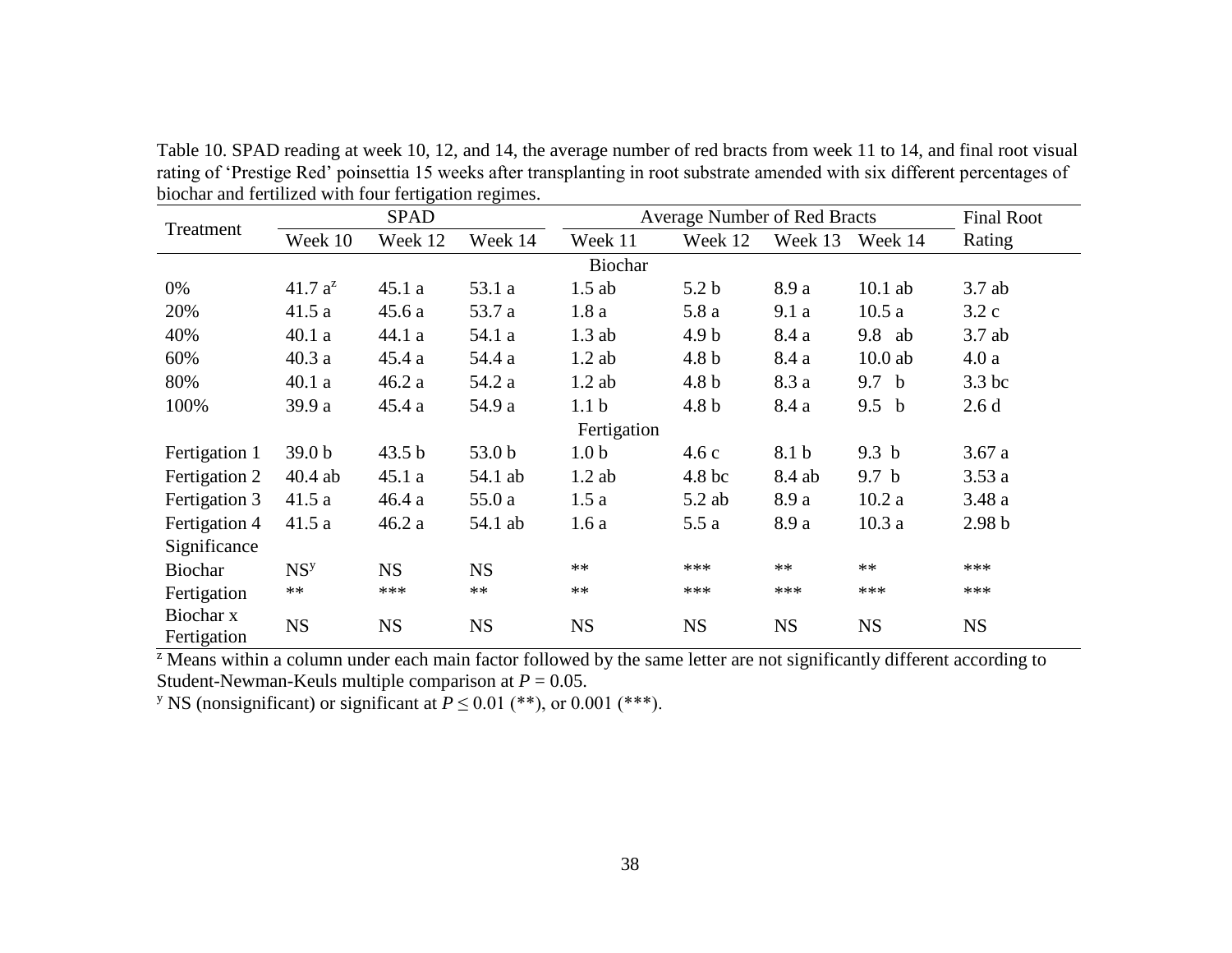|                | <b>Final Shoot Rating</b> |               |               |               |  |  |  |  |  |
|----------------|---------------------------|---------------|---------------|---------------|--|--|--|--|--|
| <b>Biochar</b> | Fertigation 1             | Fertigation 2 | Fertigation 3 | Fertigation 4 |  |  |  |  |  |
| 0%             | 4.4 $a^2 A^y$             | $4.1a$ AB     | 4.5aA         | 3.9aB         |  |  |  |  |  |
| 20%            | 4.6 a $A$                 | 4.0aA         | 4.2aA         | 4.2aA         |  |  |  |  |  |
| 40%            | $4.9a \text{ A}$          | 4.1aB         | 4.1aB         | 4.4aB         |  |  |  |  |  |
| 60%            | 4.4aA                     | $4.2a$ A      | 4.2aA         | 3.6aA         |  |  |  |  |  |
| 80%            | 4.5 a $A$                 | 4.3aA         | 4.1aA         | 3.3aB         |  |  |  |  |  |
| 100%           | $4.5a \text{ A}$          | 3.3aA         | 4.3aA         | $1.8b$ B      |  |  |  |  |  |

Table 11. Shoot final visual rating of 'Prestige Red' poinsettia 15 weeks after transplanting in root substrate amended with six different percentages of biochar and fertilized with four fertigation regimes.

<sup>z</sup> Means within a column under each parameter followed by the same letter are not significantly different according to Student-Newman-Keuls multiple comparison at  $P = 0.05$ .

<sup>y</sup> Means within a row under each parameter followed by the same letter are not significantly different according to Student-Newman-Keuls multiple comparison at  $P = 0.05$ .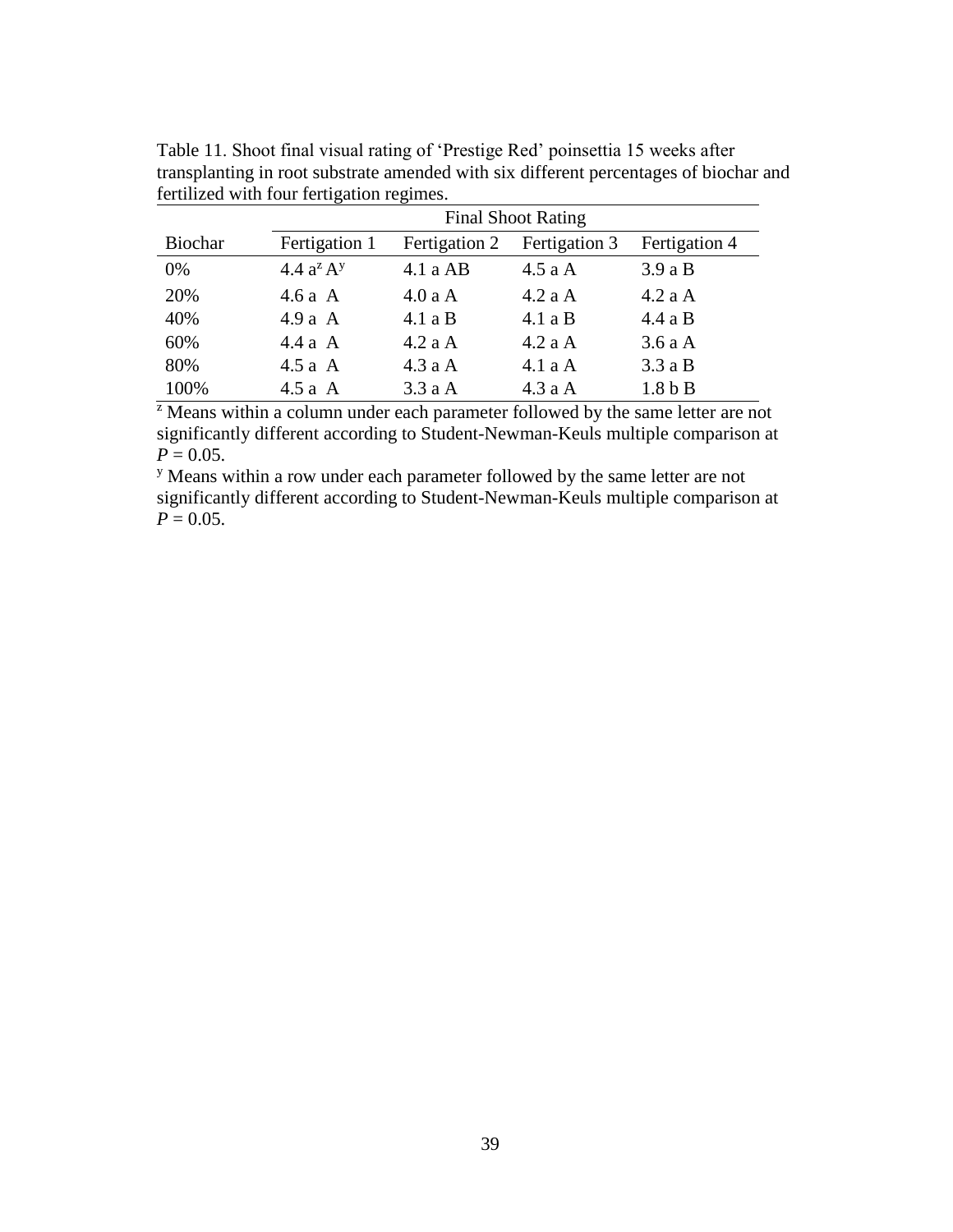## **2.5 Conclusion**

The results of this experiment indicated that peat-based commercial root substrate (Sunshine Mix #1) amended with 80% biochar could be used in poinsettia greenhouse production. Plants grown in 20% biochar had greater growth than those in 0% biochar, as reflected in higher plant total dry weight. On the other hand, 60% and 80% biochar treatments reduced dry weight, yet this reduction had no effect on plant final visual rating and plant grown index. Plants grown in 40% biochar were similar to those grown in Sunshine Mix #1. Treatment with 100% biochar suppressed plant growth as reflected in plant growth index, plant dry weight, the total number of leaves, the total number of red bracts, and final root visual rating. Higher fertigation regime (fertigation regime 4) combined with 100% biochar increased the susceptibility of plants to root rot and bracts necrosis. Fertigation regime 1 slightly decreased plant SPAD reading and the average number of red bracts, but the effects were minor. Root substrate with biochar had lower leachate EC during the first two weeks of the experiment, which did not affect plant growth and development. Thus, low fertilization regime (Fertigation regime 1, 100  $mg<sup>\bullet</sup>L<sup>-1</sup>$  to 200 mg $\bullet$ L<sup>-1</sup> N) could be used for poinsettia production without affecting the quality of plants.

Biochar is a byproduct of pyrolysis, where high temperatures of the production process makes it a weed-, pathogen-, and insect-free root substrate amendment. Physical and chemical properties of biochar may vary due to differences in the production process and biomass source. Biochar used in this experiment had acceptable bulk density, container capacity, air space, and total porosity. These physical characteristics showed a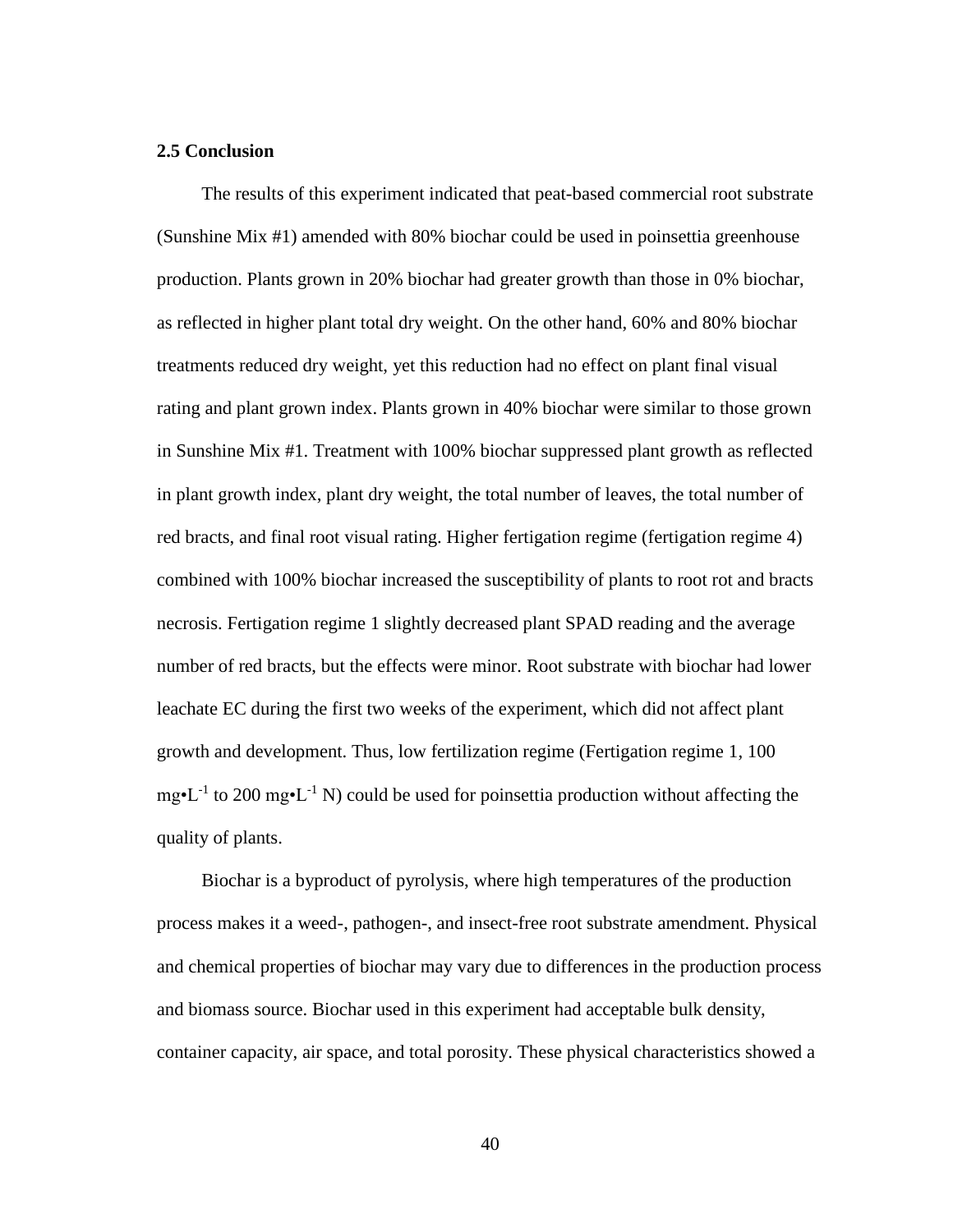potential for amending certain percentage biochar with peat-based root substrate in greenhouse production. Further experiments may be conducted to determine the suitable biochar percentage for biochar made from other sources using different pyrolysis methods with different particle size, as well as for other popular greenhouse crops, such as orchid (*Orchis* spp), rose (*Rosa* spp), chrysanthemums, and Easter lilies.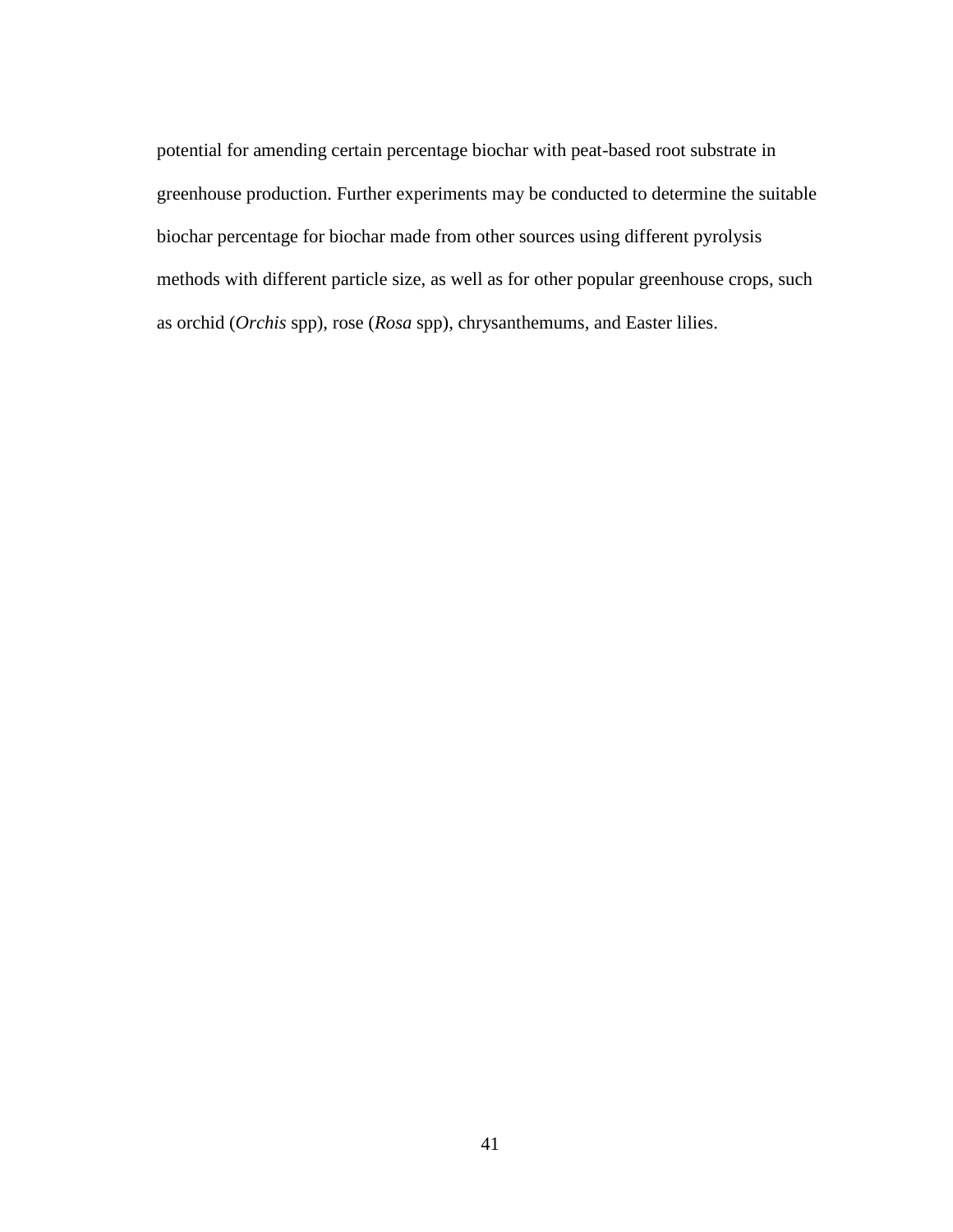#### **CHAPTER III**

# **EASTER LILY GROWTH AND DEVELOPMENT RESPONSE TO CONTAINER ROOT SUBSTRATE WITH BIOCHAR**

#### **3.1 Overview**

Biochar, a byproduct of bio-energy production, may have a great potential to be used as a greenhouse root substrate amendment to reduce the use of peatmoss. A greenhouse study was conducted to evaluate the growth and flowering of Easter lily (*Lilium longiflorum*) 'Nellie White' grown in a commercial potting mix (Sunshine Mix #1) amended with biochar at 0%, 20%, 40%, 60%, or 80% (by volume) and fertigated at four different regimes (constant feeding at 200 mg $\cdot L^{-1}$  or 300 mg $\cdot L^{-1}$  N, and fertigation at every third waterings with 200 mg $\cdot L^{-1}$  or 300 mg $\cdot L^{-1}$  N). The experimental design was a split-plot design with fertigation regimes as the main plot and biochar percentage as the subplot. There was no interaction between fertigation regimes and biochar percentage on any parameter measured in this experiment. Neither fertigation regime nor biochar percentage significantly affected number of days before full flower, number of flowers, total shoot dry weight, number of leaves, and leaf gas exchange rate. Root substrate with 80% biochar had lower leachate electrical conductivity than the other biochar treatments during the experiment. Plants grown in 80% biochar had shorter stems than plants grown in 20% and 40% biochar, yet the stem length were not significantly different compared to plants grown in root substrate without biochar. The ratio of stem length with green leaves to total stem length (LSG/TSL) increased as biochar percentage increased, and plants grown in root substrate with 80% biochar had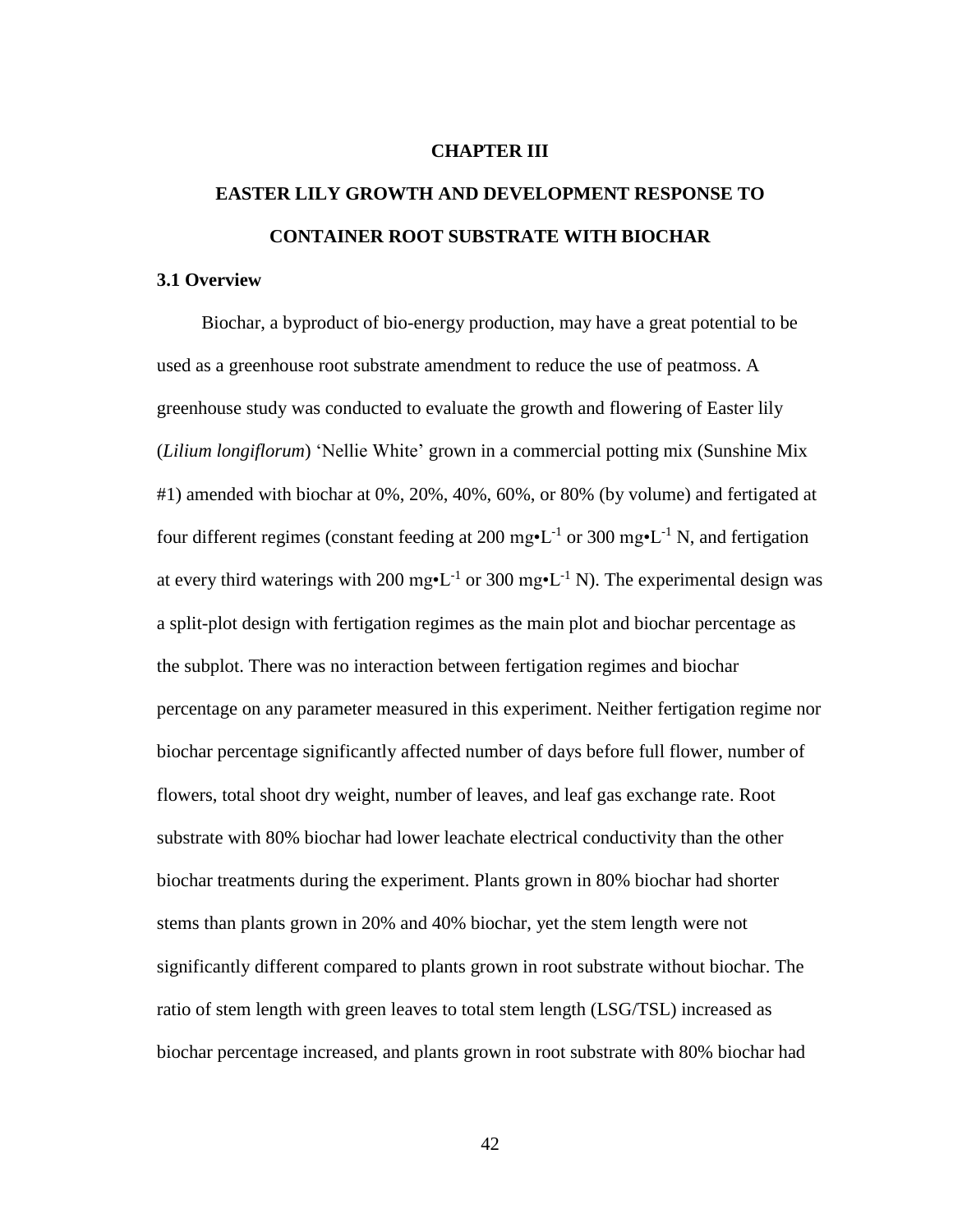the highest LSG/TSL. Plants in the two constant feeding groups had higher SPAD readings than those fertigated at every third watering in week 17. In summary, up to 80% biochar could be used as an amendment to peat-based root substrate without significant changes in Easter lily growth and development.

## **3.2 Introduction**

The quantity of potted Easter lilies (*Lilium longiflorum*) sold in 2012 was over five million (ranking no. 5) with a wholesale value of \$ 22.2 million (ranking no. 3) in potted flowering plants in the U.S. (Floriculture Crops 2012 summary, 2013). Most growers use peat-based substrates for potted Easter lily production (Erwin, 2002). A well-drained and aerated medium is required to grow high-quality plants with good root systems (Dole and Wilkins, 2005).

Peatmoss is a highly valued source for potted plant culture root substrate by the current horticulture industry (Clarke, 2008). However, peatmoss harvest and land development reduce the volume of global peatland at a rate of 0.05% annually (Apodaca, 2014). Peatlands are fragile and unique ecosystems, and the decrease of peatlands results in a decline in biodiversity, increasing greenhouse gas emissions and a shrinking carbon sink (Henson, 2007). In the U.K., multiple environmental, scientific, and governmental agencies have proposed to limit the use and extraction of peatmoss (Carlile, 2004). There are no restrictions regarding peatmoss use in the U.S. (Jackson et al., 2008). Yet the cost of peat-based root substrate has risen in recent years due to transportation costs and growing environmental concerns over peatland in Canada and Europe (Wright et al.,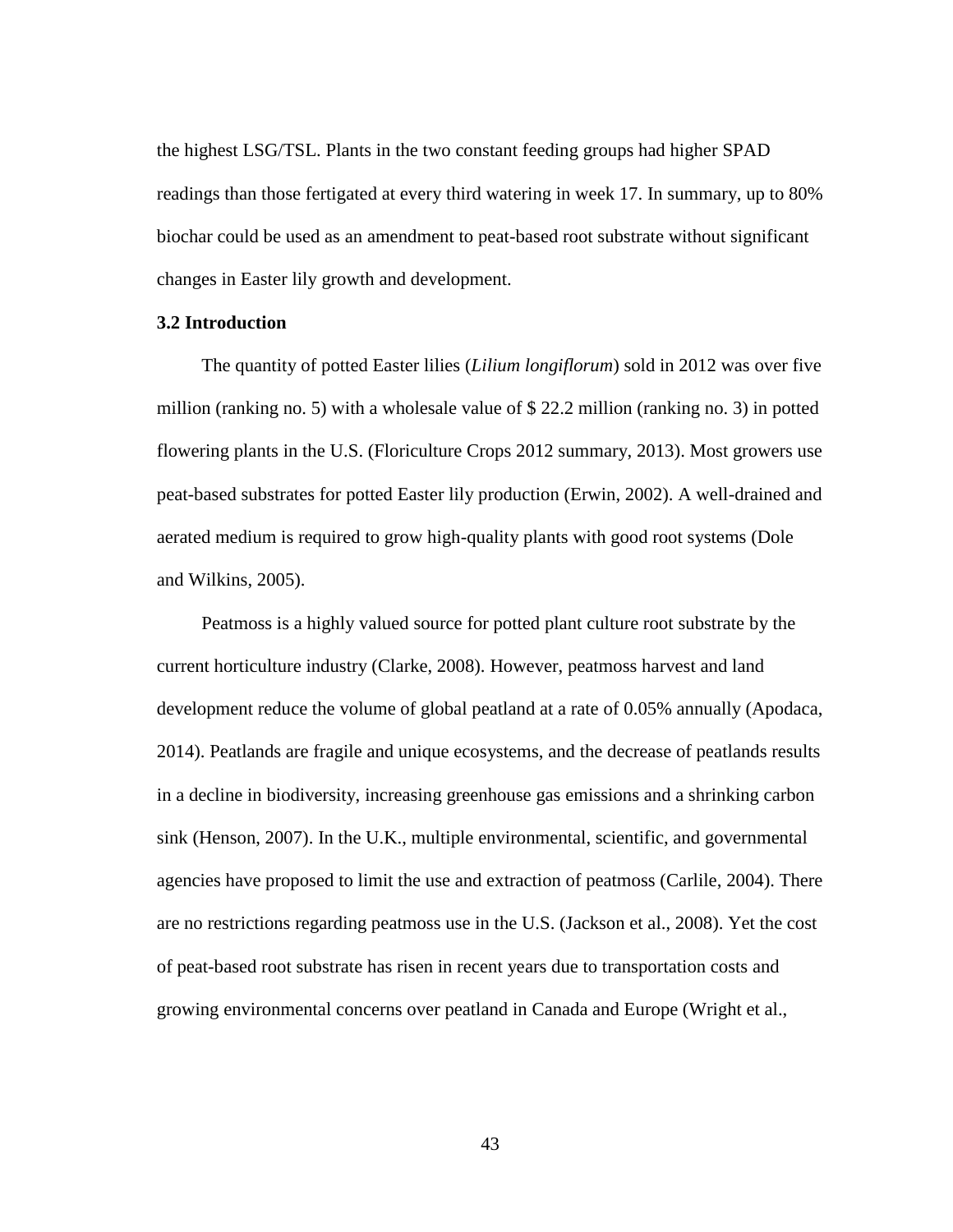2009). Therefore, interest in finding alternative root substrate components to replace or reduce the use of peatmoss has increased among researchers.

Alternative substrates have previously been investigated to reduce the use of peatmoss in nursery and greenhouse crop production. Reports showed ground loblolly pine (*Pinus taeda*) has potential to replace peatmoss as a greenhouse root substrate with an increase of fertigation concentration (Fain et al., 2008; Wright et al., 2008; Jackson et al., 2009). Up to 20% by volume clean chip residual (a byproduct from loblolly pine tree harvest, and hammer milled to pass through 1.27 cm screen was used as an amendment to peat-based root substrate to produce ageratum (*Ageratum houstonianum*), salvia (*Salvia* × *superba*), and impatiens (*Impatiens walleriana*) (Boyer et al., 2008). Peatbased root substrate amended with 25% earthworm cast by volume (from sheep (*Ovis aries*) or cattle (*Box taurus*) manure) increased the growth of poinsettia (*Euphorbia pulcherrima*), and 50% earthworm cast by volume increased the plant quality of marigold (*Tagetes erecta*), and chrysanthemum (*Dendranthema ×grandiflora*) (Matta et al., 2008). Composted organic materials amended with peat-based root substrate at different rates (from 20% to 50% for different composts by volume) was used for greenhouse production without significant changes in plant quality (Ku et al., 1998; Papafotiou et al., 2004). Yet there are limits for those alternative substrates, such as additional input of fertilizers, composition variability, inconsistent availability, and contamination such as glass, metal fragment, lead, mercury (Konduru and Evans, 1999; Gu et al., 2013).

To reduce the use of peatmoss by the greenhouse industry, a fine-grained porous byproduct from pyrolysis, biochar, has been investigated as an alternative container root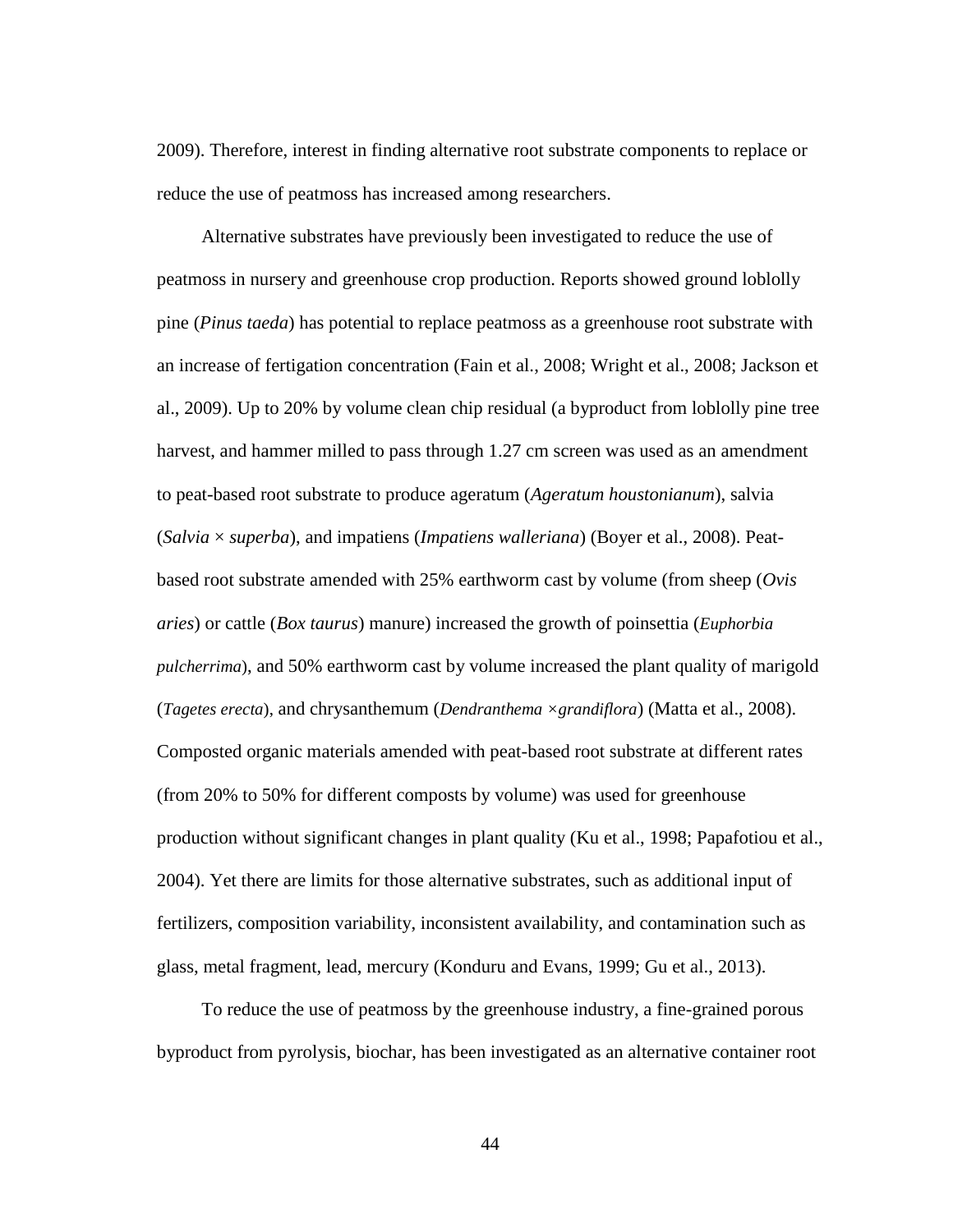substrate (Gu et al., 2013). Pyrolysis is an industrialized thermochemical conversion process which converts biomass to biochar, bio-oil and syngas at high temperatures with low or no oxygen conditions (Zhang et al., 2013). The characteristics and yield of biochar depend on method, temperature, and the biomass used for pyrolysis (Spokas et al. 2012). The pyrolysis temperature varies from 225 °C (torrefaction of biomass; Phanphanich and Mani, 2011) to 850 °C (gasification of biomass; Salleh et al., 2010). As pyrolysis temperature increases, the surface area and pH of biochar increase, while the yield decreases (Lehmann, 2007; Zhang et.al., 2013). Considering the production cost, biochar yield, and characteristics of biochar, the optimal temperature of biochar for agricultural usage should be 450-550 °C (Lehmann, 2007).

Studies have revealed the potential of biochar to be used as an alternative root substrate to reduce peatmoss use in greenhouse production. Steiner and Harttung (2014) reported that fresh biochar had similar initial leachate electrical conductivity as unfertilized peatmoss. Tian et al. (2012) reported using biochar as a root substrate amendment could reduce root substrate particle size degradation during the production period. In a study performed by Dumroese et al. (2011), amending 25% by volume biochar pellets (made from a mixture of biochar, wood flour, polylactic acid and starch) with peat-based root substrate increased root substrate hydraulic conductivity and water retention while maintaining a desirable root substrate physical porosity. By testing multiple root substrate leachates macronutrient composition after one fertilizer event, Altland and Locke (2012) reported that root substrate with biochar had higher macronutrient retention capacity.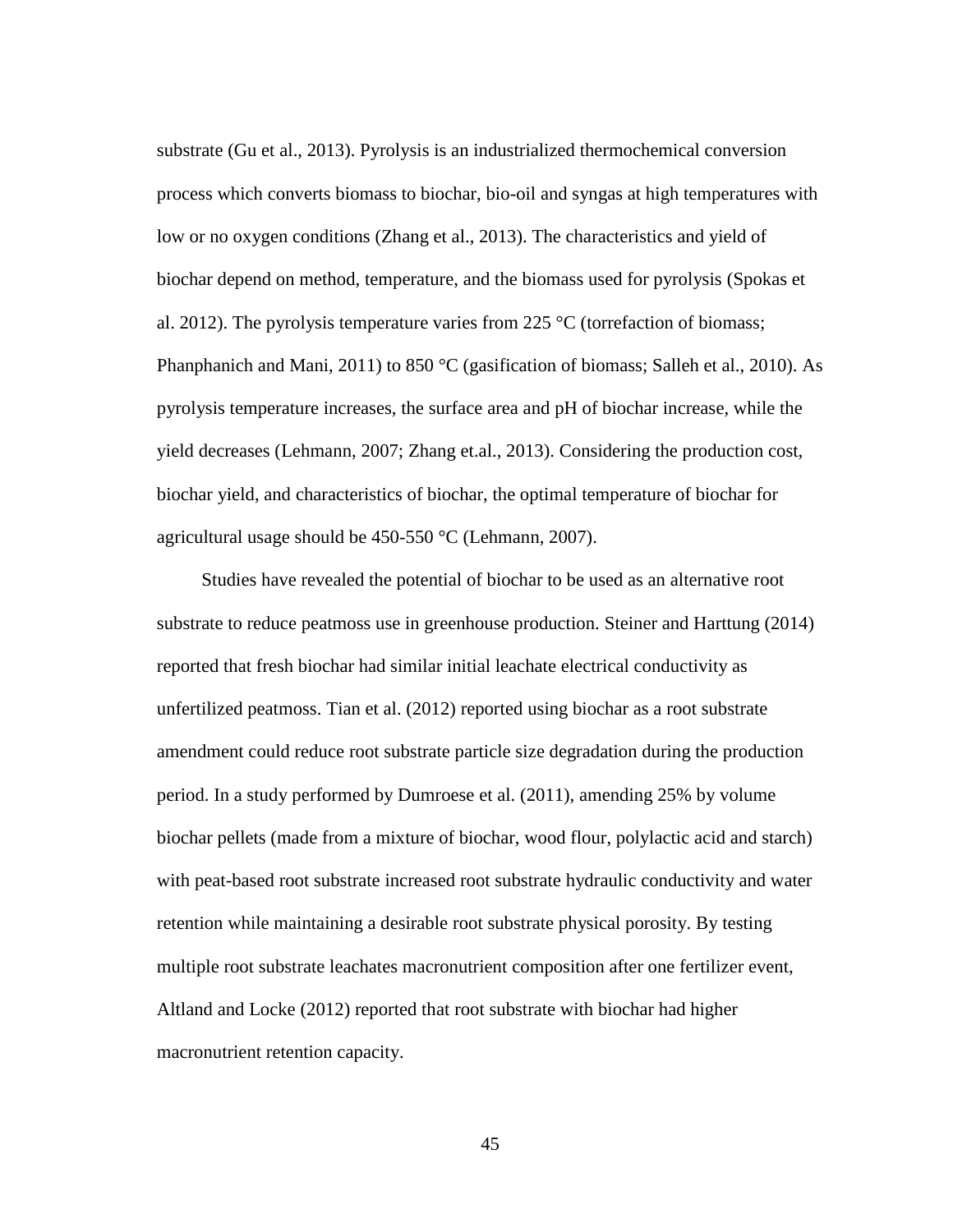Other studies also reported that amending peat-based root substrate with a suitable percentage of biochar increased plant growth and plant quality, or had no effect on plants. A greenhouse experiment by Graber et al. (2010) suggested that root substrate with low rates of biochar (1 to 5% by weight) could increase tomato (*Lycopersicum esculentum*) and pepper (*Capsicum annuum*) growth. Gu et al. (2013) reported up to 30% biochar could be used as an amendment to peat-based root substrate in 'Fireworks' gomphrena (*Gomphrena* spp.) greenhouse production. A greenhouse study found no effects on crop yields of cucumber, tomato and pepper using biochar as a soilless root substrate compared to a coconut (*Cocos nucifera*) fiber-tuff potting root substrate (Zhang et al., 2013).

However, amending too much biochar in root substrate may suppress plant growth. Mini sunflower grown in root substrate with biochar (25-100% by volume) had similar height as plants grown in peatmoss, and lower fresh weights were only observed on plants grown in 50% and 100% biochar (Steiner and Harttung 2014). Altland and Locke (2012) reported Calathea (*Calathea rotundifola*) grown in 50% biochar had higher total dry weight and leaf dry weight, yet those grown in 100% biochar had the lowest dry weights in three biochar percentages used in the experiment (0%, 50% or 100% biochar by volume).

No study has investigated the possibility of using biochar in greenhouse production of Easter lily. Considering the significant amount of the peatmoss (5.1 million pots of peat-based substrate) used annually in Easter lily greenhouse production, an alternative root substrate suitable for Easter lily production could substantially reduce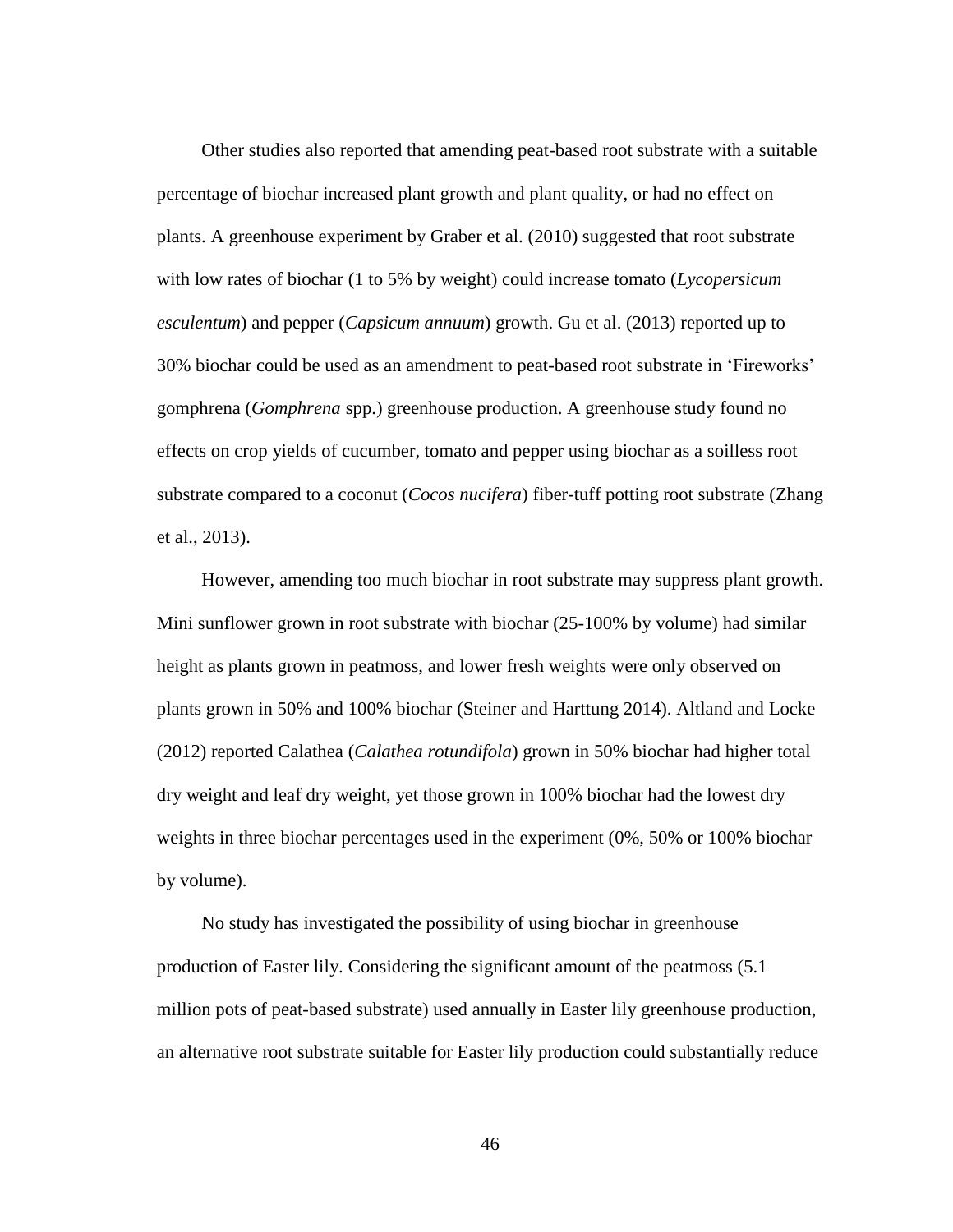the use of peatmoss. The objectives of this experiment were to determine of effects of five different percentages of biochar and four fertigation regimes on growth and development of Easter lily in greenhouse production.

#### **3.3 Materials and Methods**

#### *3.3.1 Plant materials and root substrate treatments*

Substrates were formulated by mixing Sunshine Mix #1 (Sun Gro Horticulture, Agawam, MA) with biochar (provided by Mississippi State University) at 0%, 20%, 40%, 60%, or 80% by volume. The biochar used in this experiment was the byproduct of fast pyrolysis of pine wood at 450 °C (Gu et al., 2013). Particle size distribution was determined by passing 100 g biochar through 2.0-, 1.4- and 0.59-mm soil sieves, and weight was measured to determine the percentage of each particle size (Table 12). The biochar had an initial pH of 5.4 and an EC of  $0.15 \text{ mS} \cdot \text{cm}^{-1}$  (using 2:1 method; Cavins et al., 2000). The pre-chilled 'Nellie White' Easter lily bulbs obtained from Gloeckner (Fred C. Gloeckner & Company Inc., Harrison, NY) were potted on 17 Dec. 2013 (week 1 of the experiment) in 15 cm plastic pots (1,680 ml) with one of five different substrates, and placed in a glass greenhouse located on the Texas A&M University campus. The greenhouse environment, recorded by Watchdogs 450 (Spectrum Technologies Inc., Paxinos, PA), was maintained at temperature of 21.5°C day /12.8 °C night, relative humidity of 57.2%, and daily light integral of 13.2 mol $\cdot$ m<sup>-2</sup> $\cdot$ d<sup>-1</sup> (Figure 10).

Banrot® 40 WP (Scotts Miracle-Gro Company, Marysville, OH; applied from Dec. 2013 to Feb. 2014), a mixture of Truban® 30 WP (Scotts Miracle-Gro Company,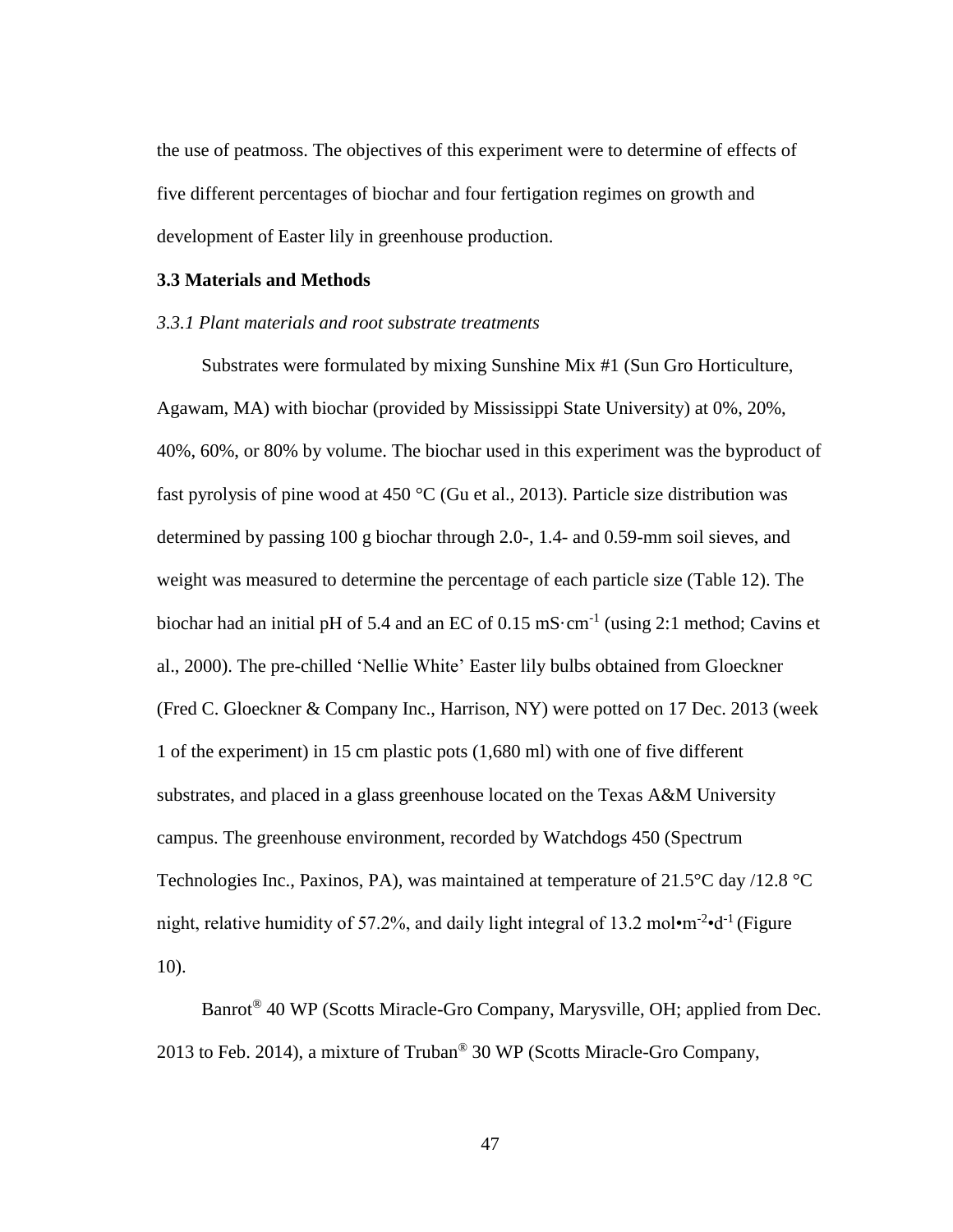Marysville, OH) and Cleary's 3336® F (Cleary Chemicals LLC, Dayton, NJ; applied from Mar. 2014 to Apr. 2014) were applied monthly at the labeled rates to prevent root rot disease. Soapy water (5 ml olive oil:15 ml liquid hand soap for one gallon water) were sprayed weekly to control aphids beginning March 10, 2014. No growth regulators were applied in this experiment.

#### *3.3.2 Fertigation*

A water soluble fertilizer 15 N-2.2 P-12.2 K (Peters 15-5-15; Scotts Miracle-Gro Company, Marysville, OH) was used in this experiment. A 400 mg $\cdot L^{-1}$  N fertilizer solution was added to all plants after potting on 17 Dec. 2013. Four fertigation regimes were initiated on 6 Jan. 2014 (week 4): constant feeding at 200 mg $\cdot$ L<sup>-1</sup> N or 300 mg $\cdot$ L<sup>-1</sup> N, or 200 mg•L<sup>-1</sup> N or 300 mg•L<sup>-1</sup> N at every third watering.

The recommended feeding frequency of Easter lily was constant feeding at 200 mg•L<sup>-1</sup> N or 150 mg•L<sup>-1</sup> N, or 300-400 mg•L<sup>-1</sup> N at every second watering (Erwin 2014). Since root substrate with biochar has be reported to have higher macronutrient retention capacity (Altland and Locke 2012), we reduced the fertigation frequency to every third watering in this experiment to test whether amending biochar in root substrate could reduce the use of fertilizer in Easter lily production or not.

| Percent of |  |
|------------|--|
| Sample     |  |
| 15.7       |  |
| 27.3       |  |
| 49.1       |  |
| 7.9        |  |
|            |  |

Table 12. Particle size distribution of the biochar used as an alternative substrate.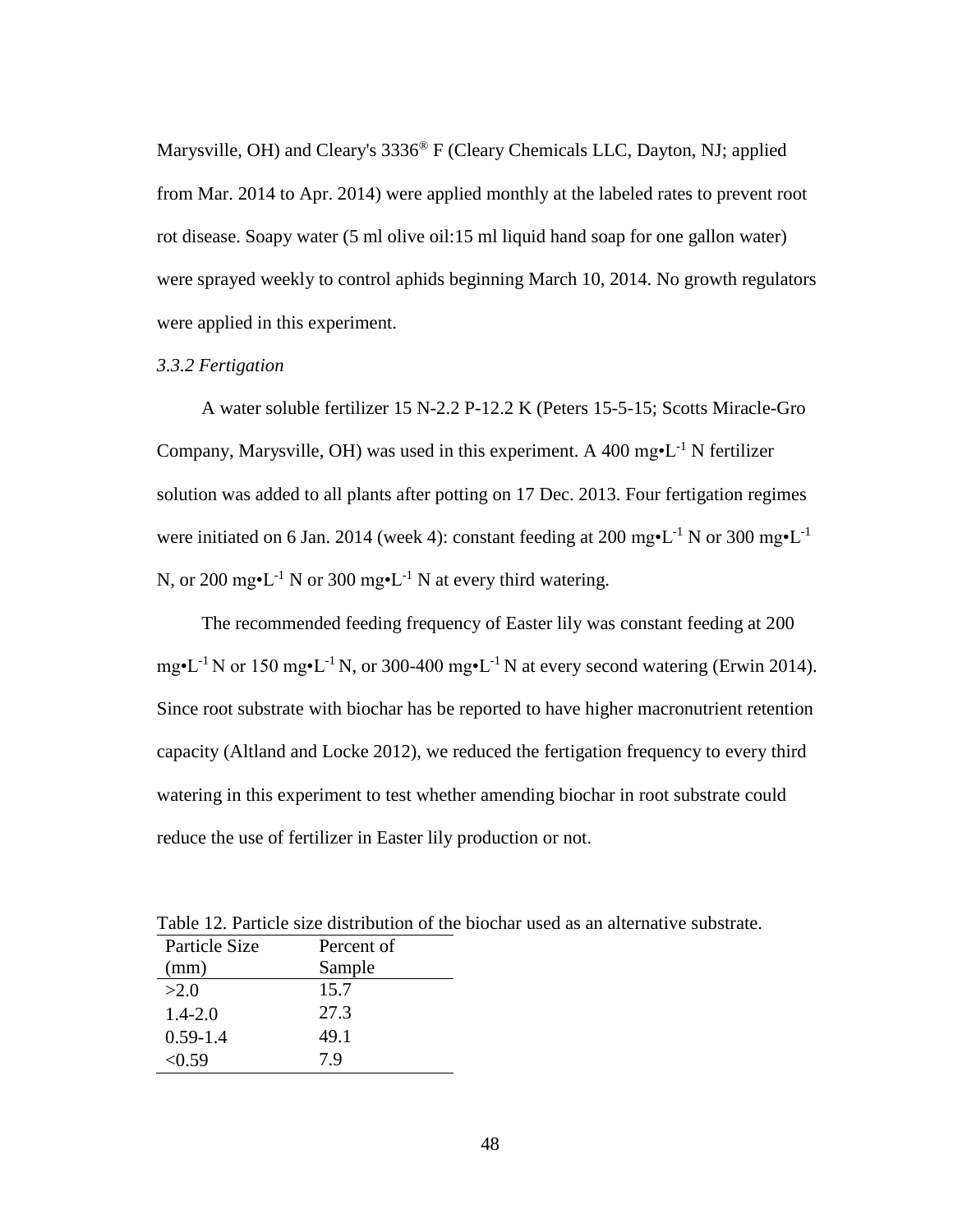

Figure 10. Average daily temperatures (maximum, minimum, and average temperature), daily light integral, and relative humidity in the greenhouse during the experimental period.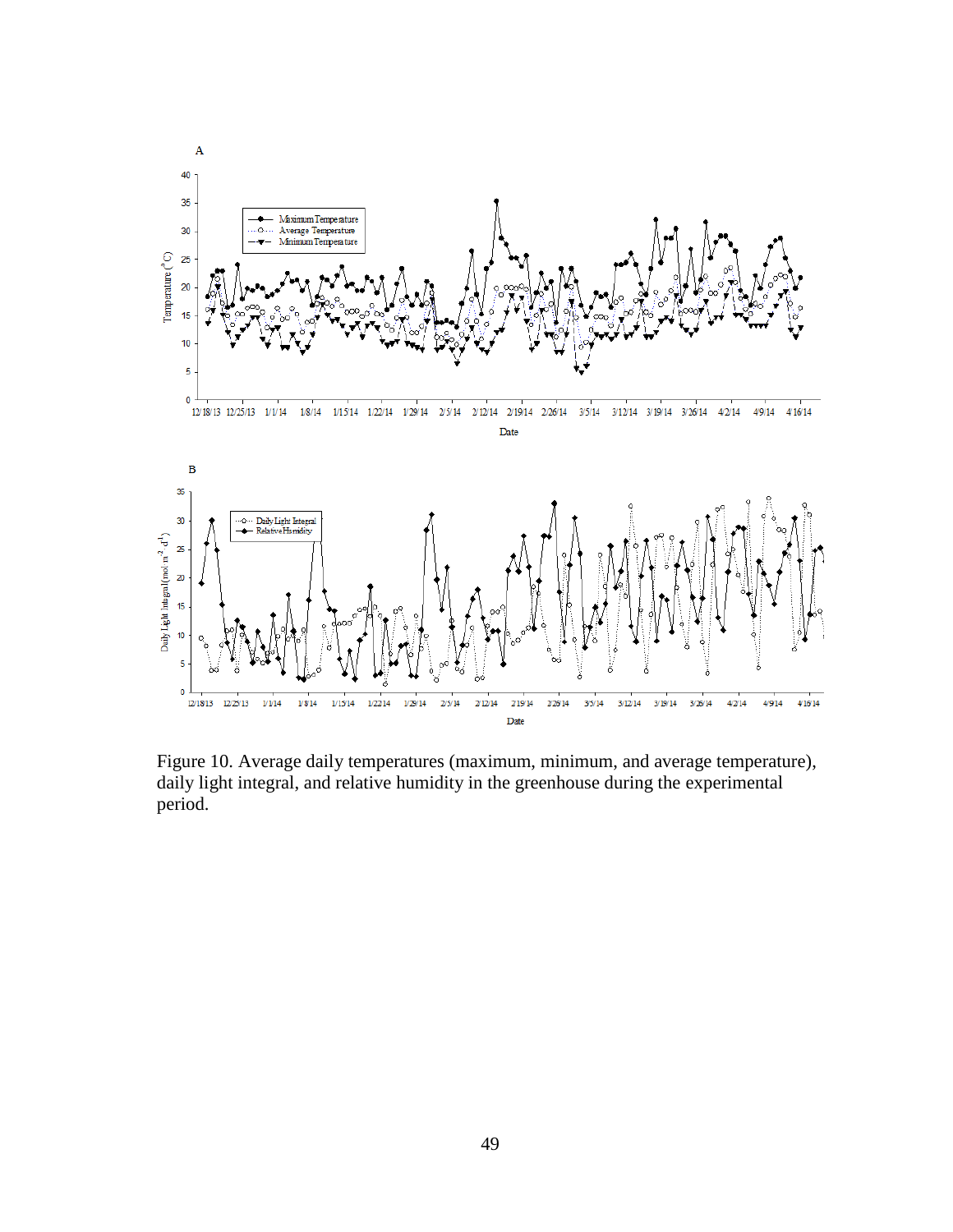## *3.3.3 Measurements*

The electrical conductivity (EC) of root substrate leachates of each treatment was measured at every third watering according to the pour-through method (Wright et al., 1990; LeBude and Bilderback, 2009). Plant height was measured biweekly starting at week 6 (after stems emerged above the root substrate surface) from the root substrate surface to the top of the plant. Net photosynthetic rate  $(A)$ , stomatal conductance to  $H_2O$  $(g<sub>s</sub>)$  and transpiration rate (E) were measured at week 15 and week 17 by placing a young fully expanded leaf in the leaf chamber (cuvette) of a portable infrared gas exchange analyzer (LI-6400XT, LI-COR Inc., Lincoln, NE). The cuvette environment was set at 25 °C, 400 µmol/s  $CO_2$  flow rate, and 1,200 µmol·m<sup>-2</sup>·s<sup>-1</sup> photosynthetic photon flux. There were five replications for each treatment combination tested for plant gas exchange. Leaf greenness was quantified as SPAD readings using a chlorophyll meter (SPAD-502 Minolta Camera Co., Osaka, Japan) at weeks 15, 16, and 17. SPAD readings of three fully expanded green leaves per plant were taken from three plants per treatment. The number of days to first open flower were recorded as days from planting until the first petal parted exposing reproductive organs on the first developed flower per plant . The number of flowers, the length of stem with brown, yellow and green leaves, and the total stem length were recorded on 18 April 2014 (week 18). All plants were separated into flowers, leaves and stems, and the dry weight was recorded after being oven-dried at 80 ºC until constant weight.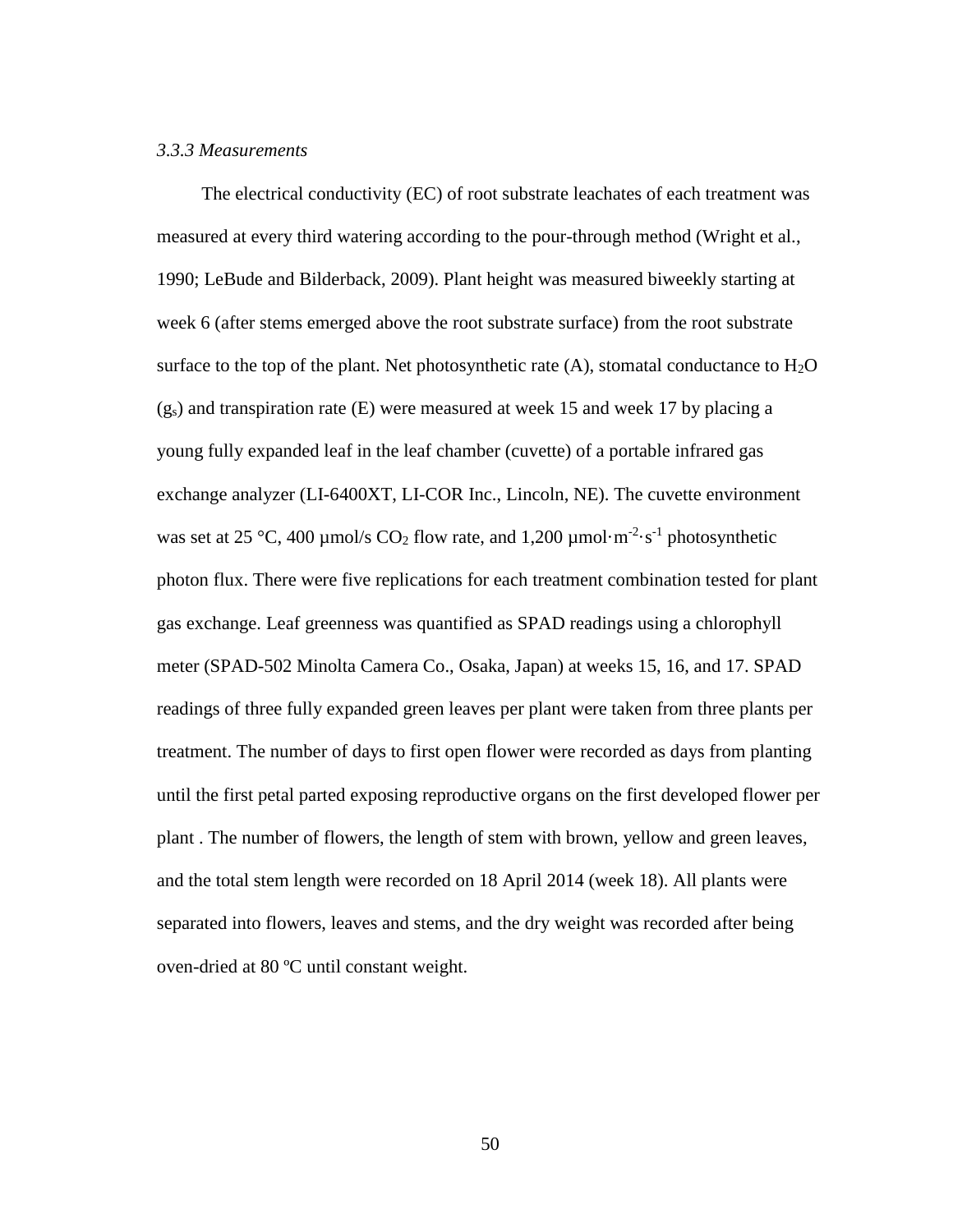# *3.3.4 Experimental design and statistical analysis*

This experiment utilized a split-plot design with fertigation regimes as the main plot and biochar amendment percentages as the subplot with eight replications per treatment. Easter lily responses to different biochar percentages and fertigation regimes were analyzed by a two-way analysis of variance (ANOVA version 9.4; SAS Institute, Cary, NC). When the main effect was significant, mean separation was conducted using Student-Newman-Keuls test at 5% significance level.

Quadratic regression analyses were performed to the nature of association between plant total dry weight and red bracts dry weight using SigmaPlot (Version 12.0; Systat Software Inc. San Jose, CA).

## **3.4 Results and Discussion**

## *3.4.1 Root substrate electrical conductivity*

There were no significant interactions between fertigation regime and biochar percentage for any parameters measured (Tables 13, 14, 15 and 18). However, both biochar percentage and fertigation regime had significant effects on the root substrate leachate EC at each watering cycle (Table 13). Root substrate leachate EC increased as fertigation concentration and fertigation frequency increased. Substrates under constant fertigation at 300 mg $\cdot$ L<sup>-1</sup> N resulted in the highest leachate EC, followed by constant fertigation at 200 mg• $L^{-1}$  N. Leachate EC of the two root substrate groups under fertigation with 200 mg•L<sup>-1</sup> N or 300 mg•L<sup>-1</sup> N at every third watering were similar, except in week 11 and week 16, and lower compared to constant feeding treatments. Root substrate leachate EC was the lowest with 80% biochar except week 8, followed by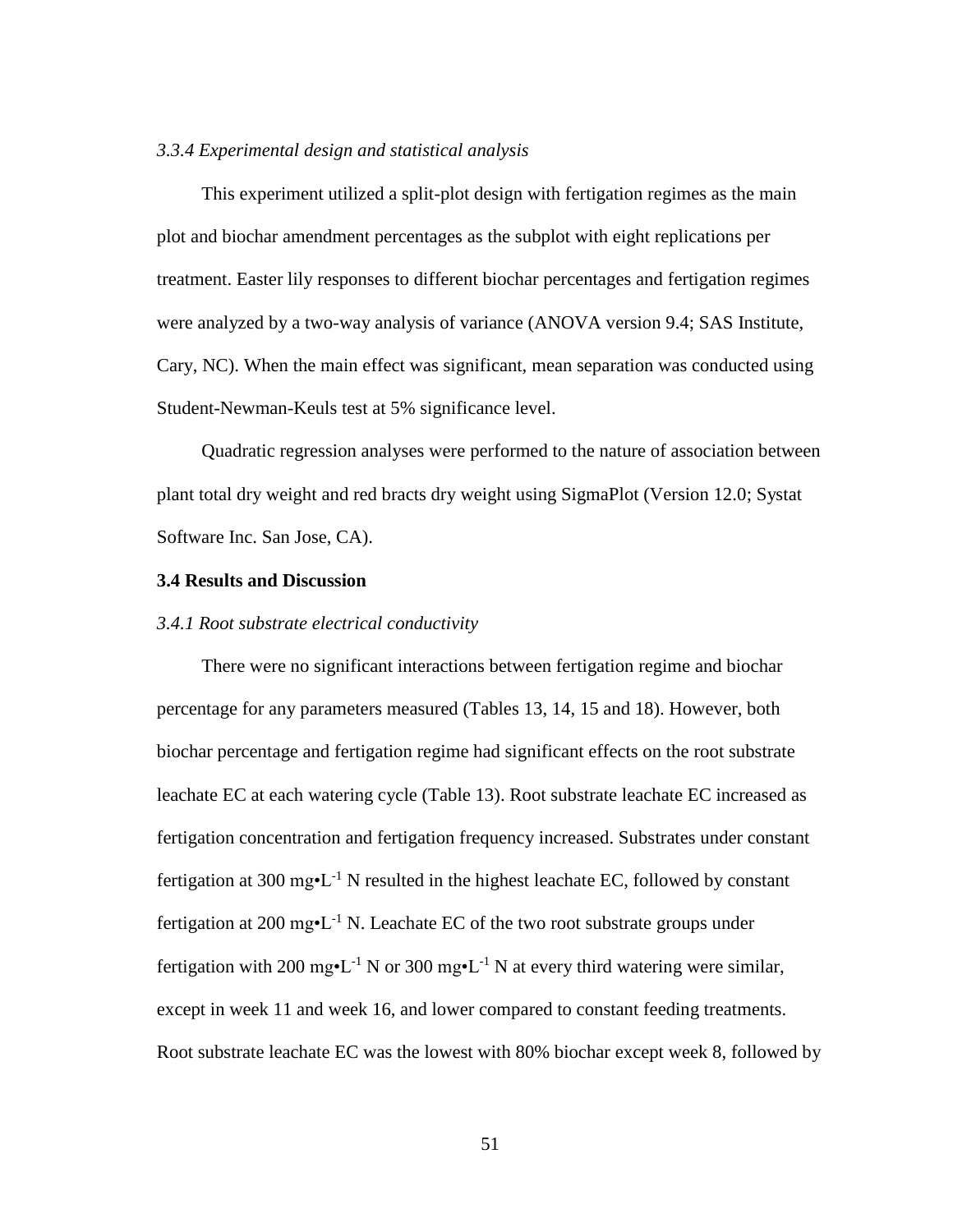60% biochar. No differences were found in leachate EC among 0%, 20% and 40% biochar. Our results were similar to Steiner and Harttung's report (2014) on leachate EC of substrates with high percentages of biochar (50%, 75% and 100% by volume) six weeks after application of a slow release fertilizer. The lower root substrate leachate EC with high percentage of biochar may be caused by biochar's moderating effect on extreme fluctuations of macronutrients (Altland and Locke, 2012).

|                                                | Electrical Conductivity $(mS \cdot cm^{-1})$ |                  |                  |                  |                  |  |  |  |
|------------------------------------------------|----------------------------------------------|------------------|------------------|------------------|------------------|--|--|--|
| Treatment                                      | Week 5                                       | Week 8           | Week             | Week             | Week             |  |  |  |
|                                                |                                              |                  | 11               | 14               | 16               |  |  |  |
|                                                |                                              |                  |                  |                  |                  |  |  |  |
| $200 \text{ mg} \cdot L^{-1}/3$ ed<br>watering | 1.0 c <sup>z</sup>                           | 0.4c             | 0.4d             | 0.3c             | 0.6d             |  |  |  |
| 300 mg $\text{-}L^{-1}/3$ ed<br>watering       | 1.0c                                         | 0.4c             | 0.6c             | 0.4c             | 0.8c             |  |  |  |
| $200 \text{ mg} \cdot L^{-1}$                  | 1.6 <sub>b</sub>                             | 1.4 <sub>b</sub> | 1.6 <sub>b</sub> | 1.6 <sub>b</sub> | 2.1 <sub>b</sub> |  |  |  |
| 300 mg $\cdot L^{-1}$                          | 2.5a                                         | 2.0a             | 2.6a             | 2.5a             | 3.3a             |  |  |  |
|                                                |                                              |                  | <b>Biochar</b>   |                  |                  |  |  |  |
| 0%                                             | 1.8a                                         | 1.0a             | 1.4a             | 1.3a             | 1.8ab            |  |  |  |
| 20%                                            | 1.6a                                         | 1.1a             | 1.4a             | 1.3a             | 1.9a             |  |  |  |
| 40%                                            | 1.6a                                         | 1.1a             | 1.3a             | 1.2a             | 1.8ab            |  |  |  |
| 60%                                            | 1.3 <sub>b</sub>                             | 1.0a             | 1.2a             | 1.1 <sub>b</sub> | 1.6 <sub>b</sub> |  |  |  |
| 80%                                            | 1.1c                                         | 0.7a             | 0.7 <sub>b</sub> | 0.6c             | 0.9c             |  |  |  |
| Significance                                   |                                              |                  |                  |                  |                  |  |  |  |
| Fertigation                                    | ***Y                                         | ***              | ***              | ***              | ***              |  |  |  |
| <b>Biochar</b>                                 | **                                           | <b>NS</b>        | ***              | $**$             | $**$             |  |  |  |
| Biochar x<br>Fertigation                       | <b>NS</b>                                    | <b>NS</b>        | <b>NS</b>        | <b>NS</b>        | <b>NS</b>        |  |  |  |

Table 13. Electrical conductivity of root substrate leachate at Weeks 5, 8, 11, 14 and 16 of Easter lily grown in Sunshine Mix #1 amended with five different percentages of biochar and fertilized with four fertigation regimes.

<sup>z</sup> Means within a column under each main factor followed by the same letter are not significantly different according to Student-Newman-Keuls multiple comparison at *P* = 0.05.

<sup>y</sup>NS (nonsignificant) or significant at  $P \leq 0.01$  (\*\*), or 0.001 (\*\*\*).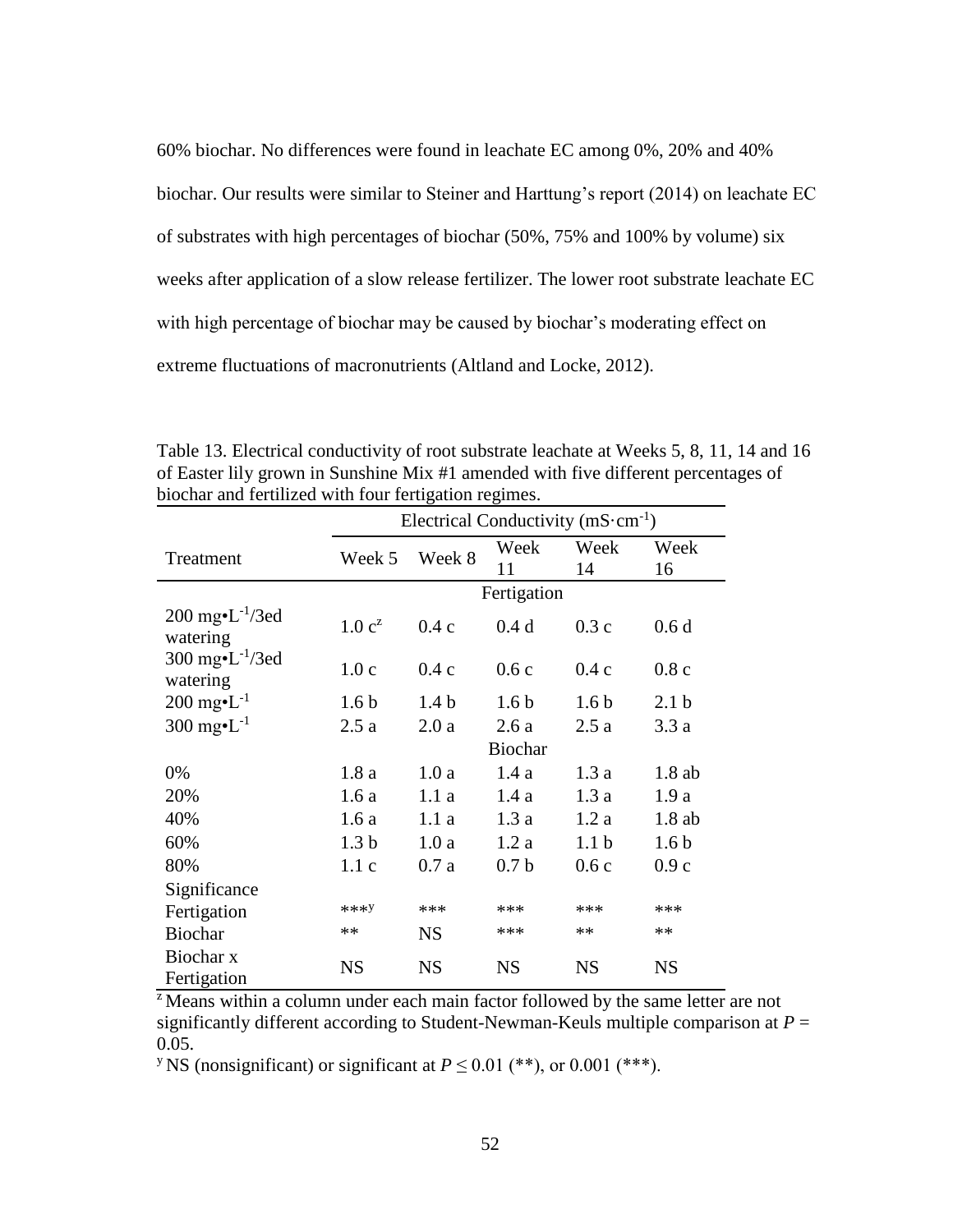## *3.4.2 Plant growth*

Biochar percentage had significant effects on plant heights from week 6 to week 14, while fertigation did not affect plant height (Table 14). Root substrate with 80% biochar resulted in the shortest plants until week 12. At week 16 and week 18, after flower buds emerged, the differences in plant height were insignificant.

The percentages of biochar and different fertigation regimes did not affect growth and development parameters of Easter lily, number of days until full bloom, number of flowers, flower dry weight, stem dry weight, total shoot dry weight (a sum of flower dry weight, leaf dry weight, and stem dry weight), number of leaves, length of stem with green leaf (LSG; Table 15), or leaf gas exchange parameters (photosynthetic rate, stomatal conductance, and transpiration rate) at week 15 and week 17 (data not shown).

Leaf dry weight was significantly affected by fertigation regime (Table 15). Leaf dry weight increased as the frequency of fertigation increased (Table 16). Plants with constant feeding (200 mg/L N or 300 mg•L<sup>-1</sup> N at every watering) had higher leaf dry weight than those fertigated at every third watering.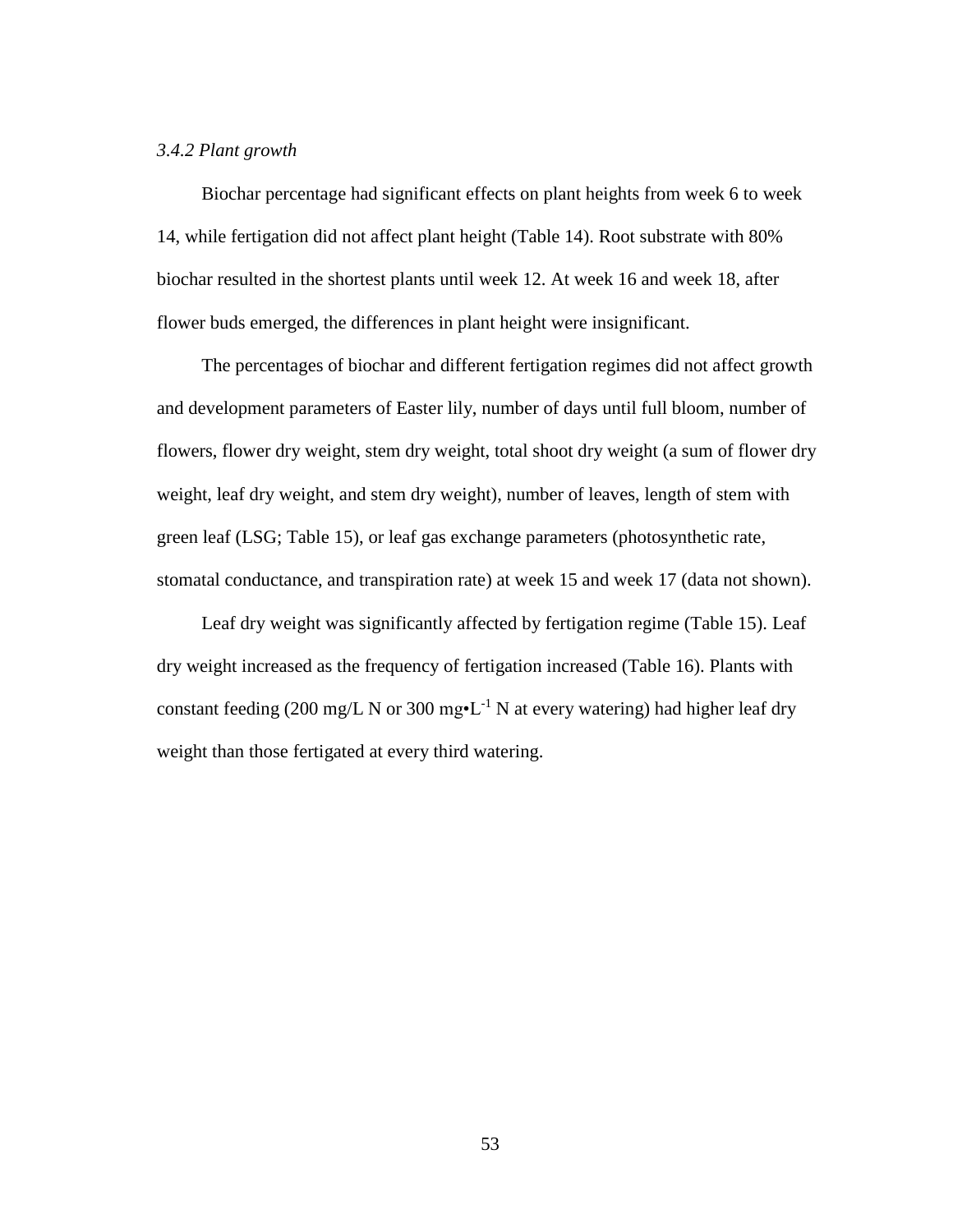|                          | Height (cm)        |                   |                   |                   |                   |           |           |  |
|--------------------------|--------------------|-------------------|-------------------|-------------------|-------------------|-----------|-----------|--|
| Treatment                | Week 6             | Week 8            | Week              | Week              | Week              | Week      | Week18    |  |
|                          |                    |                   | 10                | 12                | 14                | 16        |           |  |
|                          |                    |                   |                   | <b>Biochar</b>    |                   |           |           |  |
| 0%                       | 8.2 b <sup>z</sup> | 14.4 <sub>b</sub> | 18.0a             | 22.6a             | $27.8$ ab         | 35.3a     | 41.0a     |  |
| 20%                      | 8.9 a              | 15.8a             | 19.5a             | 23.7a             | 29.5a             | 36.2a     | 42.6a     |  |
| 40%                      | 8.5 ab             | 15.0 ab           | 19.2a             | 23.7a             | 29.4a             | 36.3a     | 43.0a     |  |
| 60%                      | 7.9 <sub>bc</sub>  | 14.1 <sub>b</sub> | 18.4a             | 22.8a             | $27.9$ ab         | 35.4a     | 41.5a     |  |
| 80%                      | 7.4c               | 12.9c             | 16.6 <sub>b</sub> | 20.4 <sub>b</sub> | 26.0 <sub>b</sub> | 33.9 a    | 39.8 a    |  |
| Significance             |                    |                   |                   |                   |                   |           |           |  |
| Fertigation              | <b>NS</b>          | <b>NS</b>         | <b>NS</b>         | <b>NS</b>         | <b>NS</b>         | <b>NS</b> | <b>NS</b> |  |
| <b>Biochar</b>           | ***                | ***               | ***               | ***               | ***               | <b>NS</b> | <b>NS</b> |  |
| Biochar x<br>Fertigation | <b>NS</b>          | <b>NS</b>         | <b>NS</b>         | <b>NS</b>         | <b>NS</b>         | <b>NS</b> | <b>NS</b> |  |

Table 14. Plant height (from the root substrate surface to the top of plants) of Easter lily grown in Sunshine Mix #1 amended with five different percentages of biochar and fertigated at four regimes from week 6 to week 16. Flower buds emerged after week 14.

 $\overline{z}$  Means within a column followed by the same letter are not significantly different according to Student-Newman-Keuls multiple comparison at  $\ddot{P} = 0.05$ . <sup>y</sup> NS (nonsignificant) or significant at  $P \le 0.001$  (\*\*\*).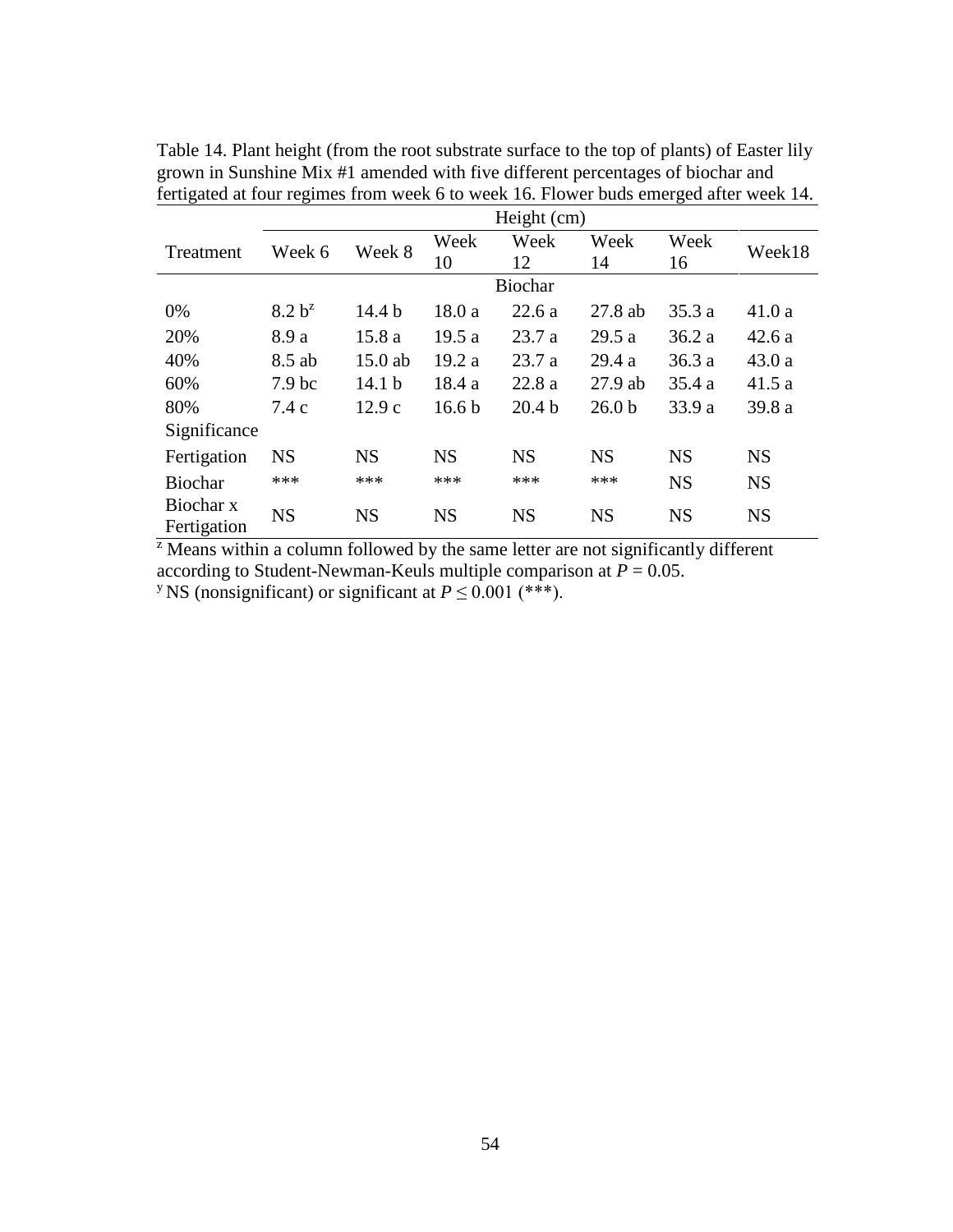Table 15. Analysis of variance (ANOVA) table showing number of days before full bloom (NFB), the number of flowers (NF), flower dry weight (FDW), leaf dry weight (LDW), stem dry weight (SDW), total shoot dry weight (TSDW = FDW+LDW+SDW), number of leaves (NL), total stem length (TSL), length of stem with brown leaf (LSB), length of stem with yellow leaf (LSY), length of stem with green leaf (LSG), the sum of LSB and LSY, and the ratio of LSG/TSL of Easter lily grown in root substrate amended with five different percentages of biochar and fertigated at four different regimes.

|                          | <b>NFB</b> | NF        | <b>FDW</b> | LDW       | <b>SDW</b> | <b>TSDW</b> |           |            |           | NL TSL LSB LSY |    | LSG LSB+LSY LSG/TSL |           |
|--------------------------|------------|-----------|------------|-----------|------------|-------------|-----------|------------|-----------|----------------|----|---------------------|-----------|
| Fertigation $NS^z$       |            | <b>NS</b> | <b>NS</b>  | ***       | <b>NS</b>  | <b>NS</b>   | <b>NS</b> | <b>NS</b>  | ***       | ***            | NS | NS                  | <b>NS</b> |
| Biochar                  | <b>NS</b>  | <b>NS</b> | NS         | <b>NS</b> | <b>NS</b>  | NS.         | <b>NS</b> | $\ast\ast$ | **        | **             | NS | ***                 | $**$      |
| Biochar x<br>Fertigation | <b>NS</b>  | <b>NS</b> | <b>NS</b>  | <b>NS</b> | <b>NS</b>  | <b>NS</b>   | <b>NS</b> | <b>NS</b>  | <b>NS</b> | <b>NS</b>      | NS | NS                  | NS        |

<sup>z</sup>NS (nonsignificant) or significant at  $P \le 0.01$  (\*\*), or 0.001 (\*\*\*).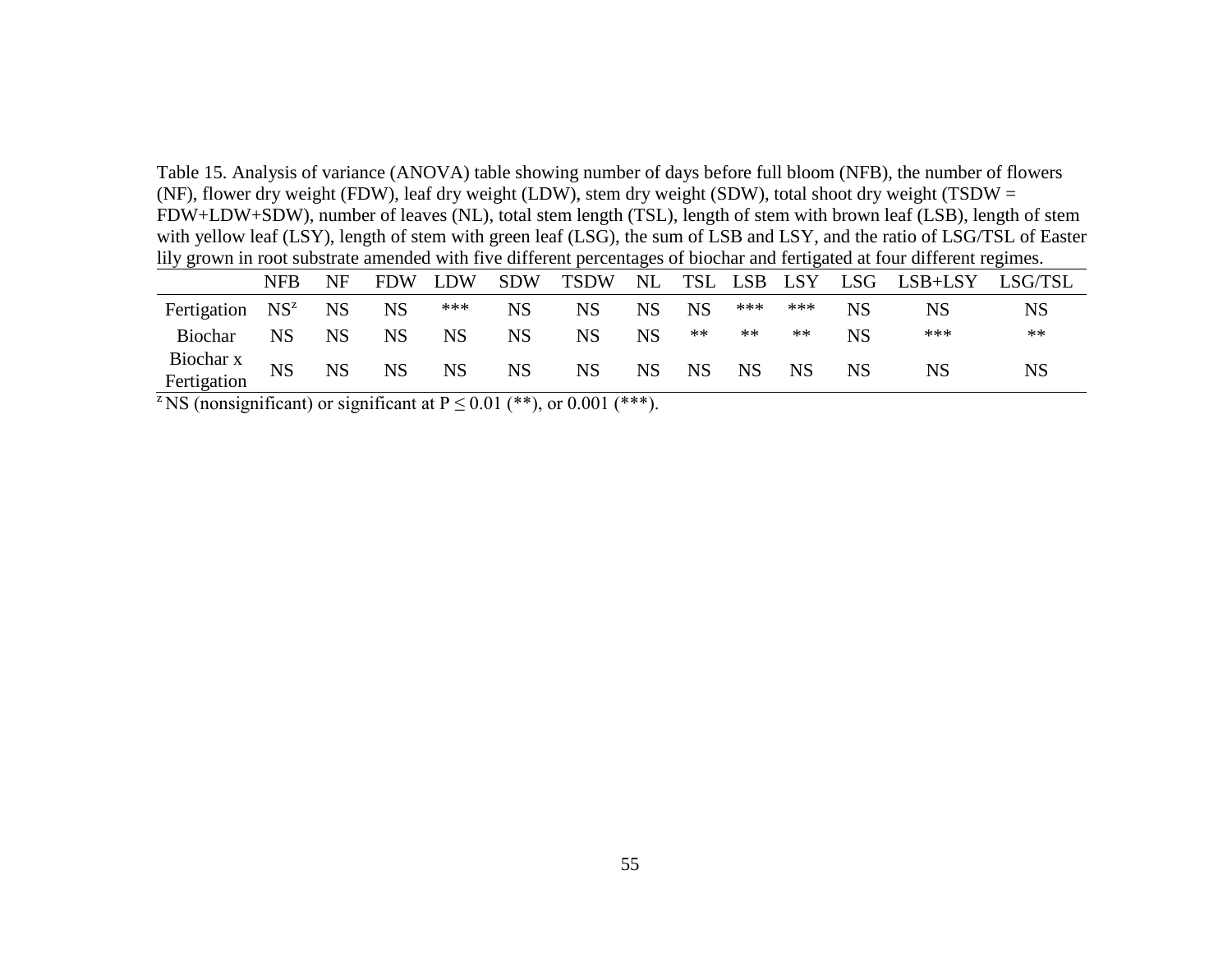Table 16. The leaf dry weight (LDW) of Easter lily grown in Sunshine Mix #1 amended with five different percentages of biochar and fertigated at four regimes. All data were collected at 18 weeks after bulbs were potted.

| Fertigation                                  | LDW(g)           |
|----------------------------------------------|------------------|
| 200 mg $\cdot$ L <sup>-1</sup> /3rd watering | $3.7 b^{z}$      |
| 300 mg $\cdot$ L <sup>-1</sup> /3rd watering | 3.8 <sub>b</sub> |
| $200 \text{ mg} \cdot L^{-1}$                | 4.2a             |
| 300 mg $\cdot L^{-1}$                        | 4.3a             |

 $\overline{z}$  Means within a column followed by the same letter are not significantly different according to Student-Newman-Keuls multiple comparison at  $P = 0.05$ 

#### *3.4.3 Plant quality*

Fertigation regime significantly affected length of stems with brown leaves (LSB) and length of stems with yellow leaves (LSY) but did not affect total stem length (TSL), sum of LSB and LSY, or the ratio of length of stem with green leaf and total stem length (LSG/TSL) (Table 15). Easter lily plants with constant feeding  $(200 \text{ mg} \cdot \text{L}^{-1} \text{ N or } 300$  $mg<sup>•</sup>L<sup>-1</sup>$  N at every watering) had lower LSB, but higher LSY (Table 17). Biochar percentage significantly affected TSL, LSB, LSY, the sum of LSB and LSY, the ratio of LSG/ TSL (Table 15). There was no significant difference for TSL among 0%, 20%, 40%, and 60% biochar, or among 0%, 60%, and 80% biochar (Table 17). The increase of biochar percentage tended to improve Easter lily visual quality by reducing the percentage of leaf chlorosis, as reflected in a significant linear correlation of LSG/TLS and biochar percentages  $(r^2=0.1027, P<0.0001)$ .

Higher biochar percentage in root substrate increased root substrate air space (21.5% for peat-based substrate, and 35.7% for biochar ), which could contribute to higher LSG/TLS and better root growth of Easter lily since the production of Easter lily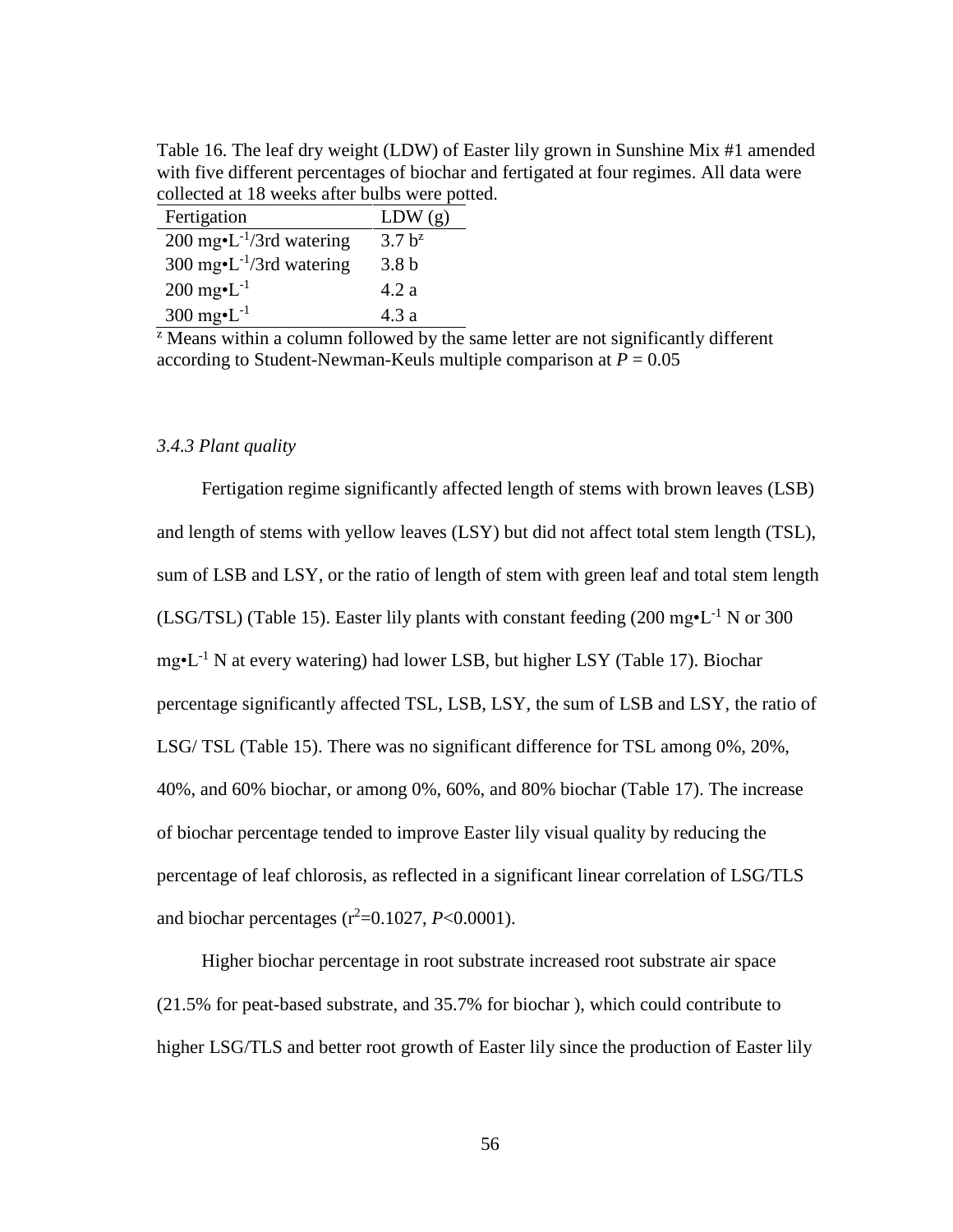requires well-drained and aerated root substrate (Dole and Wilkins, 2005). The higher LSG/TLS in root substrate with high biochar percentage may also be due to higher nutrient holding capacity of biochar (Downie et al., 2009; Altland and Locke, 2012) since lower leaf chlorosis would be caused by nutrient deficiencies (Nelson, 2012). Some of the other causes of leaf chlorosis and death of lower leaves are: root injury, root loss (due to high soluble salt levels, insufficient medium aeration, overwatering, and root rot), insufficient light at the base of the plant and high EC level  $(3.5 \text{ dS} \cdot \text{m}^{-1})$  for saturated paste extract or  $2.0 \text{ dS} \cdot \text{m}^{-1}$  for  $2.1 \text{ method}$ ) (Dole and Wilkins, 2005). Erwin (2014) suggested that leaf chlorosis may be caused by perlite in the peat-based root substrate that contains fluoride. The leaf yellowing in Easter lily during greenhouse production could be prevented by applying growth regulator solutions containing gibberellins 4 and 7 ( $GA_{4+7}$ ), or benzyladenine (BA) combining with  $GA_{4+7}$  (Han, 2000). Application of the commercial growth regulator Fascination (Valent, Sumitomo Chemical Co., Ltd, Canada), which contains 1.8% BA and 1.8%  $GA_{4+7}$  by weight, to the lower leaves immediately prior to and after the visible bud date could prevent lower leaf yellowing and leaf abscission (Erwin, 2014).

SPAD readings were significantly affected by fertigation regime (Table 18). Plants with constant fertigation had higher SPAD readings than those with fertigation at every third watering. Plants irrigated with 300 mg $\cdot L^{-1}$  N at every third watering had a slight higher SPAD reading than plants irrigated with 200 mg $\cdot L^{-1}$  N at every third watering.

Leaf nitrogen concentration, which was affected by fertilizer concentrations, had a strong correlation with SPAD readings (Gaborcik 2003; Li et al., 1998; Neilsen et al.,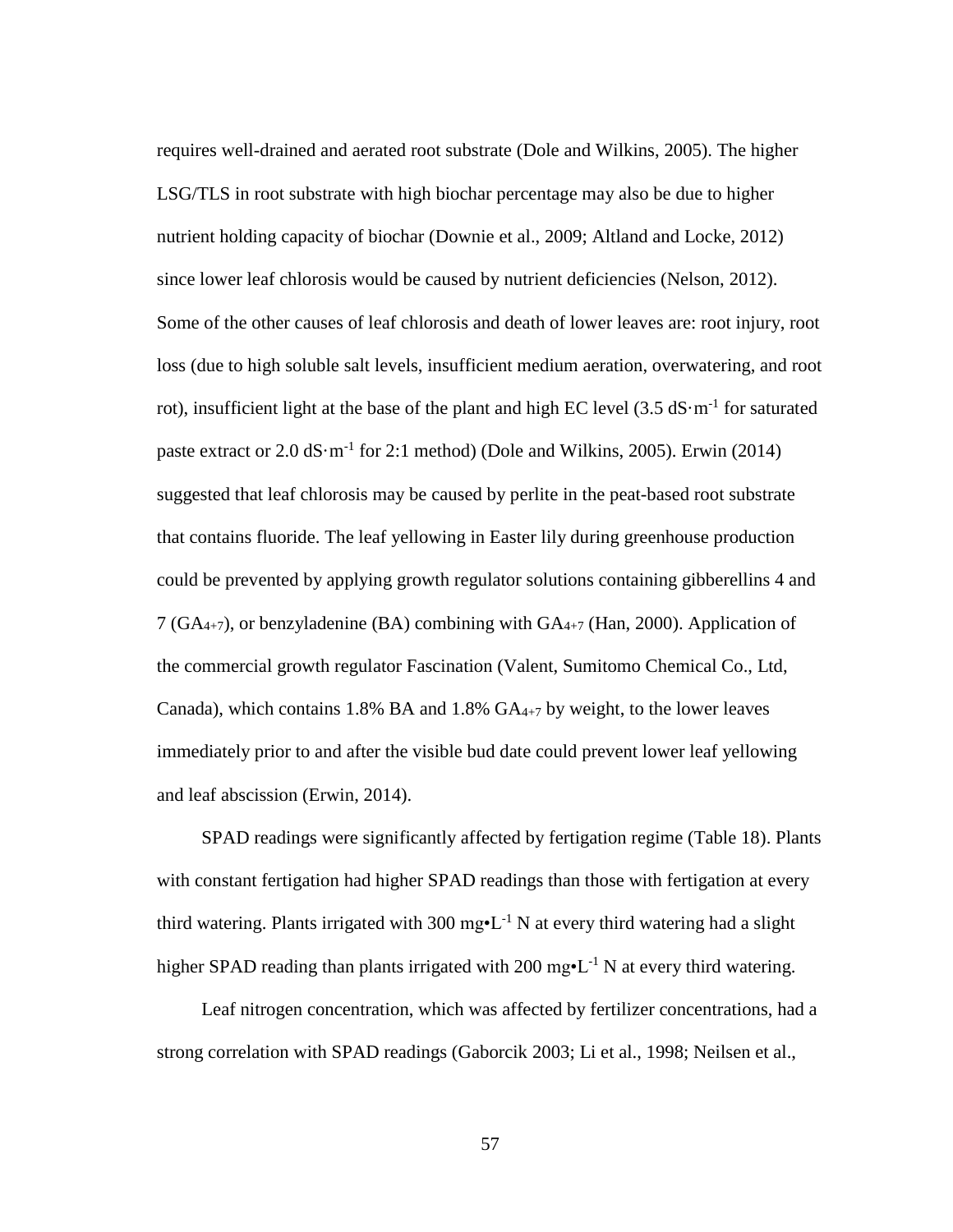1995; Sibley et al., 1996). Biochar percentage had no effect on Easter lily SPAD reading, number of days before full bloom, number of flowers, flower dry weight, stem dry weight, leaf dry weight, total shoot dry weight (a sum of flower dry weight, leaf dry weight, and stem dry weight), number of leaves, length of stem with green leaf (Table 15), or leaf gas exchange parameters, indicating that lower leachate EC at higher biochar percentage (80%) had no effect on Easter lily plant quality.

Unlike the previous study of poinsettia growth and development responses to root substrate with biochar, Easter lily growth and flowering was not affected by the percentage of biochar used in substrate. This may be caused by the different characteristics of plants since the biochar used in these two experiments was the same. Easter lily might be less sensitive to the lower container capacity than poinsettia, and thus were less affected by biochar percentage. Steiner and Harttung (2014) reported the average height of mini sunflower was not affected by different percentages of biochar (25-100% by volume), though lower fresh weights were observed for plants grown in 50% and 100% biochar. Zhang et al. (2013) reported no change in yield when using biochar as an alternative root substrate in greenhouse production of cucumber, tomato and pepper. Tian et al. (2014) reported that compared to 0% biochar, Calathea grown in 100% biochar had smaller total dry weight, and those grown in 50% had greater total dry weight. The difference between these experiments may be caused by the difference of the species, characteristics of the tested plants, and the different root substrate characteristics due to the type and particle size of biochar. Therefore, further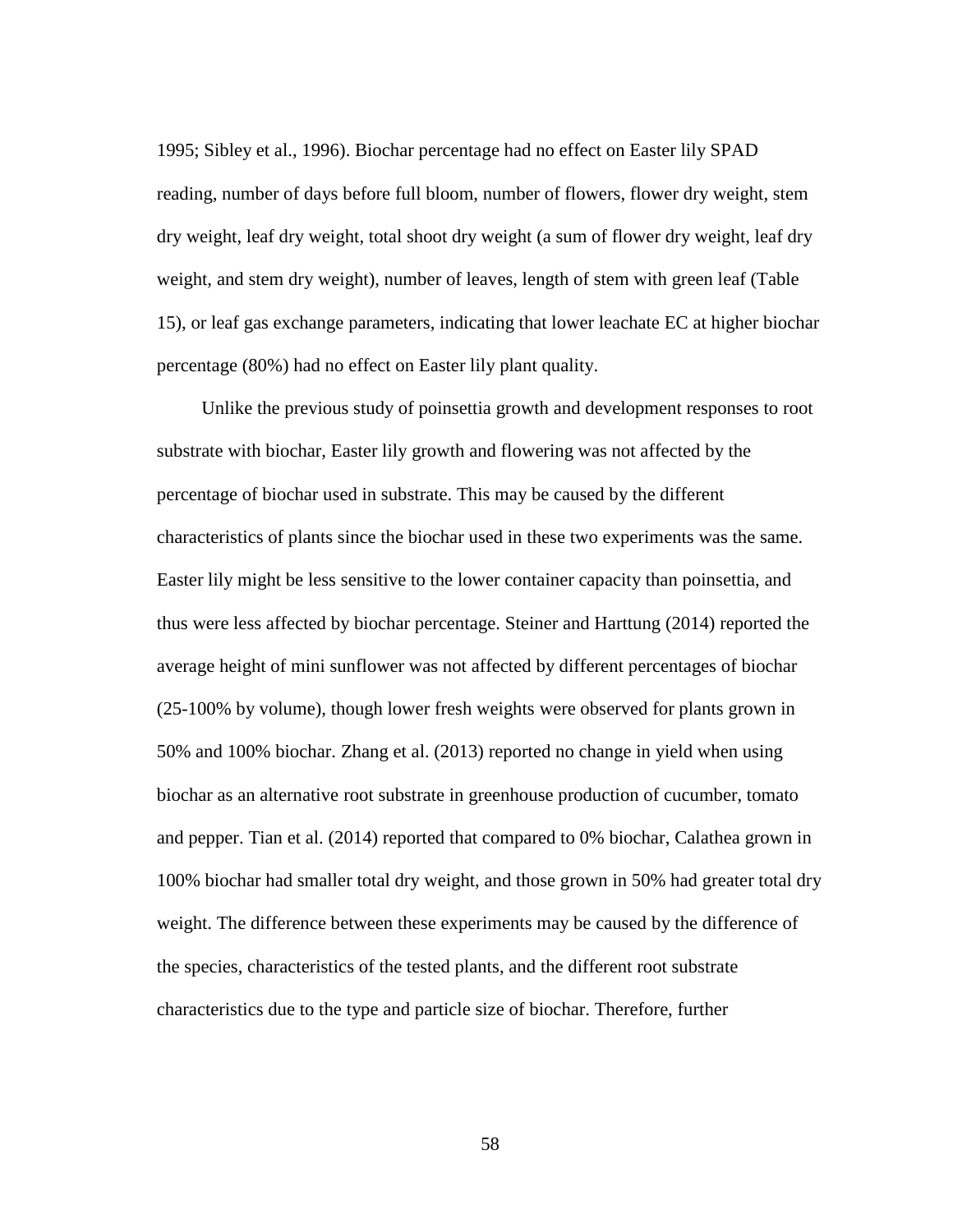experimentation is required to determine the optimum biochar type and particle size for

other horticultural crops.

Table 17. Total stem length (TSL), length of stem with brown leaf (LSB), length of stem with yellow leaf (LSY), the sum of LSB and LSY, and the ratio of LSG/TSL of Easter lily grown in Sunshine Mix #1 amended with five different percentages of biochar and fertilized at four fertigation regimes. All data were collected at 18 weeks after bulb were potted.

| Treatment                                             | <b>TSL</b>        | <b>LSB</b>        | <b>LSY</b>       |                    | $LSB+LSY$ $LSG/TSL(%)$ |  |  |  |  |  |  |
|-------------------------------------------------------|-------------------|-------------------|------------------|--------------------|------------------------|--|--|--|--|--|--|
| Fertigation                                           |                   |                   |                  |                    |                        |  |  |  |  |  |  |
| $200 \text{ mg} \cdot L^{-1}/3 \text{rd}$<br>watering | $26.1 a^2$        | 6.0a              | 4.7 <sub>b</sub> | 10.7a              | 58.9 a                 |  |  |  |  |  |  |
| 300 mg $\cdot L^{-1}/3rd$<br>watering                 | 25.8a             | 5.7 a             | 4.5 <sub>b</sub> | 10.1a              | 60.3a                  |  |  |  |  |  |  |
| $200 \text{ mg} \cdot L^{-1}$                         | 27.4a             | 4.8 <sub>b</sub>  | 6.7 a            | 11.5a              | 58.0 a                 |  |  |  |  |  |  |
| 300 mg $\cdot L^{-1}$                                 | 27.7a             | 4.7 <sub>b</sub>  | 6.8a             | 11.5 a             | 58.6 a                 |  |  |  |  |  |  |
|                                                       |                   |                   | <b>Biochar</b>   |                    |                        |  |  |  |  |  |  |
| $0\%$                                                 | $26.7$ ab         | 5.6 ab            | 5.3 ab           | $10.9$ ab          | 58.6 abc               |  |  |  |  |  |  |
| 20%                                                   | 27.7a             | 5.9a              | 6.4a             | 12.3a              | 54.8 c                 |  |  |  |  |  |  |
| 40%                                                   | 27.5a             | 5.5 ab            | 6.6a             | 12.1a              | 59.1 bc                |  |  |  |  |  |  |
| 60%                                                   | $26.5$ ab         | 4.5c              | $5.5$ ab         | 10.0 <sub>bc</sub> | $62.3$ ab              |  |  |  |  |  |  |
| 80%                                                   | 24.6 <sub>b</sub> | 4.9 <sub>bc</sub> | 3.8 <sub>b</sub> | 8.7 c              | 64.4 a                 |  |  |  |  |  |  |

<sup>z</sup> Means within a column under each main factor followed by the same letter are not significantly different according to Student-Newman-Keuls multiple comparison at  $P =$ 0.05.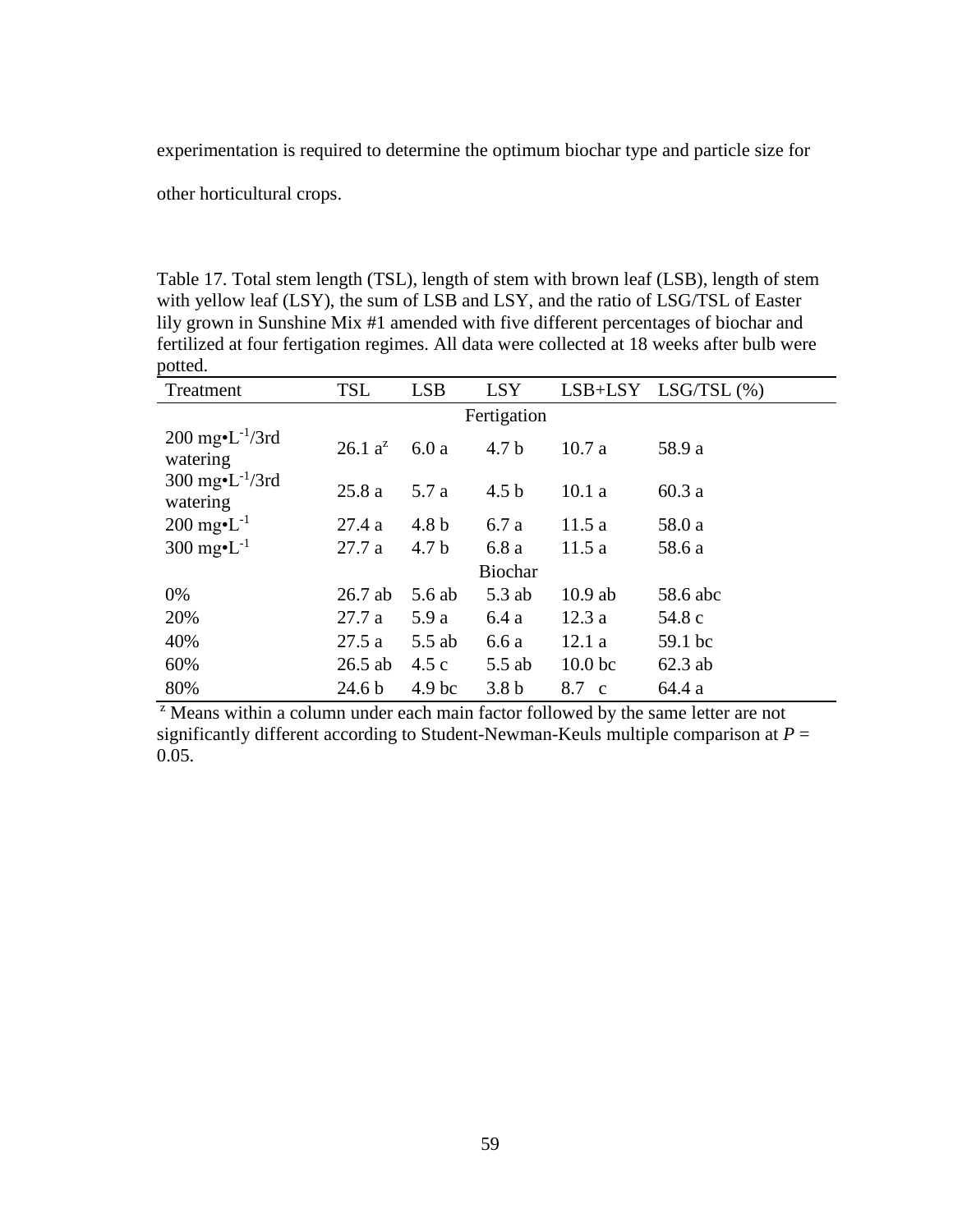|                                                       | <b>SPAD</b> |           |           |
|-------------------------------------------------------|-------------|-----------|-----------|
| Treatment                                             | Week 15     | Week 16   | Week 17   |
|                                                       | Fertigation |           |           |
| $200 \text{ mg} \cdot L^{-1}/3 \text{rd}$<br>watering | $48.7 b^2$  | 54.0 c    | 52.1 c    |
| $300 \text{ mg-L}^{-1}/3 \text{rd}$<br>watering       | 50.7 ab     | 55.2 bc   | 55.8 b    |
| $200 \text{ mg} \cdot L^{-1}$                         | 52.5 a      | 56.7 ab   | 58.7 a    |
| 300 mg $\cdot L^{-1}$                                 | 52.4 a      | 58.1 a    | 59.7 a    |
| Significance                                          |             |           |           |
| Fertigation                                           | ***Y        | ***       | ***       |
| <b>Biochar</b>                                        | <b>NS</b>   | NS        | NS        |
| <b>Biochar x Fertigation</b>                          | <b>NS</b>   | <b>NS</b> | <b>NS</b> |

Table 18. SPAD reading at Week 15, 16, and 17 of Easter lily grown in Sunshine Mix #1 amended with five different percentages of biochar and fertilized at four fertigation regimes.

 $\overline{z}$  Means within a column followed by the same letter are not significantly different according to Student-Newman-Keuls multiple comparison at  $P = 0.05$ . <sup>y</sup> NS (nonsignificant) or significant at  $P \le 0.01$  (\*\*), or 0.001 (\*\*\*).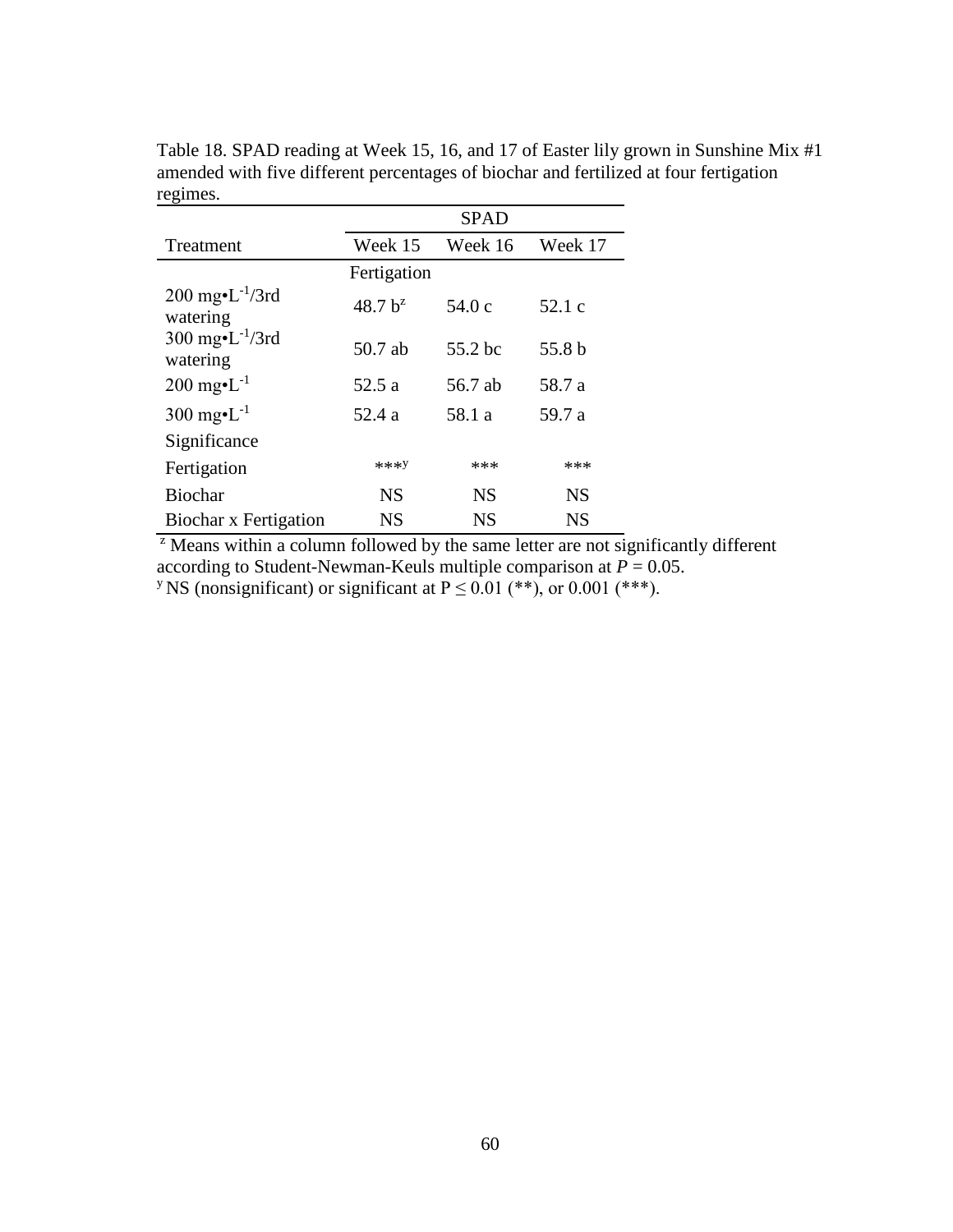## **3.5 Conclusion**

The results of this experiment indicated that peat-based root substrate amended with 80% biochar had no noticeable effects on Easter lily plant quality. Root substrate with 80% biochar had lower leachate electrical conductivity, and shorter plant stems compared to 20% and 40% biochar, yet these differences did not affect Easter lily quality. In addition, high biochar percentage (80%) could reduce plant leaf chlorosis more than the other root substrate treatments.

Biochar is a renewable byproduct from pyrolysis, a method for bio-energy production. Replacing peatmoss with biochar can protect the peatland environment, add value as a byproduct of bio-energy production, and thus make greenhouse production more environmentally friendly. In addition, biochar is a suitable alternative root substrate since it is weed-, pathogen-, and insect-free due to high temperatures used during the pyrolysis process. Since the characteristics of biochar are largely dependent on its source and pyrolysis methods, further experiments are required to investigate other horticultural crops with various types and particle size of biochar.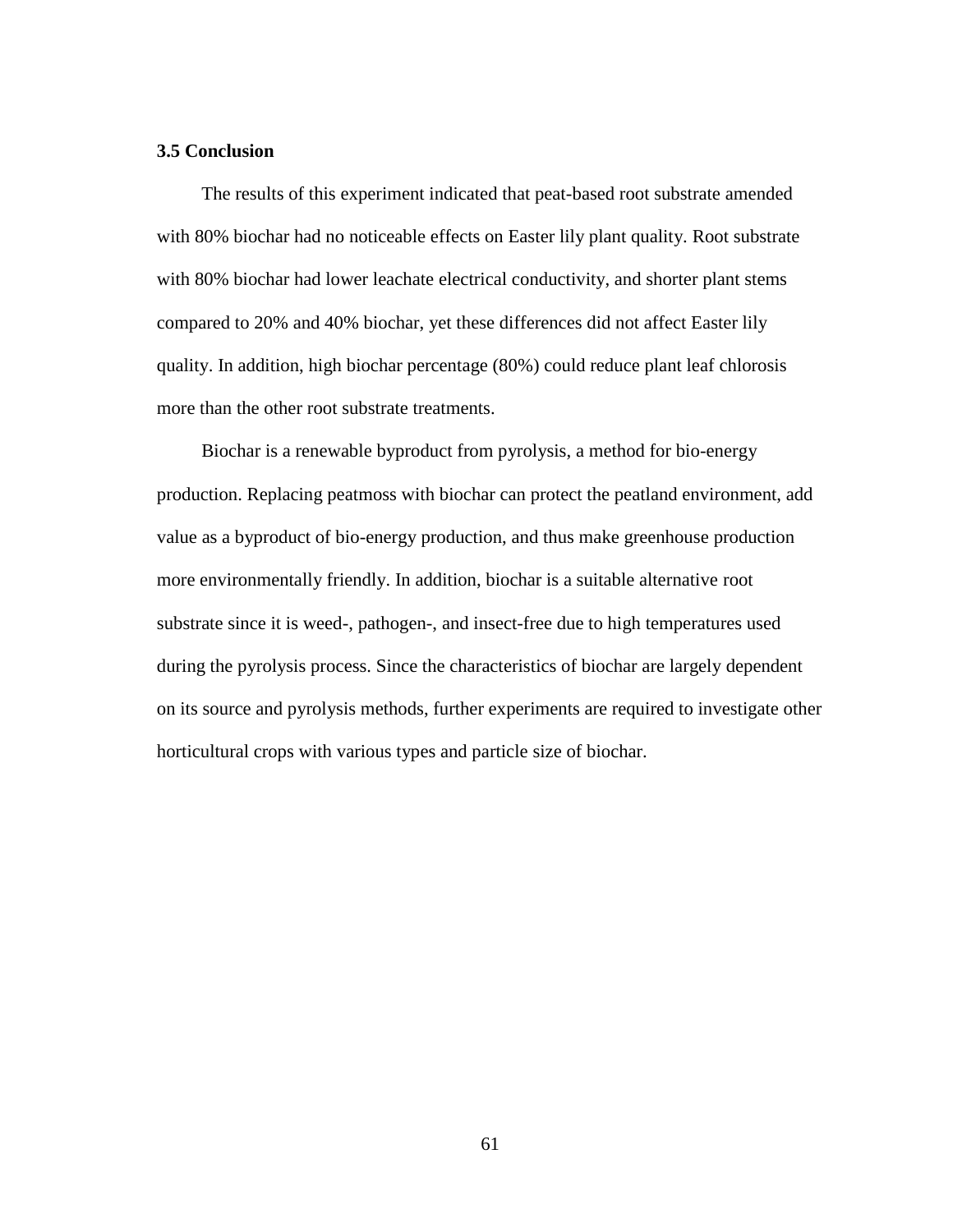#### **CHAPTER IV**

#### **SUMMARY OF FINDINGS**

- The physical properties, total porosity, container capacity, air space, and bulk density of the root substrate amended with biochar at various percentages were generally within the recommended range for greenhouse production. The total porosity of root substrate with 20% biochar was slightly higher than the recommended range.
- Substrates with biochar had lower leachate electrical conductivity (EC) during the first two weeks of the poinsettia experiment. Higher percentage of biochar (80%) caused a lower leachate EC value compared to other biochar treatments (0% to 60%) from the beginning to the end of the Easter lily experiment. However, the lower leachate EC phenomenon in these two experiments did not affect plant growth and development.
- EC, dry weight, and SPAD readings increased as fertilizer concentration or fertigation frequency increased in both experiments.
- Poinsettia grown in 20% biochar had higher shoot dry weight. Plants grown in 60% or 80% biochar had smaller dry weight than those grown in 0% biochar, yet this reduction had no effect on poinsettia final visual rating and plant growth index. The 100% biochar treatment suppressed poinsettia growth in terms of plant growth index, dry weight, the total number of leaves and total red bracts, and root final visual rating.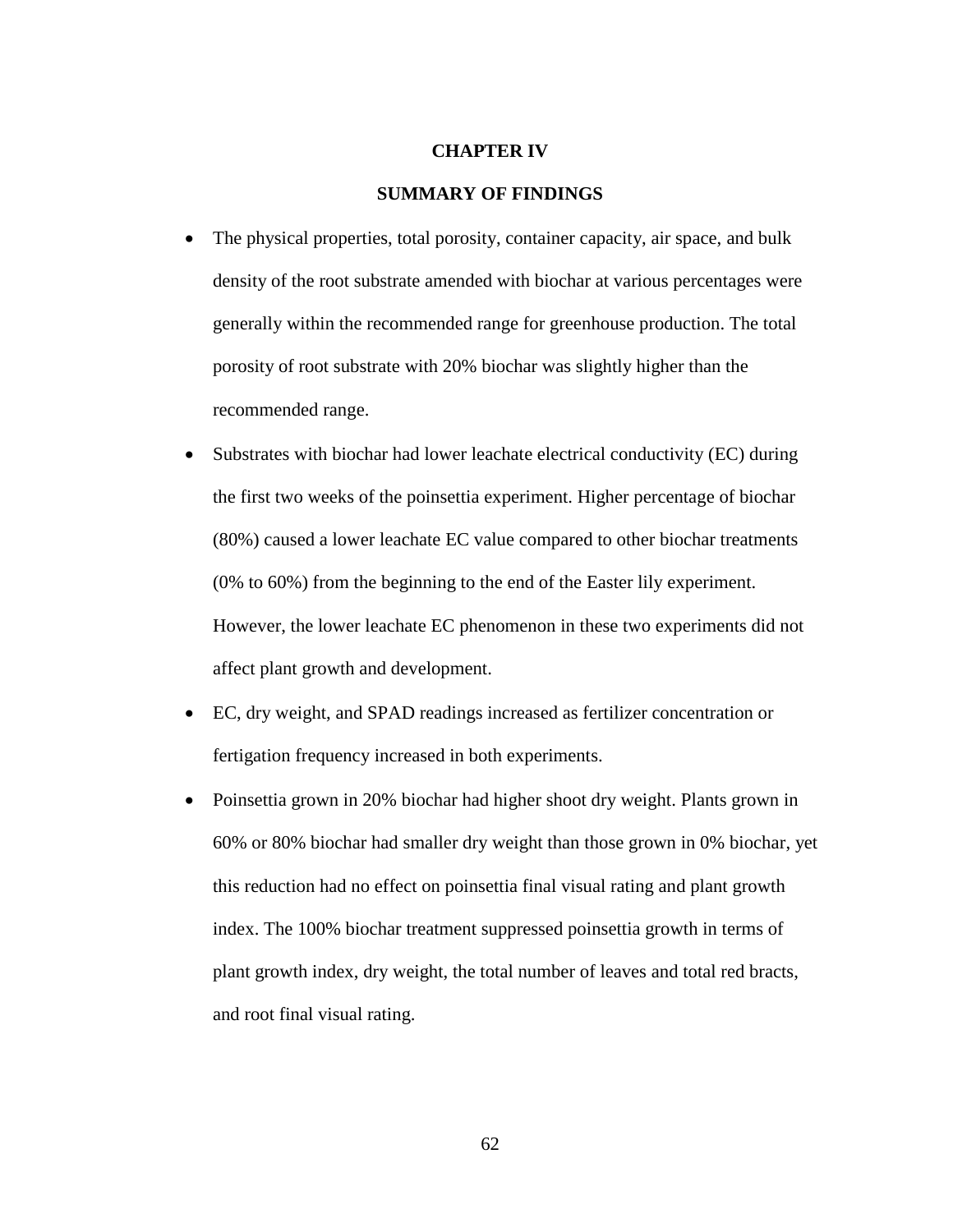- High fertigation concentration (400 mg•L<sup>-1</sup> 500 mg•L<sup>-1</sup> N) combined with high percentage of biochar (100%) increased the susceptibility of plants to root rot and bracts necrosis, which significantly reduced the market value of poinsettias.
- Root substrate with 80% biochar resulted in shorter total stem length and shorter plant height of Easter lily until week 12, yet the differences in plant height were not significant after flower buds emerged.
- $\bullet$  High biochar percentage (80%) reduced plant leaf chlorosis compared to other root substrate treatments. Neither biochar or fertigation regime had significant effects on number of days before full bloom, number of flowers, flower dry weight, stem dry weight, total shoot dry weight, number of leaves, length of stem with green leaf, or leaf gas exchange parameters (photosynthetic rate, stomatal conductance, and transpiration rate) of Easter lily at week 15 and week 17.
- In summary, peat-based root substrate (Sunshine Mix #1) amended with 80% biochar could be used in poinsettias and Easter lily greenhouse production. In addition, the 100-200 mg•L<sup>-1</sup> N was suitable for poinsettia plants production.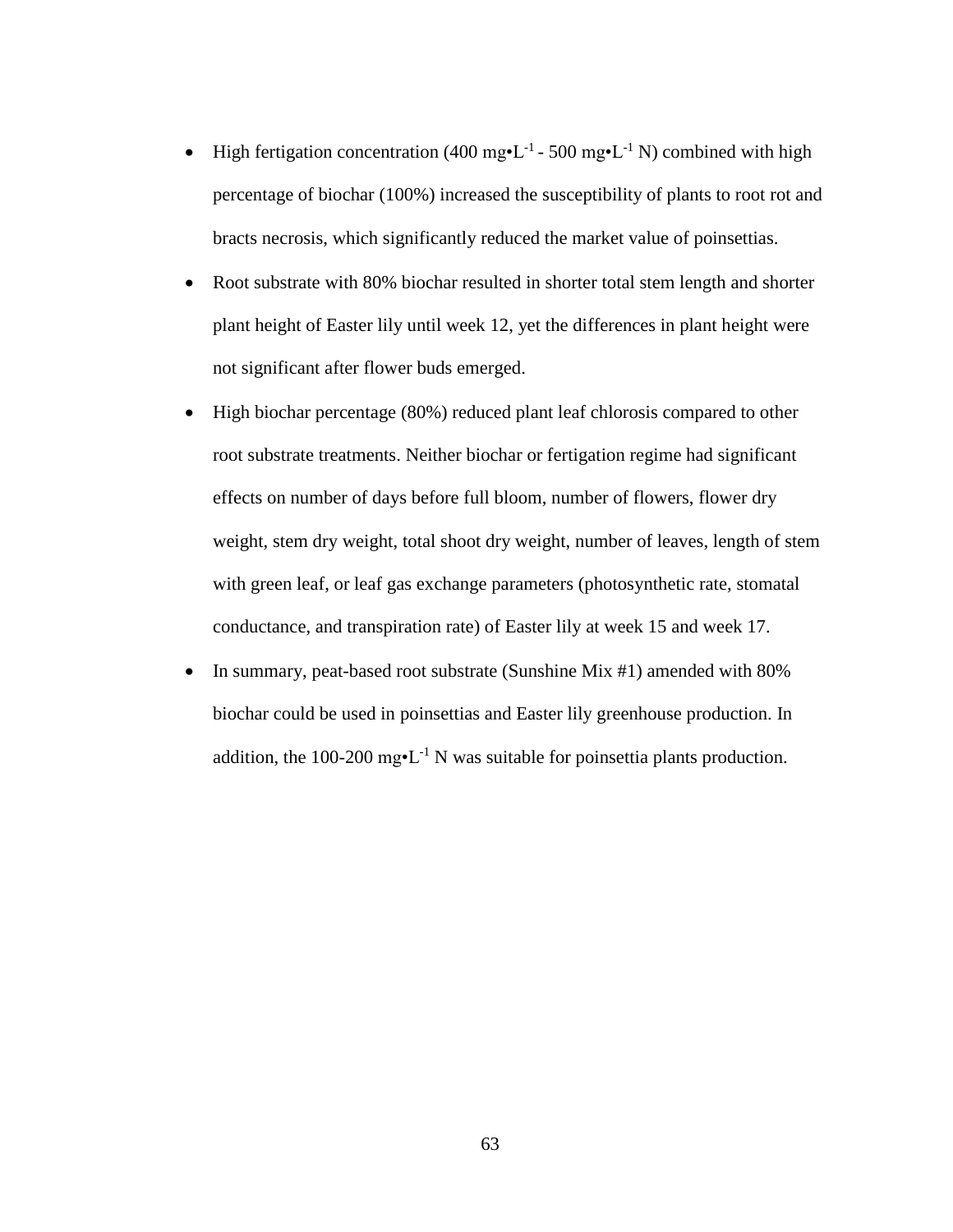## **REFERENCES**

- Abdullah, H., K. A. Mediaswanti, and H. Wu. 2010. Biochar as a fuel: 2. significant differences in fuel quality and ash properties of biochars from various biomass components of mallee trees. Energy Fuels 24 (3): 1972–1979.
- Altland, J. E., and J. C. Locke. 2012. Biochar affects macronutrient leaching from a soilless substrate. HortScience. 47 (8): 1136–1140.
- Apodaca, E. L. 2010. Minerals Yearbook. U.S. Department of the Interior. U.S. Geological Survey. 1:541-545
- Apodaca, E. L. 2014. Mineral commodity summaries 2014. U.S. Geological Survey: 114–116.
- Beck, D.A., G.R. Johnson, and G.A. Spolek. 2011. Amending greenroof soil with biochar to affect runoff water quantity and quality. Environ. Pollut. 159:2111–2118.
- Bilderback, T. 1982 Container soils and soilless media. North Carolina Agr. Ext. Serv. NCPM No. 9. Raeigh, N.C.
- Boyer, C. R., G. B. Fain, C. H. Gilliam, T. V. Gallagher, H. A. Torbert, and J. L. Sibley, 2008. Clean chip residual: A root substrate component for growing annuals. HortTechnology 18:423-432.
- Brady, N.C. and Weill, R.R. 2004. Elements of the Nature and Properties of Soils 2nd Ed. Pearson Prentice Hall. Upper Saddle River NJ.
- Brick, S. 2010. Biochar: assessing the promise and risks to guide U.S. policy. Natural Resources Defense Council. Nov. 2010. < http://www.nrdc.org/energy/files/biochar\_paper.pdf>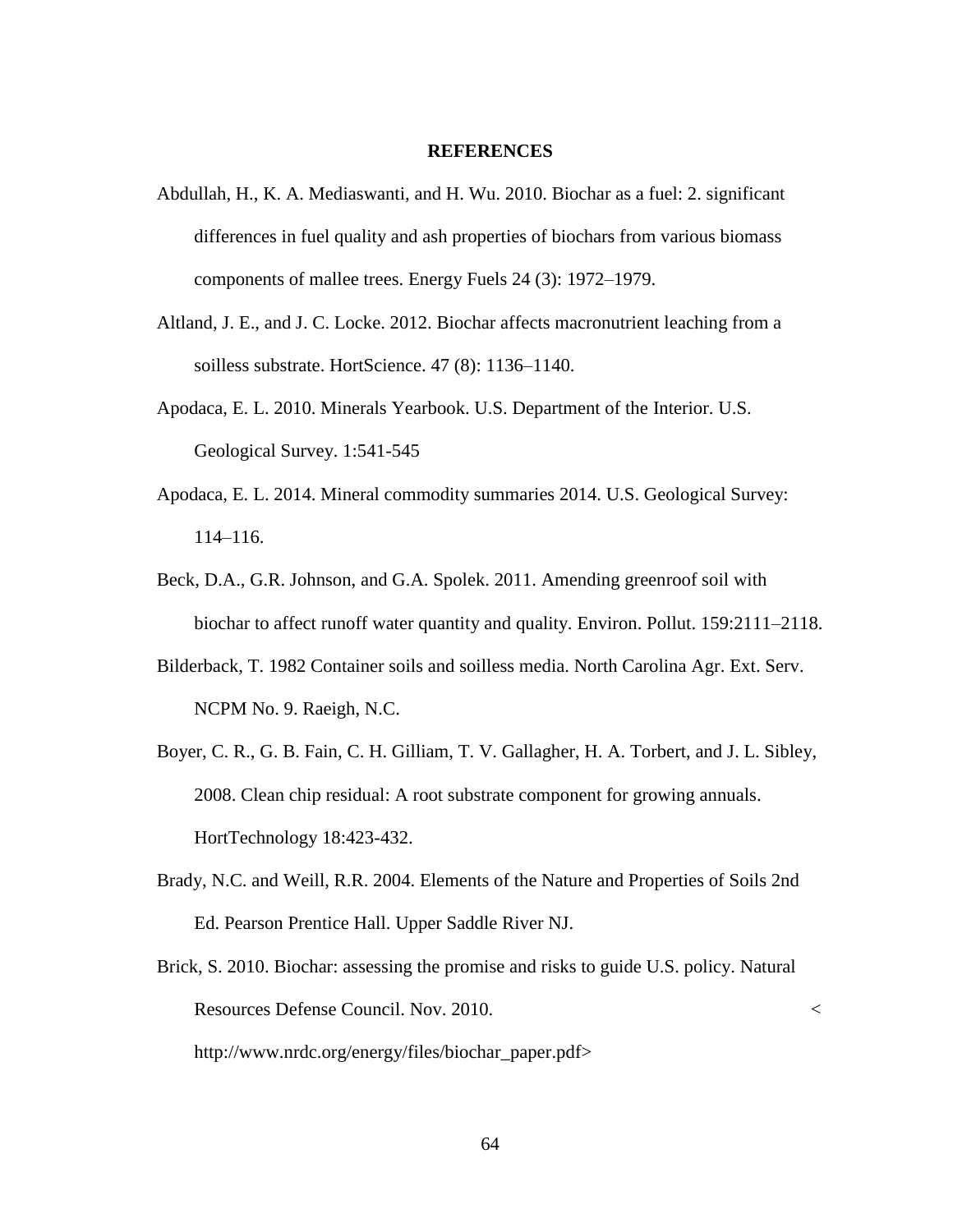- Bridgwater, A.V., D. M., and D. Radlein. 1999. An overview of fast pyrolysis of biomass. Organic Geochemistry 30 (12): 1479–1493.
- Carlile, W. R. 2004. Growing media and environment lobby in UK 1997-2001. Acta Hort 644: 107–113.
- Cavins, T. J., J. L. Gibon, B. E. Whipker, and W. C. Fonteno. 2000. pH and EC Meters
- Tools for Root substrate Analysis. NC State University Floriculture Research. Dec. 2000.
- <http://www.ces.ncsu.edu/depts/hort/floriculture/Florex/PH%20EC%20Meter%20Comp arison.pdf>
- Chan, K. Y., L. Van Zwieten, I. Meszaros, A. Downie, and S. Joseph. 2007. Agronomic values of greenwaste biochar as a soil amendment. Australian Journal of Soil Research. 45:629-634.
- Cheng, C., J. Lehmann, J. E. Thies, S. D. Burton, and M. H. Engelhard. 2006. Oxidation of black carbon by biotic and abiotic processes. Orrganic Geochemistry 37:1477- 1488.
- Clarke, D. 2008. Wise use of peat in horticulture. Acta Hort 779: 161–164.
- Dole, M. J. and H. F. Wilkins. 2005. Floriculture principles and Species, 2nd Ed. Pearson Prentice Hall, One Lake Street, Upper Saddle River, NJ
- Downie, A., A. Crosky, and P. Munroe. 2009. Physical properties of biochar. In Biochar for environmental management: science and technology Eds. J. Lehmann and S. Joseph. Earthscan, London; Sterling, VA.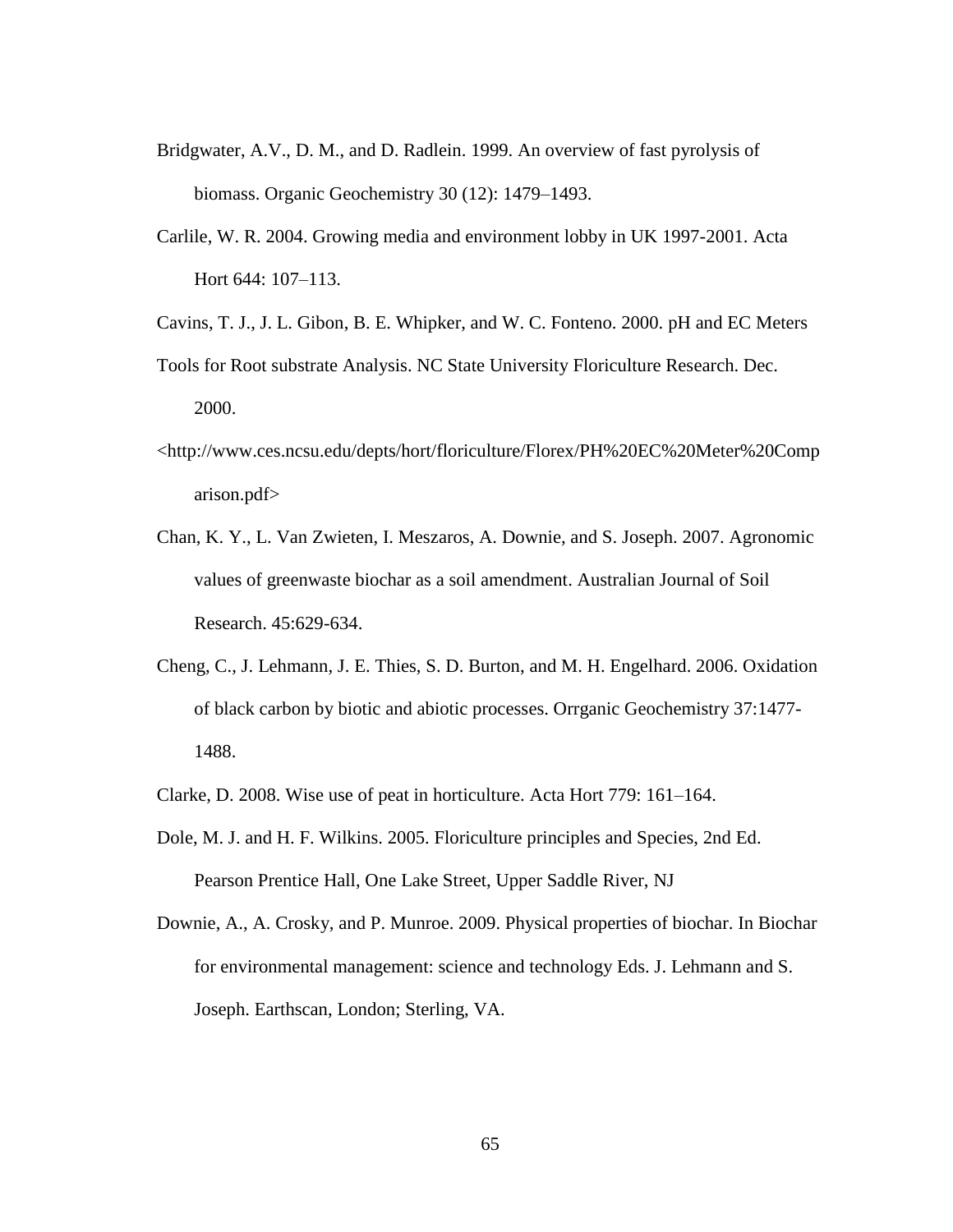- Dumroese, R. K., J. Heiskanen, K. Englund, and A. Tervahauta. 2011. Pelleted biochar: chemical and physical properties show potential use as a root substrate in container nurseries. Biomass and Bioenergy 35 (5): 2018–2027.
- Ecke, P., Jr., O.A. Matkin, and D.E. Hartley. 1990. Poinsettia manual. 3rd ed., Paul Bcke Poinsettias, Encinitas, Calif.
- Erwin J. 2002. Easter lily production. UM I MNLA Minnesota Commercial Flower Growers Bulletin. 51(4):1-31
- Erwin J. 2014. Easter lily production. Gloeckner and Company, Incorporated. 600 Mamaroneck Avenue, Harrison, NY.
- Fain, G. B., C. H. Gilliam, J. L. Sibley, and C. R. Boyer, 2008. WholeTree substrates derived from three species of pine in production of annual vinca. HortTechnology 18:13-17.

Floriculture Crops 2012 Summary. 2013. National Agricultural Statistics Service, U.S.Dept. Agri. 25 June 2013

[http://usda01.library.cornell.edu/usda/current/FlorCrop/FlorCrop-04-25-2013.pdf](http://usda01.library.cornell.edu/usda/current/FlorCrop/FlorCrop-04-25-2013.pdf%20(April).)  [\(April\).](http://usda01.library.cornell.edu/usda/current/FlorCrop/FlorCrop-04-25-2013.pdf%20(April).)

- Fonteno, W. C., D. K. Cassel, and R. A. Larson. 1981. Physical properties of three container media and their effect on poinsettia height. J. Amer. Soc. Hort. Sci. 106:736-741
- Gaborcik, N. 2003. Relationship between contents of chlorophyll  $(a + b)$  (SPAD values) and nitrogen of some temperate grasses. PHOTOSYNTICA 41 (2): 285–287.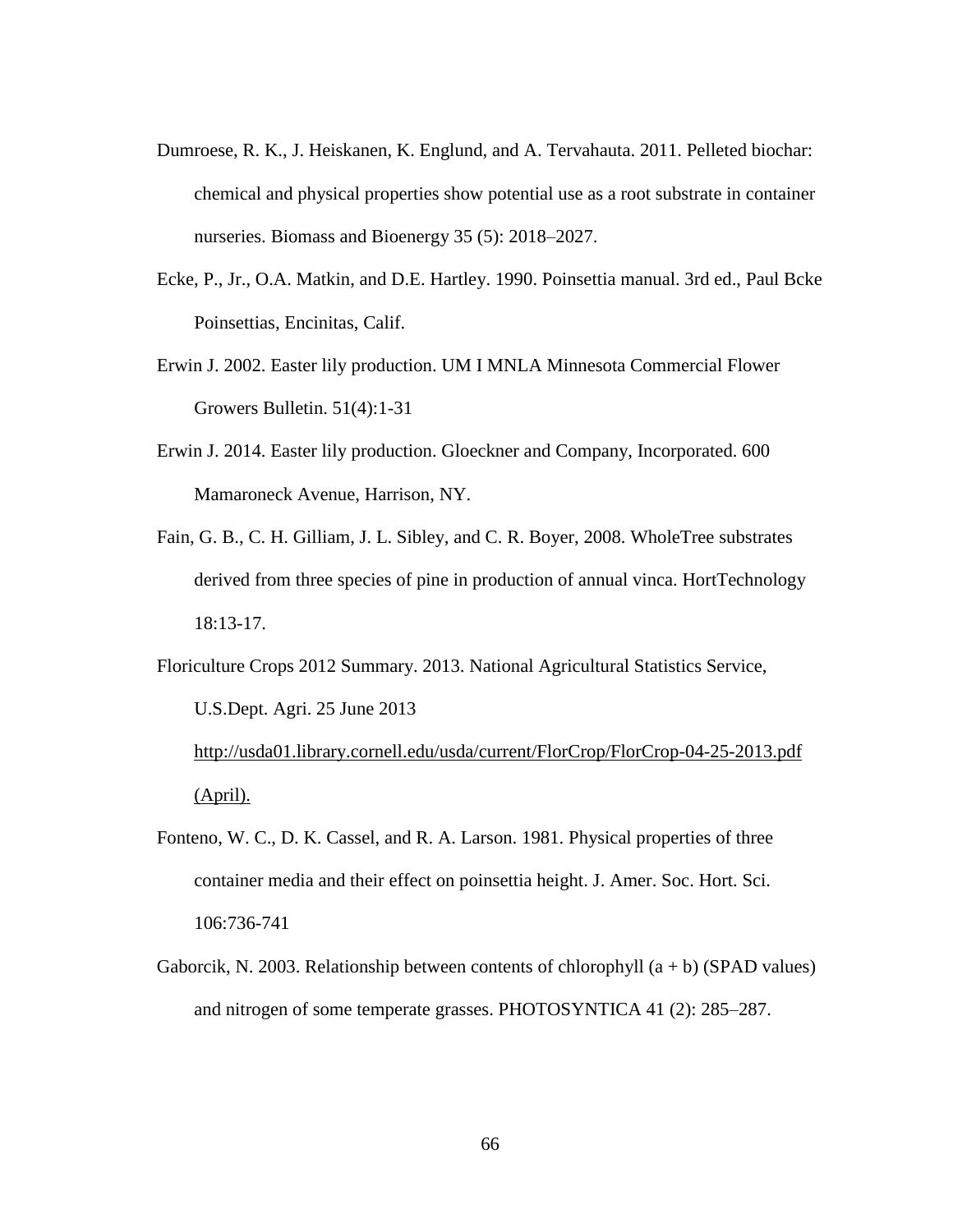- Gaskin, J.W., Speir, A., Morris, L.M., Ogden, L., Harris, K., Lee, D., and Das, K.C. 2007.Potential for pyrolysis char to affect soil moisture and nutrient status of a loamy sand soil.
- Gaskin, J. W., R. A. Speir, K. Harris, K. C. Das, R. D. Lee, L. Morris, and D. S. Fisher. 2010. Effect of peanut hull and pine chip biochar on soil nutrients, corn nutrient status, and yield. Agronomy Journal 102 (2): 623.
- Glaser, B., J. Lehmann, and W. Zech. 2002. Ameliorating physical and chemical properties of highly weathered soils in the tropics with charcoal - a review. Biology and Fertility of Soils.35:219-230.
- Graber, E. R., Y. M. Harel, M. Kolton, E. Cytryn, A. Silber, D. R. David, L. Tsechansky, M. Borenshtein, and Y. Elad. 2010. Biochar impact on development and productivity of pepper and tomato grown in fertigated soilless media. Plant and Soil 337 (1-2): 481–496.
- Granatstein, D., C. Kruger, H. Collins, M. Garcia-Perez, and J. Yoder. 2009. Use of biochar from pyrolysis of waste organic material as a soil amendment. Center for Sustaining Agriculture and Natural Resources, Washington Stae University. <https://fortress.wa.gov/ecy/publications/publications/0907062.pdf>
- Gu, M., Q. Li, P. H. Steele, G. Niu, and F. Yu. 2013. Growth of 'Fireworks' gomphrena grown in substrates amended with biochar. Journal of Good, Agriculture & Environment 11(1): 819–821.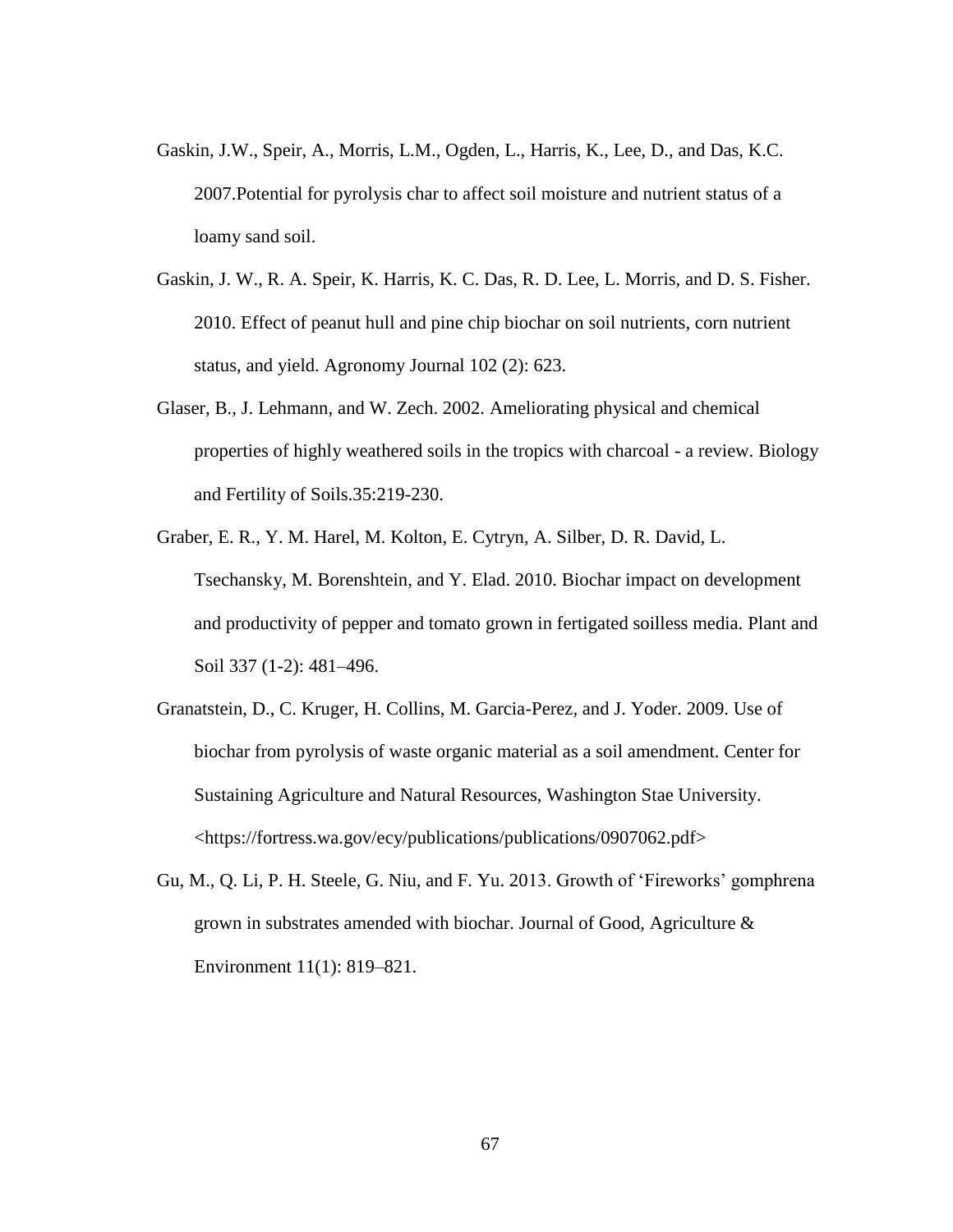- Haefele, S.M., Y. Konboon, W. Wongboon, S. Amarante, A.A. Maarifat, E.M. Pfeiffer, and C. Knoblauch. 2011. Effects and fate of biochar from rice residues in ricebased systems. Field Crops Research 121 (3): 430–440.
- Han, S.S. 2000. Growth regulators reduce leaf yellowing in Easter lily caused by close spacing and root rot. HortScience 35(4):657-660.
- Henson, I. E. 2007. Plantations on peat: how sustainable are they? Environmental aspects of developing peat lands for agriculture. Planter 83(970): 21-39.
- Hidalgo, P. R., and R. L. Harkess. 2002. Earthworm castings as a root substrate for poinsettia production. HortScience 37 (2): 304–308.
- Hunt, J., M. Duponte, D. Sato, and A. Kawabata. 2010. Basics of biochar : a natural soil amendment. College of Tropical Agriculture and Human Resources, University of Havaii at Manoa: 1–6. <http://www.ctahr.hawaii.edu/oc/freepubs/pdf/SCM-30.pdf>
- Jackson, E. B., R. D. Wright, M. C. Barnes, and S. Hall. 2008. Pine tree substrate, nitrogen rate, article size, and peat amendment affect poinsettia growth and root substrate physical properties. HortScience 43 (7): 2155–2161.
- Jackson, E. B., W. C. Fonteno, H. T. Kraus, and T. E. Bilderback. 2011. Biochar: improving chemical and physical properties of horticultural substrates. ASHS American Society for Horticultural science. 26 Sep 2011.

[<http://ashs.confex.com/ashs/2011/webprogram/Paper7458.html>](http://ashs.confex.com/ashs/2011/webprogram/Paper7458.html)

Joosten H., M.Tapio-Biström and S. Tol. 2012. Peatlands - guidance for climate change mitigation through conservation, rehabilitation and sustainable use. Second edition.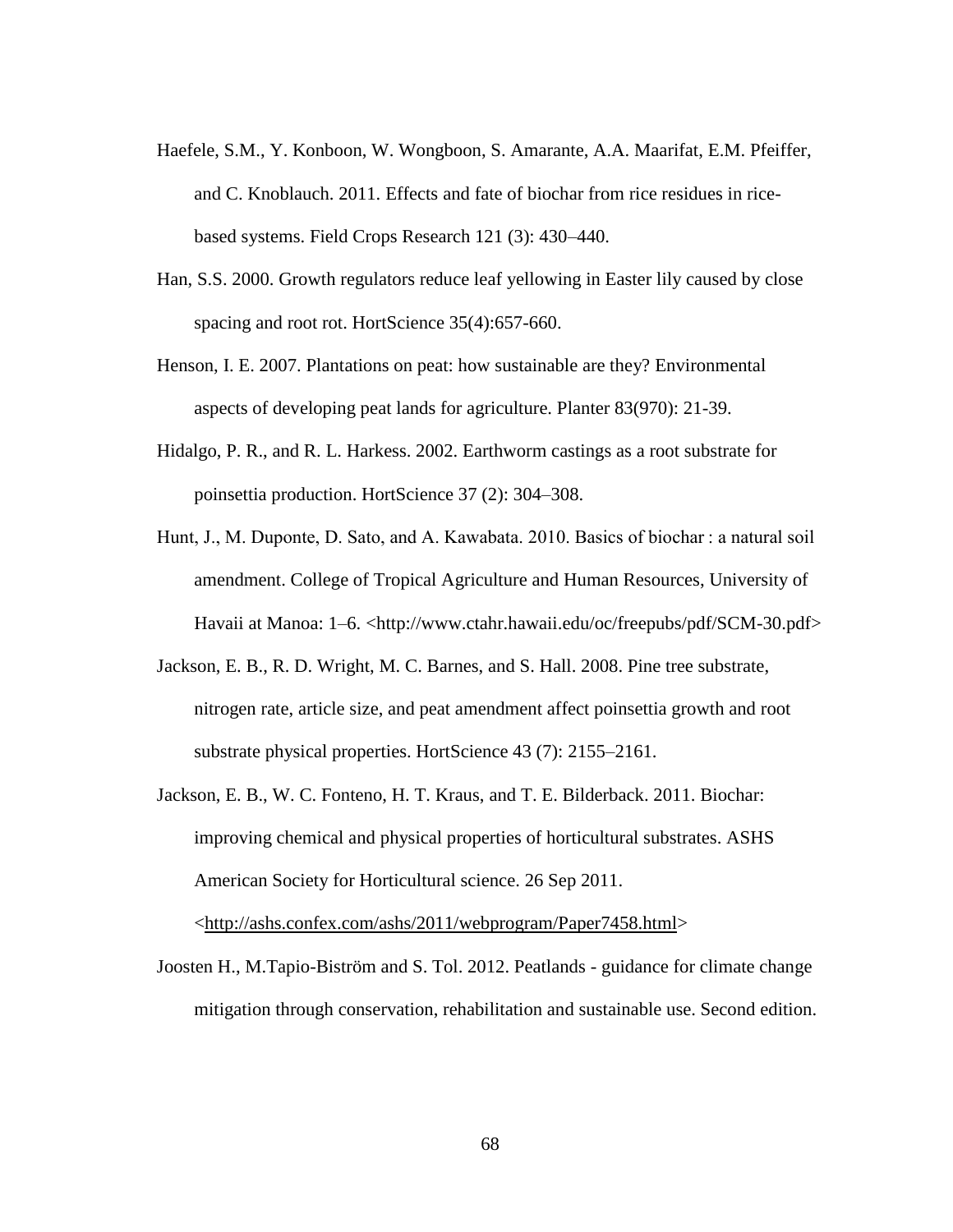The Food and Agriculture Organization of the United Nations and Wetlands International. Viale delle Terme di Caracalla, Italy.

- Kadota, M. and Y. Niimi. 2004. Effects of charcoal with pyroligneous acid and barnyard manure on bedding plants. Sci. Hort. 101:327–332.
- Konduru, S. and M. R. Evans, 1999. Conconut husk and processing effects on chemical and physical properties of coconut coir dust. HorScience 34(1):88-90.
- Ku, S.M. C., J. C. Bouwkamp, and F. R. Gouin. 1998. Effects of compost source and timing of fertigation initiation on growth of potted poinsettia. Compost Science  $\&$ Utilization 6 (4): 57–66.
- Ku, S.M. C., and R. D. Hershey. 1991. Leachate electrical conductivity and growth of potted poinsettia with leaching fractions of 0 to 0.4 116 (5): 802–806.

Lebude, A. V. and T. E. Bilderback. 2009. Pour-through extraction procedure: a nutrient management tool for nursery crops. North Carolina Cooperative Extension: 1–8. Aug. 2009.

<http://cals.ncsu.edu/hort\_sci/extension/documents/ag-717w.pdf>

- Lehmann, J. 2007. Bio-energy in black. Frontiers in Ecology and Environment 5 (2007): 381–387.
- Lehmann, J., M.C. Rillig, J. Thies, C.A. Masiello, W.C. Hockaday, and D. Crowley. 2011. Biochar effects on soil biota—A review. Soil Biol. Biochem. 43:1812–1836.
- Li, Y.C., A.K Alva, D.V. Calvert, and M. Zhang. 1998. A rapid nondestructive technique to predict leaf nitrogen status of grapefruit tree with various nitrogen fertilization practices. Hort. Technol. 8: 81–86.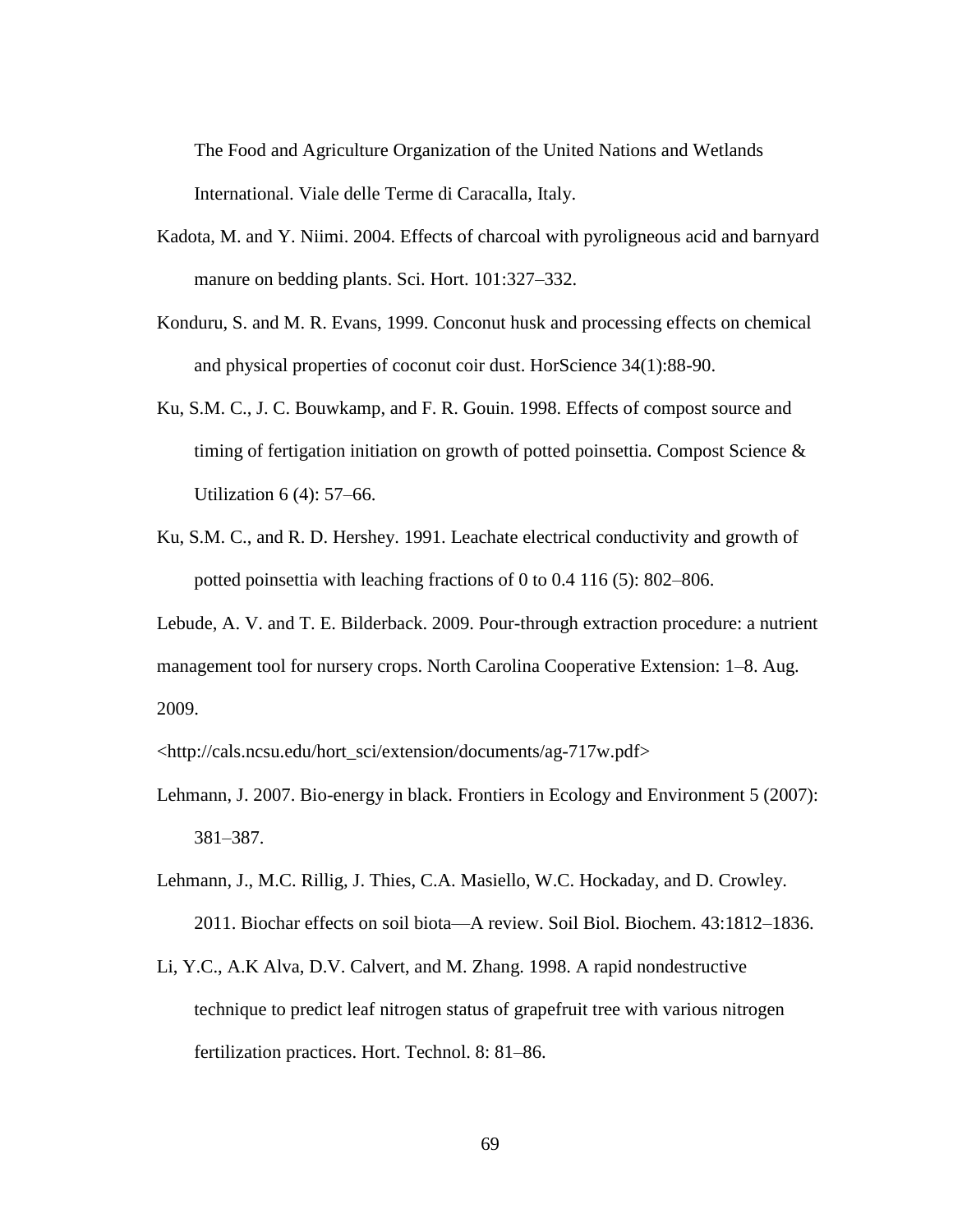- Matta, B. F., P. R. Hidalgo, R. L. Harkess, and E. J. Montgomery. 2008. Studies on earthworm castings as root substrate for flowering pot plant production. Mississippi Agricultural & Forestry Experiment Station, Dec. 2008. < [http://msucares.com/pubs/bulletins/b1169.pdf>](http://msucares.com/pubs/bulletins/b1169.pdf)
- Neilsen, D., E. J. Hogue, and G. H. Neilsen. 1995. Using SPAD-502 values to assess nitrogen status of apple trees. HortScience 30 (3): 508–512.
- Nelson, V. P., 2012. Greenhouse operation and management, 7th Ed. Pearson Prentice Hall, One Lake Street, Upper Saddle River, NJ.

Novak, J.M., I. Lima, B. Xing, J.W. Gaskin, C. Steiner, K.C. Das, M. Ahmedna, D. Rehrah, D.W. Watts, W.J. Busscher, and H. Schomberg. 2009. Characterization of designer biochar produced at different temperatures and ir effects on a loamy sand. Annals of Environmental Science 3:195–206.

- Papafotiou, M., M. Phsyhalou, G. Kargas, I. Chatzipavlidis, and J. Chronopoulos. 2004. Olive-mill wastes compost as growing medium component for production of poinsettia. Scientia Horticulturae 102 (2): 167–175.
- Papafotiou, M., B. Avajianneli, C. Michos, and Chatzipavlidis, I. 2007. Coloration, anthocyanin concentration, and growth of croton (Codiaeum variegatum L.) as affected by cotton gin trash compost use in the potting medium. HortScience 42:83- 87.
- Phanphanich, M. and S. Mani. 2011. Impact of torrefaction on the grindability and fuel characteristics of forest biomass. Bioresource Technology. 102(2): 1246-1253.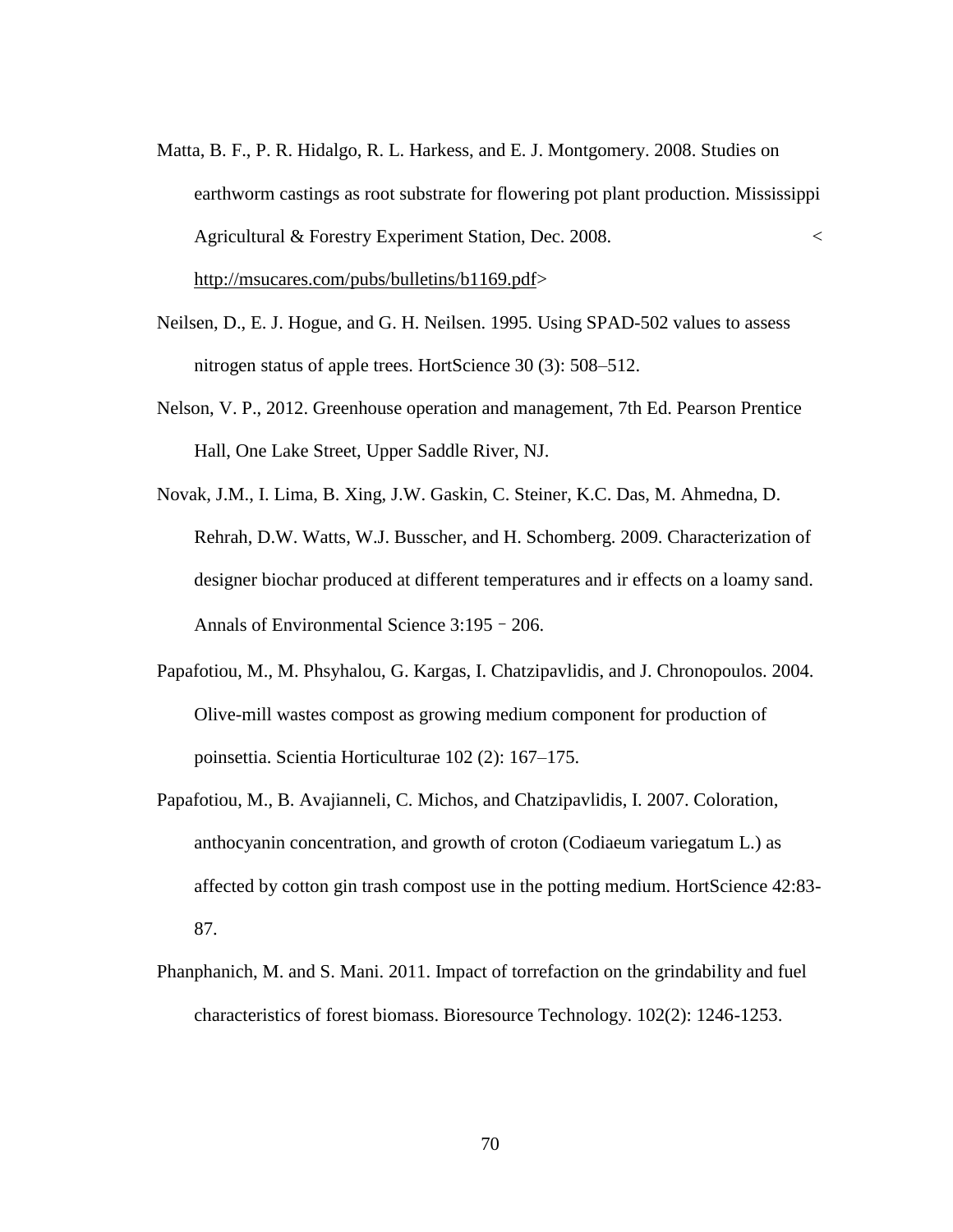- Rivière, L., P. Morel, J. Michel, and S. Charpentier. 2008. Growing media in french horticulture. Acta Hort. 779: 33–38.
- Robertson, R.A. 1993. Peat, horticulture and environment. Biodiversity and Conservation 2: 541–547.
- Ruamrungsri, S., W. Bundithya, N. Potapohn, N. Ohtake, K. Sueyoshi, and T. Ohyama. 2011. Effect of NPK levels on growth and bulb quality of some geophytes in root substrate culture. Acta Hort. 886:213–218.
- Salleh, M. A. M., N. H. Kisiki, H. M. Yusuf and W. A. W. A. K. Ghani. 2010. Gasification of biochar from empty fruit bunch in a fluidized bed reactor. Energies 3:1344-1352
- Sibley, J. L., D. J. Eakes, C. H. Gilliam, G. J. Keever, W. A. Dozier, and D. G. Himelrick. 1996. Foliar SPAD-502 meter values, nitrogen levels, and extractable chlorophyll for red maple selections HortScience 31 (3): 468–470.
- Singh, B., B.P. Singh, and A.L. Cowie. 2010. Characterization and evaluation of biochar for their application as a soil amendment. Australian Journal of Soil Research  $48:516 - 525$ .
- Spokas, K. A., K. B. Cantrell, J. M. Novak, D. W. Archer, J. A. Ippolito, H. P. Collins, A. A. Boateng, I. M. Lima, M. C. Lamb, A. J. McAloon, R. D. Lentz, and K. A. Nichols. 2012. Biochar: a synsis of its agronomic impact beyond carbon sequestration. Journal of Environmental Quality. 41 (4): 973–989.
- Steiner, C. and T. Harttung. 2014. Biochar as growing media additive and peat substitute. Solid Earth Discussions. 6(1): 1023-1035.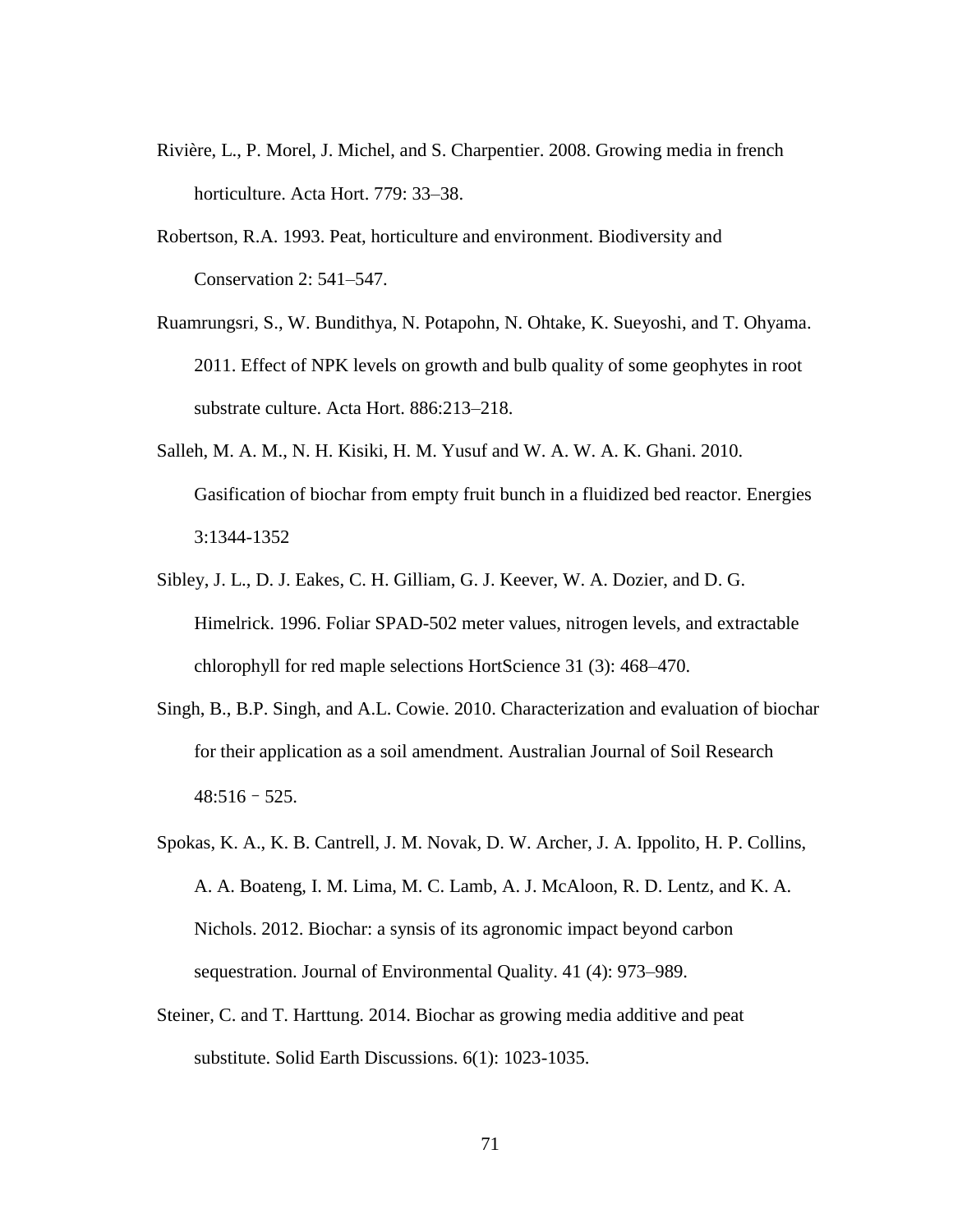- Tian, Y., X. Sun, S. Li, H. Wang, L. Wang, J. Cao, and L. Zhang. 2012. Biochar made from green waste as peat substitute in growth media for *Calathea rotundifola* cv. Fasciata. Scientia Horticulturae. 143:15-18.
- Turner, J. 1999. A realizable renewable energy future. Science. 285:687-689.
- Wang, Y., and T. M. Blessington. 1990. Growth and interior performance of poinsettia in media containing composted cotton burrs. HortScience 25 (4): 407–408.
- Wang, Y. 1994. Using ground kenaf stem core as a major component of container media. J. Amer.Soc. Hort. Sci. 119:931–935.
- Wright, R. D., K. L. Grueber, and C. Leda. 1990. Medium nutrient extraction pourthrough and saturated with medium extract procedures for poinsettia. HortScience 25 (6): 658–660.
- Wright, R. D., B. E. Jackson, J. F. Browder, and J. G. Latimer, 2008. Growth of chrysanthemum in a pine tree root substrate requires additional fertilizer. HortTechnology 18:111-115.
- Wright, D. R., B. E. Jackson, M. C. Barnes, and J. F. Browder. 2009. The landscape performance of annual bedding plants grown in pine tree substrate. HorTechnology 19(1): 78-82.
- Yelanich, M. V., and J. A. Biernbaum. 1993. Root-medium nutrient concentration and growth of poinsettia at three fertilizer concentrations and four leaching fractions HortScience 118 (6): 771–776.
- Yeager, T.H., D.C. Fare, J. Lea-Cox, J. Ruter, T.E. Bilderback, C.H. Gilliam, A.X. Niemiera, S.L. Warren, T.E. Whitwell, R.D. Wright, and K.M. Tilt. 2007. Best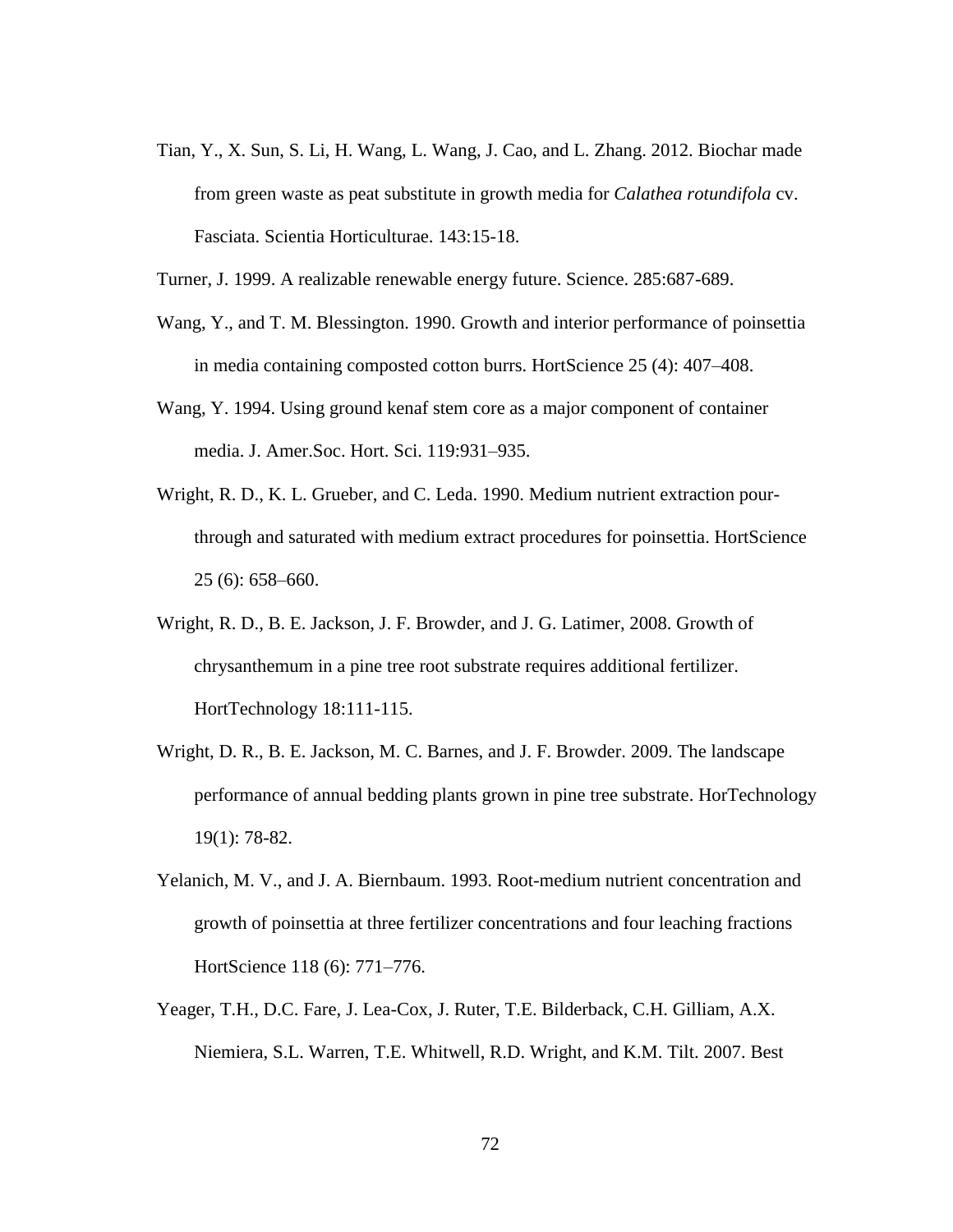management practices: Guide for producing container-grown plants. 2nd Ed. Sourn Nurserymen's Assoc, Marietta, GA.

Zhang, W. J., N. Mohammed, P. Cote, S. Dalpe, and G. Dufresne. 2013. Greenhouse trials on biochar as the growth media for cucumber, tomato and pepper hydroponic vegetable production, final report. Greenhouse Branch / Crop Research and Extension Division. Alberta Greenhouse R & D Network. Brook, AB.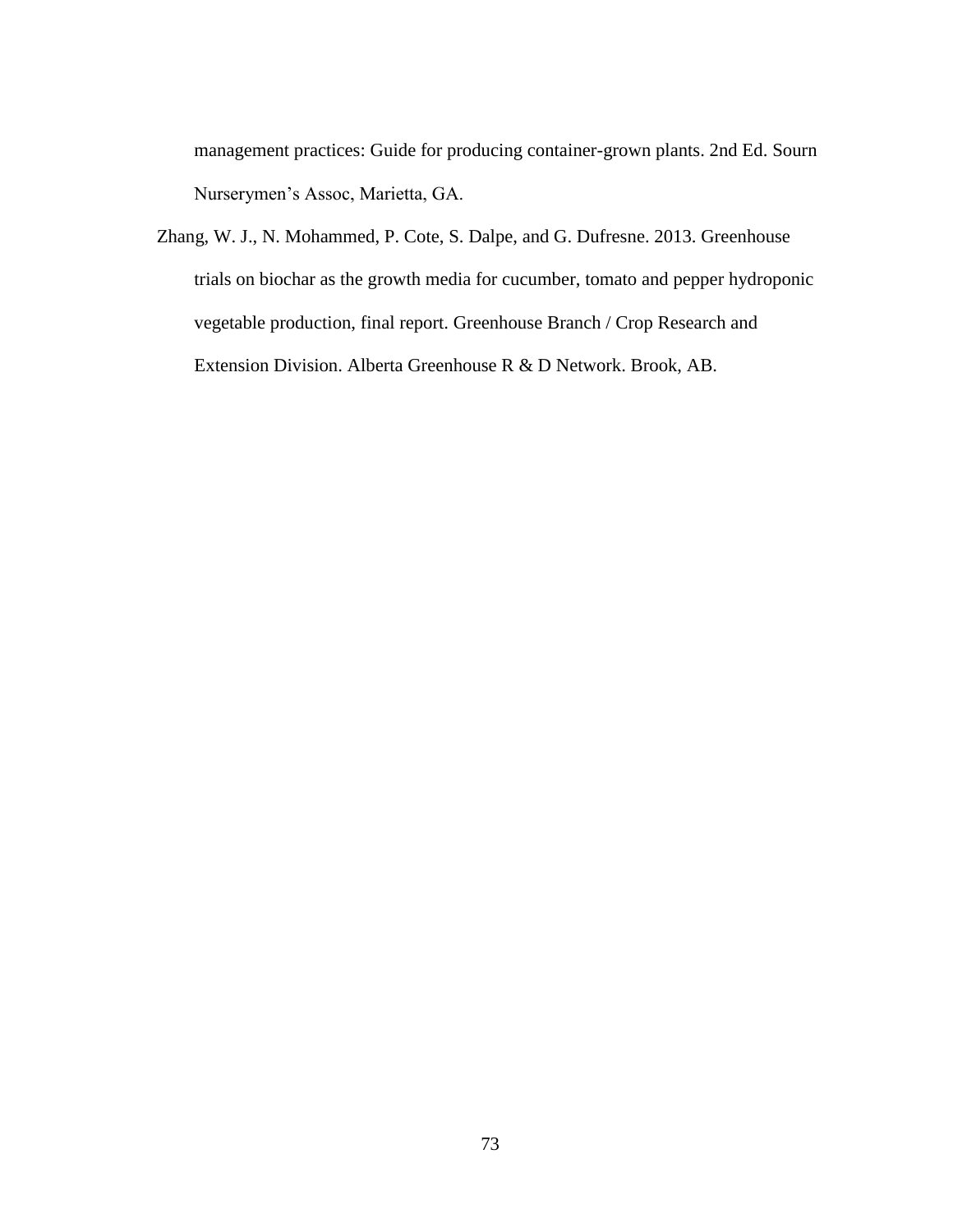## **APPENDIX**

| Root substrate leachate pH |                  |                  |                  |                  |  |  |  |
|----------------------------|------------------|------------------|------------------|------------------|--|--|--|
|                            | Week 1           |                  |                  |                  |  |  |  |
| Biochar                    | Fertigation<br>1 | Fertigation<br>2 | Fertigation<br>3 | Fertigation<br>4 |  |  |  |
| 0%                         | $6.5 \pm 0.2$    | $6.4 \pm 0.1$    | $6.4 \pm 0.1$    | $6.5 \pm 0.2$    |  |  |  |
| 20%                        | $6.3 \pm 0.2$    | $6.3 \pm 0.1$    | $6.2 \pm 0.0$    | $6.2 \pm 0.1$    |  |  |  |
| 40%                        | $6.5 \pm 0.2$    | $6.3 \pm 0.2$    | $6.5 \pm 0.2$    | $6.4 \pm 0.2$    |  |  |  |
| 60%                        | $6.9 \pm 0.2$    | $6.8 \pm 0.2$    | $6.8 \pm 0.2$    | $6.7 \pm 0.2$    |  |  |  |
| 80%                        | $7.0 \pm 0.2$    | $7.0 \pm 0.3$    | $7.0 \pm 0.2$    | $7.0 \pm 0.2$    |  |  |  |
| 100%                       | $7.0 \pm 0.5$    | $7.5 \pm 0.1$    | $7.5 \pm 0.2$    | $7.4 \pm 0.1$    |  |  |  |
|                            | Week 2           |                  |                  |                  |  |  |  |
| 0%                         | $6.5 \pm 0.0$    | $6.5 \pm 0.1$    | $6.3 \pm 0.1$    | $6.6 \pm 0.0$    |  |  |  |
| 20%                        | $6.5 \pm 0.1$    | $6.4 \pm 0.1$    | $6.5 \pm 0.2$    | $6.4 \pm 0.1$    |  |  |  |
| 40%                        | $6.5 \pm 0.1$    | $6.5 \pm 0.2$    | $6.5 \pm 0.1$    | $6.5 \pm 0.1$    |  |  |  |
| 60%                        | $6.6 \pm 0.0$    | $6.6 \pm 0.1$    | $6.6 \pm 0.1$    | $6.6 \pm 0.0$    |  |  |  |
| 80%                        | $6.6 \pm 0.0$    | $6.5 \pm 0.1$    | $6.6 \pm 0.1$    | $6.6 \pm 0.1$    |  |  |  |
| 100%                       | $6.8 \pm 0.1$    | $6.7 \pm 0.7$    | $6.7 \pm 0.1$    | $6.6 \pm 0.1$    |  |  |  |
|                            | Week 3           |                  |                  |                  |  |  |  |
| 0%                         | $6.6 \pm 0.1$    | $6.4 \pm 0.1$    | $6.4 \pm 0.1$    | $6.4 \pm 0.1$    |  |  |  |
| 20%                        | $6.6 \pm 0.1$    | $6.4 \pm 0.1$    | $6.2 \pm 0.1$    | $6.2 \pm 0.1$    |  |  |  |
| 40%                        | $6.7 \pm 0.1$    | $6.4 \pm 0.1$    | $6.2 \pm 0.1$    | $6.2 \pm 0.1$    |  |  |  |
| 60%                        | $6.6 \pm 0.1$    | $6.4 \pm 0.1$    | $6.3 \pm 0.1$    | $6.1 \pm 0.1$    |  |  |  |
| 80%                        | $6.6 \pm 0.1$    | $6.4 \pm 0.1$    | $6.2 \pm 0.1$    | $6.1 \pm 0.1$    |  |  |  |
| 100%                       | $6.5 \pm 0.2$    | $6.4 \pm 0.1$    | $6.1 \pm 0.1$    | $5.9 \pm 0.0$    |  |  |  |
|                            | Week 4           |                  |                  |                  |  |  |  |
| 0%                         | $6.3 \pm 0.1$    | $6.2 \pm 0.1$    | $5.9 \pm 0.1$    | $6.0 \pm 0.1$    |  |  |  |
| 20%                        | $6.4 \pm 0.1$    | $6.2 \pm 0.1$    | $5.9 \pm 0.1$    | $5.9 \pm 0.1$    |  |  |  |
| 40%                        | $6.5 \pm 0.1$    | $6.2 \pm 0.2$    | $5.9 \pm 0.1$    | $5.8 \pm 0.0$    |  |  |  |
| 60%                        | $6.5 \pm 0.1$    | $6.1 \pm 0.1$    | $5.9 \pm 0.1$    | $5.8 \pm 0.1$    |  |  |  |
| 80%                        | $6.5 \pm 0.2$    | $6.1 \pm 0.1$    | $5.9 \pm 0.1$    | $5.9 \pm 0.1$    |  |  |  |
| 100%                       | $6.4 \pm 0.0$    | $6.1 \pm 0.1$    | $5.9 \pm 0.0$    | $5.7 \pm 0.2$    |  |  |  |
|                            | Week 5           |                  |                  |                  |  |  |  |
| 0%                         | $6.5 \pm 0.0$    | $6.2 \pm 0.1$    | $5.9 \pm 0.1$    | $5.9 \pm 0.1$    |  |  |  |
| 20%                        | $6.5 \pm 0.1$    | $6.2 \pm 0.2$    | $5.9 \pm 0.1$    | $5.8 \pm 0.1$    |  |  |  |
| 40%                        | $6.6 \pm 0.1$    | $6.2 \pm 0.1$    | $6.0 \pm 0.1$    | $5.8 \pm 0.1$    |  |  |  |

Poinsettia weekly pH of root substrate amended with biochar at different percentages from week 1 to week 15.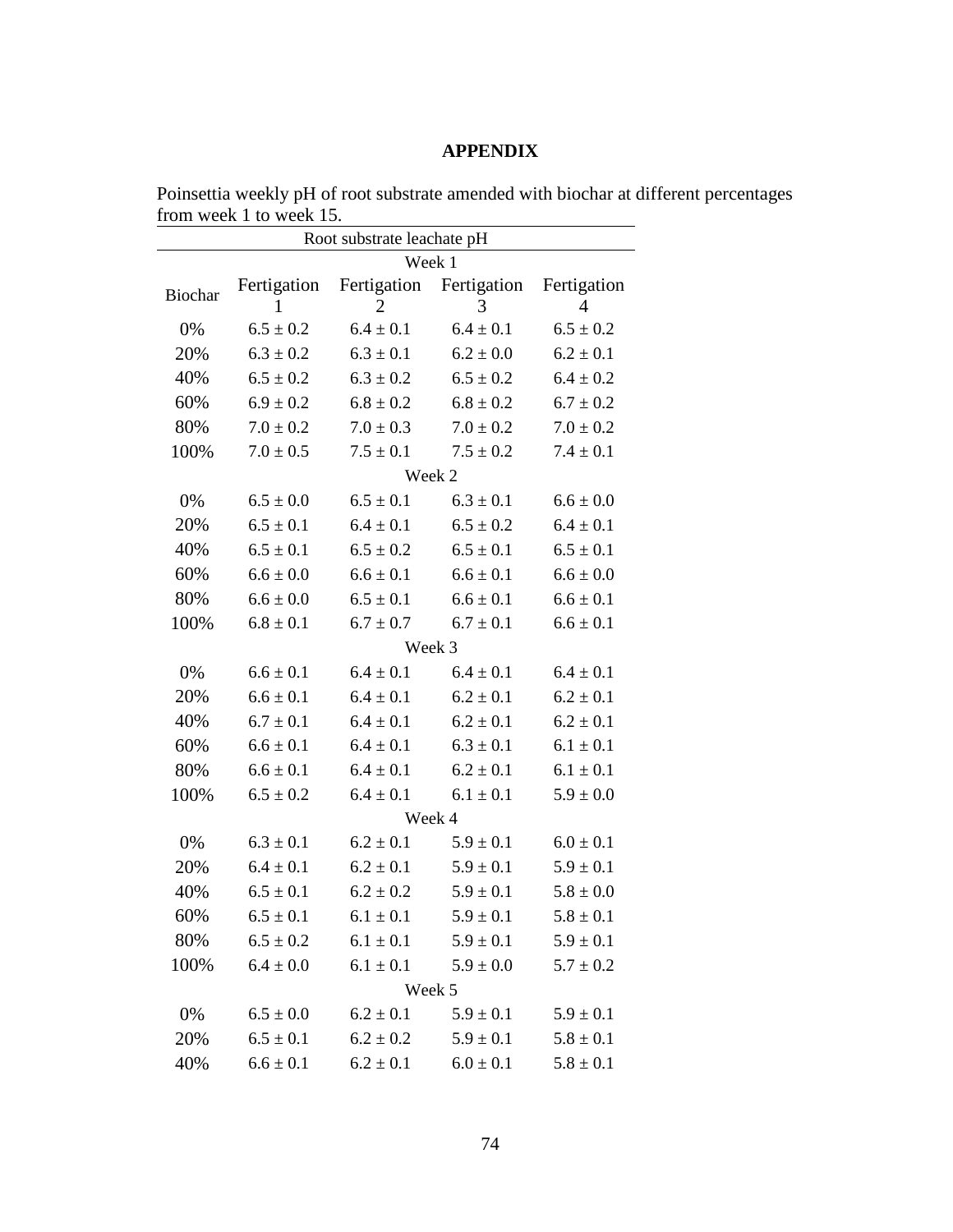| 60%  | $6.5 \pm 0.0$ | $6.2 \pm 0.1$ | $5.8 \pm 0.2$               | $5.8 \pm 0.2$ |  |  |  |
|------|---------------|---------------|-----------------------------|---------------|--|--|--|
| 80%  | $6.5 \pm 0.0$ | $6.2 \pm 0.1$ | $5.9 \pm 0.1$               | $5.9 \pm 0.1$ |  |  |  |
| 100% | $6.3 \pm 0.1$ | $6.0 \pm 0.0$ | $5.7 \pm 0.1$               | $5.6 \pm 0.1$ |  |  |  |
|      | Week 6        |               |                             |               |  |  |  |
| 0%   | $6.4 \pm 0.0$ | $6.0 \pm 0.1$ | $5.7 \pm 0.1$               | $5.7 \pm 0.2$ |  |  |  |
| 20%  | $6.5 \pm 0.0$ | $6.0 \pm 0.2$ | $5.7 \pm 0.0$               | $5.7 \pm 0.1$ |  |  |  |
| 40%  | $6.4 \pm 0.1$ | $5.9 \pm 0.1$ | $5.8 \pm 0.2$               | $5.5 \pm 0.2$ |  |  |  |
| 60%  | $6.5 \pm 0.1$ | $6.0 \pm 0.2$ | $5.6 \pm 0.2$               | $5.7 \pm 0.1$ |  |  |  |
| 80%  | $6.3 \pm 0.1$ | $6.0 \pm 0.0$ | $5.7 \pm 0.1$               | $5.7 \pm 0.1$ |  |  |  |
| 100% | $6.1 \pm 0.1$ | $5.9 \pm 0.0$ | $5.6 \pm 0.2$               | $5.3 \pm 0.2$ |  |  |  |
|      | Week 7        |               |                             |               |  |  |  |
| 0%   | $6.5 \pm 0.2$ | $5.8 \pm 0.2$ | $5.6 \pm 0.1$               | $5.4 \pm 0.2$ |  |  |  |
| 20%  | $6.5 \pm 0.2$ | $5.9 \pm 0.2$ | $5.5 \pm 0.2$               | $5.4 \pm 0.2$ |  |  |  |
| 40%  | $6.4 \pm 0.2$ | $5.8 \pm 0.2$ | $5.5 \pm 0.2$               | $5.2 \pm 0.1$ |  |  |  |
| 60%  | $6.4 \pm 0.2$ | $5.7 \pm 0.1$ | $5.4 \pm 0.2$               | $5.3 \pm 0.2$ |  |  |  |
| 80%  | $6.2 \pm 0.5$ | $5.8 \pm 0.2$ | $5.4 \pm 0.1$               | $5.4 \pm 0.1$ |  |  |  |
| 100% | $6.1 \pm 0.2$ | $5.7 \pm 0.1$ | $5.4 \pm 0.0$               | $5.2 \pm 0.2$ |  |  |  |
|      | Week 8        |               |                             |               |  |  |  |
| 0%   | $6.1\pm0.0$   | $5.9 \pm 0.1$ | $5.6 \pm 0.1$               | $5.5 \pm 0.0$ |  |  |  |
| 20%  | $6.1 \pm 0.1$ | $5.8 \pm 0.0$ | $5.6 \pm 0.1$               | $5.5 \pm 0.2$ |  |  |  |
| 40%  | $6.1 \pm 0.1$ | $5.7 \pm 0.0$ | $5.6 \pm 0.0$               | $5.4 \pm 0.1$ |  |  |  |
| 60%  | $6.0 \pm 0.1$ | $5.7 \pm 0.0$ | $5.5 \pm 0.2$               | $5.4 \pm 0.0$ |  |  |  |
| 80%  | $5.9 \pm 0.1$ | $5.8 \pm 0.2$ | $5.3 \pm 0.1$               | $5.3 \pm 0.1$ |  |  |  |
| 100% | $5.6 \pm 0.1$ | $5.3 \pm 0.1$ | $5.2 \pm 0.2$               | $4.9 \pm 0.2$ |  |  |  |
|      | Week 9        |               |                             |               |  |  |  |
| 0%   | $6.1 \pm 0.0$ | $5.7 \pm 0.0$ | $5.4 \pm 0.2$               | $5.2 \pm 0.1$ |  |  |  |
| 20%  | $6.0 \pm 0.0$ | $5.8 \pm 0.0$ | $5.4 \pm 0.3$               | $5.2 \pm 0.1$ |  |  |  |
| 40%  | $5.9 \pm 0.2$ | $5.5 \pm 0.1$ | $5.6 \pm 0.2$               | $5.3 \pm 0.2$ |  |  |  |
| 60%  | $5.9 \pm 0.1$ | $5.6 \pm 0.2$ | $5.2 \pm 0.1$               | $5.1 \pm 0.0$ |  |  |  |
| 80%  | $5.8 \pm 0.1$ |               | $5.4 \pm 0.2$ $5.2 \pm 0.2$ | $5.1 \pm 0.2$ |  |  |  |
| 100% | $5.5 \pm 0.1$ |               | $5.5 \pm 0.0$ $5.0 \pm 0.2$ | $4.9 \pm 0.4$ |  |  |  |
|      |               |               | Week 10                     |               |  |  |  |
| 0%   | $6.3 \pm 0.1$ | $5.8 \pm 0.2$ | $5.3 \pm 0.1$               | $5.3 \pm 0.1$ |  |  |  |
| 20%  | $6.2 \pm 0.1$ | $5.8 \pm 0.2$ | $5.3 \pm 0.0$               | $5.0 \pm 0.1$ |  |  |  |
| 40%  | $6.2 \pm 0.1$ | $5.6 \pm 0.1$ | $5.2 \pm 0.1$               | $5.0 \pm 0.2$ |  |  |  |
| 60%  | $6.0 \pm 0.1$ | $5.7 \pm 0.2$ | $5.1 \pm 0.0$               | $5.1 \pm 0.0$ |  |  |  |
| 80%  | $5.9 \pm 0.1$ | $5.5 \pm 0.2$ | $5.1 \pm 0.1$               | $5.0 \pm 0.1$ |  |  |  |
| 100% | $5.7 \pm 0.1$ |               | $5.2 \pm 0.1$ $5.0 \pm 0.1$ | $4.9 \pm 0.1$ |  |  |  |
|      | Week 11       |               |                             |               |  |  |  |